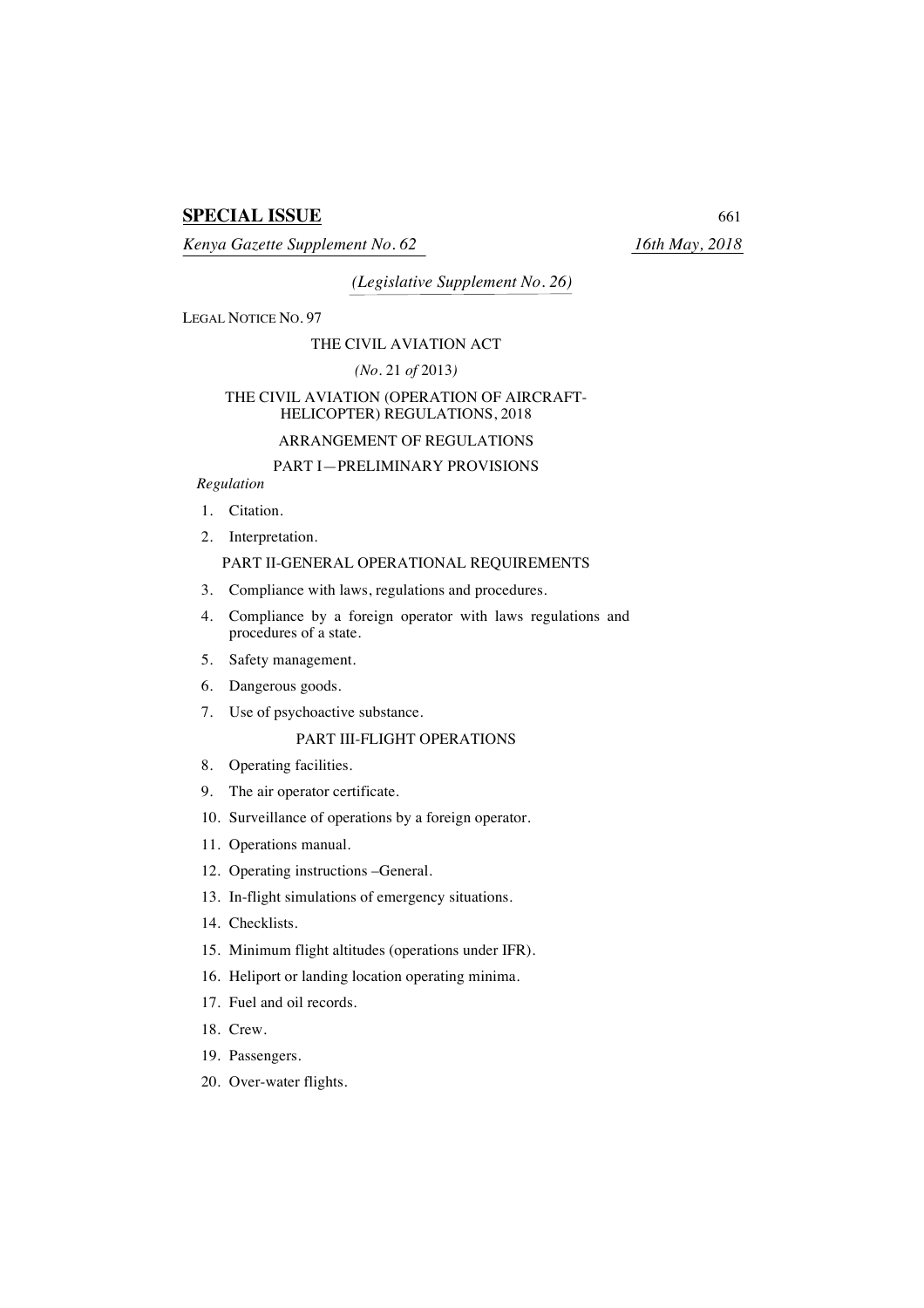- 21. Flight preparation.
- 22. Operational flight planning.
- 23. Alternate heliports.
- 24. Meteorological conditions.
- 25. Fuel and oil requirements.
- 26. Refuelling with passengers on board or rotors turning.
- 27. Oxygen supply.
- 28. Heliport operating minima.
- 29. Meteorological observations.
- 30. Hazardous flight conditions.
- 31. Flight crew members at duty stations.
- 32. Use of oxygen.
- 33. Safeguarding of cabin crew and passengers in pressurized aircraft in the event of loss of pressurization.
- 34. Instrument flight procedures.
- 35. Helicopter operating procedures for noise abatement.
- 36. In-flight fuel management.
- 37. Duties of pilot-in-command.
- 38. Duties of flight operations officer/flight dispatcher.
- 39. Carry-on baggage.

### PART IV-HELICOPTER PERFORMANCE OPERATING LIMITATIONS

- 40. General provisions.
- 41. Applicable to helicopters certificated in accordance with the Civil Aviation (Airworthiness) Regulations.
- 42. Mass limitation.
- 43. Obstacle data.
- 44. Additional requirements for operations of helicopters in performance class 3 in IMC, except special VFR flights.

### PART V-HELICOPTER INSTRUMENTS, EQUIPMENT, AND FLIGHT DOCUMENTS

- 45. General.
- 46. All helicopters on all flights.
- 47. All helicopters on flights over water: Means of floatation.
- 48. All helicopters on flights over designated sea areas.
- 49. All helicopters on high altitude flights.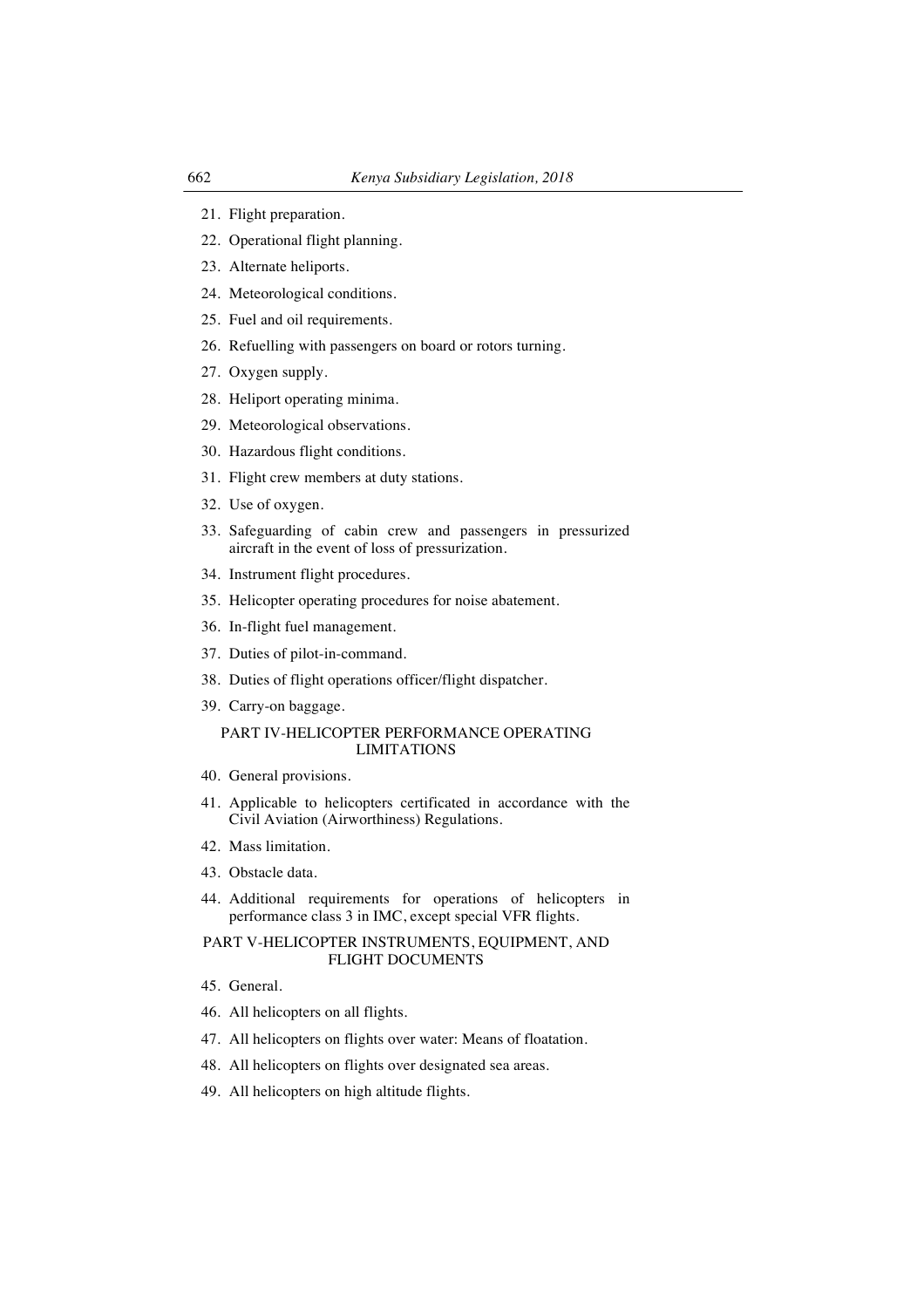- 50. All helicopters in icing conditions.
- 51. Noise certification.
- 52. Helicopters carrying passengers-cabin crew seats.
- 53. Microphones.
- 54. Helicopters equipped with automatic landing systems, a headup display (HUD)or equivalent displays, enhanced vision systems (EVS), synthetic vision systems (SVS) or combined vision systems (CVS).
- 55. Electronic Flight Bag (EFB) equipment.
- 56. EFB functions.
- 57. EFB operational approval.

### PART VI-HELICOPTER COMMUNICATION, NAVIGATION AND SURVEILLANCE EQUIPMENT

- 58. Communication equipment.
- 59. Navigation equipment.
- 60. Surveillance equipment.
- 61. Electronic navigation data management.

### PART VII-HELICOPTER FLIGHT CREW

- 62. Composition of the flight crew.
- 63. Flight crew member emergency duties.
- 64. Flight crew member training programes.

#### PART VIII - QUALIFICATIONS

- 65. Recent experience: Pilot in command and co-pilot.
- 66. Pilot-in-command operational qualification.
- 67. Pilot proficiency checks.
- 68. Flight crew equipment.
- 69. Flight time, flight duty periods and rest periods.

## PART IX-FLIGHT OPERATIONS OFFICER /FLIGHT DISPATCHER

70. Qualifications and training

### PART X-MANUALS, LOGS AND RECORDS

- 71. Flight manual.
- 72. Operator's maintenance control manual.
- 73. Maintenance programme.
- 74. Records of emergency and survival equipment carried.
- 75. Flight recorder records.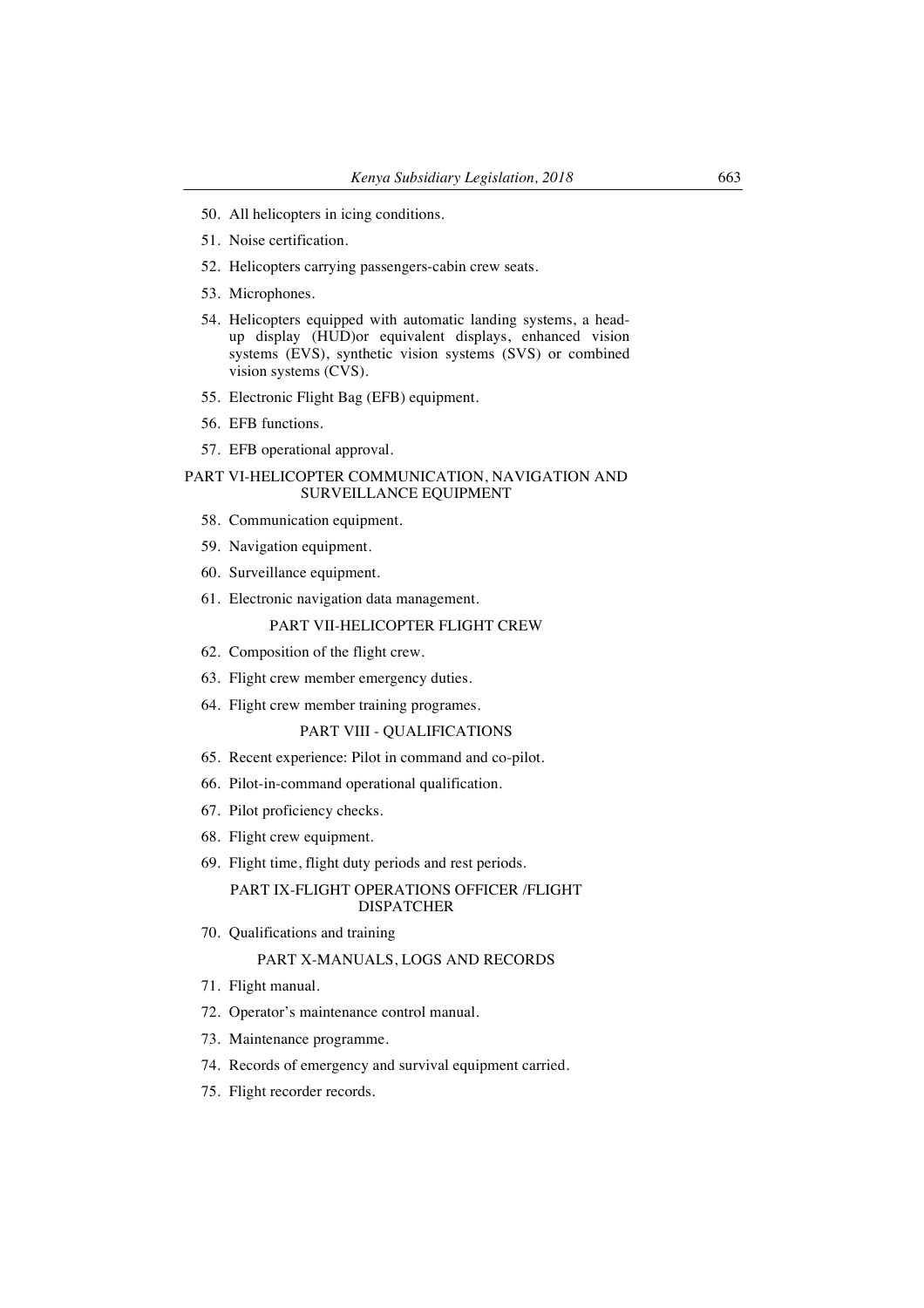### PART XI-CABIN CREW

- 76. Assignment of emergency duties.
- 77. Protection of cabin crew during flight.
- 78. Training.
- 79. Flight time, flight duty periods and rest periods.

### PART XII-INSTRUCTOR AND CHECK PERSONNEL QUALIFICATIONS AND TRAINING

- 80. Instructor qualifications–flight crew, cabin crew, flight operations officer.
- 81. Instructor training.
- 82. Personnel approved to conduct checks.
- 83. Check personnel qualifications: Flight crew training.
- 84. Check personnel qualifications- simulator additional requirements.
- 85. Check personnel for Cabin crew.
- 86. Check personnel for Flight operations officers.
- 87. Check personnel training.
- 88. Monitoring of training and checking activities.
- 89. Termination of proficiency: Competency or line check.

### PART XIII- HELICOPTER MAINTENANCE - COMMERCIAL

- 90. Operators maintenance control manual.
- 91. Maintenance programme.
- 92. Maintenance of records.

### PART XIV-HELICOPTER –GENERAL AVIATION

#### *General*

- 93. Compliance with laws, regulations and procedures.
- 94. Dangerous goods.
- 95. Use of psychoactive substances.
- 96. Specific approvals.

### *Flight Operations*

- 97. Adequacy of operating facilities.
- 98. Heliport or landing location operating minima.
- 99. Briefing.
- 100. Helicopter airworthiness and safety precautions.
- 101. Weather reports and forecasts.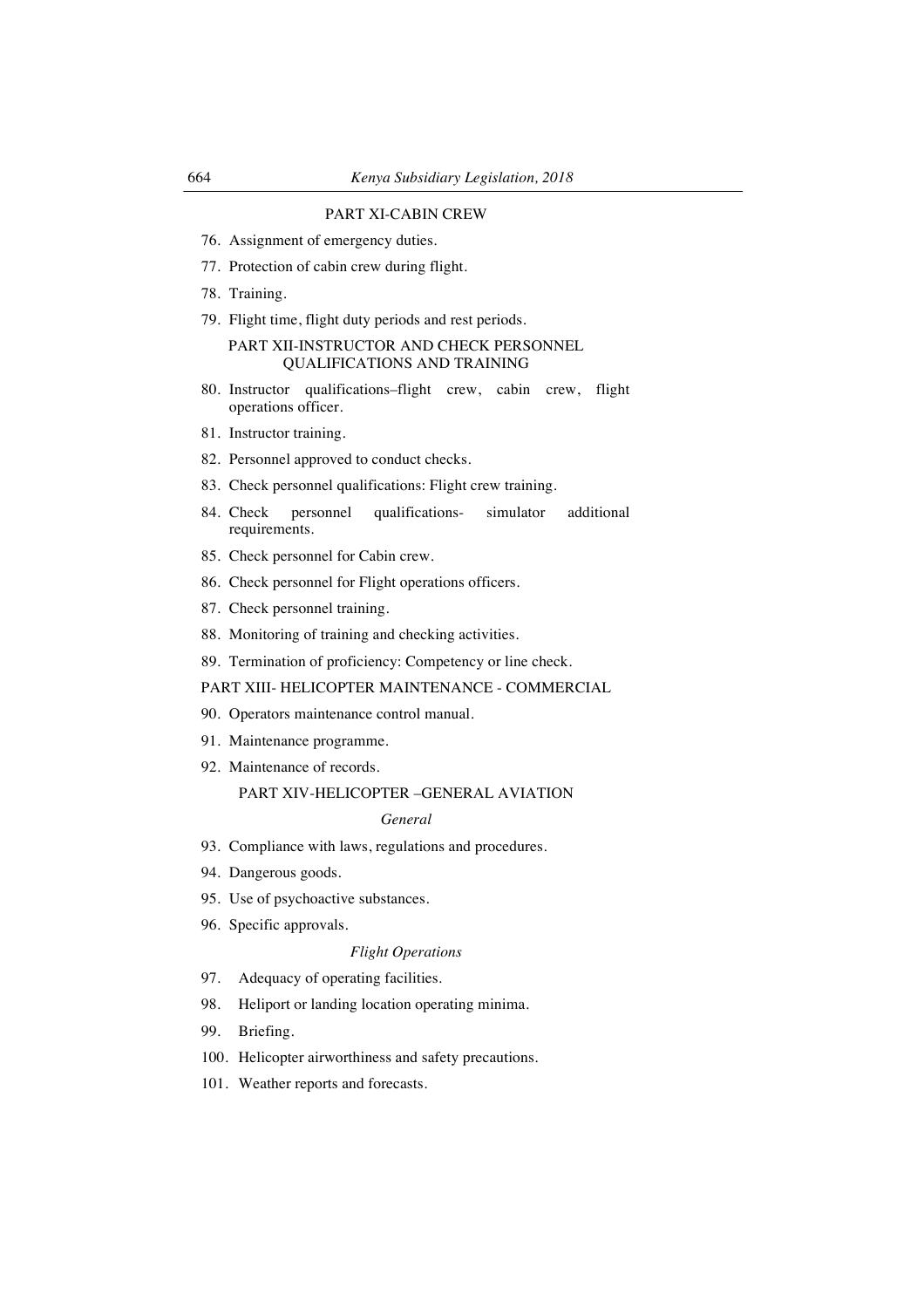- 102. Limitations imposed by weather conditions VFR, IFR.
- 103. Alternate heliports.
- 104. Fuel and oil requirements.
- 105. In-flight fuel management.
- 106. Oxygen supply.
- 107. Use of oxygen.
- 108. In-flight emergency instruction.
- 109. Weather reporting by pilots.
- 110. Hazardous flight conditions.
- 111. Fitness of flight crew members.
- 112. Flight crew members at duty stations.
- 113. Instrument flight procedures.
- 114. Instruction general.
- 115. Refuelling with passengers on board or rotors turning.
- 116. Over-water flights.

#### *Helicopter performance*

117. Operating limitations.

#### *Helicopter maintenance*

- 118. Maintenance responsibilities.
- 119. Maintenance records.
- 120. Continuing airworthiness information.
- 121. Modifications and repairs.
- 122. Certificate of release to service.

### *Helicopter Flight Crew*

- 123. Qualifications.
- 124. Composition of the flight crew.

### PART XVI-EXEMPTIONS, GENERAL PROVISIONS, OFFENCES AND PENALTIES

#### *Exemptions*

- 125. Applicability.
- 126. Requirement for application.
- 127. Request for exemption -Review, Publication and Issue or Denial of the Exemption.
- 128. Initial review by the Authority.
- 129. Evaluation of the request.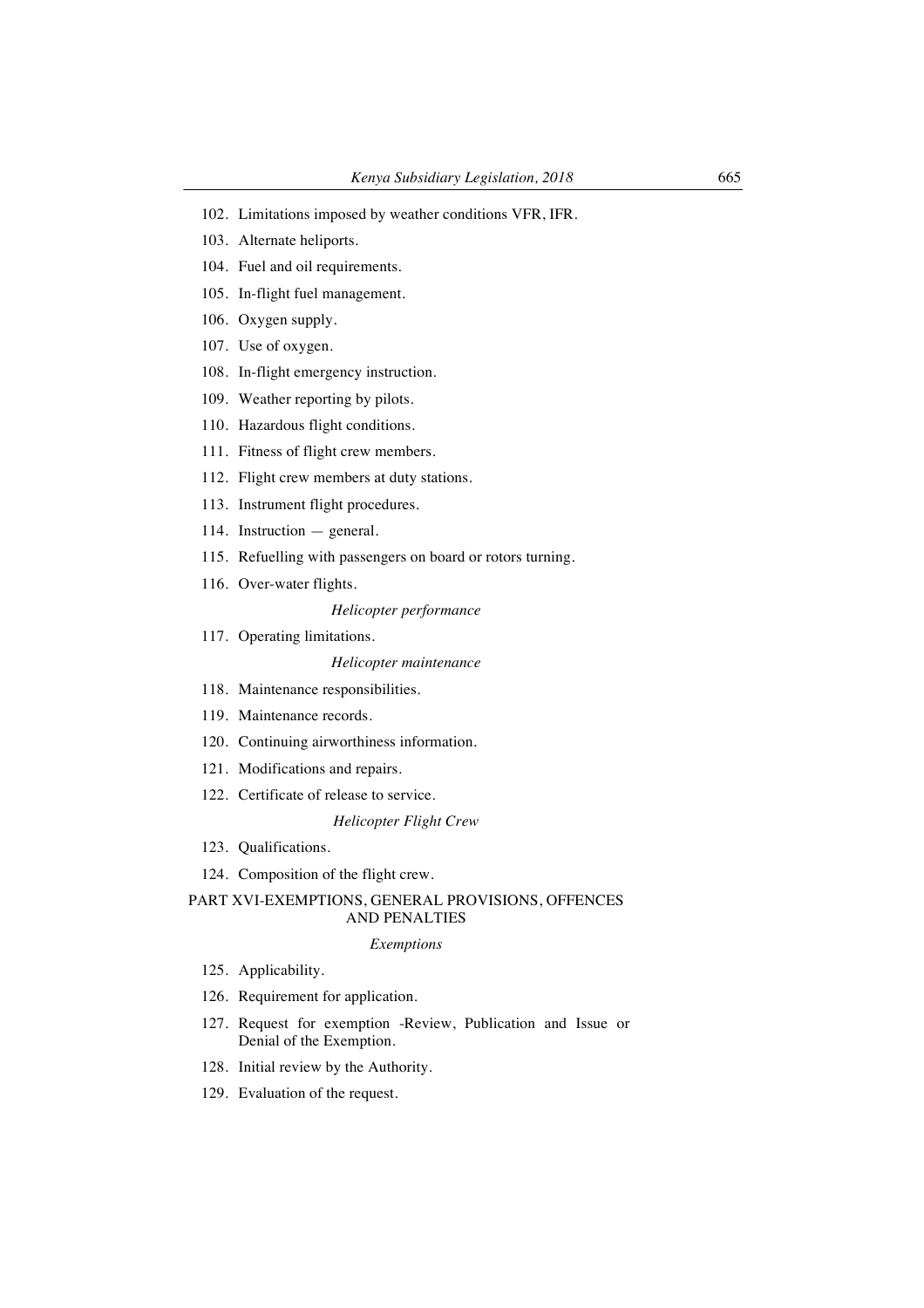## *General provisions*

- 130. Possession of the licence.
- 131. Drug and alcohol testing and reporting.
- 132. Inspection of licences and certificates.
- 133. Change of name.
- 134. Change of address.
- 135. Replacement of documents.
- 136. Certificate Suspension and Revocations.
- 137. Use and retention of certificates and records.
- 138. Reports of violation.
- 139. Enforcement of directions.
- 140. Aeronautical user fees.
- 141. Application of regulations to Government and visiting forces, etc.
- 142. Extra-territorial application of Regulations.
- 143. Flights over any foreign country.
- 144. Contravention of Regulations.
- 145. Appeals to the Tribunal.
- 146. Offences and Penalties.
- 147. Revocation.
- 148. Transitional
	- **SCHEDULES**
	- First Schedule
	- Second Schedule
	- Third Schedule
	- Fourth Schedule
	- Fifth Schedule
	- Sixth Schedule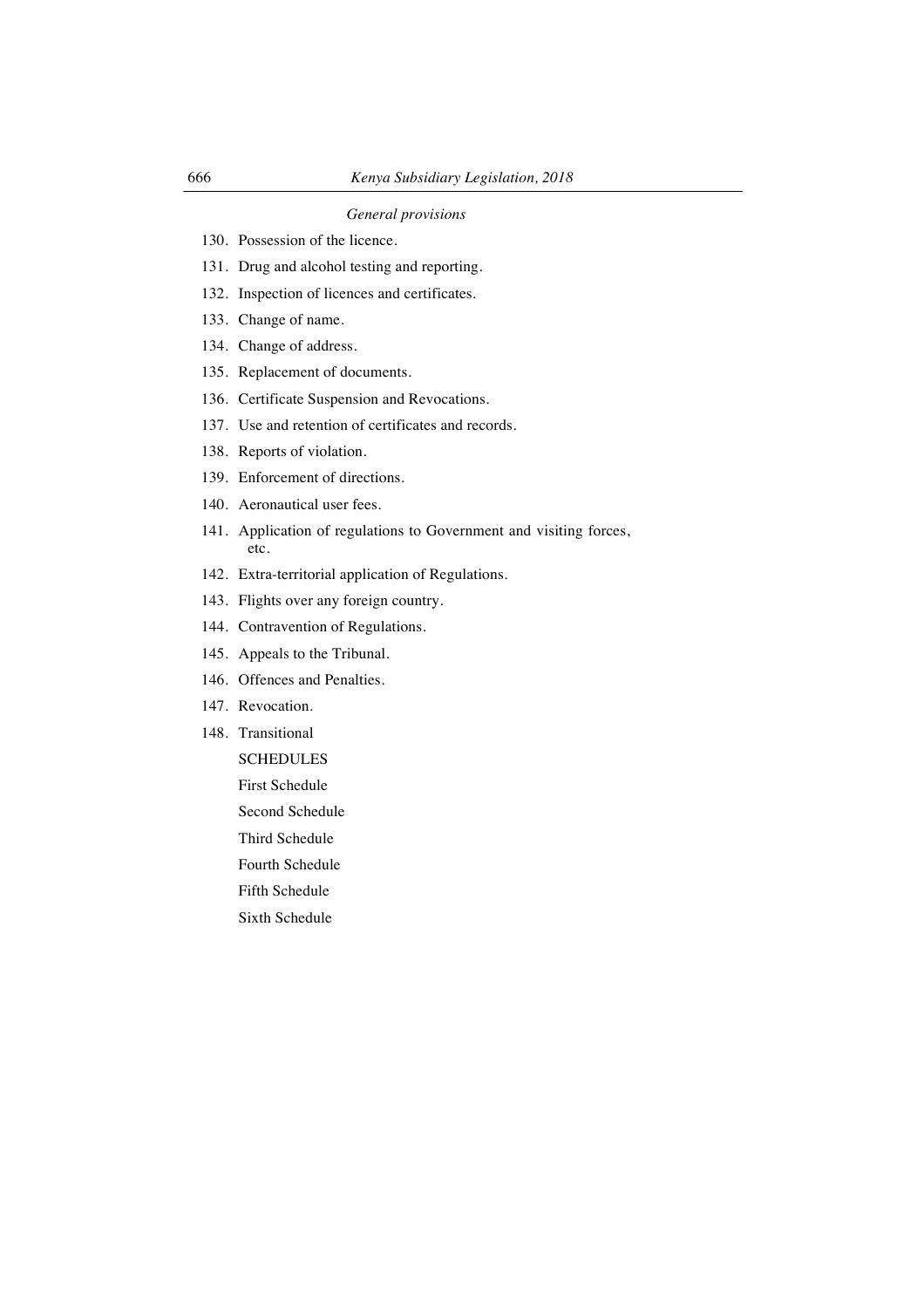#### THE CIVIL AVIATION ACT

*(No.* 21 *of* 2013*)*

IN EXERCISE of powers conferred by section 82 of the Civil Aviation Act, 2013, the Cabinet Secretary for Transport, Infrastructure, Housing and Urban Development makes the following Regulations—

#### THE CIVIL AVIATION (OPERATION OF AIRCRAFT-HELICOPTER) REGULATIONS, 2018

### PART I—PRELIMINARY PROVISIONS

1. These Regulations may be cited as the Civil Aviation (Operation of Aircraft -Helicopter) Regulations 2018. Citation.

2. In these Regulations, unless the context otherwise requires— Interpretation.

"Act" means the Civil Aviation Act, 2013;

"Aerial work" means an aircraft operation in which an aircraft is used for specialized services such as agriculture, construction, photography, surveying, observation and patrol, search and rescue, aerial advertisement, etc;

"Aerodrome" means a defined area on land or water (including any buildings, installations and equipment) intended to be used either wholly or in part for the arrival, departure and surface movement of aircraft;

"Aircraft" means any machine that can derive support in the atmosphere from the reactions of the air other than the reactions of the air against the earth's surface;

"Aircraft operating manual" means a manual, acceptable to the Authority, containing normal, abnormal and emergency procedures, checklists, limitations, performance information, details of the aircraft systems and other material relevant to the operation of the aircraft;

"Air Operator Certificate (AOC)" means a certificate authorizing an operator to carry out specified commercial air transport operations;

"Air Traffic Service (ATS)" is a generic term meaning variously, flight information service, alerting service, air traffic advisory service, air traffic control service (area control service, approach control service or aerodrome control service);

"Airworthy" means the status of an aircraft, engine, propeller or part when it conforms to its approved design and is in a condition for safe operation;

"Alternate heliport" means a heliport to which a helicopter may proceed when it becomes either impossible or inadvisable to proceed to or to land at the heliport of intended landing where the necessary services and facilities are available, where aircraft performance requirements can be met and which is operational at the expected time of use. Alternate heliports include the following—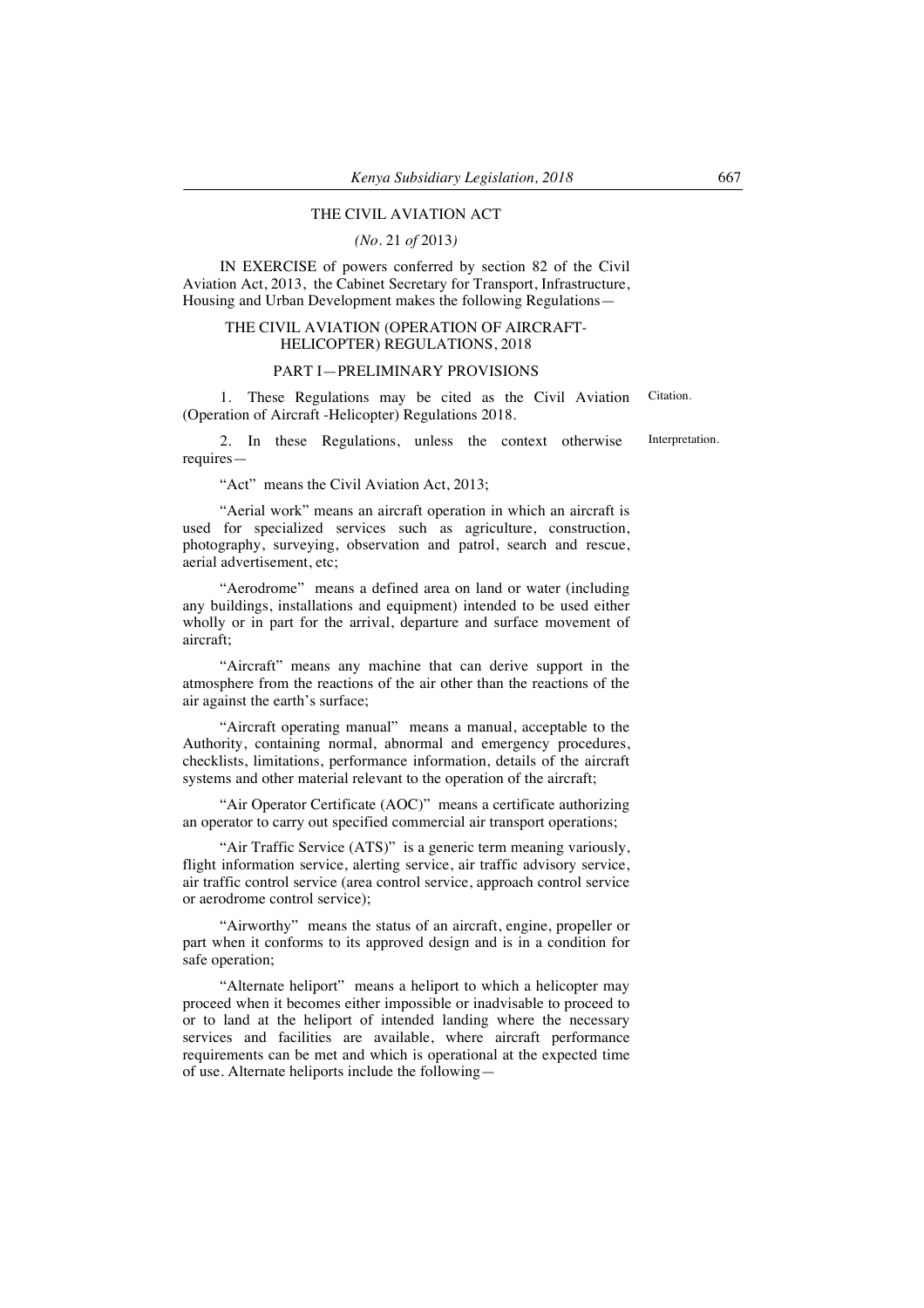- (a) "*Take-off alternate*" means an alternate heliport at which a helicopter would be able to land should this become necessary shortly after take-off and it is not possible to use the heliport of departure;
- (b) *En-route alternate.* An alternate heliport at which a helicopter would be able to land in the event that a diversion becomes necessary while en route;
- (c) *Destination alternate.* An alternate heliport at which a helicopter would be able to land should it become either impossible or inadvisable to land at the heliport of intended landing;

"Approach and landing phase — helicopters" means that part of the flight from 300 m (1 000 ft) above the elevation of the FATO, if the flight is planned to exceed this height, or from the commencement of the descent in the other cases, to landing or to the balked landing point;

"Area Navigation (RNAV)" means a method of navigation which permits aircraft operation on any desired flight path within the coverage of ground- or space-based navigation aids or within the limits of the capability of self-contained aids, or a combination of these;

"Cabin crew member" means crew member who performs, in the interest of safety of passengers, duties assigned by the operator or the pilot-in-command of the aircraft, but who shall not act as a flight crew member;

"Certificate of release to service" means a document which contains a certification confirming that the maintenance work to which it relates has been completed in a satisfactory manner, either in accordance with the approved data and the procedures described in the maintenance organization's procedures manual or under an equivalent system;

"Combined Vision System (CVS)" means a system to display images from a combination of an enhanced vision system (EVS) and a synthetic vision system (SVS);

"Commercial air transport operation" means an aircraft operation involving the transport of passengers, cargo or mail for remuneration or hire<sup>.</sup>

"Configuration Deviation List (CDL)" means a list established by the organization responsible for the type design with the approval of the State of Design which identifies any external parts of an aircraft type which may be missing at the commencement of a flight, and which contains, where necessary, any information on associated operating limitations and performance correction;

"Congested area" means in relation to a city, town or settlement, any area which is substantially used for residential, commercial or recreational purposes;

"Congested hostile environment" means a hostile environment within a congested area;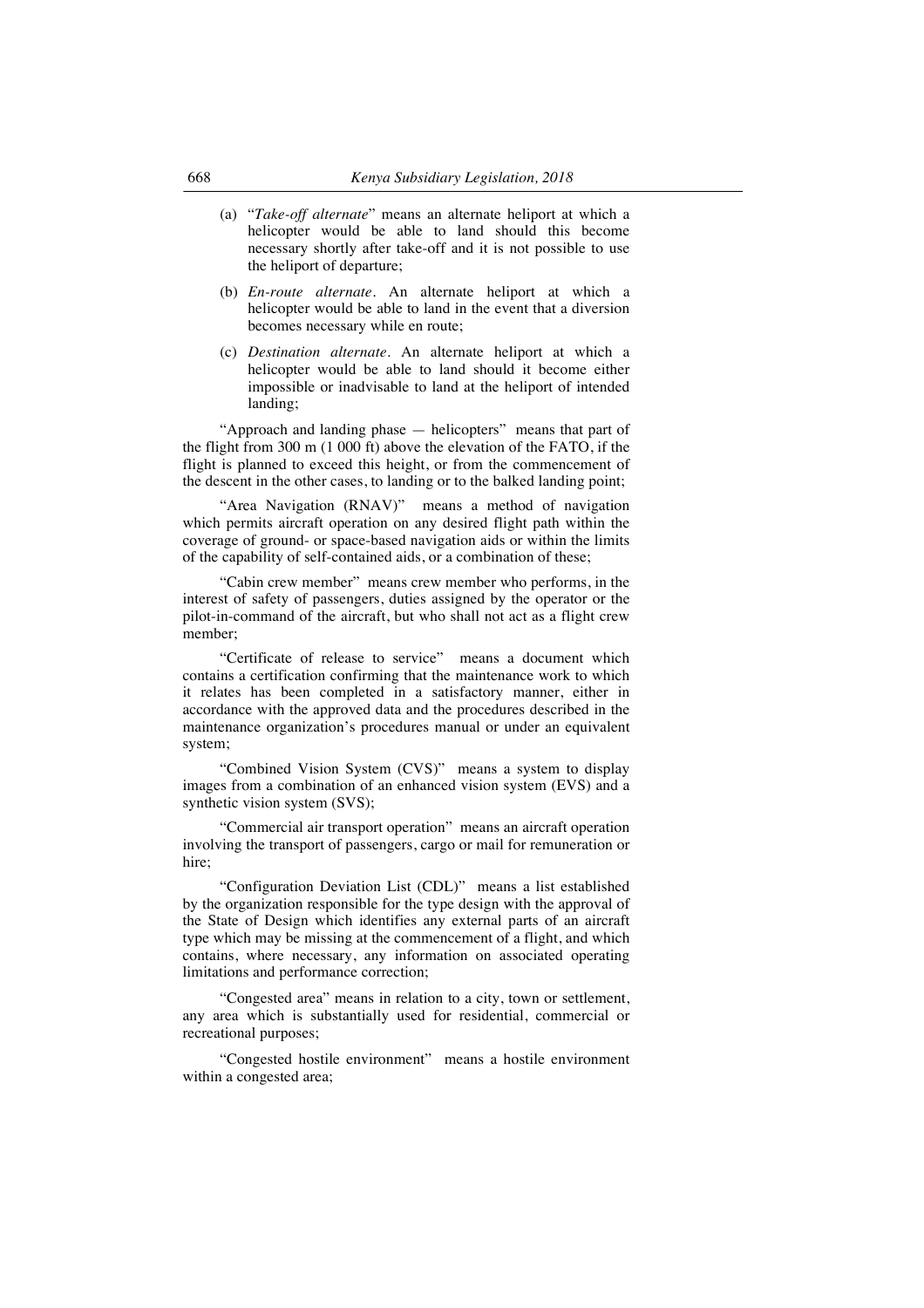"Continuing airworthiness" means the set of processes by which an aircraft, engine, rotor or part complies with the applicable airworthiness requirements and remains in a condition for safe operation throughout its operating life;

"Continuous Descent Final Approach (CDFA)" means a technique, consistent with stabilized approach procedures, for flying the final approach segment of a non-precision instrument approach procedure as a continuous descent, without level-off, from an altitude or height at or above the final approach fix altitude or height to a point approximately 15 m (50 ft) above the landing runway threshold or the point where the flare manoeuvre should begin for the type of aircraft flown;

"Contracting State" means all States that are parties to the Convention on International Civil Aviation (Chicago Convention);

"Crew member" means a person assigned by an operator to duty on an aircraft during a flight duty period;

"Dangerous goods" means articles or substances which are capable of posing a risk to health, safety, property or the environment and which are shown in the list of dangerous goods in the Technical Instructions or which are classified according to those instructions;

"Decision Altitude (DA) or Decision Height (DH)" means a specified altitude or height in a three-dimensional (3D) instrument approach operation at which a missed approach must be initiated if the required visual reference to continue the approach has not been established;

"Defined Point After Take-Off (DPATO)" means the point, within the take-off and initial climb phase, before which the helicopter's ability to continue the flight safely, with one engine inoperative, is not assured and a forced landing may be required;

"Defined Point Before Landing (DPBL)" means the point, within the approach and landing phase, after which the helicopter's ability to continue the flight safely, with one engine inoperative, is not assured and a forced landing may be required;

"Electronic Flight Bag (EFB)" means an electronic information system, comprised of equipment and applications for flight crew, which allows for the storing, updating, displaying and processing of EFB functions to support flight operations or duties;

"Elevated heliport" means a heliport located on a raised structure on land;

"Emergency Locator Transmitter (ELT)" means a generic term describing equipment which broadcast distinctive signals on designated frequencies and, depending on application, may be activated automatically on impact or be manually and an ELT may be any of the following—

(a) *Automatic Fixed ELT (ELT(AF)).* An automatically activated ELT which is permanently attached to an aircraft;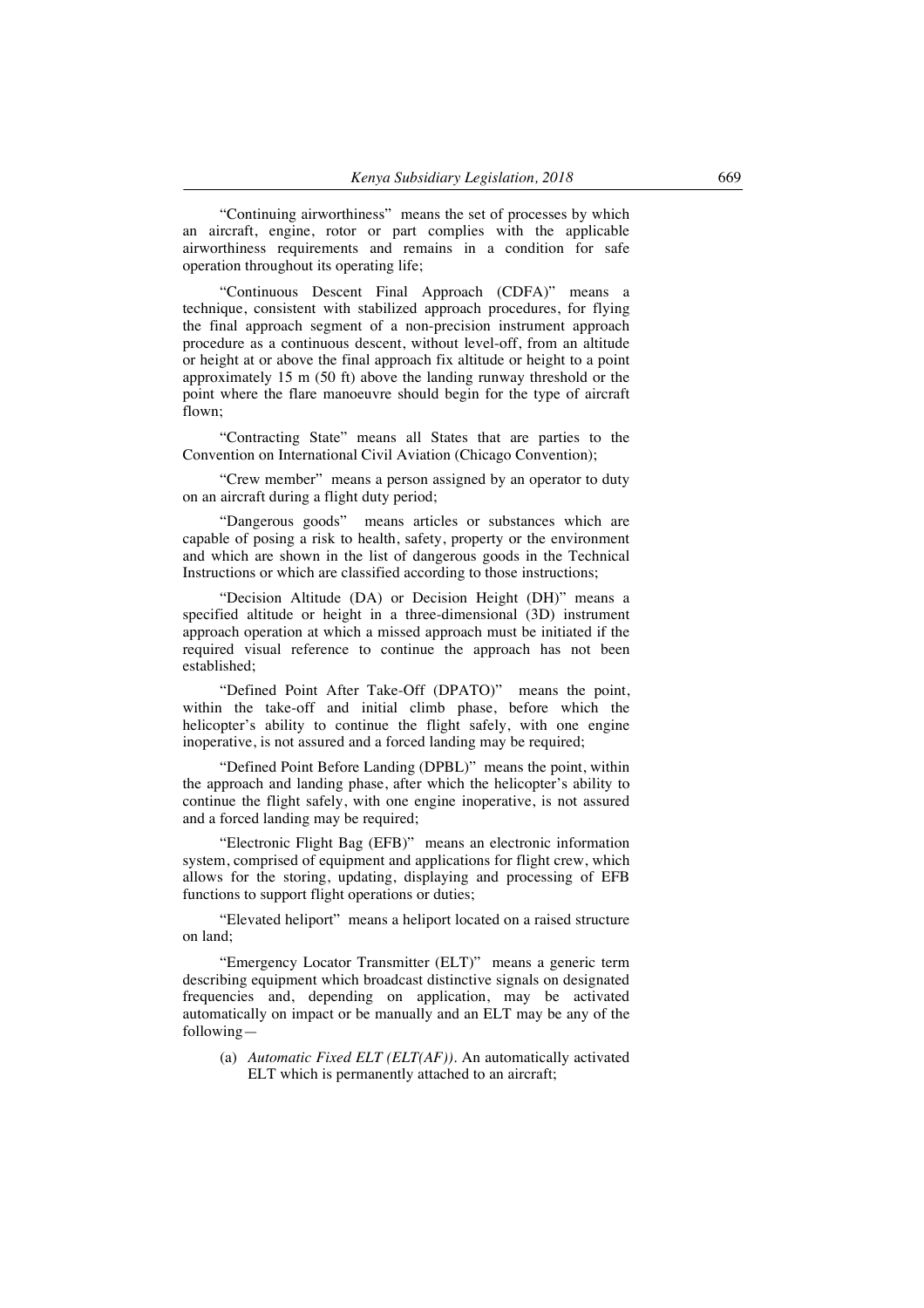- (b) *Automatic Portable ELT (ELT(AP*)). An automatically activated ELT which is rigidly attached to an aircraft but readily removable from the aircraft;
- (c) *Automatic Deployable ELT (ELT(AD)).* An ELT which is rigidly attached to an aircraft and which is automatically deployed and activated by impact, and, in some cases, also by hydrostatic sensors. Manual deployment is also provided;
- (d) *Survival ELT (ELT(S)).* An ELT which is removable from an aircraft, stowed so as to facilitate its ready use in an emergency, and manually activated by survivors;

"Engine" means a unit used or intended to be used for aircraft propulsion. It consists of at least those components and equipment necessary for functioning and control, but excludes the propeller/rotors (if applicable);

"Enhanced Vision System (EVS)" means a system to display electronic real-time images of the external scene achieved through the use of image sensors;

"en-route phase" means that part of the flight from the end of the take-off and initial climb phase to the commencement of the approach and landing phase;

*Note:* Where adequate obstacle clearance cannot be guaranteed visually, flights must be planned to ensure that obstacles can be cleared by an appropriate margin. In the event of failure of the critical engine, operators may need to adopt alternative procedures;

"Final Approach and Take-Off area (FATO)" means a defined area over which the final phase of the approach manoeuvre to hover or landing is completed and from which the take-off manoeuvre is commenced and where the FATO is to be used by helicopters operating in performance Class 1, the defined area includes the rejected take-off area available;

"Final Approach Segment (FAS)" means that segment of an instrument approach procedure in which alignment and descent for landing are accomplished;

"Flight crew member" means a licensed crew member charged with duties essential to the operation of an aircraft during a flight duty period;

"Flight duty period" means the total time from the moment a flight crew member commences duty, immediately subsequent to a rest period and prior to making a flight or a series of flights, to the moment the flight crew member is relieved of all duties having completed such flight or series of flights;

"Flight manual" means a manual, associated with the certificate of airworthiness, containing limitations within which the aircraft is to be considered airworthy, and instructions and information necessary to the flight crew members for the safe operation of the aircraft;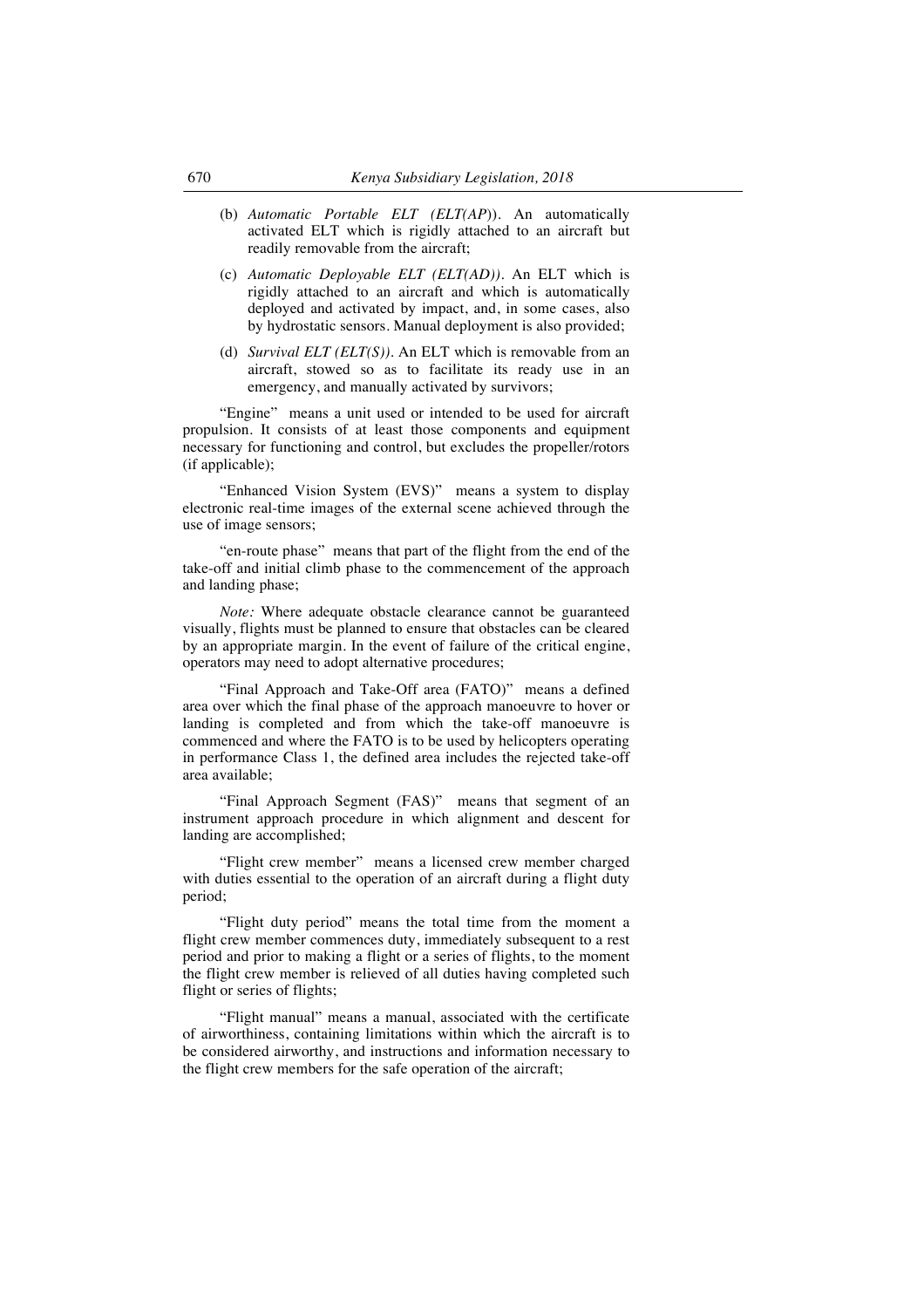"Flight operations officer/flight dispatcher" means a person designated by the operator to engage in the control and supervision of flight operations, whether licensed or not, suitably qualified in accordance with the Civil Aviation (Personnel) Licensing Regulations, who supports, briefs or assists the pilot-in-command in the safe conduct of the flight;

"Flight plan" means specified information provided to air traffic services units, relative to an intended flight or portion of a flight of an aircraft;

"Flight recorder" means any type of recorder installed in the aircraft for the purpose of complementing accident or incident investigation;

"Flight safety documents system" means a set of interrelated documentation established by the operator, compiling and organizing information necessary for flight and ground operations, and comprising, as a minimum, the operations manual and the operator's maintenance control manual;

"Flight simulation training device" means any one of the following three types of apparatus in which flight conditions are simulated on the ground—

- (a) *A flight simulator*, which provides an accurate representation of the flight deck of a particular aircraft type to the extent that the mechanical, electrical, electronic, etc. aircraft systems control functions, the normal environment of flight crew members, and the performance and flight characteristics of that type of aircraft are realistically simulated;
- (b) *A flight procedures trainer*, which provides a realistic flight deck environment, and which simulates instrument responses, simple control functions of mechanical, electrical, electronic, etc. aircraft systems, and the performance and flight characteristics of aircraft of a particular class;
- (c) *A basic instrument flight trainer,* which is equipped with appropriate instruments, and which simulates the flight deck environment of an aircraft in flight in instrument flight conditions

"Flight time — helicopters" means the total time from the moment a helicopter's rotor blades start turning until the moment the helicopter finally comes to rest at the end of the flight, and the rotor blades are stopped;

"General aviation operation" means an aircraft operation other than a commercial air transport operation or an aerial work operation;

"Ground handling" means services necessary for an aircraft's arrival at, and departure from, an airport, other than air traffic services;

"Head-Up Display (HUD)" means a display system that presents flight information into the pilot's forward external field of view;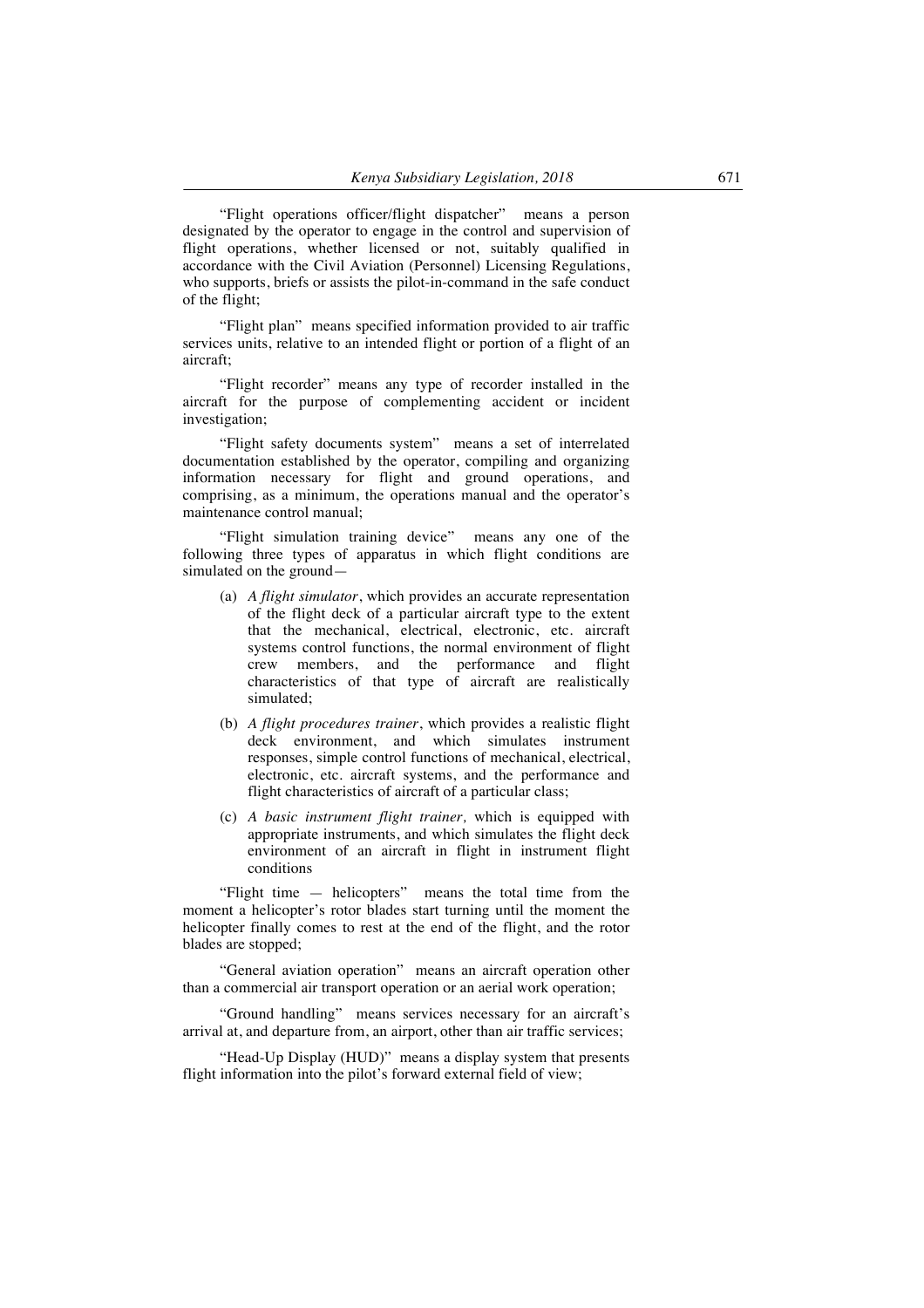"Helicopter" means a heavier-than-air aircraft supported in flight chiefly by the reactions of the air on one or more power-driven rotors on substantially vertical axes;

"Helideck" means a heliport located on a floating or fixed offshore structure;

"Heliport" means an aerodrome or a defined area on a structure intended to be used wholly or in part for the arrival, departure and surface movement of helicopters:

"Heliport operating minima" means the limits of usability of a heliport for—

- (a) take-off, expressed in terms of runway visual range or visibility and, if necessary, cloud conditions;
- (b) landing in 2D instrument approach operations, expressed in terms of visibility or runway visual range, Minimum Descent Altitude/Height (MDA/H) and, if necessary, cloud conditions; and
- (c) landing in 3D instrument approach operations, expressed in terms of visibility or runway visual range and Decision Altitude/Height (DA/H) as appropriate to the type or category of the operation;

"Hostile environment" means an environment in which—

- (a) a safe forced landing cannot be accomplished because the surface and surrounding environment are inadequate;
- (b) the helicopter occupants cannot be adequately protected from the elements;
- (c) search and rescue response or capability is not provided consistent with anticipated exposure; or
- (d) there is an unacceptable risk of endangering persons or property on the ground;

"Human Factors principles" means principles which apply to aeronautical design, certification, training, operations and maintenance and which seek safe interface between the human and other system components by proper consideration to human performance;

"Human Performance" means human capabilities and limitations which have an impact on the safety and efficiency of aeronautical operations;

"instrument approach operations" means an approach and landing using instruments for navigation guidance based on an instrument approach procedure. There are two methods for executing instrument approach operations—

- (a) a two- dimensional (2D) instrument approach operation, using lateral navigation guidance only; and
- (b) a three-dimensional (3D) instrument approach operation, using both lateral and vertical navigation guidance;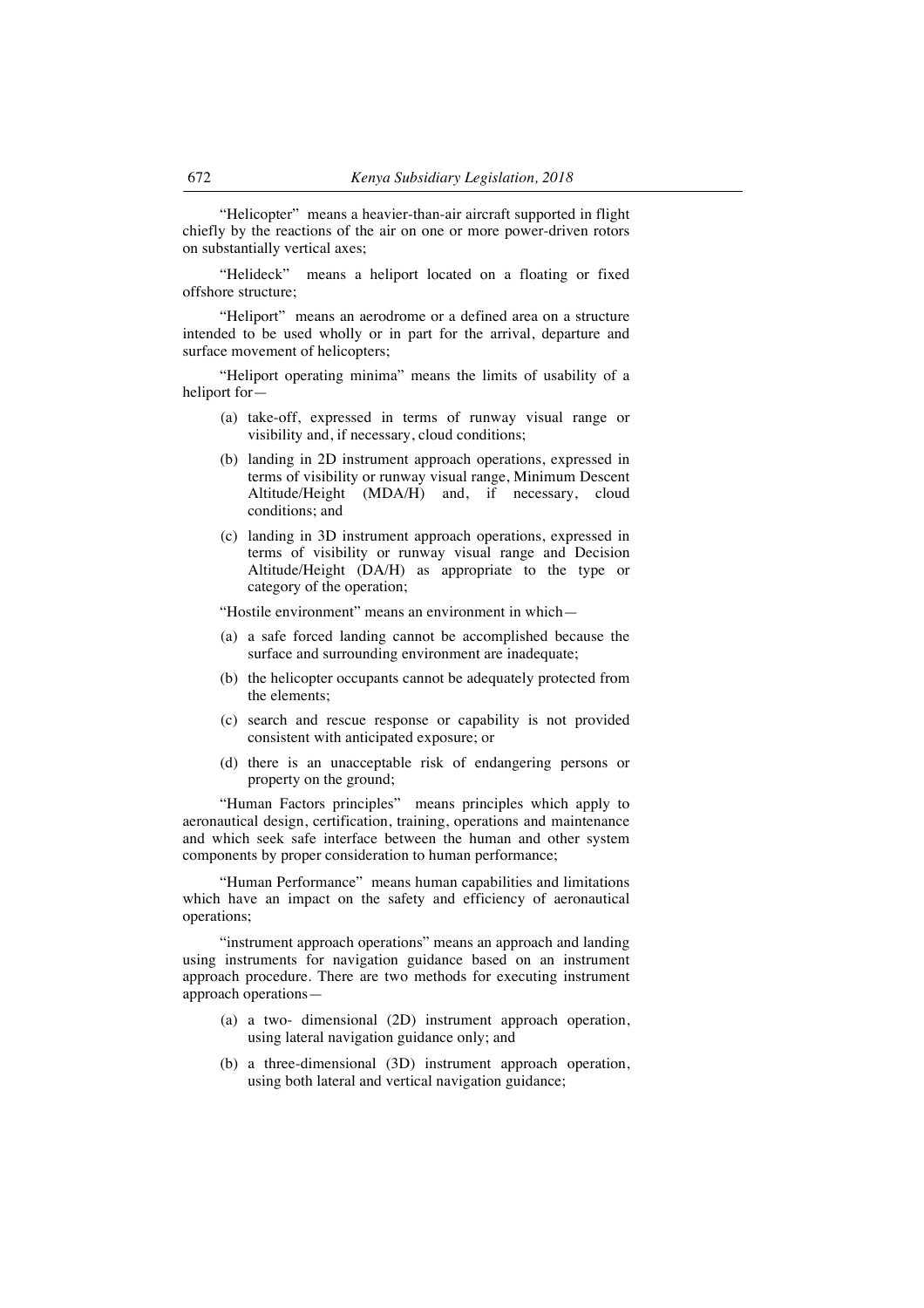"Instrument Approach Procedure (IAP)" means a series of predetermined manoeuvres by reference to flight instruments with specified protection from obstacles from the initial approach fix, or where applicable, from the beginning of a defined arrival route to a point from which a landing can be completed and thereafter, if a landing is not completed, to a position at which holding or en-route obstacle clearance criteria apply. Instrument approach procedures are classified as follows—

- (a) Non-Precision Approach (NPA) procedure An instrument approach procedure designed for 2D instrument approach operations Type A;
- (b) Approach Procedure with Vertical guidance (APV). A Performance -Based Navigation (PBN) instrument approach procedure designed for 3D instrument approach operations Type A;
- (c) Precision Approach (PA) procedure. An instrument approach procedure based on navigation systems (ILS, MLS, GLS and SBAS CAT I) designed for 3D instrument approach operations Type A or B;

"Instrument Meteorological Conditions (IMC)" means meteorological conditions expressed in terms of visibility, distance from cloud, and ceiling, less than the minima specified for visual meteorological conditions;

"Integrated survival suit" means a survival suit which meets the combined requirements of the survival suit and life jacket;

"Landing Decision Point (LDP)" means the point used in determining landing performance from which, an engine failure occurring at this point, the landing may be safely continued or a balked landing initiated;

"maintenance" means the performance of tasks required to ensure the continuing airworthiness of an aircraft, including any one or combination of overhaul, inspection, replacement, defect rectification and the embodiment of a modification or repair;

"Maintenance organization's procedures manual" means a document endorsed by the head of the maintenance organization which details the maintenance organization's structure and management responsibilities, scope of work, description of facilities, maintenance procedures and quality assurance or inspection systems;

"Maintenance programme" means a document which describes the specific scheduled maintenance tasks and their frequency of completion and related procedures, such as a reliability programme, necessary for the safe operation of those aircraft to which it applies;

"Master Minimum Equipment List (MMEL)" means a list established for a particular aircraft type by the organization responsible for the type design with the approval of the State of Design containing items, one or more of which is permitted to be unserviceable at the commencement of a flight. The MMEL may be associated with special operating conditions, limitations or procedures;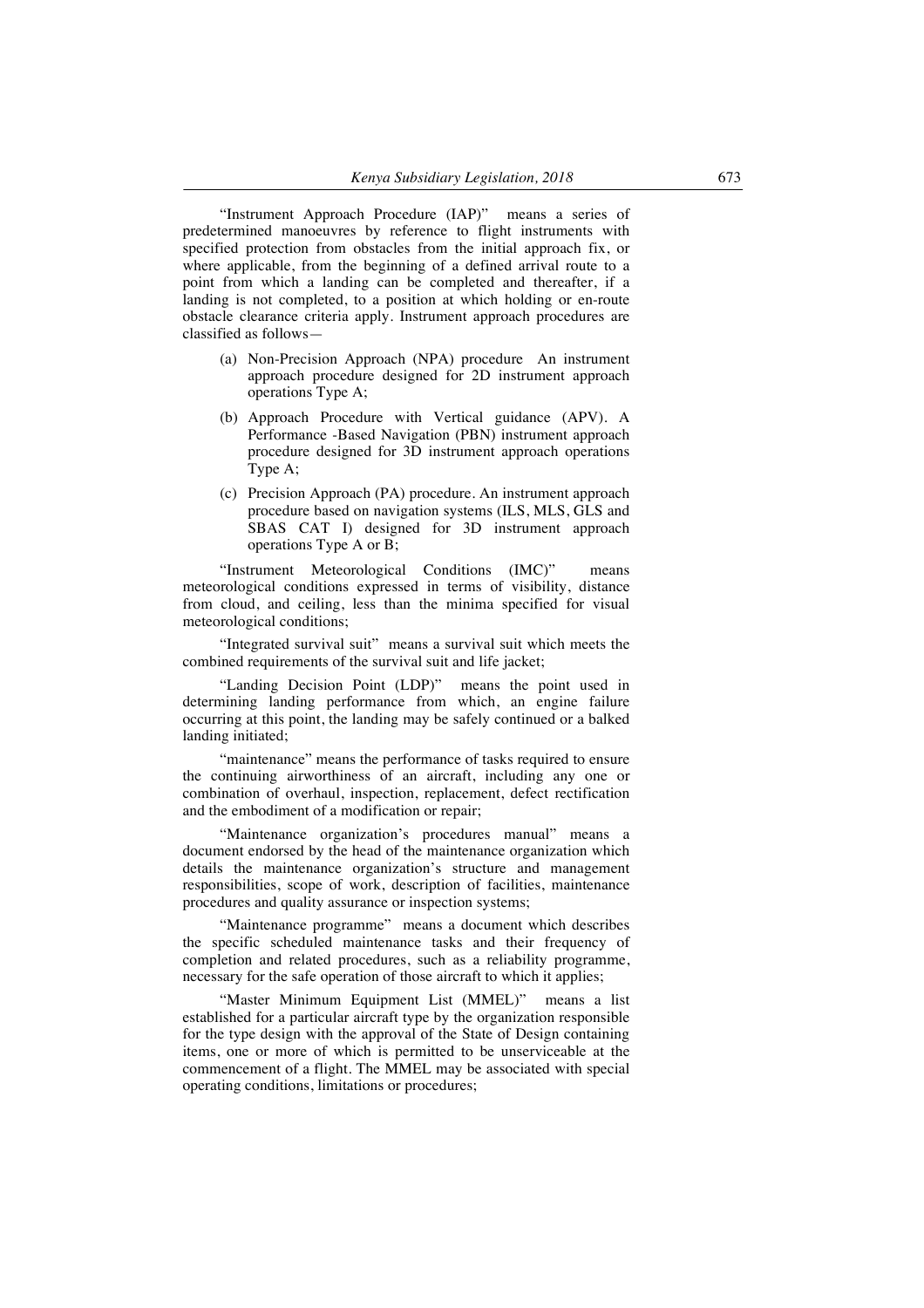"Maximum mass" means maximum certificated take-off mass;

"Minimum Descent Altitude (MDA) or minimum descent height (MDH)" means a specified altitude or height in a 2D instrument approach operation or circling approach operation below which descent must not be made without the required visual reference;

"Minimum Equipment List (MEL)" means a list which provides for the operation of aircraft, subject to specified conditions, with particular equipment inoperative, prepared by an operator in conformity with, or more restrictive than, the MMEL established for the aircraft type;

"Navigation specification" means a set of aircraft and flight crew requirements needed to support performance-based navigation operations within a defined airspace. There are two kinds of navigation specifications—

- (a) "Required Navigation Performance (RNP) specification" means a navigation specification based on area navigation that includes the requirement for performance monitoring and alerting, designated by the prefix RNP, e.g. RNP 4, RNP APCH;
- (b) "Area navigation (RNAV) specification" means a navigation specification based on area navigation that does not include the requirement for performance monitoring and alerting, designated by the prefix RNAV, e.g. RNAV 5, RNAV 1;

"night" means the time between fifteen minutes after sunset and fifteen minutes before sunrise, sunrise and sunset being determined at surface level, and includes any time between sunset and sunrise when an unlighted aircraft or other unlighted prominent object cannot clearly be seen at a distance of 4,572 metres;

"Non-congested hostile environment" means a hostile environment outside a congested area;

"Non-hostile environment" means an environment in which—

- (a) a safe forced landing can be accomplished because the surface and surrounding environment are adequate;
- (b) the helicopter occupants can be adequately protected from the elements;
- (a) search and rescue response or capability is provided consistent with anticipated exposure; and
- (b) the assessed risk of endangering persons or property on the ground is acceptable;

"Obstacle Clearance Altitude (OCA) or Obstacle Clearance Height (OCH)" means the lowest altitude or the lowest height above the elevation of the relevant runway threshold or the aerodrome elevation as applicable, used in establishing compliance with appropriate obstacle clearance criteria;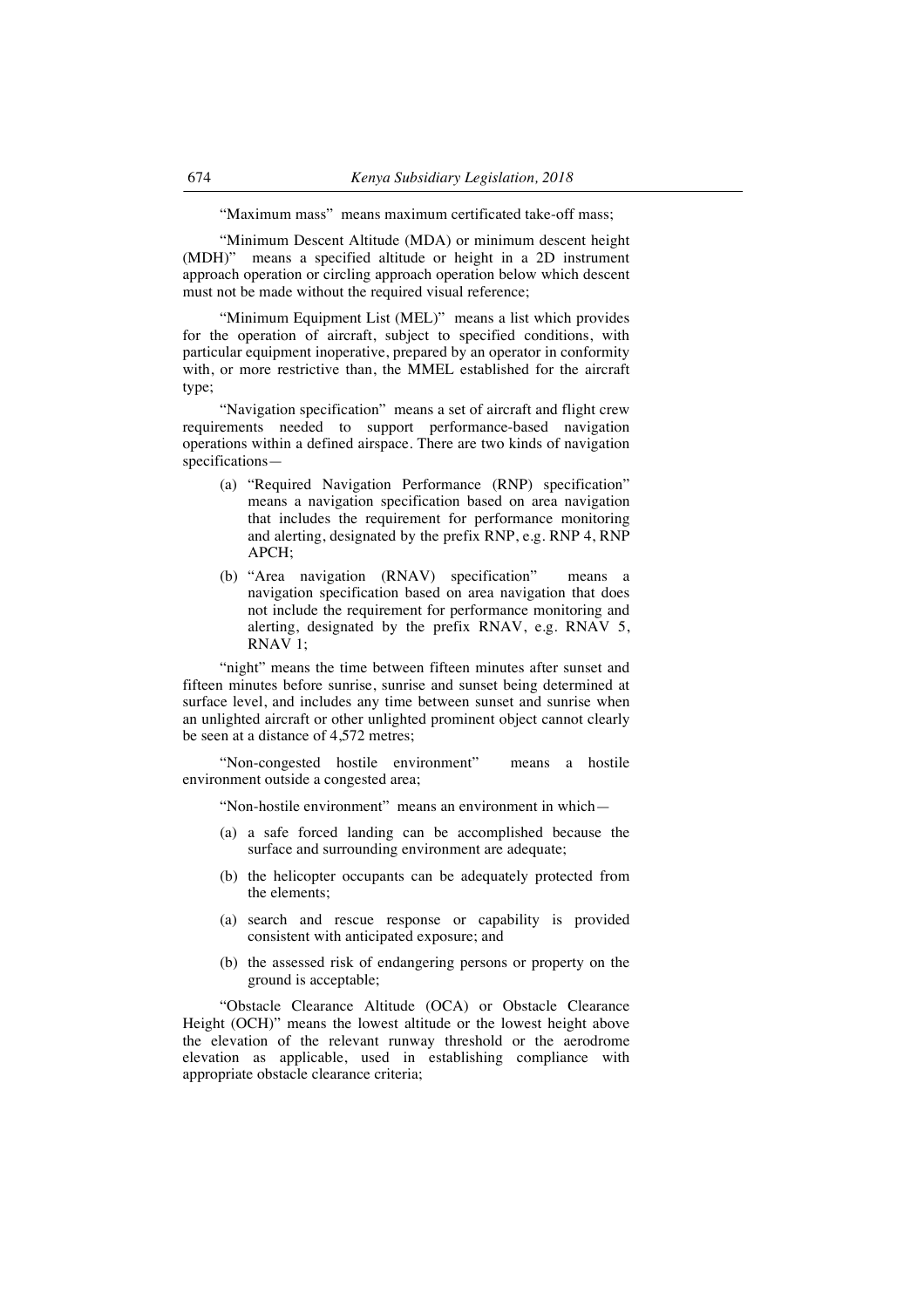"Offshore operations" means operations which routinely have a substantial proportion of the flight conducted over sea areas to or from offshore locations. Such operations include, but are not limited to, support of offshore oil, gas and mineral exploitation and sea-pilot transfer;

"Operation" means an activity or group of activities which are subject to the same or similar hazards and which require a set of equipment to be specified, or the achievement and maintenance of a set of pilot competencies, to eliminate or mitigate the risk of such hazards;

"Operational control" means the exercise of authority over the initiation, continuation, diversion or termination of a flight in the interest of the safety of the aircraft and the regularity and efficiency of the flight;

"Operational flight plan" means the operator's plan for the safe conduct of the flight based on considerations of helicopter performance, other operating limitations and relevant expected conditions on the route to be followed and at the heliports concerned;

"Operations in performance Class 1" means operations with performance such that, in the event of a critical engine failure, performance is available to enable the helicopter to safely continue the flight to an appropriate landing area, unless the failure occurs prior to reaching the Take-off Decision Point (TDP) or after passing the Landing Decision Point (LDP), in which cases the helicopter must be able to land within the rejected take-off or landing area;

"Operations in performance Class 2" means operations with performance such that, in the event of critical engine failure, performance is available to enable the helicopter to safely continue the flight to an appropriate landing area, except when the failure occurs early during the take-off manoeuvre or late in the landing manoeuvre, in which cases a forced landing may be required;

"Operations in performance Class 3" means operations with performance such that, in the event of an engine failure at any time during the flight, a forced landing will be required;

"Operations manual" means a manual containing procedures, instructions and guidance for use by operational personnel in the execution of their duties;

"Operations specifications" means the authorizations, conditions and limitations associated with the air operator certificate and subject to the conditions in the operations manual;

"Operator" means the person, organization or enterprise engaged in or offering to engage in an aircraft operation;

"Operator's maintenance control manual" means a document which describes the operator's procedures necessary to ensure that all scheduled and unscheduled maintenance is performed on the operator's aircraft on time and in a controlled and satisfactory manner;

"Performance-Based Communication (PBC)" means communication based on performance specifications applied to the provision of air traffic services;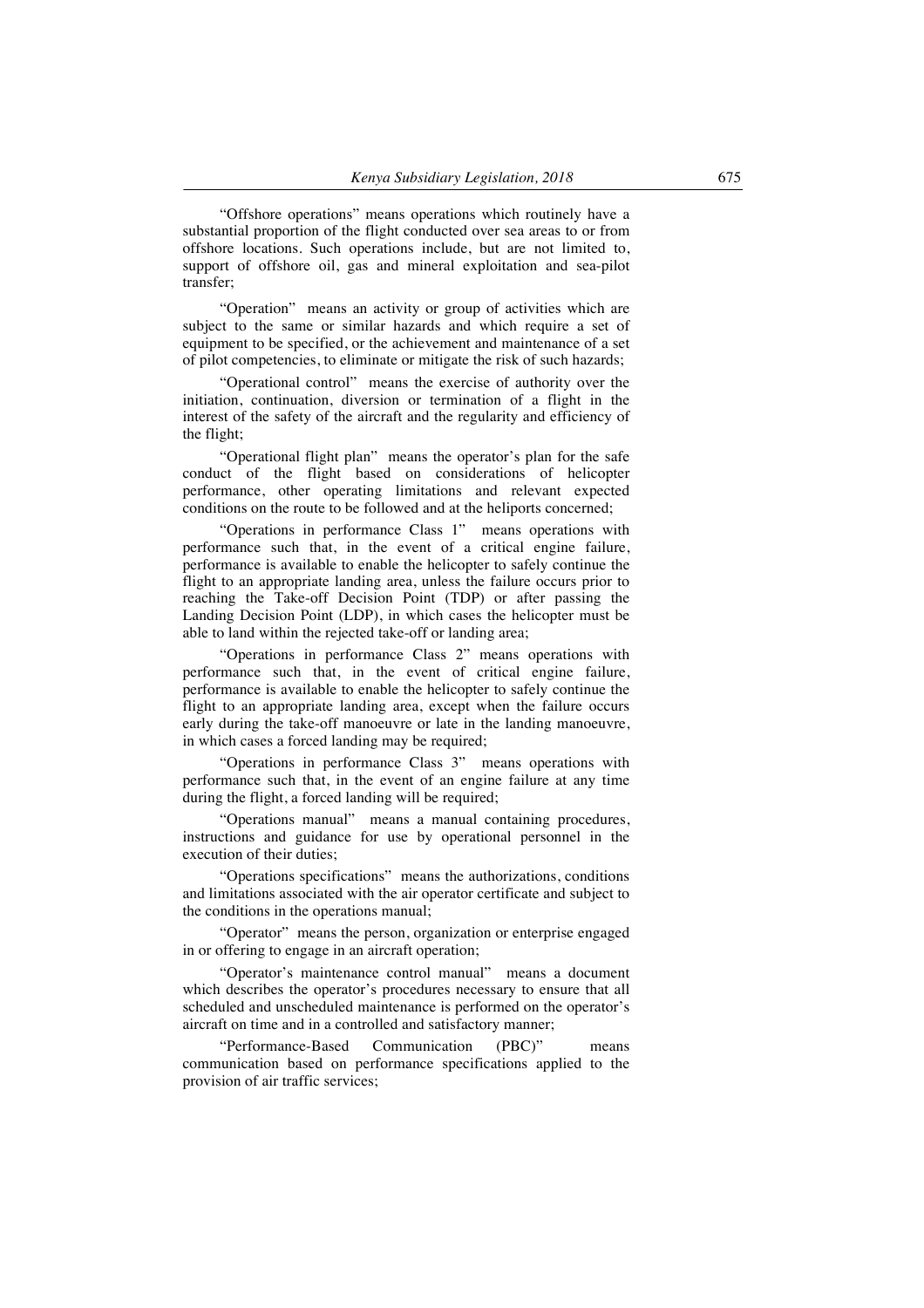"Performance-Based Navigation (PBN)" means area navigation based on performance requirements for aircraft operating along an ATS route, on an instrument approach procedure or in a designated airspace;

"Performance-Based Surveillance (PBS)" means surveillance based on performance specifications applied to the provision of air traffic services;

"Pilot-in-command" means the pilot designated by the operator, or in the case of general aviation, the owner, as being in command and charged with the safe conduct of a flight;

"Point of no return" means the last possible geographic point at which an aircraft can proceed to the destination aerodrome as well as to an available en-route alternate aerodrome for a given flight;

"prescribed" means prescribed by the Authority;

"Psychoactive substances" means alcohol, opioids, cannabinoids, sedatives and hypnotics, cocaine, other psychostimulants, hallucinogens, and volatile solvents, whereas coffee and tobacco are excluded;

"repair" means the restoration of an aeronautical product to an airworthy condition to ensure that the aircraft continues to comply with the design aspects of the appropriate airworthiness requirements used for the issuance of the type certificate for the respective aircraft type, after it has been damaged or subjected to wear;

"Required Communication Performance (RCP) specification" means a set of requirements for air traffic service provision and associated ground equipment, aircraft capability, and operations needed to support performance-based communication;

"Required Surveillance Performance (RSP) specification" means a set of requirements for air traffic service provision and associated ground equipment, aircraft capability, and operations needed to support performance-based surveillance;

"Runway Visual Range (RVR)" means the range over which the pilot of an aircraft on the centre line of a runway can see the runway surface markings or the lights delineating the runway or identifying its centre line;

"Safe forced landing" means unavoidable landing or ditching with a reasonable expectancy of no injuries to persons in the aircraft or on the surface;

"Safety Management System (SMS)" means a systematic approach to managing safety, including the necessary organizational structures, accountability, responsibilities, policies and procedures;

"Series of flights" means series of flights or consecutive flights that—

- (a) begin and end within a period of 24 hours; and
- (b) are all conducted by the same pilot-in-command;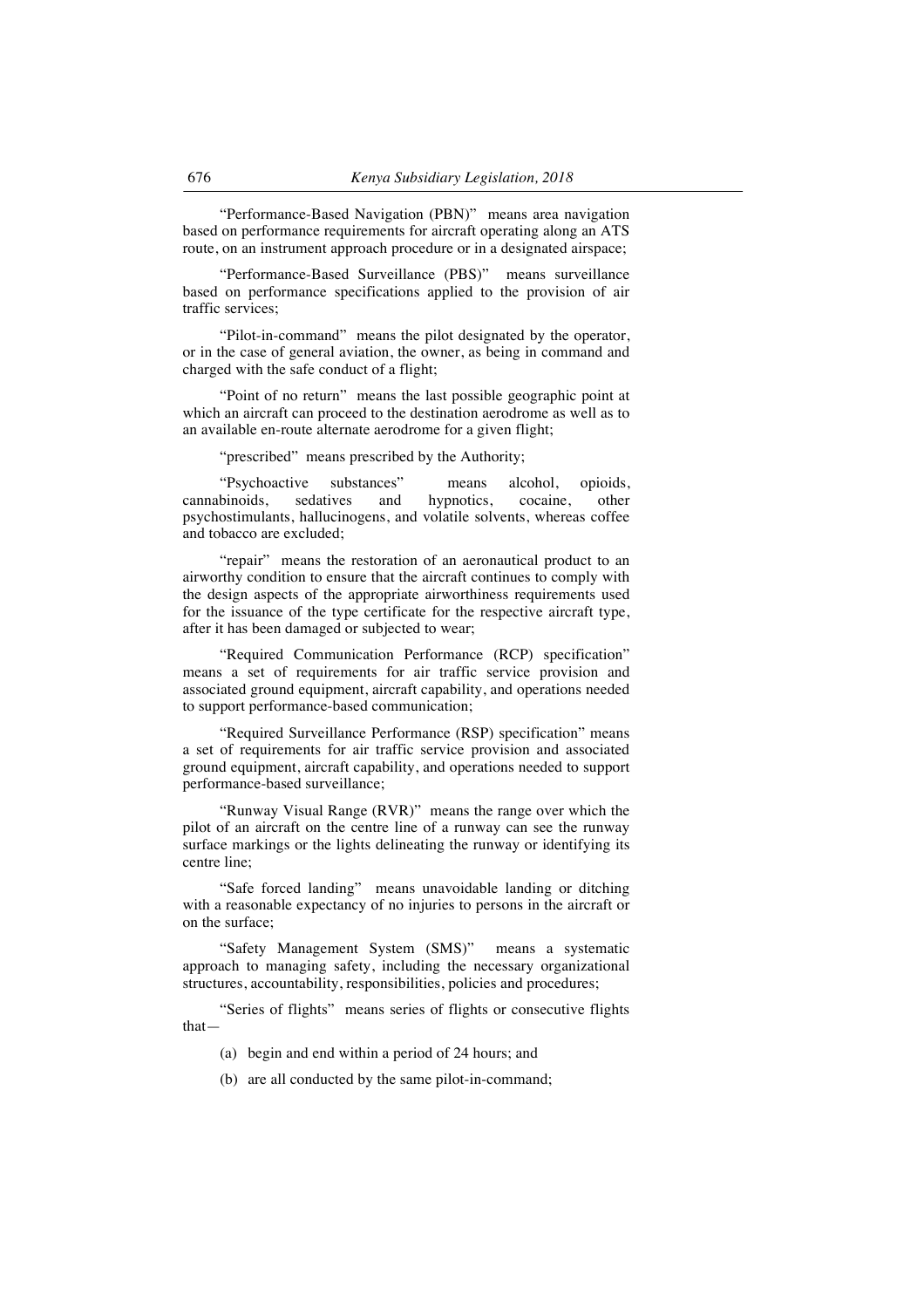"State of Registry" means the State on whose register the aircraft is entered;

"State of the Aerodrome" means the State in whose territory the aerodrome is located;

"Synthetic Vision System (SVS)" means a system to display data-derived synthetic images of the external scene from the perspective of the flight deck;

"Take-off and initial climb phase" means that part of the flight from the start of take-off to 300 m (1 000 ft) above the elevation of the FATO, if the flight is planned to exceed this height, or to the end of the climb in the other cases;

"Take-off Decision Point (TDP)" means the point used in determining take-off performance from which, an engine failure occurring at this point, either a rejected take-off may be made or a takeoff safely continued;

"Tribunal" means the National Civil Aviation Administrative Review Tribunal established under section 66 of the Act;

"Visual Meteorological Conditions (VMC)" means meteorological conditions expressed in terms of visibility, distance from cloud, and ceiling, equal to or better than specified minima; and

"Vertical Take-off Safety Speed  $(V<sub>TOS</sub>)$ " means the minimum speed at which climb shall be achieved with the critical engine inoperative, the remaining engines operating within approved operating limits.

#### PART II—GENERAL OPERATIONS REQUIREMENTS

3. (1) The operator of a Kenyan registered helicopter shall— Compliance with

laws, regulations and procedures.

- (a) comply with the Kenyan laws, regulations and procedures;
- (b) comply with the laws, regulations and procedures of any other State in which operations are conducted.

(2) The operator shall ensure that all pilots are familiar with the laws, regulations and procedures, pertinent to the performance of their duties, prescribed for the areas to be traversed, the heliports to be used and the air navigation facilities relating thereto.

(3) The operator shall ensure that other members of the flight crew are familiar with such of these regulations and procedures as are pertinent to the performance of their respective duties in the operation of the helicopter.

(4) The operator or a designated representative shall have responsibility for operational control.

(5) Responsibility for operational control shall be delegated only to the pilot-in-command and to a flight operations officer/flight dispatcher if the operator's approved method control and supervision of flight operations requires the use of flight operations officer/flight dispatcher personnel.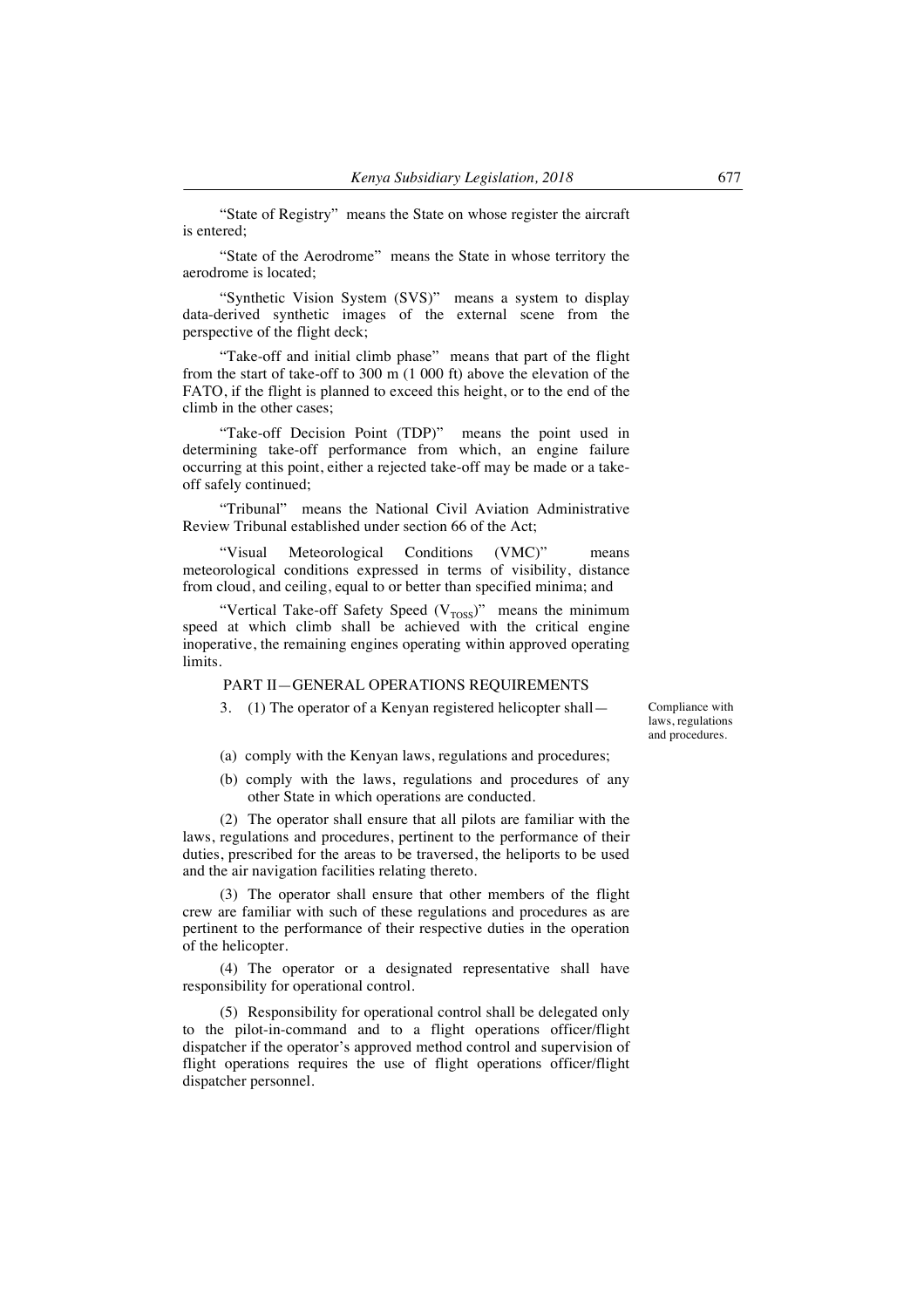(6) If an emergency situation which endangers the safety of the helicopter or persons becomes known first to the flight operations officer/flight dispatcher, action by that person, where necessary, shall notify the appropriate authorities of the nature of the situation without delay, and requests for assistance if required.

(7) If an emergency situation which endangers the safety of the helicopter or persons necessitates the taking of action which involves a violation of local regulations or procedures, the pilot-in-command shall notify the appropriate local authority without delay. If required by the State in which the incident occurs, the pilot-in-command shall submit a report on any such violation to the appropriate authority of such State; in that event, the pilot-in-command shall also submit a copy of it to the Authority. Such reports shall be submitted as soon as possible and normally within ten days.

(8) The operator shall ensure the pilot-in-command has available on board the helicopter all the essential information concerning the search and rescue services in the area over which the helicopter will be flown.

(9) The operator shall ensure that flight crew members demonstrate the ability to speak and understand the language used for radiotelephony communications as specified in Civil Aviation (Personnel Licensing)Regulations.

4. (1) When the Authority identifies a case of non-compliance or suspected non-compliance by a foreign operator with the laws, regulations and procedures applicable within Kenya, or a similar serious safety issue with that operator, the Authority shall immediately notify the operator and, if the issue warrants it, the State of the operator.

(2) Where the State of Operator and the State of Registry are different, such notification referred to under sub regulation (1) shall also be made to the State of Registry, if the issue falls within the responsibilities of that State and warrants a notification.

(3) In the case of notification to States as specified in sub regulation (1), if the issue and its resolution warrant it, the Authority shall engage in consultations with the State of operator and the State of Registry, as applicable, concerning the safety standards maintained by the operator.

5. (1) An o perator shall not operate a helicopter of a certified take-off mass in excess of 7 000 kg or having a passenger seating configuration of more than 9 and fitted with a flight data recorder unless that person has established and maintained a flight data analysis programme, acceptable to the authority management system.

(2) The operator may, with the approval of the Authority, contract the operation of a flight data analysis programme to another party while retaining overall responsibility for the maintenance of such a programme.

Compliance by a foreign operator with laws, regulations and procedures of a state.

Safety management.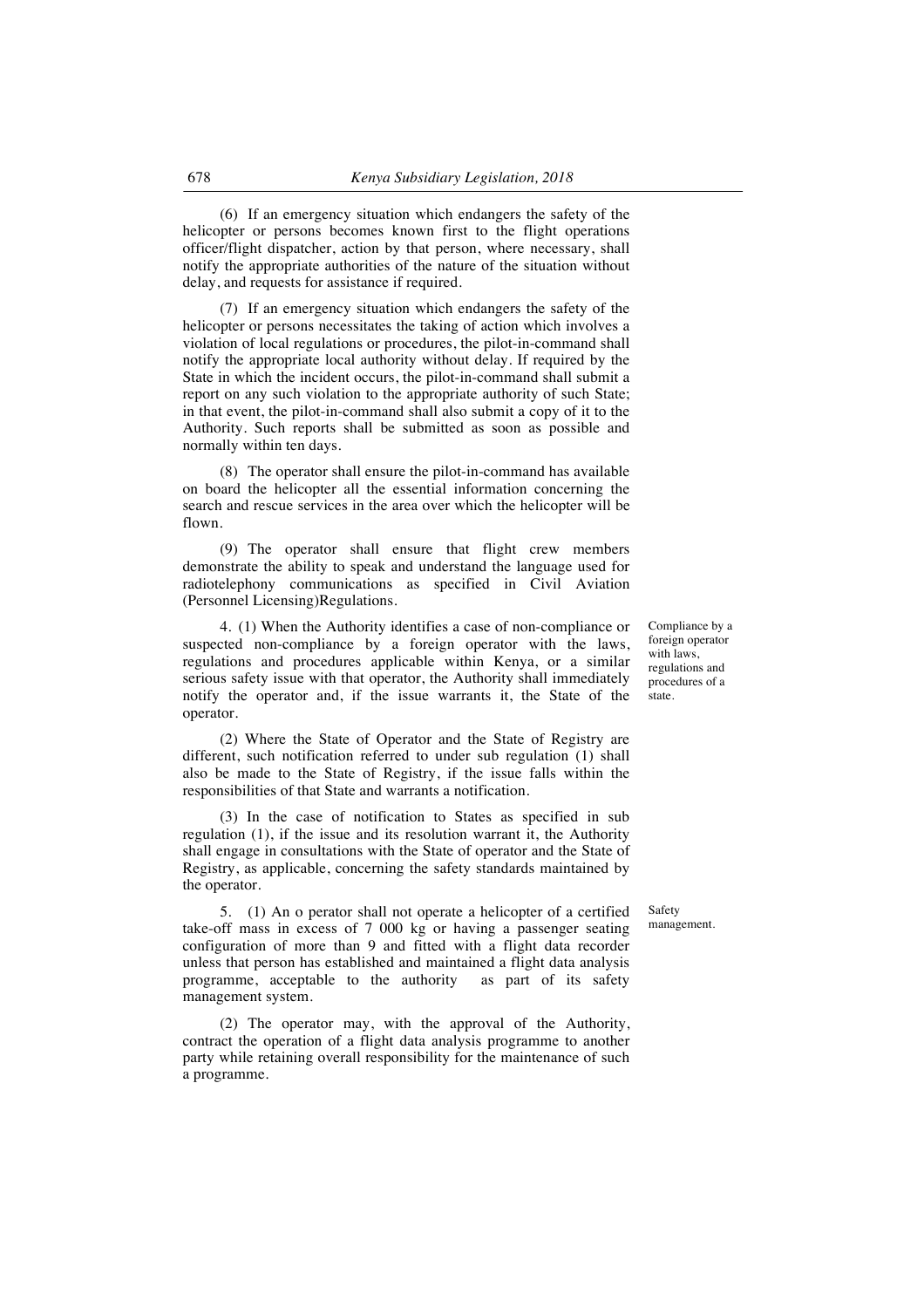(3) A flight data analysis programme shall be non-punitive and contain adequate safeguards to protect the source(s) of the data.

(4) The operator shall establish a flight safety documents system, acceptable to the Authority, for the use and guidance of operational personnel, as part of its safety management system.

(5) No person shall carry dangerous goods on board a helicopter unless the dangerous goods are carried in compliance with the provisions for carriage of dangerous goods contained in Civil Aviation (Air Operator Certification & Administration) Regulations.

6. A person shall not carry dangerous goods on board a helicopter unless the dangerous goods are carried in compliance with the provisions for carriage of dangerous goods contained in Civil Aviation (Air Operator Certification & Administration) Regulations.

7. (1) A flight crew member shall not perform any function specified in the privileges applicable to his or her licence if he or she is under the influence of any psychoactive substance which may render him or her unable to perform such functions in a safe and proper manner.

(2) A safety-sensitive personnel shall not undertake any of their function while under the influence of any psychoactive substance, by reason of which human performance is impaired.

### PART III-FLIGHT OPERATIONS

8. (1) The operator shall ensure that a flight shall not be commenced unless it has been ascertained by every reasonable means available that the ground or water facilities available and directly required on such flight, for the safe operation of the helicopter and the protection of the passengers, are adequate for the type of operation under which the flight is to be conducted and are adequately operated for this purpose.

(2) The operator shall ensure that any inadequacy of facilities observed in the course of operations is reported to the authority responsible for them, without undue delay.

#### *Operational Certification and supervision*

9. (1) The operator shall not engage in commercial air transport operations unless in possession of a valid Air Service License and a valid Air Operator Certificate issued by the Authority.

(2) The Air Operator Certificate shall authorize the operator to conduct commercial air transport operations in accordance with the operations specifications.

(3) The issue of an Air Operator Certificate by the Authority shall be dependent upon the operator demonstrating an adequate organization, method of control and supervision of flight operations, training programme as well as ground handling and maintenance arrangements consistent with the nature and extent of the operations specified.

Dangerous goods.

Use of Psychoactive substances.

Operating facilities.

The air operator certificate.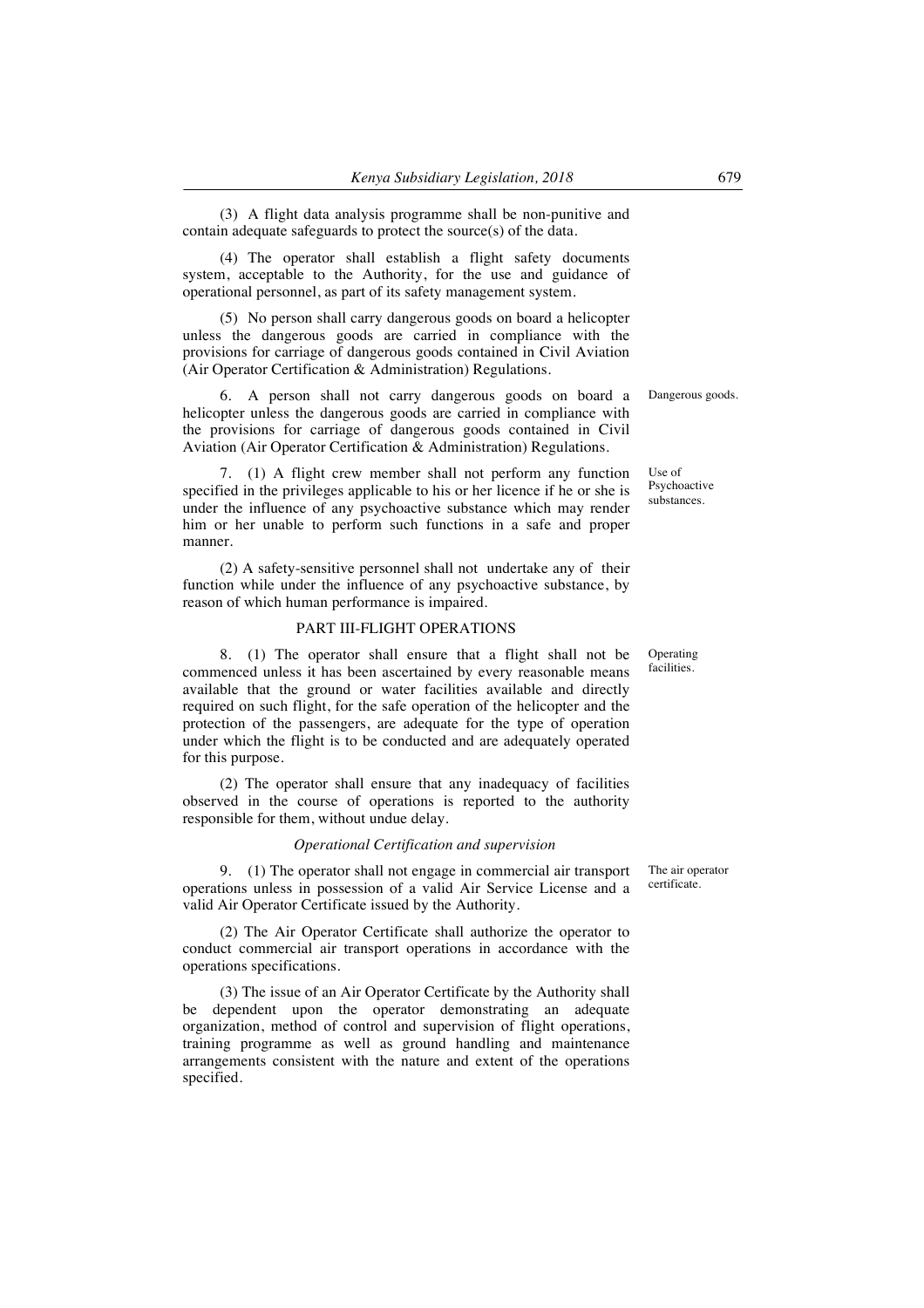(4) The continued validity of an Air Operator Certificate shall depend upon the operator maintaining the requirements of subregulation (3) under the supervision of the Authority.

(5) The Air Operator Certificate shall contain at least the following information in accordance with the Civil Aviation (Air Operator Certificate and Administration) Regulations—

- (a) the State of the Operator and the issuing authority;
- (b) the Air Operator Certificate number and its expiration date;
- (c) the operator name, trading name (if different) and address of the principal place of business;
- (d) the date of issue, name, signature and title of the authority representative; and

(e) the location, in a controlled document carried on board, where the contact details of operational management can be found.

(6) The operations specifications associated with the air operator certificate shall contain at least the information listed in accordance with the Civil Aviation (Air Operator Certificate and Administration) Regulations.

(7) Air Operator Certificate and the associated Operations Specifications shall follow the layout in accordance with the Civil Aviation (Air Operator Certificate and Administration) Regulations.

(8) The Authority shall establish a system for both certification and surveillance of operators in accordance with the Civil Aviation (Air Operator Certificate and Administration) Regulations and Civil Aviation (Safety Management) Regulations to ensure that the required standards of operations established are maintained.

10. (1) The Authority shall recognize as valid an Air Operator Certificate issued by another Contracting State provided that the requirements under which the certificate was issued are at least equal to the applicable standards.

(2) The Authority shall establish a programme with procedures for the surveillance of operations in Kenya by foreign operators and for taking appropriate action when necessary to preserve safety.

(3) The operator shall meet and maintain the requirements established by the Authority.

11. (1) The operator shall provide for the use and guidance of operations personnel concerned, an operations manual as prescribed and developed in accordance with the Civil Aviation (Air Operator Certificate and Administration) Regulations. The Operations Manual shall be amended or revised as is necessary to ensure that the information contained therein is kept up to date. All such amendments or revisions shall be notified to all personnel that are required to use this manual.

(2) The Authority shall establish a requirement for the operator to provide a copy of the operations manual together with all amendments or revisions, for review and acceptance and, where required, approval.

Surveillance of operations by a foreign operator.

Operations manual.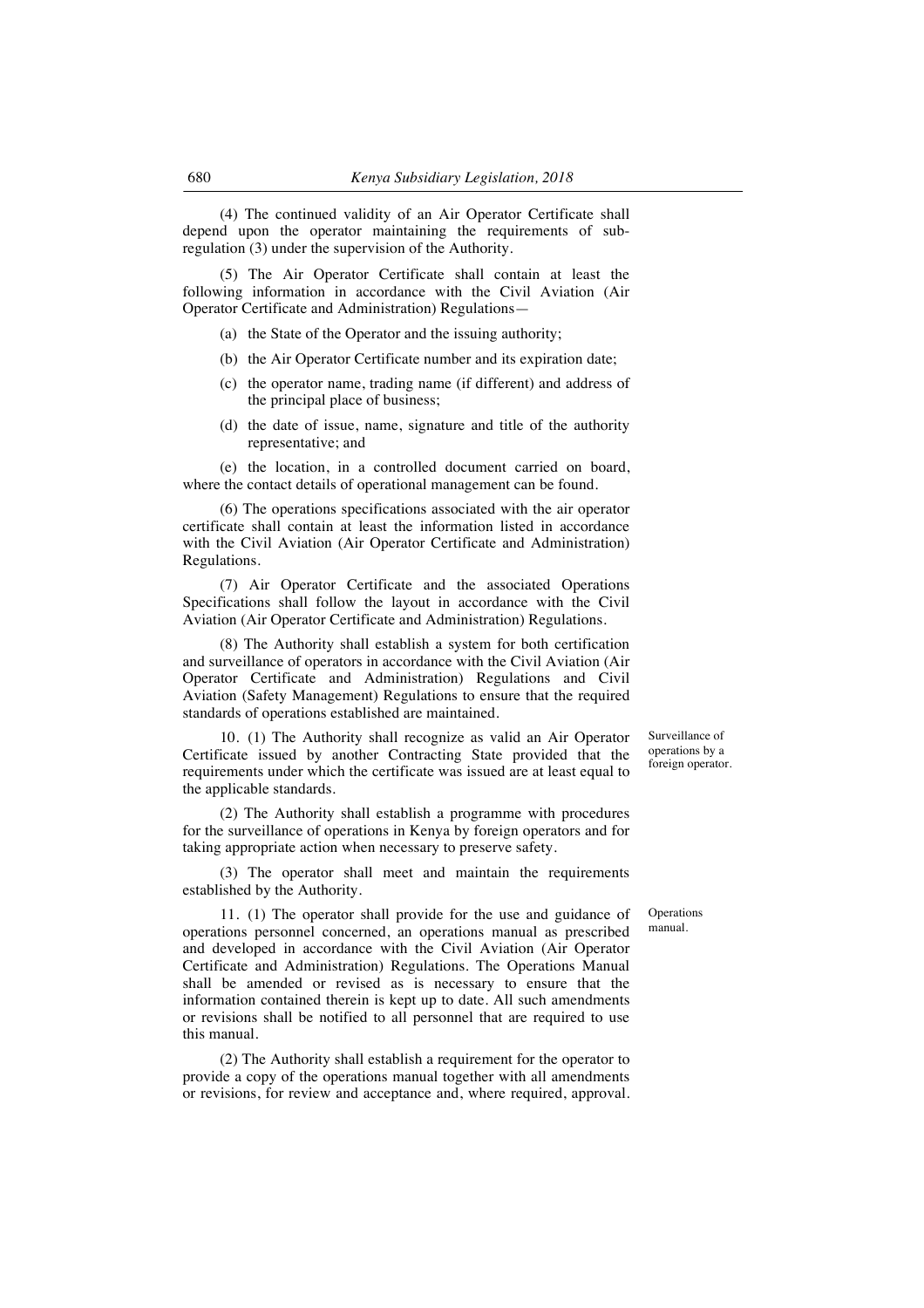The operator shall incorporate in the operations manual such mandatory material as the Authority may require

12. (1) The operator shall ensure that all operations personnel are properly instructed in their particular duties, responsibilities and the relationship of such duties to the operation as a whole.

(2) A helicopter rotor shall not be turned under power, for the purpose of flight, without a qualified pilot at the controls. The operator shall provide appropriately specific training and procedures to be followed for all personnel, other than qualified pilots, who are likely to carry out the turning of a rotor under power for purposes other than flight.

(3) The operator shall issue operating instructions and provide information on helicopter climb performance with all engines operating to enable the pilot-in-command to determine the climb gradient that can be achieved during the take-off and initial climb phase for the existing take-off conditions and intended take-off technique. This information shall be based on the helicopter manufacturer's or other data, acceptable to the Authority, and should be included in the operations manual.

13. The operator shall ensure that when passengers or cargo are being carried, no emergency or abnormal situations shall be simulated.

14. The checklists provided in accordance with these Regulations shall be used by flight crews prior to, during and after all phases of operations, and in emergency, to ensure compliance with the operating procedures contained in the helicopter operating manual, the helicopter flight manual or other documents associated with the certificate of airworthiness and otherwise in the operations manual. The design and utilization of checklists shall observe Human Factors principles.

15. (1) The operator shall be permitted to establish minimum flight altitudes for those routes flown for which minimum flight altitudes have been established by the State flown over or the responsible State, provided that they shall not be less than those established by that State, unless specifically approved.

(2) The minimum flight altitudes determined in accordance with the above method shall not be lower than specified in Civil Aviation (Rules of the air) Regulations.

(3) The operator shall specify the method by which the operator intends to determine minimum flight altitudes for operations conducted over routes for which minimum flight altitudes have not been established by the State flown over, or the responsible State, and shall include this method in the operations manual.

(4) The method for establishing the minimum flight altitudes shall be approved by the Authority.

(5) The Authority shall approve the operator's method for establishing the minimum flight altitudes only after careful consideration of the probable effects of the following factors on the safety of the operation in questionOperating instructions general.

In-flight simulation of emergency situations. Checklists.

Minimum flight altitudes (operations under IFR).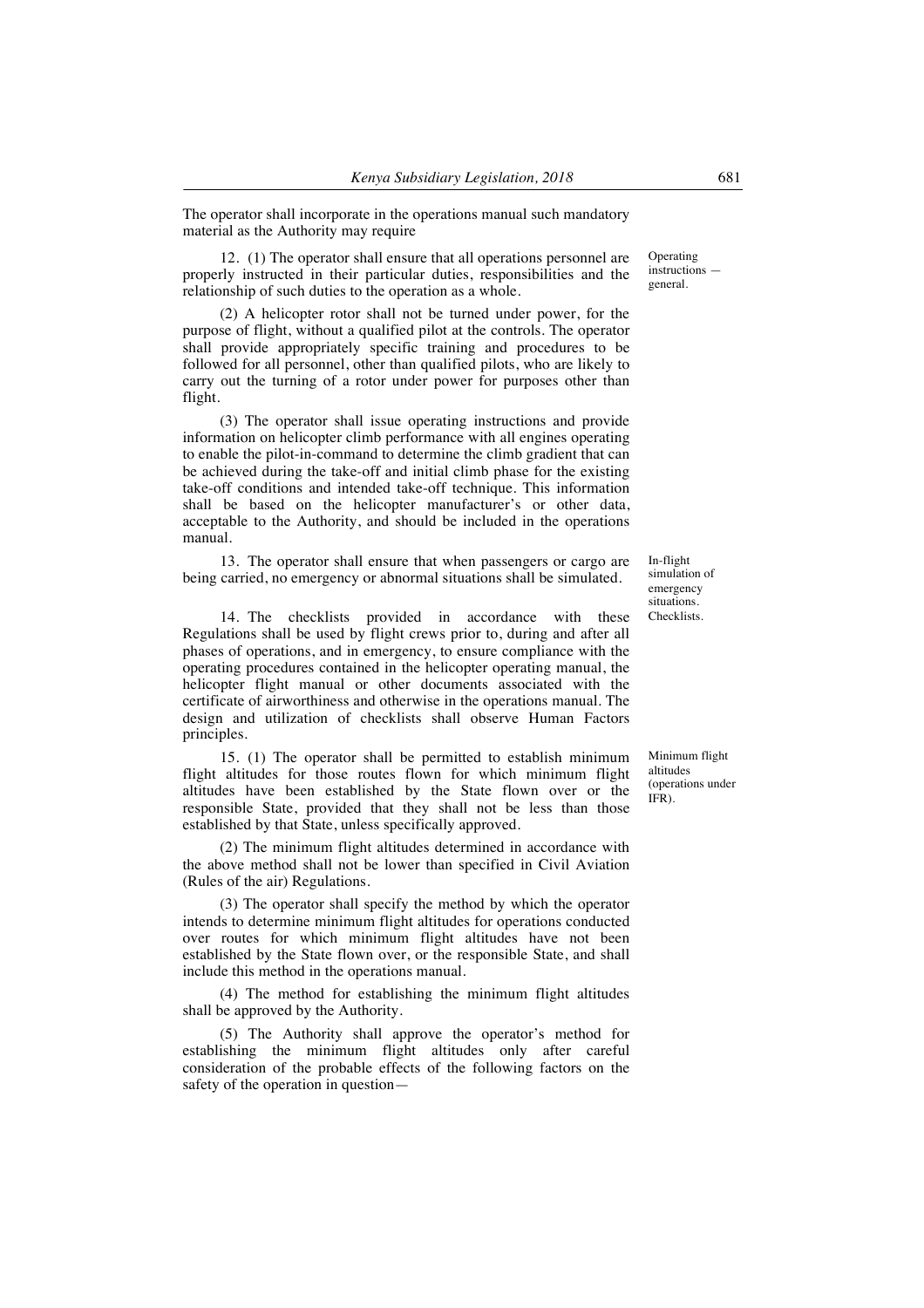- (a) the accuracy and reliability with which the position of the helicopter can be determined;
- (b) inaccuracies in the indications of the altimeters used;
- (c) the characteristics of the terrain (e.g. sudden changes in the elevation);
- (d) the probability of encountering unfavourable meteorological conditions (e.g. severe turbulence and descending air currents);
- (e) possible inaccuracies in aeronautical charts; and airspace restrictions.

16. (1) The operator shall establish operating minima for each heliport or landing location to be used in operations and the method of determination of such minima shall be approved by the Authority and such minima shall not be lower than any that may be established for such heliports or landing locations by the Authority, except when specifically approved.

(2) The Authority may approve operational credit(s) for operations with helicopters equipped with automatic landing systems, a HUD or equivalent displays, EVS, SVS or CVS. Such approvals shall not affect the classification of the instrument approach procedure. Operational credit includes—

- (a) for the purposes of an approach ban; a minima below the heliport or landing location operating minima;
- (b) reducing or satisfying the visibility requirements; or
- (c) requiring fewer ground facilities as compensated for by airborne capabilities.

(3) The Authority shall require that in establishing the operating minima for each heliport or landing location which will apply to any particular operation, full account shall be taken of—

- (a) the type, performance and handling characteristics of the helicopter:
- (b) the composition of the flight crew, their competence and experience;
- (c) the physical characteristics of the heliport, and direction of approach;
- (d) the adequacy and performance of the available visual) and non-visual ground aids;
- (e) the equipment available on the helicopter for the purpose of navigation, acquisition of visual references and/or control of the flight path during the approach, landing and missed approach;
- (f) the obstacles in the approach and missed approach areas and the obstacle clearance altitude/height for the instrument approach procedures;

Heliport or landing location operating minima.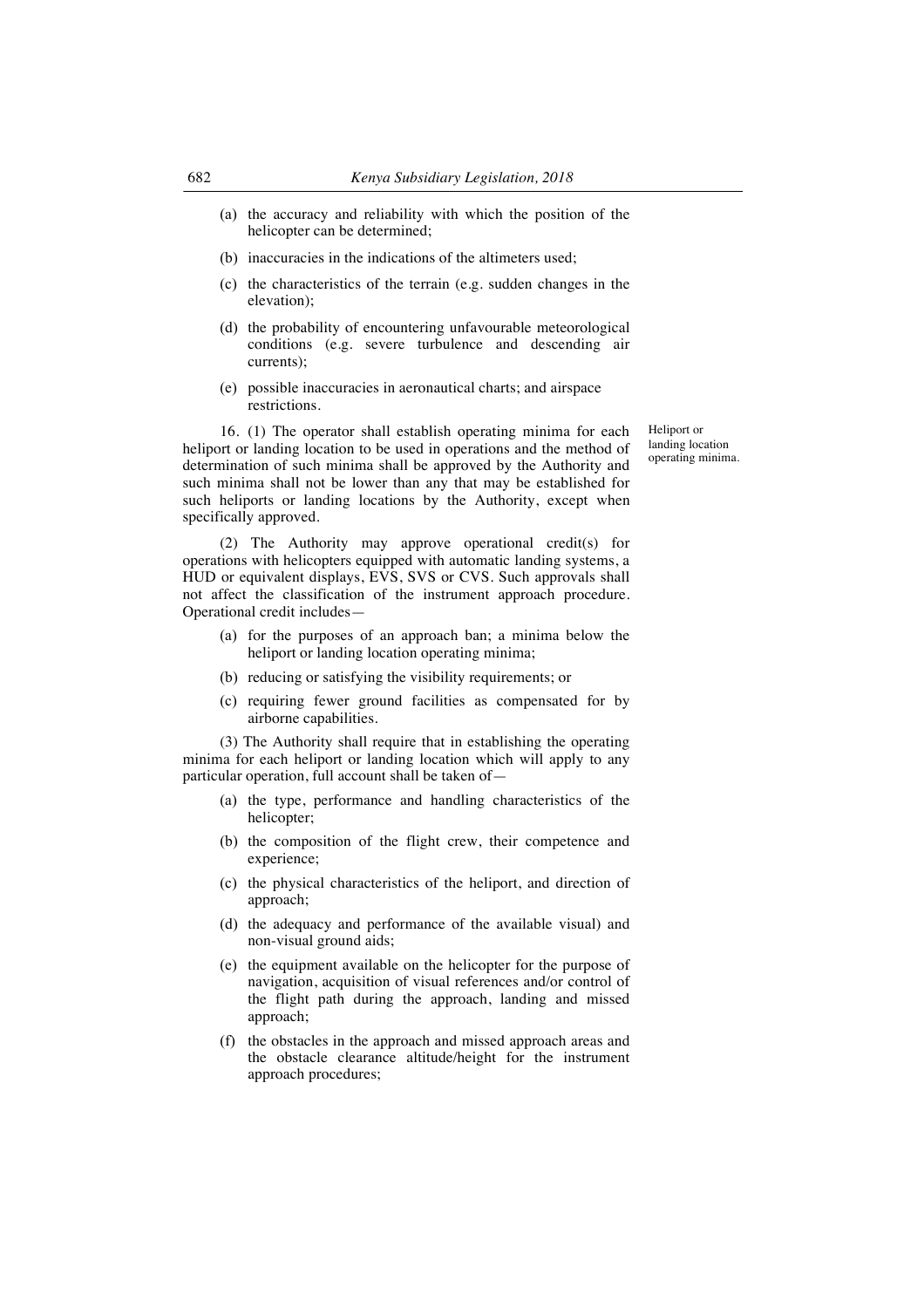- (g) means used to determine and report meteorological conditions; and
- (h) the obstacles in the climb-out areas and necessary clearance margins.

(4) Instrument approach operations shall be classified based on the designed lowest operating minima below which an approach operation shall only be continued with the required visual reference as follows—

- (a) Type A: a minimum descent height or decision height at or above 75 m (250 ft); and
- (b) Type B: a decision height below 75 m (250 ft). Type B instrument approach operations are categorized as—
	- (i) Category I (CAT I): a decision height not lower than 60 m (200 ft) and with either a visibility not less than 800 m or a runway visual range not less than 550 m;
	- (ii) Category II (CAT II): a decision height lower than 60 m (200 ft), but not lower than 30 m (100 ft) and a runway visual range not less than 300 m;
	- (iii) Category IIIA (CAT IIIA): a decision height lower than 30 m (100 ft) or no decision height and a runway visual range not less than 175 m;
	- (iv) Category IIIB (CAT IIIB): a decision height lower than 15 m (50 ft), or no decision height and a runway visual range less than 175 m but not less than 50 m; and
	- (v) Category IIIC (CAT IIIC): no decision height and no runway visual range limitations.

(5) Category II and Category III instrument approach operations shall not be authorized unless RVR information is provided.

(6) The operating minima for 2D instrument approach operations using instrument approach procedures shall be determined by establishing a minimum descent altitude (MDA) or minimum descent height (MDH), minimum visibility and, if necessary, cloud conditions.

(7) The operating minima for 3D instrument approach operations using instrument approach procedures shall be determined by establishing a decision altitude (DA) or decision height (DH) and the minimum visibility or RVR.

17. (1) The operator shall maintain fuel and oil records to enable the Authority to ascertain that, for each flight, the requirements of Regulation 25 have been complied with.

Fuel and oil records.

(2) Fuel and oil records shall be retained by the operator for a period of three months.

18. (1) For each flight, the operator shall designate one pilot to act as pilot-in-command. Crew.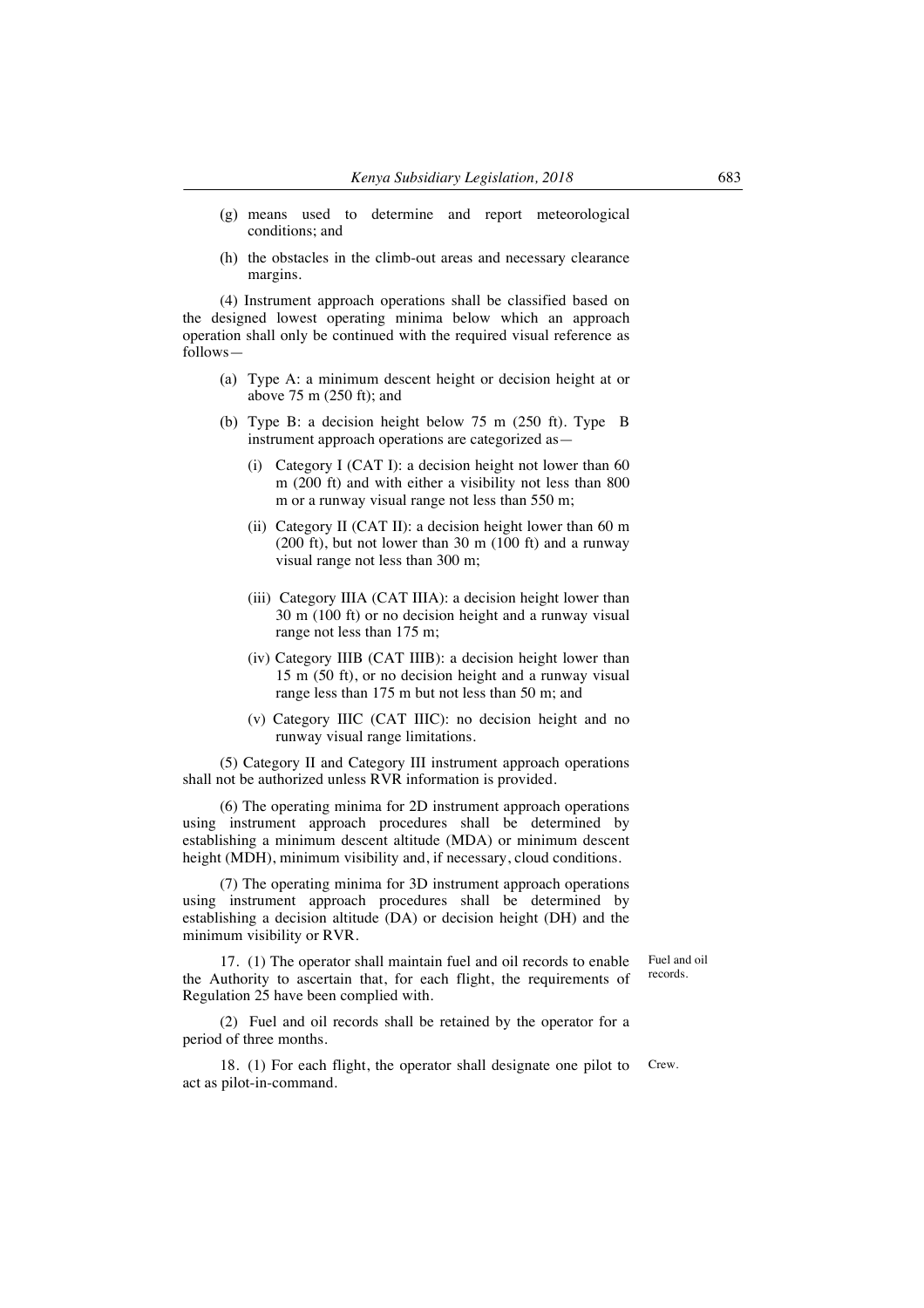(2) The operator shall formulate rules to limit flight time and flight duty periods and for the provision of adequate rest periods for all its crew members. These rules shall be in accordance with the regulations established by the Authority, and included in the operations manual.

(3) The operator shall maintain current records of the flight time, flight duty periods and rest periods of all its crew members.

19. (1) The pilot in command shall ensure that passengers are made familiar with the location and use of—

- (a) seat belts or harnesses;
- (b) emergency exits;
- (c) life jackets, if the carriage of life jackets is prescribed;
- (d) other emergency equipment provided for individual use, including passenger emergency briefing cards

(2) The operator shall ensure that the passengers are informed of the location and general manner of use of the principal emergency equipment carried for collective use.

(3) The operator shall ensure that in an emergency during flight, passengers are instructed in such emergency action as may be appropriate to the circumstances.

(4) The operator shall ensure that, during take-off and landing and whenever considered necessary by reason of turbulence or any emergency occurring during flight, all passengers on board a helicopter shall be secured in their seats by means of the seat belts or harnesses provided.

20. A person shall not operate a helicopter on flights over water in a hostile environment in accordance with these regulation unless the helicopter is certificated for ditching. Sea state shall be an integral part of ditching information.

21. (1) The pilot in command shall not commence a flight, or series of flights, until flight preparation forms have been completed certifying that the pilot-in-command is satisfied that—

(a) the helicopter is airworthy;

- (b) the instruments and equipment prescribed in Civil Aviation (Instrument and Equipment) Regulations, for the particular type of operation to be undertaken, are installed and are sufficient for the flight;
- (c) a certificate of release to service has been issued in respect of the helicopter;
- (d) the mass of the helicopter and centre of gravity location are such that the flight can be conducted safely, taking into account the flight conditions expected;
- (e) any load carried is properly distributed and safely secured;

Over-water flights

Flight preparation.

Passengers.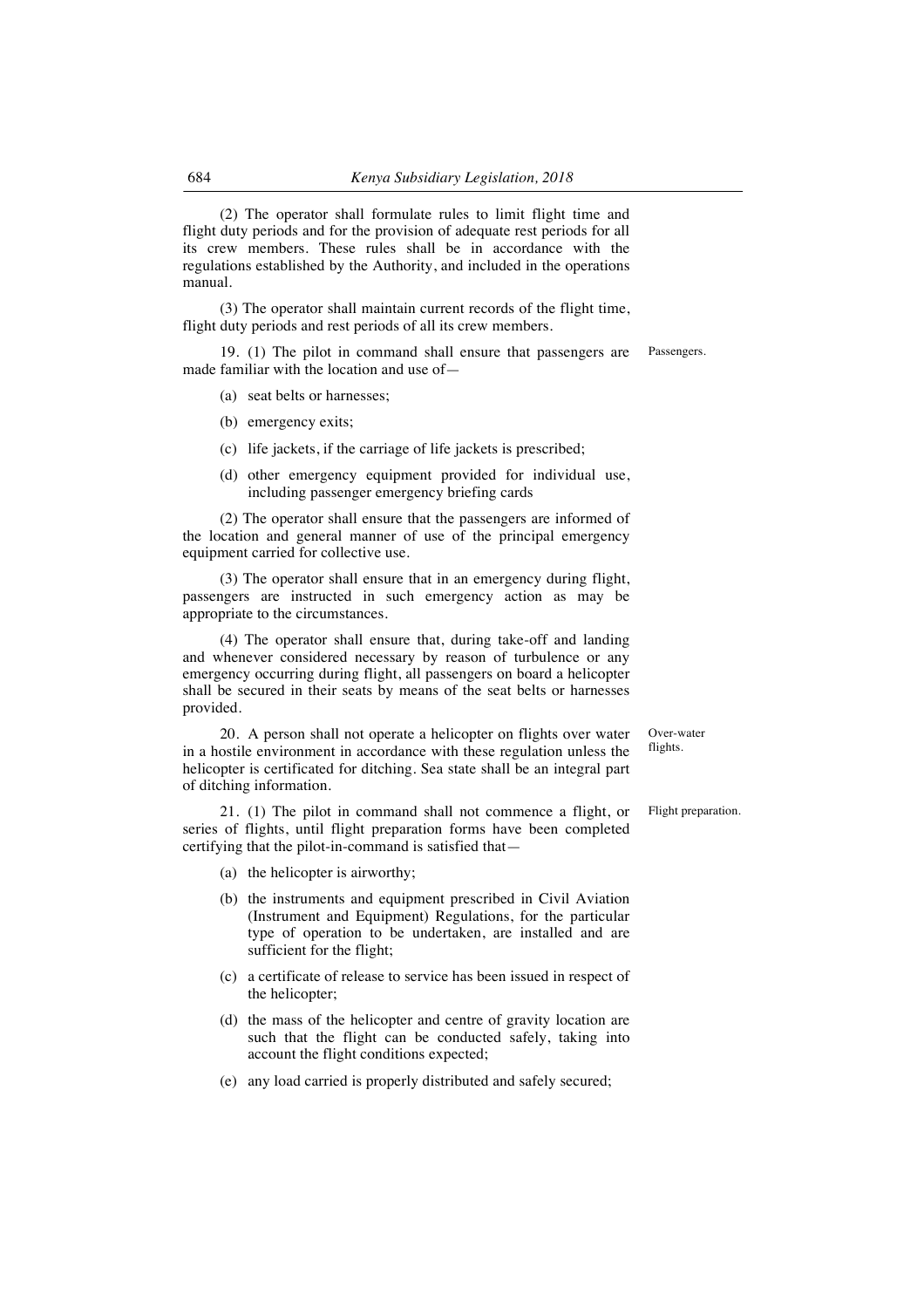- (f) a check has been completed indicating that the operating limitations of Part III can be complied with for the flight to be undertaken; and
- (g) the Standards of these regulations relating to operational flight planning have been complied with.

(2) Completed flight preparation forms shall be kept by the operator for a period of three months.

22. (1) A person shall not commence a flight in a helicopter unless there is a an operational flight plan completed for every intended flight or series of flights, and approved by the pilot-in-command, and shall be lodged with the appropriate authority. The operator shall determine the most efficient means of lodging the operational flight plan.

(2) The operations manual shall describe the content and use of the operational flight plan.

23. (1) A person shall not commence a flight unless a take-off alternate heliport is selected and specified in the operational flight plan if the weather conditions at the heliport of departure are at or below the applicable heliport operating minima.

 (2) A person shall not commence a flight unless the information available for the heliport to be selected as a take-off alternate indicates that, at the estimated time of use, the conditions will be at or above the heliport operating minima for that operation.

(3) For a flight to be conducted in accordance with IFR, at least one destination alternate shall be specified in the operational flight plan and the flight plan, unless—

- (a) the duration of the flight and the meteorological conditions prevailing are such that there is reasonable certainty that, at the estimated time of arrival at the heliport of intended landing, and for a reasonable period before and after such time, the approach and landing may be made under visual meteorological conditions as prescribed by the Authority; or
- (b) the heliport of intended landing is isolated and no alternate is available. A point of no return (PNR) shall be determined.

(4) For a heliport to be selected as a destination alternate, the available information shall indicate that, at the estimated time of use, the conditions will be at or above the heliport operating minima for that operation.

(5) For a flight departing to a destination which is forecast to be below the heliport operating minima, two destination alternates should be selected and the first destination alternate should be at or above the heliport operating minima for destination and the second at or above the heliport operating minima for alternate.

(6) When an offshore alternate heliport is specified, it shall be specified subject to the followingOperational flight planning.

Alternate heliports.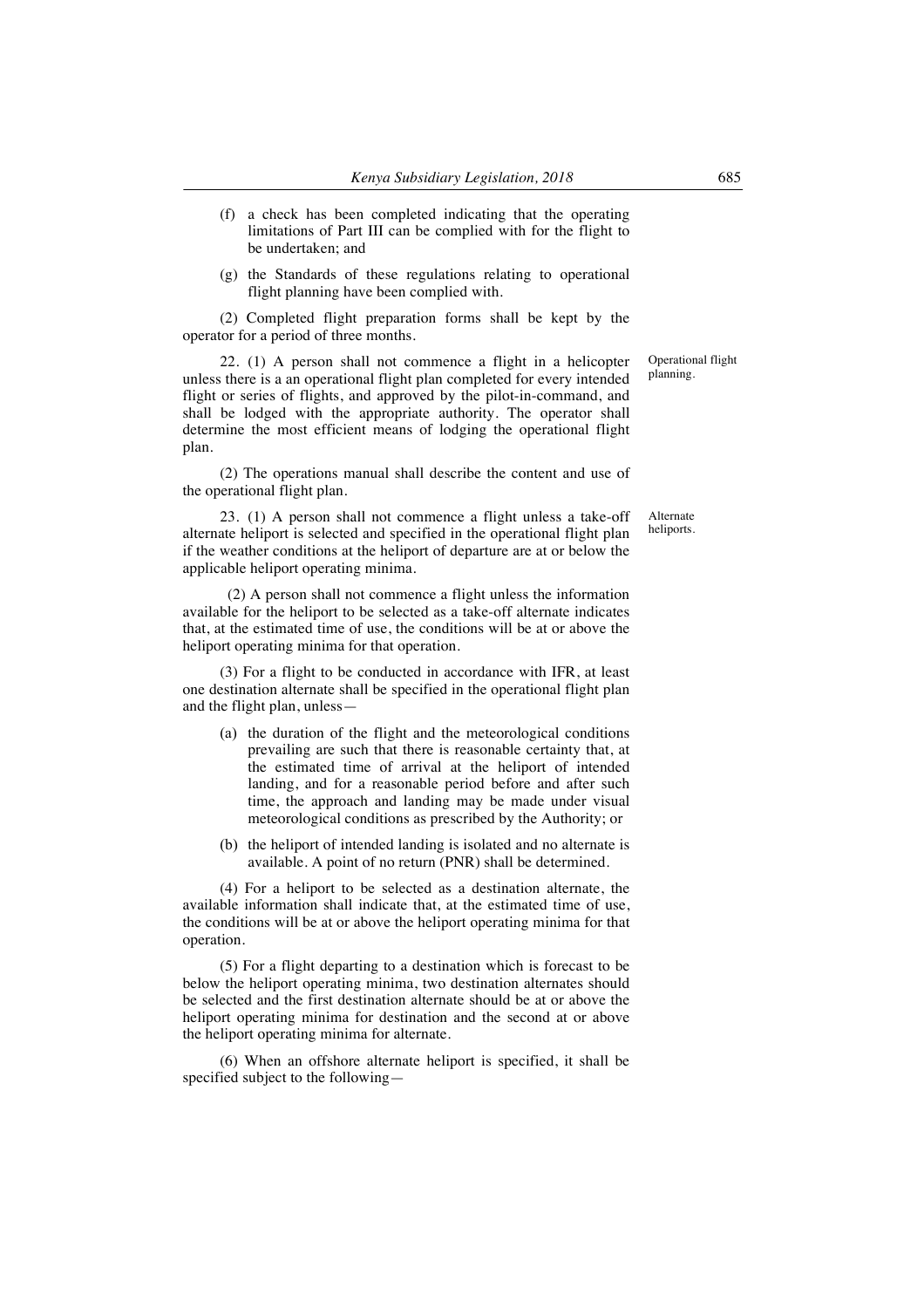- (a) the offshore alternate heliport shall be used only after a PNR. Prior to a PNR, onshore alternate heliports shall be used;
- (b) mechanical reliability of critical control systems and critical components shall be considered and taken into account when determining the suitability of the alternate heliport(s);
- (c) one engine inoperative performance capability shall be attainable prior to arrival at the alternate heliport;
- (d) to the extent possible, deck availability shall be guaranteed; and
- (e) weather information must be reliable and accurate.

(7) Offshore alternate heliports shall not be used when it is possible to carry enough fuel to have an onshore alternate and offshore alternate heliports shall not be used in a hostile environment.

> Meteorological conditions.

24. (1) A person shall not commence a VFR flight unless current meteorological reports or a combination of current reports and forecasts indicate that the meteorological conditions along the route or that part of the route to be flown or in the intended area of operations under VFR will, at the appropriate time, be such as to enable compliance with these rules.

(2) A person shall not commence an IFR flight unless information is available which indicates that conditions at the destination heliport or landing location or, when an alternate is required, at least one alternate heliport will, at the estimated time of arrival, be at or above the heliport operating minima.

(3) To ensure that an adequate margin of safety is observed in determining whether or not an approach and landing can be safely carried out at each alternate heliport or landing location, the operator shall specify appropriate incremental values for height of cloud base and visibility, acceptable to the Authority, to be added to the operator's established heliport or landing location operating minima.

(4) A person shall not commence a flight to be operated in known or expected icing conditions unless the helicopter is certificated and equipped to cope with such conditions.

(5) A person shall not commence a flight expected to operate in suspected or known ground icing conditions unless the helicopter has been inspected for icing and, if necessary, has been given appropriate de-icing or anti-icing treatment. Accumulation of ice or other naturally occurring contaminants shall be removed so that the helicopter is kept in an airworthy condition prior to take-off.

25. (1) A person shall not commence a helicopter flight unless, taking into account both the meteorological conditions and any delays that are expected in flight, the helicopter carries sufficient fuel and oil to ensure that it can safely complete the flight. In addition, a reserve shall be carried to provide for contingencies.

Fuel and oil requirements.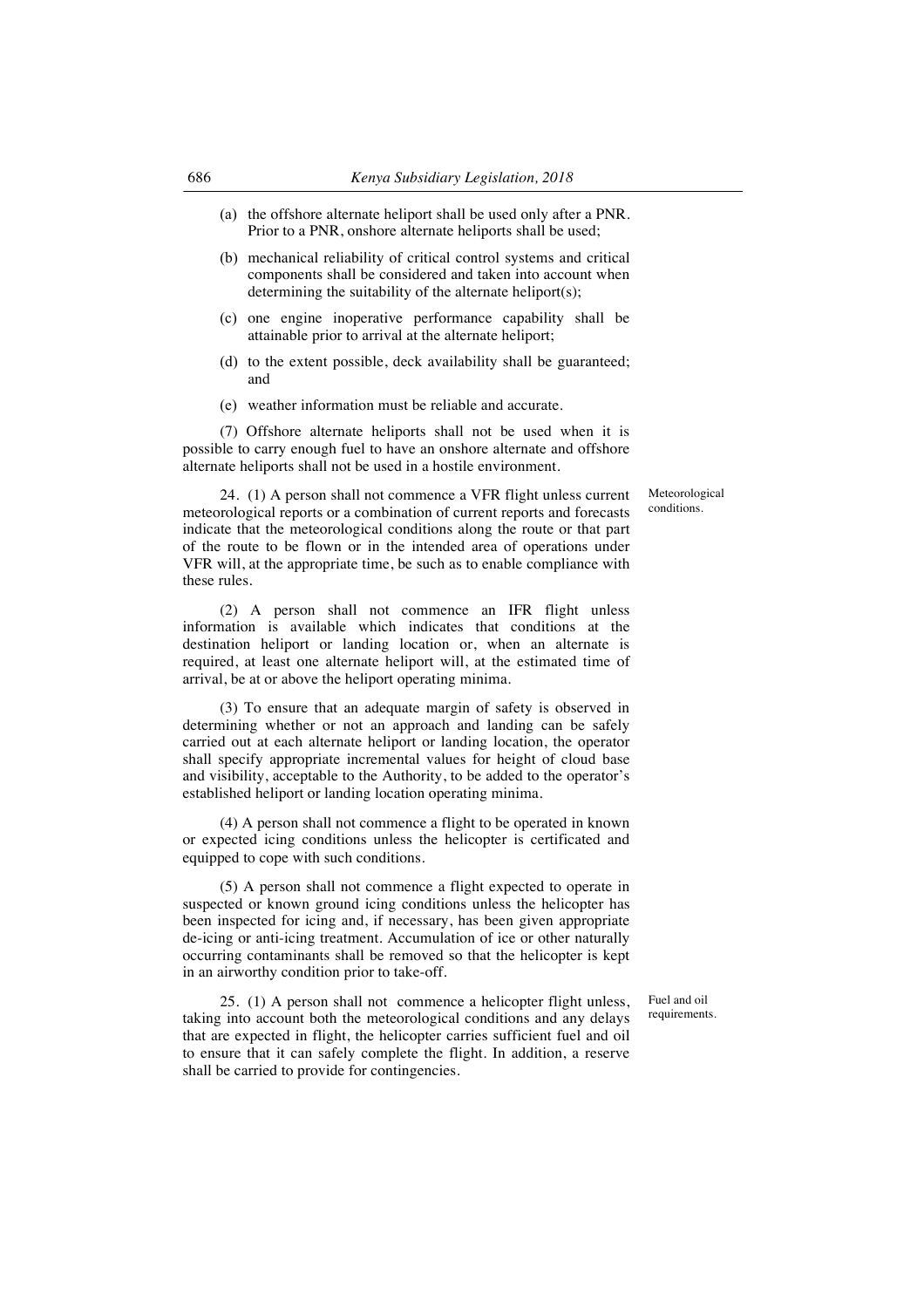(2) The fuel and oil carried in order to comply with subregulation (1) shall, in the case of VFR operations, be at least the amount to allow the helicopter to—

- (a) fly to the landing site to which the flight is planned;
- (b) have final reserve fuel to fly thereafter for a period of 20 minutes at best-range speed; and

(3) The fuel and oil carried in order to comply with subregulation (1) shall, in the case of IFR operations, be at least the amount to allow the helicopter—

- (a) when an alternate is not required, in terms of sub-regulation (2)(a), to fly to and execute an approach at the heliport or landing location to which the flight is planned, and thereafter to have—
	- (i) final reserve fuel to fly 30 minutes at holding speed at 450 m (1 500 ft) above the destination heliport or landing location under standard temperature conditions and approach and land; and
	- (ii) an additional amount of fuel to provide for the increased consumption on the occurrence of any of the potential contingencies specified by the operator to the satisfaction of the Authority.
- (b) when an alternate is required, to fly to and execute an approach, and a missed approach, at the heliport or landing location to which the flight is planned, and thereafter—
	- (i) fly to and execute an approach at the alternate specified in the flight plan; and then
	- (ii) have final reserve fuel to fly for 30 minutes at holding speed at 450 m (1 500 ft) above the alternate under standard temperature conditions, and approach and land; and
	- (iii) have an additional amount of fuel to provide for the increased consumption on the occurrence of any of the potential contingencies specified by the operator to the satisfaction of the Authority.
- (c) when no alternate heliport or landing location is available, in terms of these regulations (e.g. the destination is isolated), sufficient fuel shall be carried to enable the helicopter to fly to the destination to which the flight is planned and thereafter for a period that will, based on geographic and environmental considerations, enable a safe landing to be made.

(4) In computing the fuel and oil required in these Regulations, at least the following shall be considered—

(a) meteorological conditions forecast;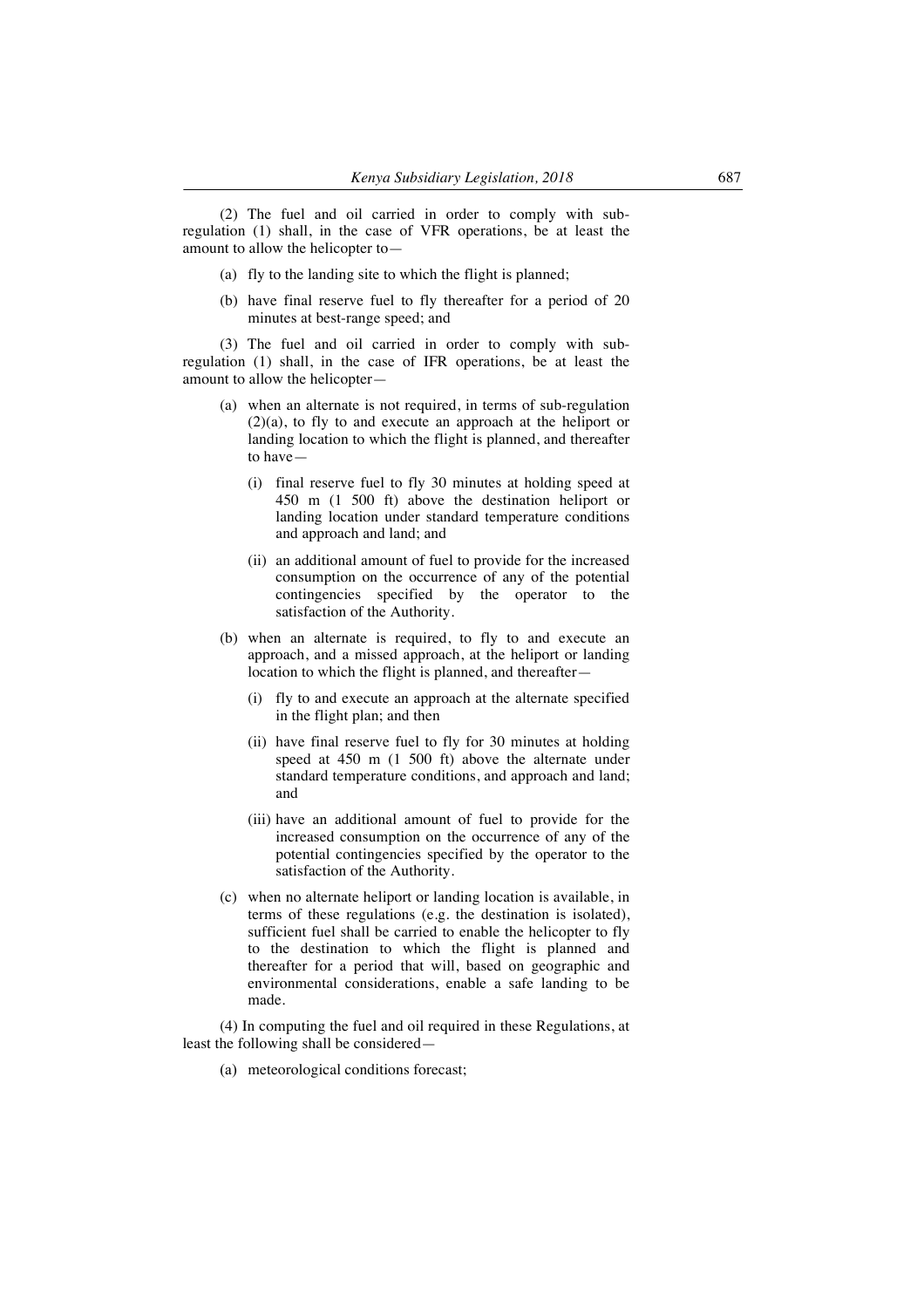- (b) expected air traffic control routings and traffic delays;
- (c) for IFR flight, one instrument approach at the destination heliport, including a missed approach;
- (d) the procedures prescribed in the operations manual for loss of pressurization, where applicable, or failure of one engine while en route; and
- (e) any other conditions that may delay the landing of the helicopter or increase fuel or oil consumption.

(5) The use of fuel after flight commencement for purposes other than originally intended during pre-flight planning shall require a reanalysis and, if applicable, adjustment of the planned operation

26. (1) A person shall not fuel a helicopter when passengers are embarking, on board, disembarking or when the rotor is turning unless the operator is granted specific authorization by the Authority setting forth the conditions under which such fuelling may be carried out.

(2) Additional precautions are required when refueling with fuels other than aviation kerosene or when refueling results in a mixture of aviation kerosene with other aviation turbine fuels, or when an open line is used.

27. (1) Approximate altitudes in the Standard Atmosphere corresponding to the values of absolute pressure used in the text are as follows—

Oxygen supply.

Refuelling with passengers on board or rotors turning.

| Absolute pressure | Metres  | Feet   |
|-------------------|---------|--------|
| $700$ hPa         | 3 0 0 0 | 10 000 |
| $620$ hPa         | 4 0 0 0 | 13 000 |
| 376 hpa           | 7600    | 25 000 |

(2) A person shall not commence a flight to be operated at flight altitudes at which the atmospheric pressure in personnel compartments will be less than 700 hPa unless sufficient stored breathing oxygen is carried to supply—

- (a) all crew members and 10 per cent of the passengers for any period in excess of 30 minutes that the pressure in compartments occupied by them will be between 700 hPa and 620 hPa; and
- (b) the crew and passengers for any period that the atmospheric pressure in compartments occupied by them will be less than 620 hPa.

(3) A flight to be operated with a pressurized helicopter shall not be commenced unless a sufficient quantity of stored breathing oxygen is carried to supply all the crew members and passengers, as is appropriate to the circumstances of the flight being undertaken, in the event of loss of pressurization, for any period that the atmospheric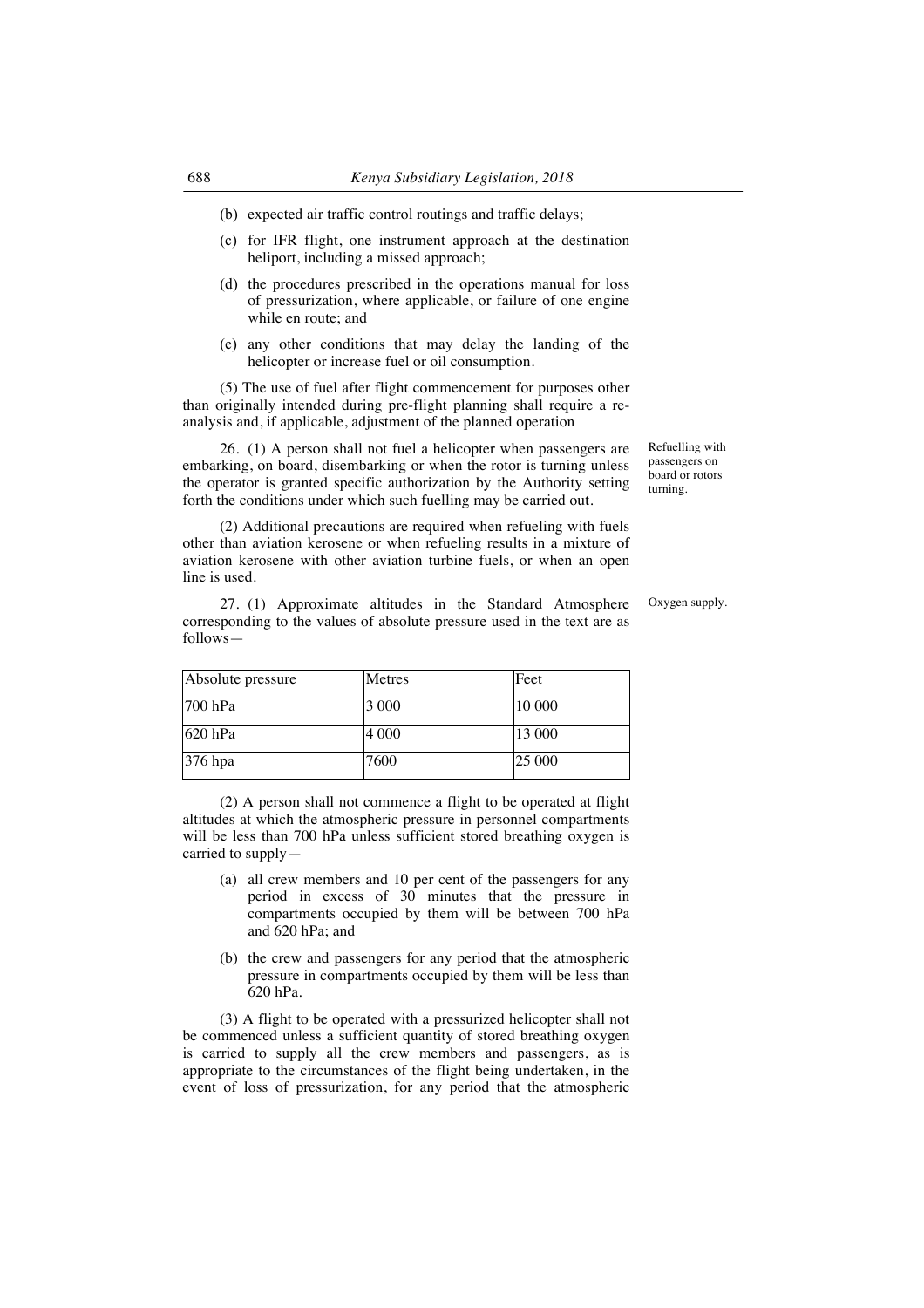pressure in any compartment occupied by them would be less than 700 hPa. and in addition, when the helicopter is operated at flight altitudes at which the atmospheric pressure is more than 376 hPa and cannot descend safely to a flight altitude at which the atmospheric pressure is equal to 620 hPa within four minutes, there shall be no less than a 10 minute supply for the occupants of the passenger compartment.

#### *In-Flight Procedures*

28. (1) A flight shall not be continued towards the heliport of intended landing, unless the latest available information indicates that at the expected time of arrival, a landing can be effected at that heliport, or at least one destination alternate heliport, in compliance with the operating minima established in accordance with regulation 16.

(2) An instrument approach shall not be continued below 300 m (1 000 ft) above the heliport elevation or into the final approach segment unless the reported visibility or controlling RVR is at or above the heliport operating minima.

(3) If, after entering the final approach segment or after descending below 300 m (1 000 ft) above the heliport elevation, the reported visibility or controlling RVR falls below the specified minimum, the approach may be continued to DA/H or MDA/H and in any case, a helicopter shall not continue its approach-to-land at any heliport beyond a point at which the limits of the operating minima specified for that heliport would be infringed.

29. The procedures for making meteorological observations on board helicopter in flight and for recording and reporting them as provided in the Civil Aviation (Meteorology Services For Air Navigation) Regulations.

30. Hazardous flight conditions encountered, other than those associated with meteorological conditions, shall be reported to the appropriate aeronautical station as soon as possible. The reports so rendered shall give such details as may be pertinent to the safety of other helicopter.

31. (1) *Take-off and landing*. All flight crew members required to be on flight deck duty shall be at their stations.

(2) *En route.* All flight crew members required to be on flight deck duty shall remain at their stations except when their absence is necessary for the performance of duties in connection with the operation of the helicopter or for physiological needs.

(3) *Seat belts.* All flight crew members shall keep their seat belt fastened when at their stations.

(4) *Safety harness.* Any flight crew member occupying a pilot's seat shall keep the safety harness fastened during the take-off and landing phases and all other flight crew members shall keep their safety harness fastened during the take-off and landing phases unless the shoulder straps interfere with the performance of their duties, in which case the shoulder straps may be unfastened but the seat belt must remain fastened.

Heliport operating minima.

Meteorological observations.

Hazardous flight conditions.

Flight crew members at duty stations.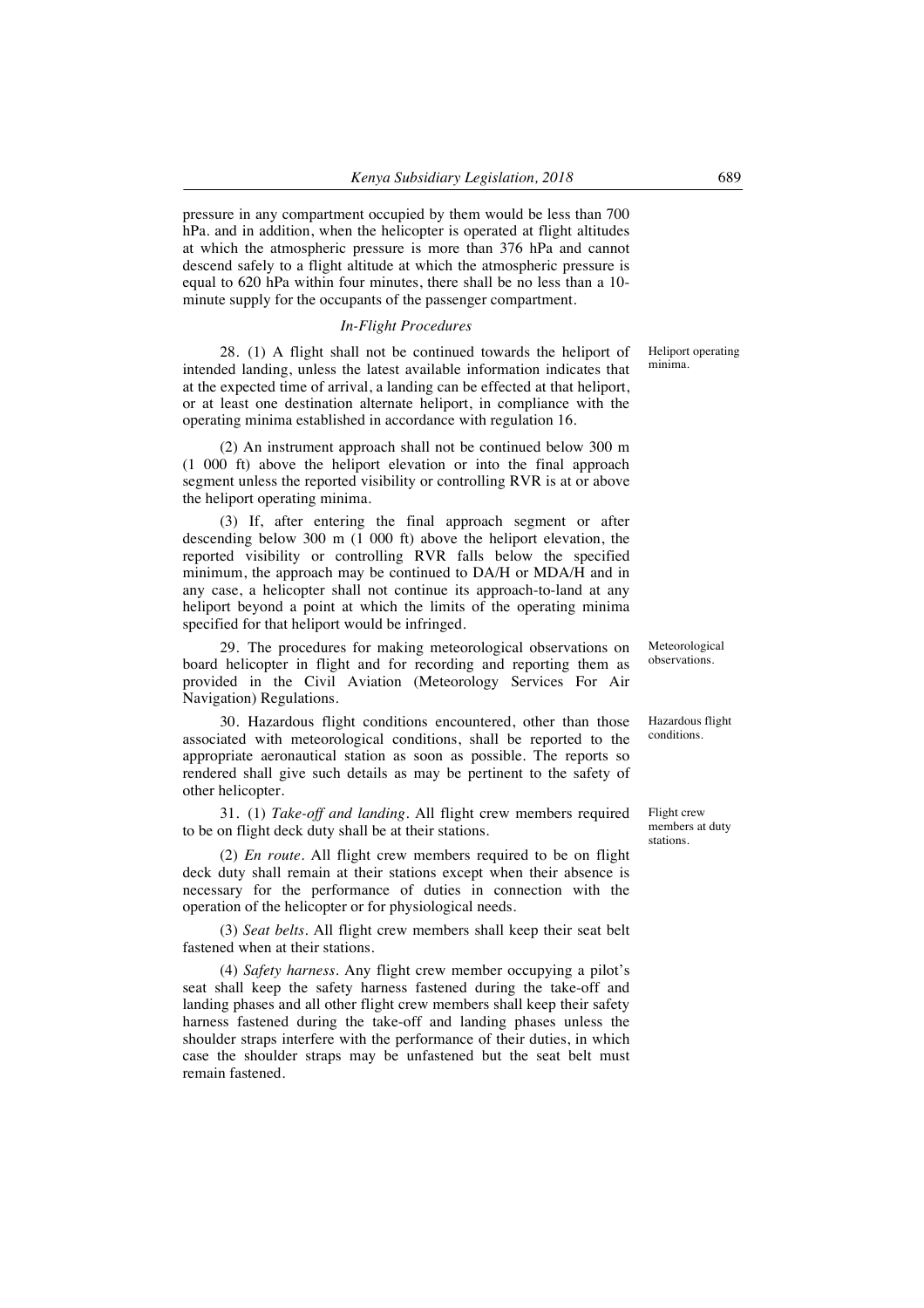(5) Safety harness includes shoulder straps and a seat belt which may be used independently.

32. All flight crew members, when engaged in performing duties essential to the safe operation of a helicopter in flight, shall use breathing oxygen continuously whenever the circumstances prevail for which its supply has been required in these Regulations.

33. (1) Cabin crew shall be safeguarded so as to ensure reasonable probability of their retaining consciousness during any emergency descent which may be necessary in the event of loss of pressurization and, in addition, they shall have such means of protection as will enable them to administer first aid to passengers during stabilized flight following the emergency and passengers shall be safeguarded by such devices or operational procedures as will ensure reasonable probability of their surviving the effects of hypoxia in the event of loss of pressurization.

(2) It is not envisaged that cabin crew will always be able to provide assistance to passengers during emergency descent procedures which may be required in the event of loss of pressurization.

34. (1) One or more instrument approach procedures to serve each final approach and take-off area or heliport utilized for instrument flight operations shall be approved and promulgated by the Authority in which the heliport is located, or by the State which is responsible for the heliport when located outside the territory of Kenya.

(2) All helicopters operated in accordance with IFR shall comply with the instrument approach procedures approved by the Authority in which the heliport is located, or by the State which is responsible for the heliport when located outside the territory of Kenya.

35. The operator should ensure that take-off and landing procedures take into account the need to minimize the effect of helicopter noise.

36. (1) The operator shall establish policies and procedures, approved by the Authority, to ensure that in-flight fuel checks and fuel management are performed.

(2) The pilot-in-command shall monitor the amount of usable fuel remaining on board to ensure it is not less than the fuel required to proceed to a landing site where a safe landing can be made with the planned final reserve fuel remaining.

(3) The pilot-in-command shall advise ATC of a minimum fuel state by declaring MINIMUM FUEL when, having committed to land at a specific landing site, the pilot calculates that any change to the existing clearance to that landing site, or other air traffic delays, may result in landing with less than the planned final reserve fuel.

(4) The pilot-in-command shall declare a situation of fuel emergency by broadcasting MAYDAY MAYDAYMAYDAY FUEL, when the usable fuel estimated to be available upon landing at the nearest landing site where a safe landing can be made is less than the required final reserve fuel in compliance with these Regulations.

Use of oxygen.

Safeguarding of cabin crew and passengers in pressurized helicopter in the event of loss of pressurization.

Instrument flight procedures.

Helicopter operating procedures for noise abatement. In-flight fuel management.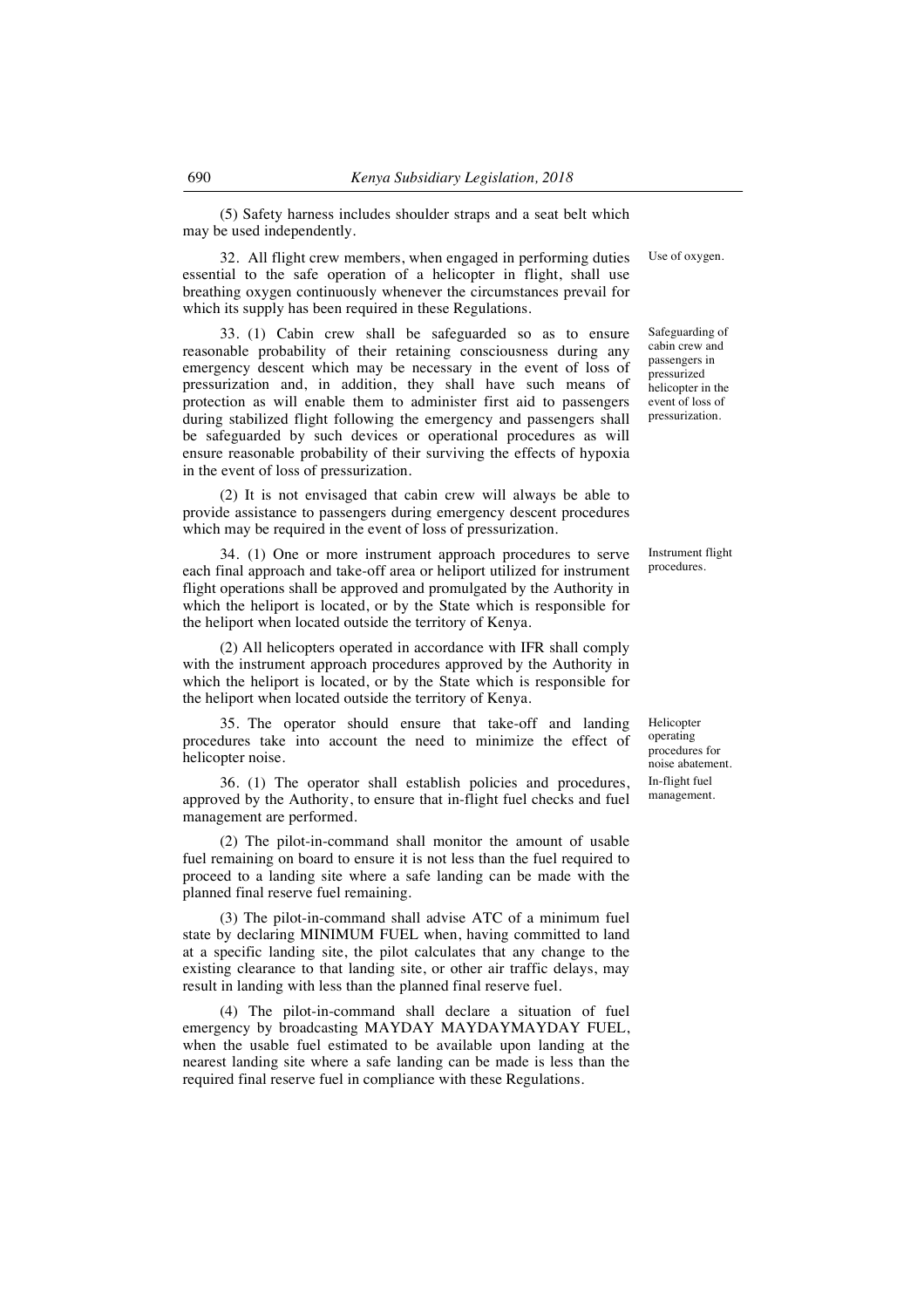37. (1) The pilot-in-command shall be responsible for the operation and safety of the helicopter and for the safety of all crew members, passengers and cargo on board, from the moment the engine(s) are started until the helicopter finally comes to rest at the end of the flight, with the engine(s) shut down and the rotor blades stopped.

(2) The pilot-in-command shall ensure that the checklists specified in these Regulations are complied with in detail.

(3) The pilot-in-command shall be responsible for notifying the nearest appropriate authority by the quickest available means of any accident involving the helicopter, resulting in serious injury or death of any person or substantial damage to the helicopter or property.

(4) The pilot-in-command shall be responsible for reporting all known or suspected defects in the helicopter, to the operator, at the termination of the flight.

(5) The pilot-in-command shall be responsible for the journey log book or the general declaration and

38. (1) A flight operations officer or flight dispatcher in conjunction with a method of control and supervision of flight operations in accordance with regulation 9(3) shall—

- (a) assist the pilot-in-command in flight preparation and provide the relevant information;
- (b) assist the pilot-in-command in preparing the operational and ATS flight plans, sign when applicable and file the ATS flight plan with the appropriate ATS unit; and
- (c) furnish the pilot-in-command while in flight, by appropriate means, with information which may be necessary for the safe conduct of the flight.

(2) In the event of an emergency, a flight operations officer or flight dispatcher shall—

- (a) initiate such procedures as outlined in the operations manual while avoiding taking any action that would conflict with ATC procedures; and
- (b) convey safety-related information to the pilot-in-command that may be necessary for the safe conduct of the flight, including information related to any amendments to the flight plan that become necessary in the course of the flight.

39. The operator shall ensure that all baggage carried onto a helicopter and taken into the passenger cabin is adequately and securely stowed.

### PART IV-HELICOPTER PERFORMANCE OPERATING LIMITATIONS

40. (1) Helicopters shall be operated in accordance with a code of performance established by the Authority, in compliance with the applicable Standards of this Part.

Carry-on baggage.

General provisions.

Duties of flight operations officer/flight dispatcher.

Duties of pilot-incommand.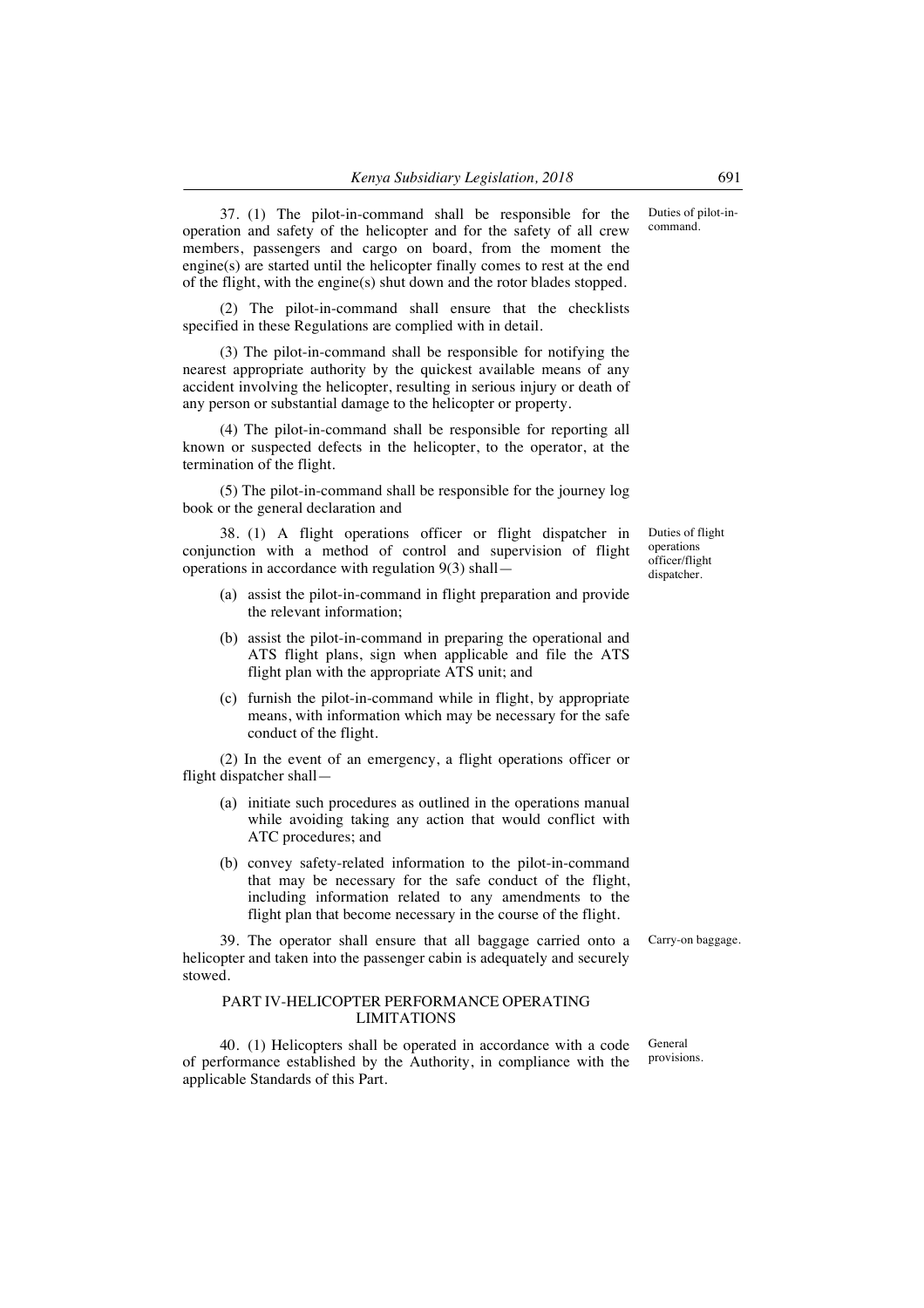(2) The code of performance reflects, for the conduct of operations, both the various phases of flight and the operational environment and the First Schedule provides guidance in establishing a code of performance.

(3) In conditions where the safe continuation of flight is not ensured in the event of a critical engine failure, helicopter operations shall be conducted in a manner that gives appropriate consideration for achieving a safe forced landing.

(4) Where the Authority permits IMC operations in performance Class 3, such operations shall be conducted in accordance with the provisions of regulations 44.

(5) Where helicopters are operated to or from heliports in a congested hostile environment, the competent authority of the State in which the heliport is situated shall specify the requirements to enable these operations to be conducted in a manner that gives appropriate consideration for the risk associated with an engine failure.

41. (1) The Standards contained in these regulation inclusive are as per the type certificate of the helicopter.

(2) The level of performance defined by the appropriate parts of the code of performance referred to in these Regulations for the helicopters shall be consistent with the overall level embodied in the Standards of this Part.

(3) A helicopter shall be operated in compliance with the terms of its certificate of airworthiness and within the approved operating limitations contained in its flight manual.

(4) The Authority shall take such precautions as are reasonably possible to ensure that the general level of safety contemplated by these provisions is maintained under all expected operating conditions, including those not covered specifically by the provisions of this Part.

(5) A flight shall not be commenced unless the performance information provided in the flight manual indicates that the Standards of the State of design can be complied with for the flight to be undertaken.

(6) In applying the Standards of this Part, account shall be taken of all factors that significantly affect the performance of the helicopter (such as: mass, operating procedures, the pressure-altitude appropriate to the elevation of the operating site, temperature, wind and condition of the surface) and such factors shall be taken into account directly as operational parameters or indirectly by means of allowances or margins, which may be provided in the scheduling of performance data or in the code of performance in accordance with which the helicopter is being operated.

42. (1) The mass of the helicopter at the start of take-off shall not exceed the mass at which the code of performance referred to in these Regulations is complied with, allowing for expected reductions in

helicopters certificated in accordance with Civil Aviation (Airworthiness) Regulations.

Applicable to

Mass limitations.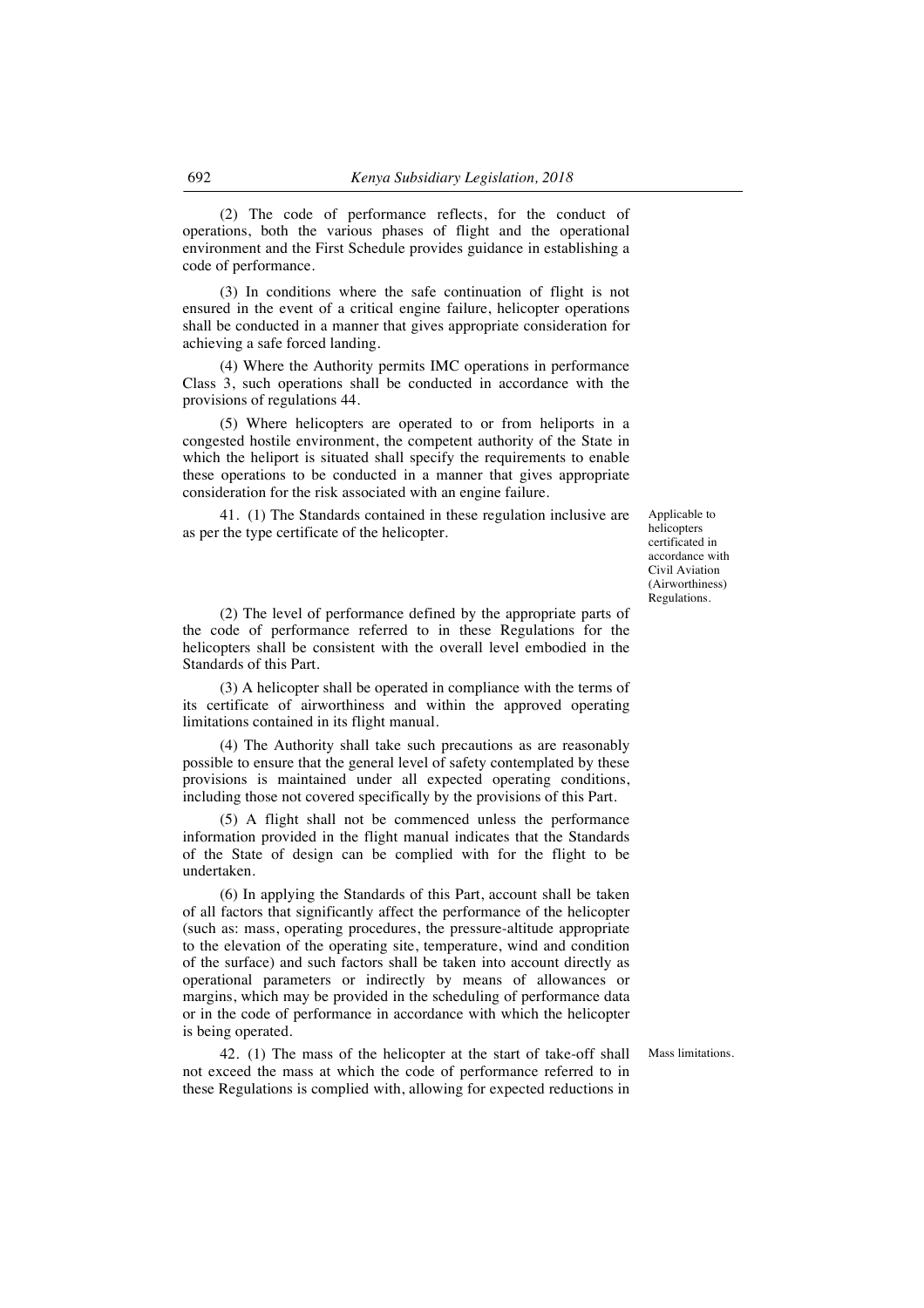mass as the flight proceeds and for such fuel jettisoning as is appropriate.

(2) In no case shall the mass at the start of take-off exceed the maximum take-off mass specified in the helicopter flight manual taking into account the factors specified in Regulation 41 sub-regulation (5).

(3) In no case shall the estimated mass for the expected time of landing at the destination and at any alternate exceed the maximum landing mass specified in the helicopter flight manual taking into account the factors specified in Regulation 41 sub-regulation (5).

(4) In no case shall the mass at the start of take-off, or at the expected time of landing at the destination and at any alternate, exceed the relevant maximum mass at which compliance has been demonstrated with the applicable noise certification regulations in Civil Aviation (Environment Protection) Regulations unless otherwise authorized in exceptional circumstances for a certain operating site where there is no noise disturbance problem, by the competent authority of the State in which the operating site is situated.

(5) In developing a code of performance, the Authority shall apply a risk assessment methodology in accordance with the guidance in the First Schedule or the standards of sub regulation (6) shall apply.

- (6) Take-off and initial climb phase—
- (a) *operations in performance Class 1.* The helicopter shall be able, in the event of the failure of the critical engine being recognized at or before the take-off decision point, to discontinue the take-off and stop within the rejected take-off area available or, in the event of the failure of the critical engine being recognized at or after the take-off decision point, to continue the take-off, clearing all obstacles along the flight path by an adequate margin until the helicopter is in a position to comply with provisions of sub regulation  $(7)(a);$
- (b) *operations in performance Class 2.* The helicopter shall be able, in the event of the failure of the critical engine at any time after reaching DPATO, to continue the take-off, clearing all obstacles along the flight path by an adequate margin until the helicopter is in a position to comply with Before the DPATO, failure of the critical engine may cause the helicopter to force-land; therefore the conditions stated in Regulation 47(2) shall apply; and
- (c) *operations in performance Class 3.* At any point of the flight path, failure of an engine will cause the helicopter to forceland; therefore the conditions stated in regulation 47 (3) shall apply.
- (7) En-route phase—
- (a) *operations in performance Classes 1 and 2.* The helicopter shall be able, in the event of the failure of the critical engine at any point in the en-route phase, to continue the flight to a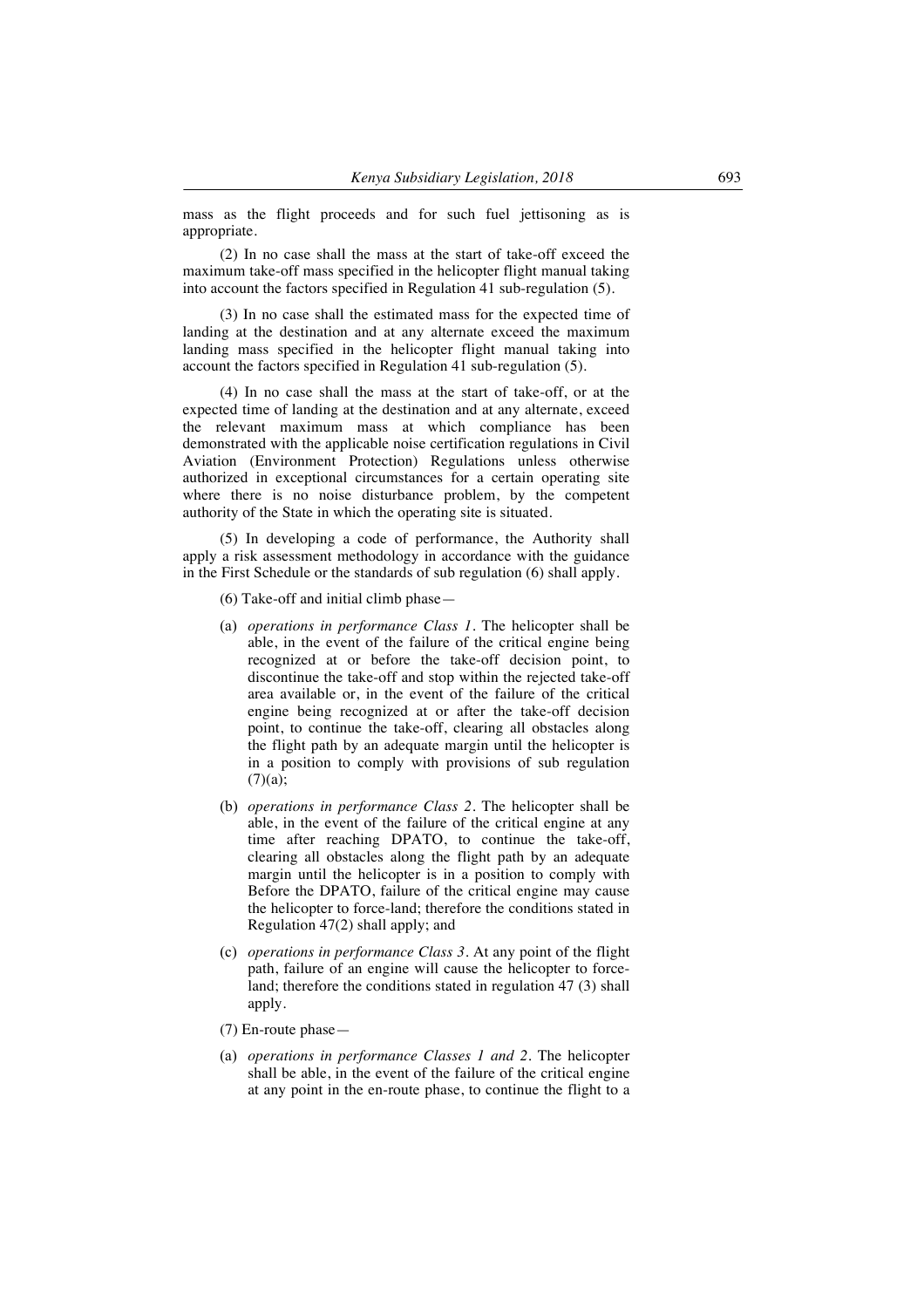site at which the conditions of sub regulation (7)(b) for operations in performance Class 1, or the conditions of sub regulation (8)(b) for operations in performance Class 2 can be met, without flying below the appropriate minimum flight altitude at any point;

- (b) *operations in performance Class 3.* The helicopter shall be able, with all engines operating, to continue along its intended route or planned diversions without flying at any point below the appropriate minimum flight altitude and at any point of the flight path, failure of an engine will cause the helicopter to force-land; therefore the conditions stated in regulation 40(3) shall apply.
- (8) Approach and landing phase—
- (a) *operations in performance Class 1.* In the event of the failure of the critical engine being recognized at any point during the approach and landing phase, before the landing decision point, the helicopter shall, at the destination and at any alternate, after clearing all obstacles in the approach path, be able to land and stop within the landing distance available or to perform a balked landing and clear all obstacles in the flight path by an adequate margin equivalent to that specified in sub regulation  $(6)(a)$  and in case of the failure occurring after the landing decision point, the helicopter shall be able to land and stop within the landing distance available;
- (b) *operations in performance Class 2*. In the event of the failure of the critical engine before the DPBL, the helicopter shall, at the destination and at any alternate, after clearing all obstacles in the approach path, be able either to land and stop within the landing distance available or to perform a balked landing and clear all obstacles in the flight path by an adequate margin equivalent to that specified in sub regulation (6)(b) and after the DPBL, failure of an engine may cause the helicopter to force-land; therefore the conditions stated in regulation 47(2) shall apply;
- (c) *operations in performance Class 3.* At any point of the flight path, failure of an engine will cause the helicopter to forceland; therefore the conditions stated in regulation 47(3) shall apply.

43. The operator shall use available obstacle data to develop procedures to comply with the take-off, initial climb, approach and landing phases detailed in the code of performance in the Second Schedule.

44. (1) Operations in performance Class 3 in IMC shall be conducted only over a surface environment acceptable to the competent authority of the State over which the operations are performed.

Obstacle data.

Additional requirements for operations of helicopters in performance class 3 in IMC, except special VFR flights.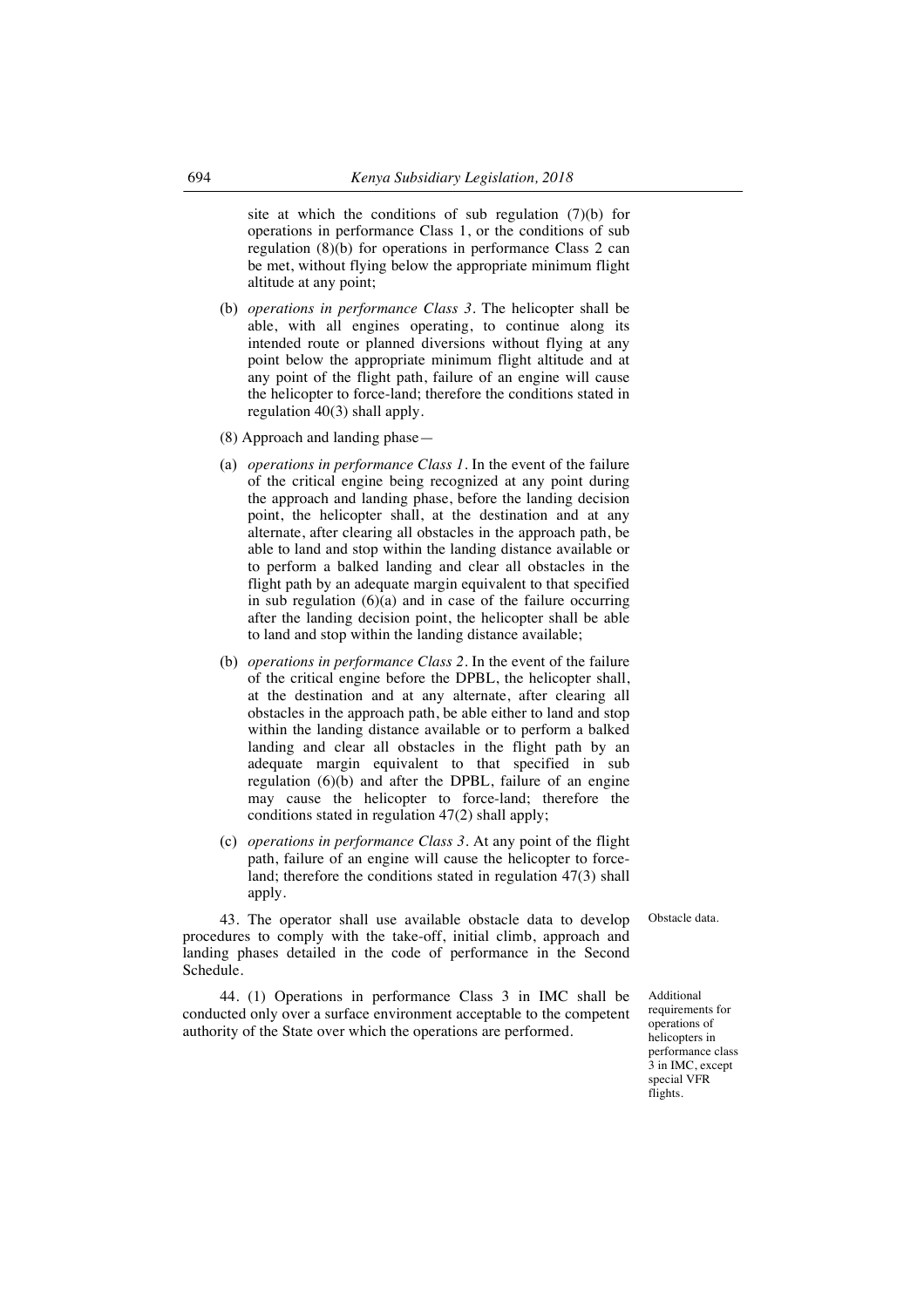(2) In approving operations by helicopters operating in performance Class 3 in IMC, the Authority shall ensure that the helicopter is certificated for flight under IFR and that the overall level of safety intended by the provisions of Civil Aviation (Operation of Aircraft) and Civil Aviation (Airworthiness) Regulations is provided  $by-$ 

- (a) the reliability of the engines;
- (b) the operator's maintenance procedures, operating practices and crew training programmes; and
- (c) equipment and other requirements provided in accordance with the Second Schedule.

(3) Operators of helicopters operating in performance Class 3 in IMC shall have a programme for engine trend monitoring and shall utilize the engine and helicopter manufacturers' recommended instruments, systems and operational or maintenance procedures to monitor the engines.

(4) In order to minimize the occurrence of mechanical failures, helicopters operating in IMC in performance Class 3 should utilize vibration health monitoring for the tail-rotor drive system.

#### PART V-HELICOPTER INSTRUMENTS, EQUIPMENT AND FLIGHT DOCUMENTS

General.

45. (1) In addition to the minimum equipment necessary for the issuance of a certificate of airworthiness, the instruments, equipment and flight documents prescribed in the Civil Aviation (Instrument and Equipment) Regulations and the Civil Aviation (Air Operator Certificate and Administration) Regulations shall be installed or carried, as appropriate, in helicopters according to the helicopter used and to the circumstances under which the flight is to be conducted. The prescribed instruments and equipment, including their installation, shall be approved or accepted by the Authority.

(2) A helicopter shall carry a certified true copy of the air operator certificate specified in these regulations, and a copy of the operations specifications relevant to the helicopter type, issued in conjunction with the certificate. When the certificate and the associated operations specifications are issued by the Authority in a language other than English, an English translation shall be included.

(3) The operator shall include in the operations manual a minimum equipment list (MEL) approved by the Authority, which will enable the pilot-in-command to determine whether a flight may be commenced or continued from any intermediate stop should any instrument, equipment or systems become inoperative and where the Authority is not the State of Registry, the Authority shall ensure that the MEL does not affect the helicopter's compliance with the airworthiness requirements applicable in the State of Registry.

(4) The operator shall make available to operations staff and crew members a helicopter operating manual, for each helicopter type operated, containing the normal, abnormal and emergency procedures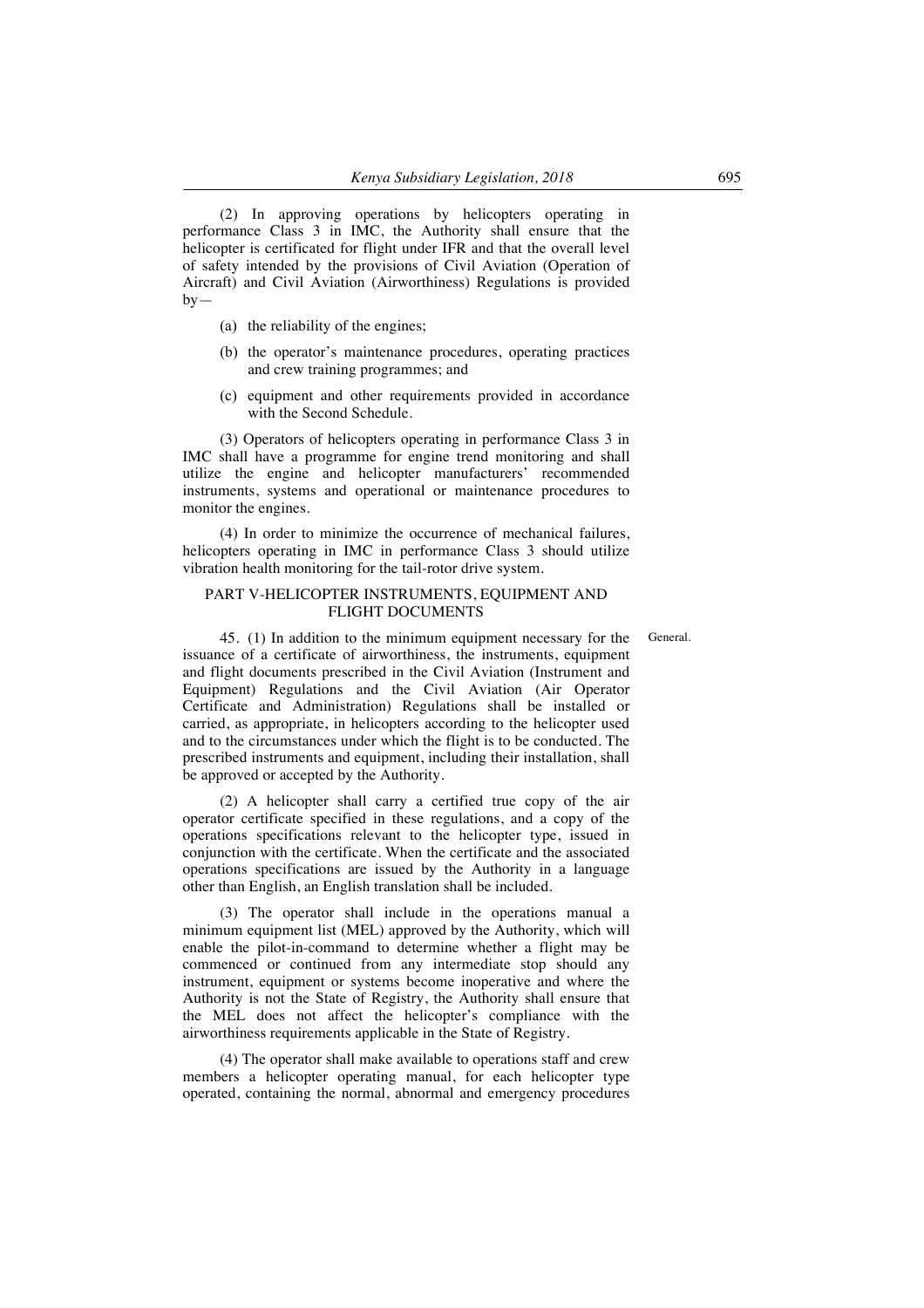relating to the operation of the helicopter and the manual shall include details of the helicopter systems and of the checklists to be used. The design of the manual shall observe Human Factors principles. The manual shall be easily accessible to the flight crew during all flight operations.

46. (1) A helicopter shall be equipped with instruments that will enable the flight crew to control the flight path of the helicopter, carry out any required procedural manoeuvres and observe the operating limitations of the helicopter in the expected operating conditions.

(2) A helicopter shall carry—

- (a) the operations manual prescribed in the Civil Aviation (Air Operator Certificate and Administration) Regulations or those parts of it that pertain to flight operations;
- (b) the helicopter flight manual for the helicopter, or other documents containing performance data required for the application of Part III and any other information necessary for the operation of the helicopter within the terms of its certificate of airworthiness, unless these data are available in the operations manual; and
- (c) current and suitable charts to cover the route of the proposed flight and any route along which it is reasonable to expect that the flight may be diverted.

47. (1) All helicopters intended to be flown over water shall be fitted with a permanent or rapidly deployable means of flotation so as to ensure a safe ditching of the helicopter when—

- (a) engaged in offshore operations, or other overwater operations as prescribed by the State of the Operator;
- (b) flying over water in a hostile environment at a distance from land corresponding to more than 10 minutes at normal cruise speed when operating in performance Class 1 or 2; or
- (c) flying over water in a non-hostile environment at a distance from land specified by the appropriate authority of the responsible State when operating in performance Class 1.

(2) Flying over water beyond auto rotational or safe forced landing distance from land when operating in performance Class 3 Helicopters operating in performance Class 1 or 2 and operating in accordance with the provisions of sub-regulation (1) shall be equipped with—

- (a) one life jacket or equivalent individual flotation device, for each person on board, stowed in a position easily accessible from the seat or berth of the person for whose use it is provided and for offshore operations the life jacket shall be worn constantly unless the occupant is wearing an integrated survival suit that includes the functionality of the life jacket;
- (b) life-saving rafts in sufficient numbers to carry all persons on board, stowed so as to facilitate their ready use in emergency, provided with such life-saving equipment

All helicopters on all flights.

All helicopters on flights over water: Means of floatation

Emergency equipment.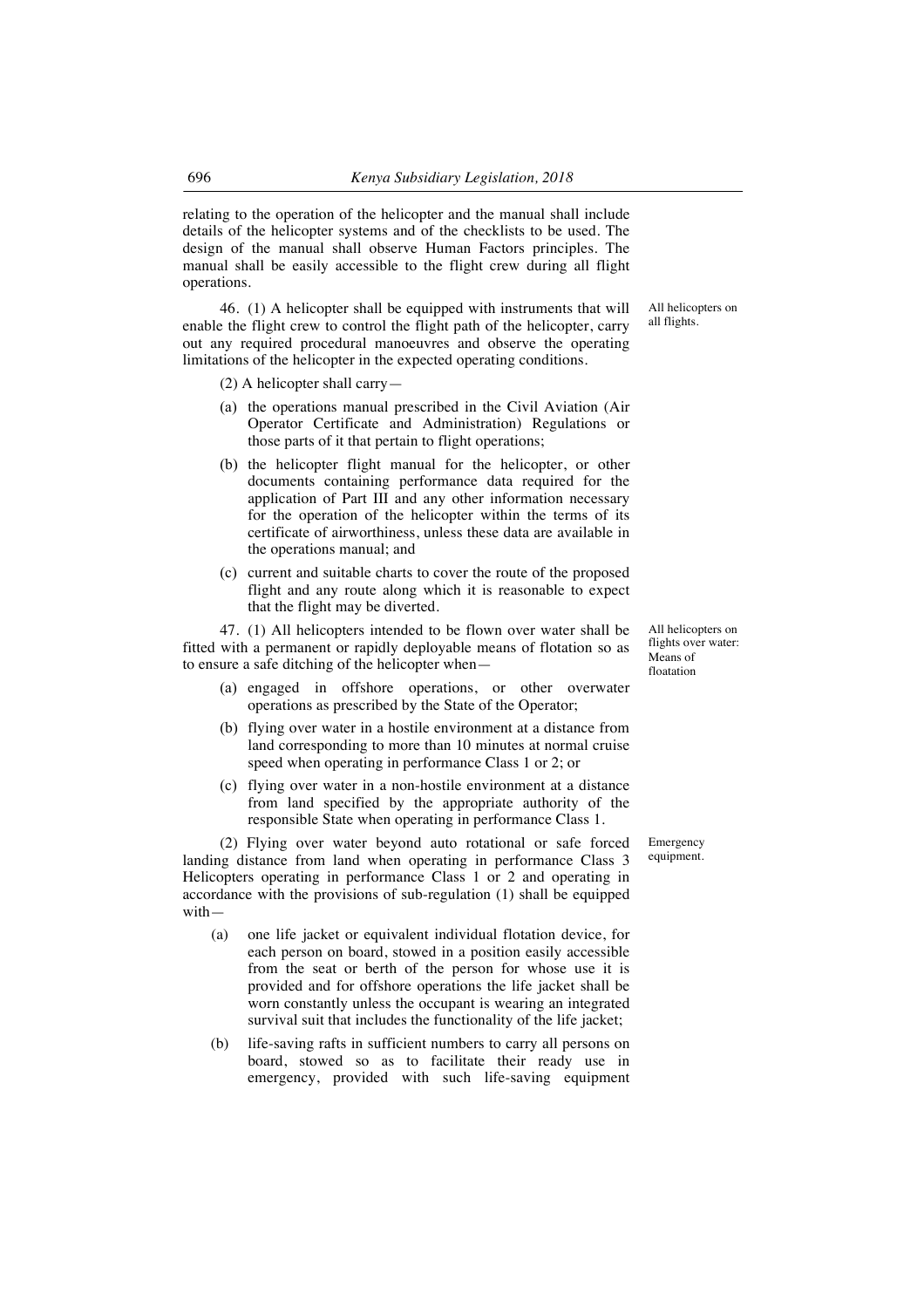including means of sustaining life as is appropriate to the flight to be undertaken; and

(c) equipment for making the pyrotechnical distress signals described in the Civil Aviation (Rules of the Air) Regulations.

(3) When two life rafts are fitted, each shall be able to carry all occupants in the overload state.

(4) Helicopters operating in performance Class 3 when operating beyond auto rotational distance from land but within a distance from land specified by the appropriate authority of the responsible State shall be equipped with one life jacket or equivalent individual flotation device, for each person on board, stowed in a position easily accessible from the seat or berth of the person for whose use it is provided.

(5) For offshore operations, when operating beyond auto rotational distance from land, the life jacket shall be worn unless the occupant is wearing an integrated survival suit that includes the functionality of the life jacket.

(6) Helicopters operating in performance Class 3 when operating beyond the distance specified in sub-regulation (4) shall be equipped as in sub-regulation (2).

(7) In the case of helicopters operating in performance Class 2 or 3, when taking off or landing at a heliport where, in the opinion of the State of the Operator, the take-off or approach path is so disposed over water that in the event of a mishap there would be likelihood of a ditching, at least the equipment required in sub-regulation (2) shall be carried.

(8) Each life jacket and equivalent individual flotation device, when carried in accordance with regulation 48, shall be equipped with a means of electric illumination for the purpose of facilitating the location of persons.

48. Helicopters, when operating over sea areas which have been designated by the State concerned as areas in which search and rescue would be especially difficult, shall be equipped with life-saving equipment (including means of sustaining life) as may be appropriate to the area overflown.

All helicopters on flights over designated sea areas.

All helicopters on high altitude flights.

49. (1) Approximate altitude in the Standard Atmosphere corresponding to the value of absolute pressure used in this text shall be as follows—

| <i>Absolute pressure</i> | <b>Metres</b> | Feet   |
|--------------------------|---------------|--------|
| $1700$ hPa               | 3 000         | 10 000 |
| $1620$ hPa               | 4 000         | 13 000 |
| $376$ hPa                | 7 600         | 25 000 |

(2) A helicopter intended to be operated at flight altitudes at which the atmospheric pressure is less than 700 hPa in personnel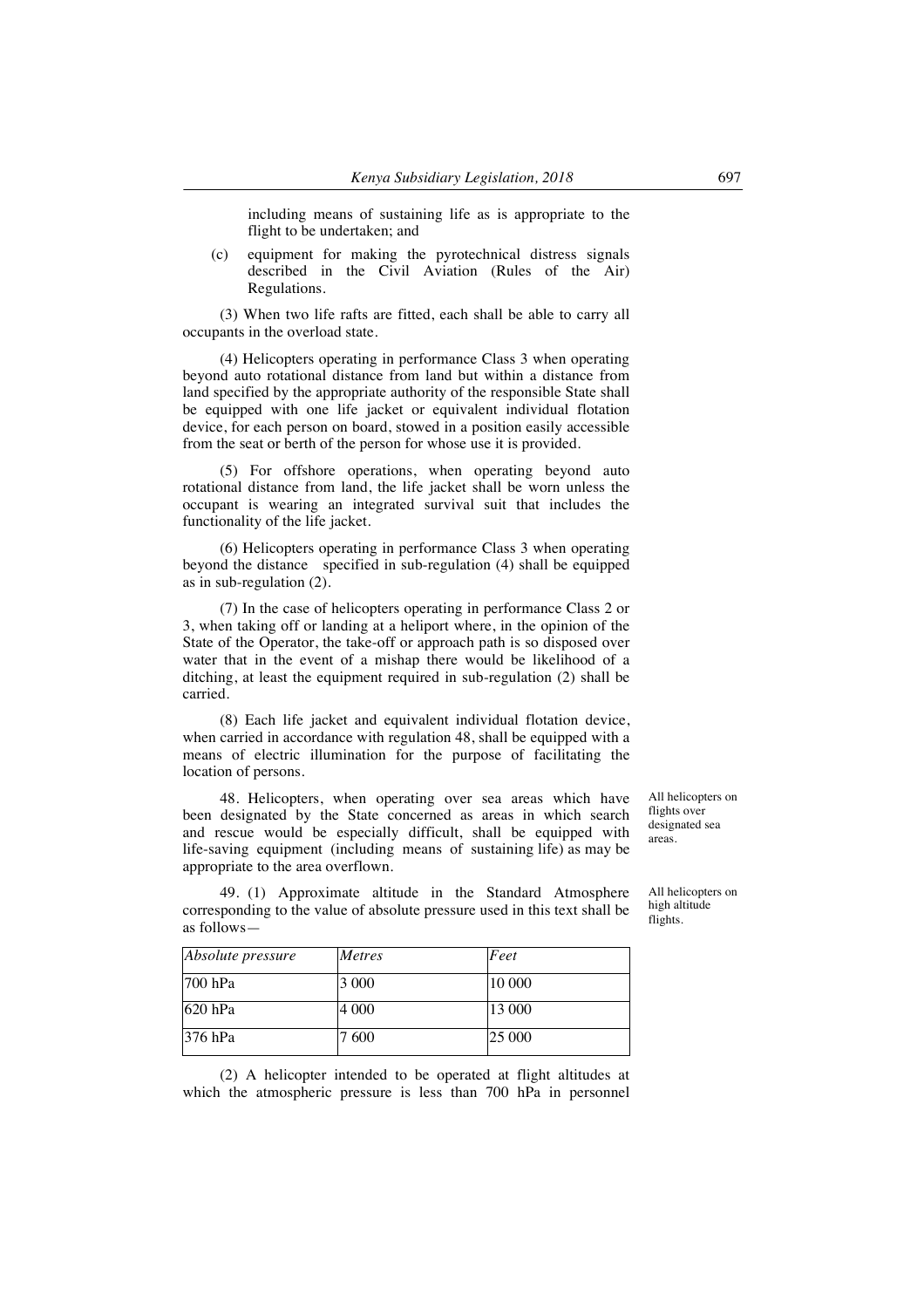compartments shall be equipped with oxygen storage and dispensing apparatus capable of storing and dispensing the oxygen supplies required in these regulations.

(3) A helicopter intended to be operated at flight altitudes at which the atmospheric pressure is less than 700 hPa but which is provided with means of maintaining pressures greater than 700 hPa in personnel compartments shall be provided with oxygen storage and dispensing apparatus capable of storing and dispensing the oxygen supplies required in these Regulations.

(4) A helicopter intended to be operated at flight altitudes at which the atmospheric pressure is less than 376 hPa, or which, if operated at flight altitudes at which the atmospheric pressure is more than 376 hPa which cannot descend safely within four minutes to a flight altitude at which the atmospheric pressure is equal to 620 hPa, and for which the individual certificate of airworthiness was issued on or after the 9th November, 1998, shall be provided with automatically deployable oxygen equipment to satisfy the requirements of these Regulations and the total number of oxygen dispensing units shall exceed the number of passenger and cabin crew seats by at least 10 per cent.

50. All helicopters shall be equipped with suitable anti-icing or de-icing devices when operated in circumstances in which icing conditions are reported to exist or are expected to be encountered.

51. (1) All helicopters required to comply with the noise certification Standards of Airworthiness, shall carry a document attesting noise certification.

(2) When the document, or a suitable statement attesting noise certification as contained in another document approved by the Authority is issued in a language other than English, it shall include an English translation.

52. (1) All helicopters shall be equipped with a forward or rearward facing (within 15 degrees of the longitudinal axis of the helicopter) seat, fitted with a safety harness for the use of each cabin crew member required to satisfy the intent of regulation 77 in respect of emergency evacuation.

(2) Cabin crew seats shall be located near floor level and other emergency exits as required by the Authority for emergency evacuation.

53. All flight crew members required to be on flight deck duty shall communicate through boom or throat microphones.

54. (1) Where helicopters are equipped with automatic landing systems, HUD or equivalent displays, EVS, SVS or CVS, or any combination of those systems into a hybrid system, the use of such systems for the safe operation of a helicopter shall be approved by the Authority.

All helicopters in icing conditions.

Noise Certification.

Helicopters carrying passengers cabin crew seats.

Microphones.

Helicopters equipped with automatic landing systems, a headup display (HUD) or equivalent displays, enhanced vision systems (EVS),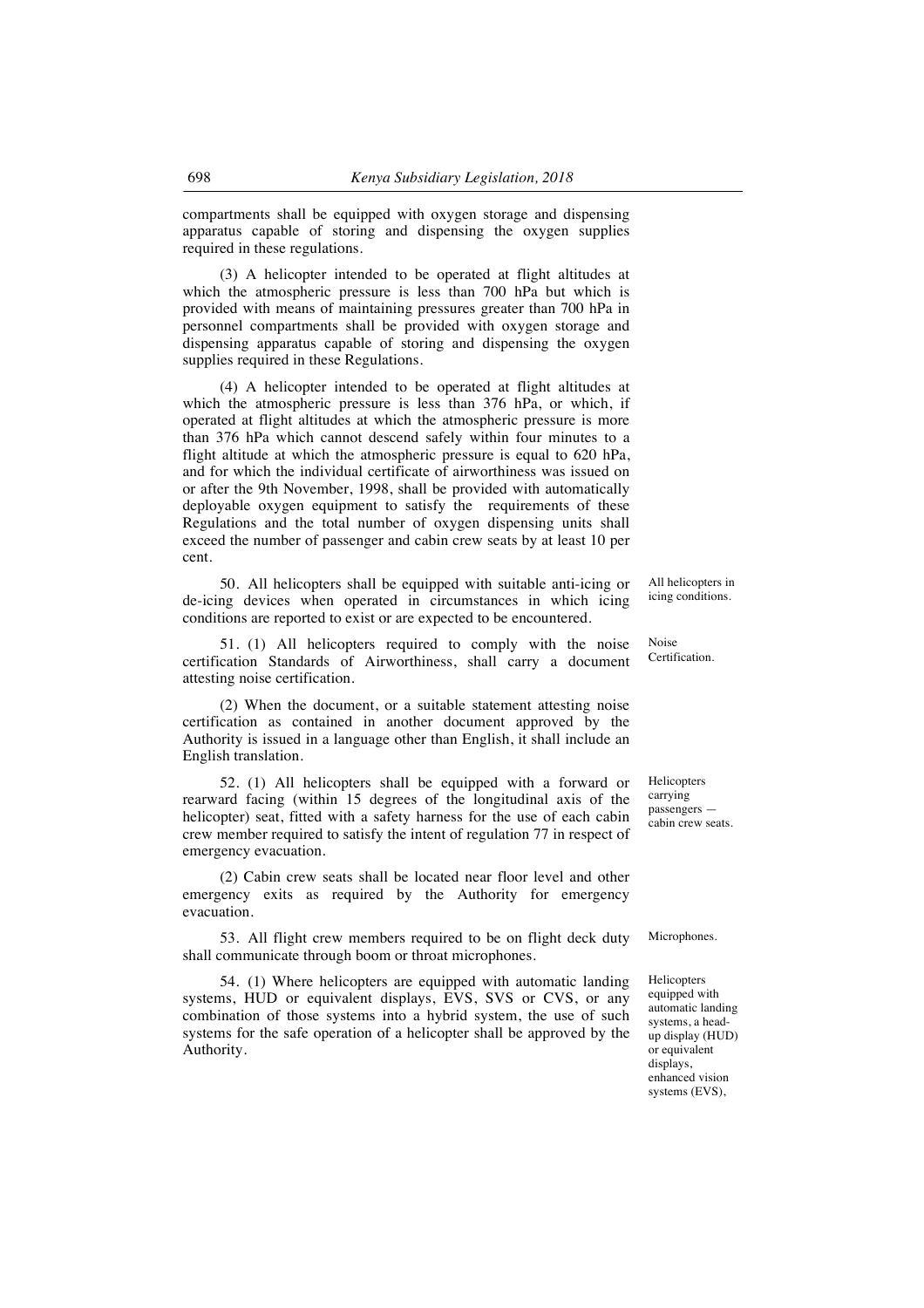synthetic vision systems (SVS) or combined vision systems (CVS).

(2) In approving the operational use of automatic landing systems, a HUD or equivalent displays, EVS, SVS or CVS, the Authority shall ensure that—

- (a) the equipment meets the appropriate airworthiness certification requirements;
- (b) the operator has carried out a safety risk assessment of the operations supported by the automatic landing systems, a HUD or equivalent displays, EVS, SVS or CVS; and
- (c) the operator has established and documented the procedures for the use of, and training requirements for, automatic landing systems, a HUD or equivalent displays, EVS, SVS or CVS.

55. Where portable EFBs are used on board a helicopter, the operator shall ensure that they do not affect the performance of the helicopter systems, equipment or the ability to operate the helicopter.

Electronic Flight Bag (EFB) equipment.

56. Where EFBs are used on board a helicopter the operator shall— EFB functions.

- (a) assess the safety risk(s) associated with each EFB function;
- (b) establish and document the procedures for the use of, and training requirements for, the device and each EFB function; and
- (c) ensure that, in the event of an EFB failure, sufficient information is readily available to the flight crew for the flight to be conducted safely.

57. In approving the operational use of EFBs, the Authority shall ensure that—

- (a) the EFB equipment and its associated installation hardware, including interaction with helicopter systems if applicable,<br>meet the appropriate airworthiness certification meet the appropriate airworthiness requirements;
- (b) the operator has assessed the safety risks associated with the operations supported by the EFB function(s);
- (c) the operator has established requirements for redundancy of the information (if appropriate) contained and displayed by the EFB function(s);
- (d) the operator has established and documented procedures for the management of the EFB function(s) including any databases it may use; and
- (e) the operator has established and documented the procedures for the use of, and training requirements for the EFB function(s).

EFB operational approval.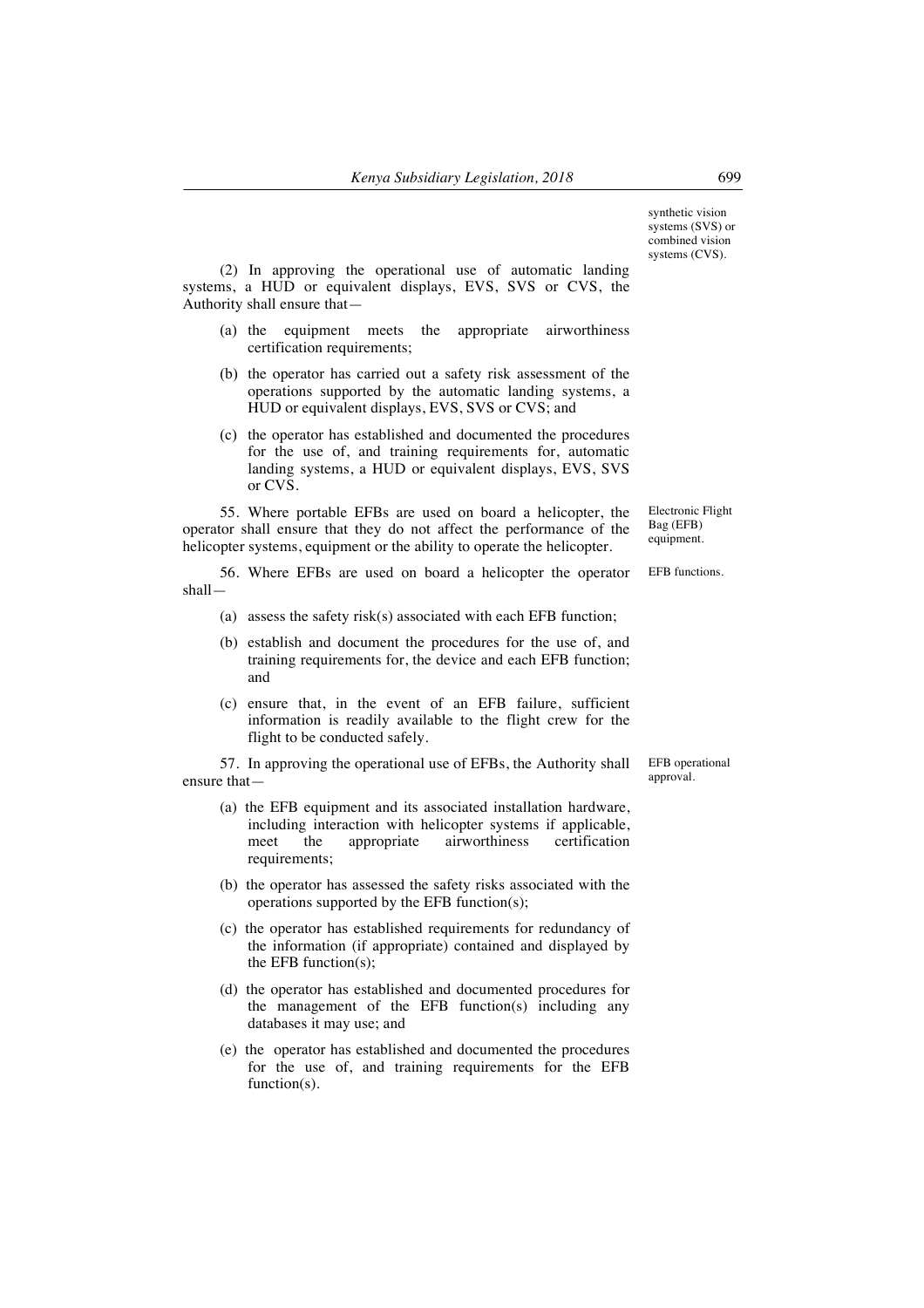## PART VI- HELICOPTER COMMUNICATION, NAVIGATION AND SURVEILLANCE EQUIPMENT

58. (1) For operations where communication equipment is required to meet an RCP specification for performance-based communication (PBC), a helicopter shall, in addition to the requirements specified in Instrument & Equipment Regulations—

- (a) be provided with communication equipment which will enable it to operate in accordance with the prescribed RCP specification(s);
- (b) have information relevant to the helicopter RCP specification capabilities listed in the flight manual or other helicopter documentation approved by the Authority; and
- (c) have information relevant to the helicopter RCP specification capabilities included in the MEL.

(2) The Authority shall, for operations where an RCP specification for PBC has been prescribed, ensure that the operator has established and documented—

- (a) normal and abnormal procedures, including contingency procedures;
- (b) flight crew qualification and proficiency requirements, in accordance with appropriate RCP specifications;
- (c) a training programme for relevant personnel consistent with the intended operations; and
- (d) appropriate maintenance procedures to ensure continued airworthiness, in accordance with appropriate RCP specifications.

(3) The Authority shall ensure that, in respect of those helicopters mentioned in sub-regulation (1), adequate provisions exist for—

- (a) receiving the reports of observed communication performance issued by monitoring programmes established in accordance with Civil Aviation (Air Traffic Services) Regulations; and
- (b) taking immediate corrective action for individual helicopters, helicopter types or operators, identified in such reports as not complying with the RCP specification(s).

59. (1) A helicopter shall be provided with navigation equipment which will enable it to proceed—

Navigation equipment.

- (a) in accordance with its operational flight plan; and
- (b) in accordance with the requirements of air traffic services, except when, if not so precluded by the appropriate authority, navigation for flights under VFR is accomplished by visual reference to landmarks.

(2) For operations where a navigation specification for performance-based navigation (PBN) has been prescribed, a helicopter shall, in addition to the requirements specified in sub-regulation  $(1)$ —

Communication equipment.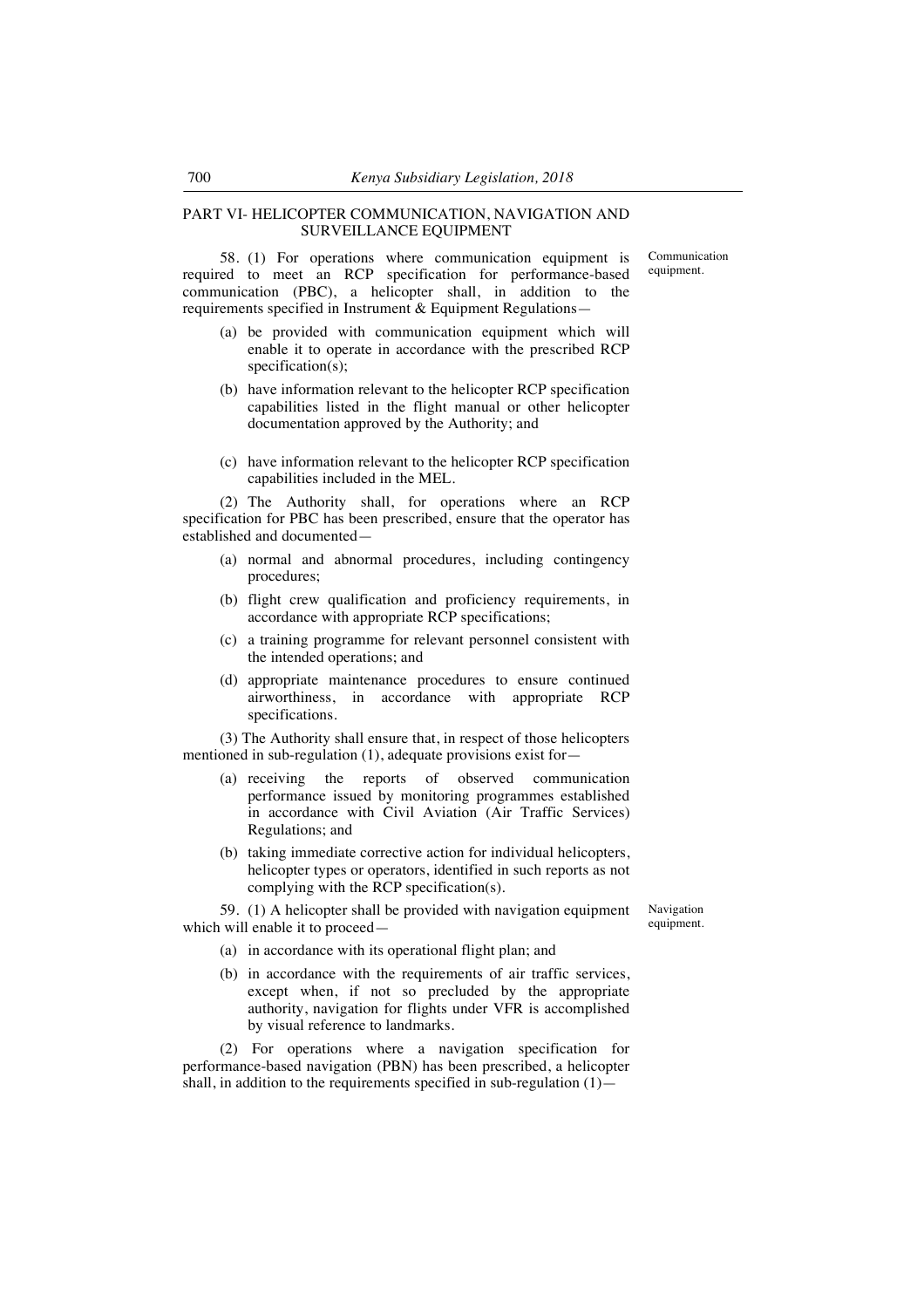- (a) be provided with navigation equipment which will enable it to operate in accordance with the prescribed navigation specification(s);
- (b) have information relevant to the helicopter navigation specification capabilities listed in the flight manual or other helicopter documentation approved by the State of Design or the Authority; and
- (c) have information relevant to the helicopter navigation specification capabilities included in the MEL.

(3) The Authority shall, for operations where a navigation specification for PBN has been prescribed, ensure that the operator has established and documented—

- (a) normal and abnormal procedures, including contingency procedures;
- (b) flight crew qualification and proficiency requirements, in accordance with the appropriate navigation specifications;
- (c) a training programme for relevant personnel consistent with the intended operations; and
- (d) appropriate maintenance procedures to ensure continued airworthiness, in accordance with appropriate navigation specifications.

(4) The Authority shall issue a specific approval for operations based on PBN authorization required (AR) navigation specifications.

(5) The helicopter shall be sufficiently provided with navigation equipment to ensure that, in the event of the failure of one item of equipment at any stage of the flight, the remaining equipment will enable the helicopter to navigate in accordance with sub-regulation (1) and, where applicable, sub-regulation (2).

(6) On flights in which it is intended to land in instrument meteorological conditions, a helicopter shall be provided with appropriate navigation equipment providing guidance to a point from which a visual landing can be effected. This equipment shall be capable of providing such guidance at each heliport at which it is intended to land in instrument meteorological conditions and at any designated alternate heliports.

60. (1) A helicopter shall be provided with surveillance equipment which will enable it to operate in accordance with the requirements of air traffic services.

Surveillance equipment.

(2) For operations where surveillance equipment is required to meet an RSP specification for Performance-Based Surveillance (PBS), a helicopter shall, in addition to the requirements specified in subregulation—

(a) be provided with surveillance equipment which will enable it to operate in accordance with the prescribed RSP specification(s);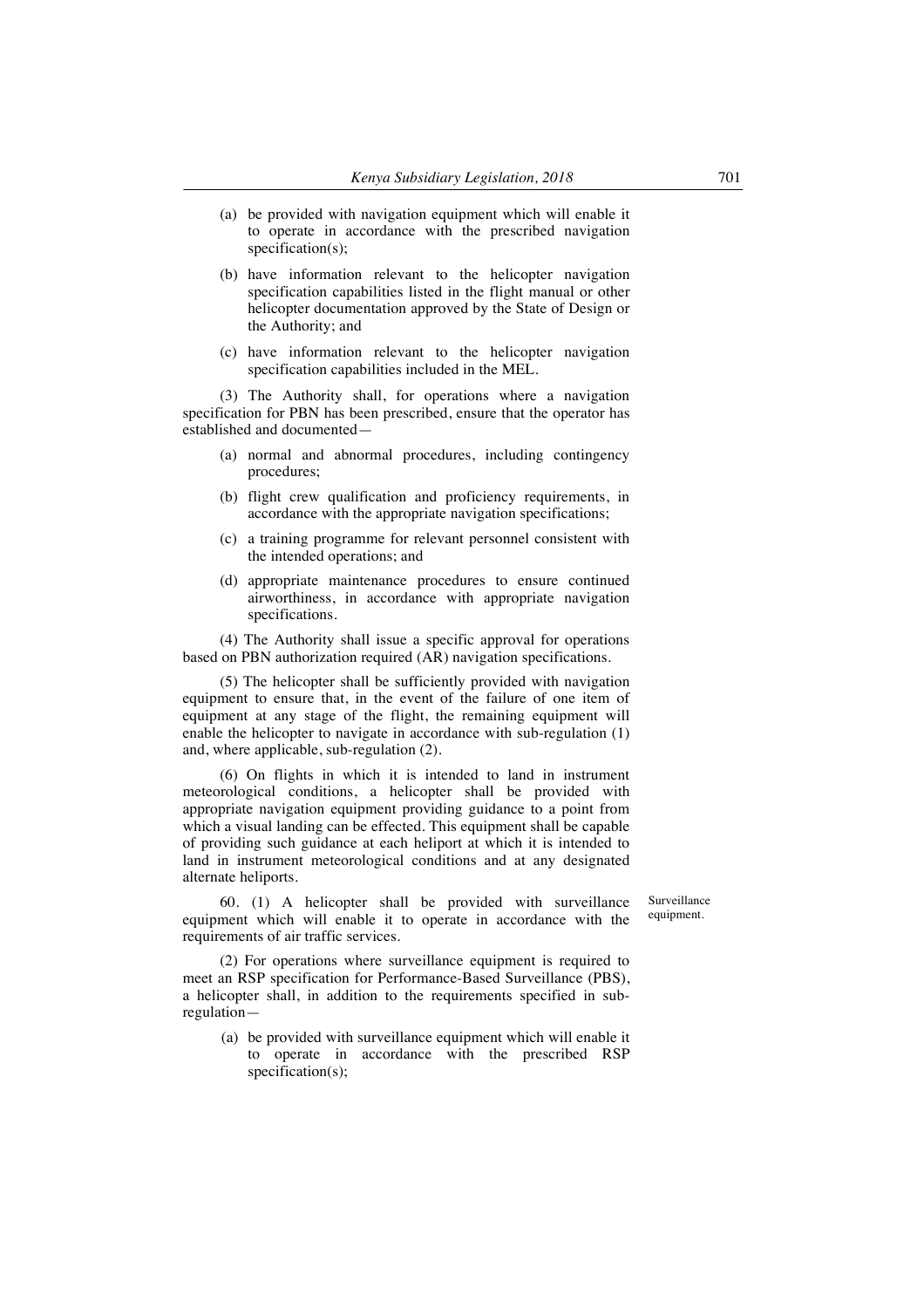- (b) have information relevant to the helicopter RSP specification capabilities listed in the flight manual or other helicopter documentation approved by the State of Design or State of Registry; and
- (c) have information relevant to the helicopter RSP specification capabilities included in the MEL.

(3) The Authority shall, for operations where an RSP specification for PBS has been prescribed, ensure that the operator has established and documented—

- (a) normal and abnormal procedures, including contingency procedures;
- (b) flight crew qualification and proficiency requirements, in accordance with appropriate RSP specifications;
- (c) a training programme for relevant personnel consistent with the intended operations; and
- (d) appropriate maintenance procedures to ensure continued airworthiness, in accordance with appropriate RSP specifications.

(3) The Authority shall ensure that, in respect of those helicopters mentioned in sub-regulation (2), adequate provisions exist for—

- (a) receiving the reports of observed surveillance performance issued by monitoring programmes established in accordance with Civil Aviation (Air Traffic Services) Regulations; and
- (b) taking immediate corrective action for individual helicopter, helicopter types or operators, identified in such reports as not complying with the RSP specification(s).

61. (1) The operator shall not employ electronic navigation data products that have been processed for application in the air and on the ground, unless the Authority has approved the operator's procedures for ensuring that the process applied and the products delivered have met acceptable standards of integrity and that the products are compatible with the intended function of the existing equipment and the Authority shall ensure that the operator continues to monitor both the process and products.

(2) The operator shall implement procedures that ensure the timely distribution and insertion of current and unaltered electronic navigation data to all necessary helicopter.

### PART VII-HELICOPTER FLIGHT CREW

62. (1) The number and composition of the flight crew shall not be less than that specified in the operations manual and the flight crews shall include flight crew members in addition to the minimum numbers specified in the flight manual or other documents associated with the certificate of airworthiness, when necessitated by considerations related to the type of helicopter used, the type of operation involved and the duration of flight between points where flight crews are changed.

Electronic navigation data management.

Composition of the flight crew.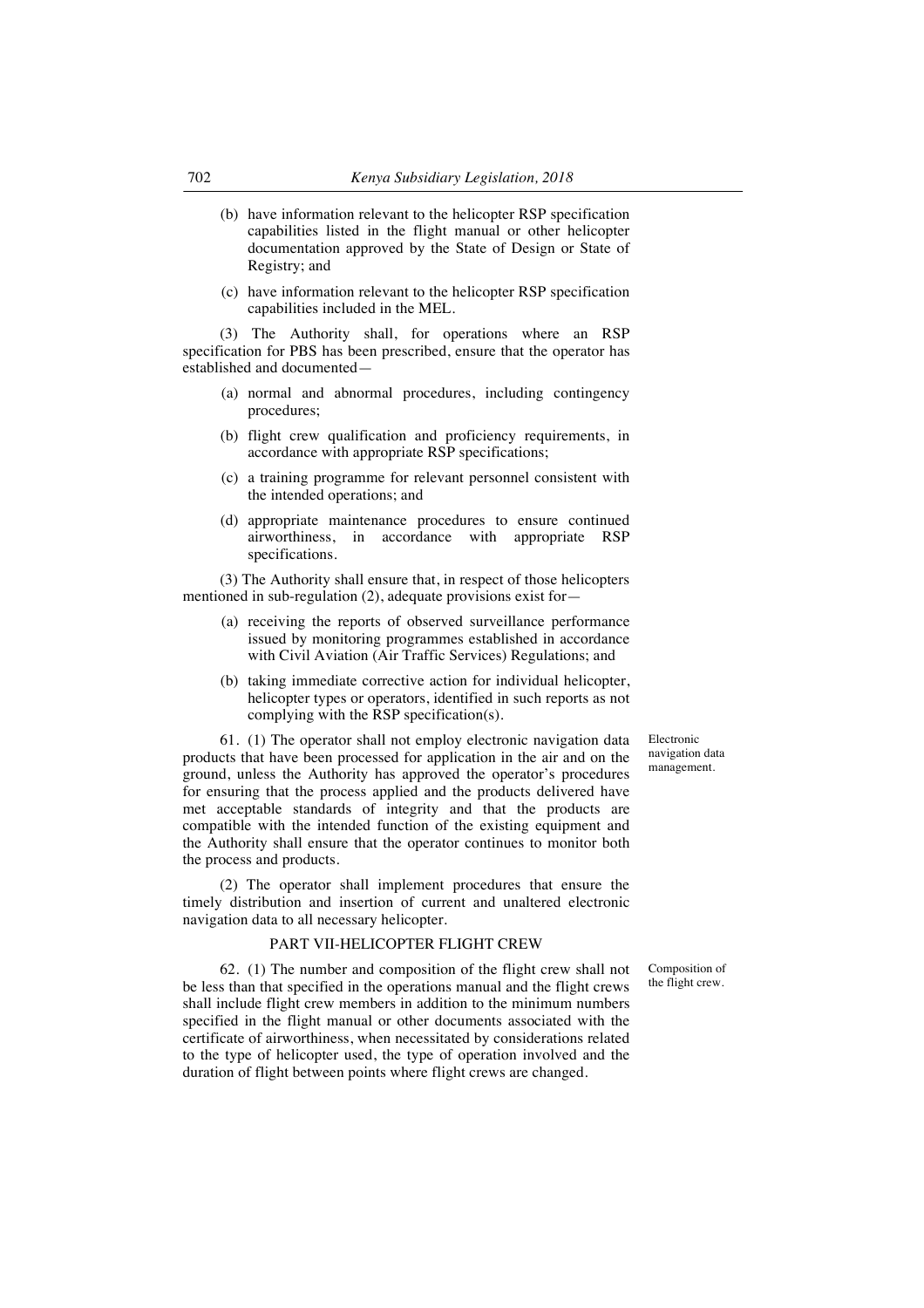(2) The flight crew shall include at least one member authorized by the Authority to operate the type of radio transmitting equipment to be used.

63. The operator shall, for each type of helicopter, assign to all flight crew members the necessary functions they are to perform in an emergency or in a situation requiring emergency evacuation and annual training in accomplishing these functions shall be contained in the operator's training programme and shall include instruction in the use of all emergency and life-saving equipment required to be carried, and drills in the emergency evacuation of the helicopter.

64. (1) The operator shall establish and maintain a ground and flight training programme, approved by the Authority, which ensures that all flight crew members are adequately trained to perform their assigned duties and the training programme shall—

- (a) include ground and flight training facilities and properly qualified instructors as determined by the Authority;
- (b) consist of ground and flight training for the type(s) of helicopter on which the flight crew member serves;
- (c) include proper flight crew coordination and training for all types of emergency and abnormal situations or procedures caused by engine, transmission, rotor, airframe or systems malfunctions, fire or other abnormalities;
- (d) include training in knowledge and skills related to the visual and instrument flight procedures for the intended area of operation, human performance and threat error and management, the transport of dangerous goods and, where applicable, procedures specific to the environment in which the helicopter is to be operated;
- (e) ensure that all flight crew members know the functions for which they are responsible and the relation of these functions to the functions of other crew members, particularly in regard to abnormal or emergency procedures;
- (f) include training in knowledge and skills related to the operational use of head-up display or enhanced vision systems for those helicopters so equipped;
- (g) include company indoctrination training, crew resource management, and security training; and
- (h) be given on a recurrent basis, as determined by the Authority and shall include an assessment of competence.

(2) The requirement for recurrent flight training in a particular type of helicopter shall be considered fulfilled by—

- (a) the use, to the extent deemed feasible by the Authority, of flight simulation training devices approved by the Authority for that purpose; or
- (b) the completion within the appropriate period of the proficiency check required by these regulations in that type of helicopter.

Flight Crew Member Emergency Duties.

Flight Crew member Training Programmes.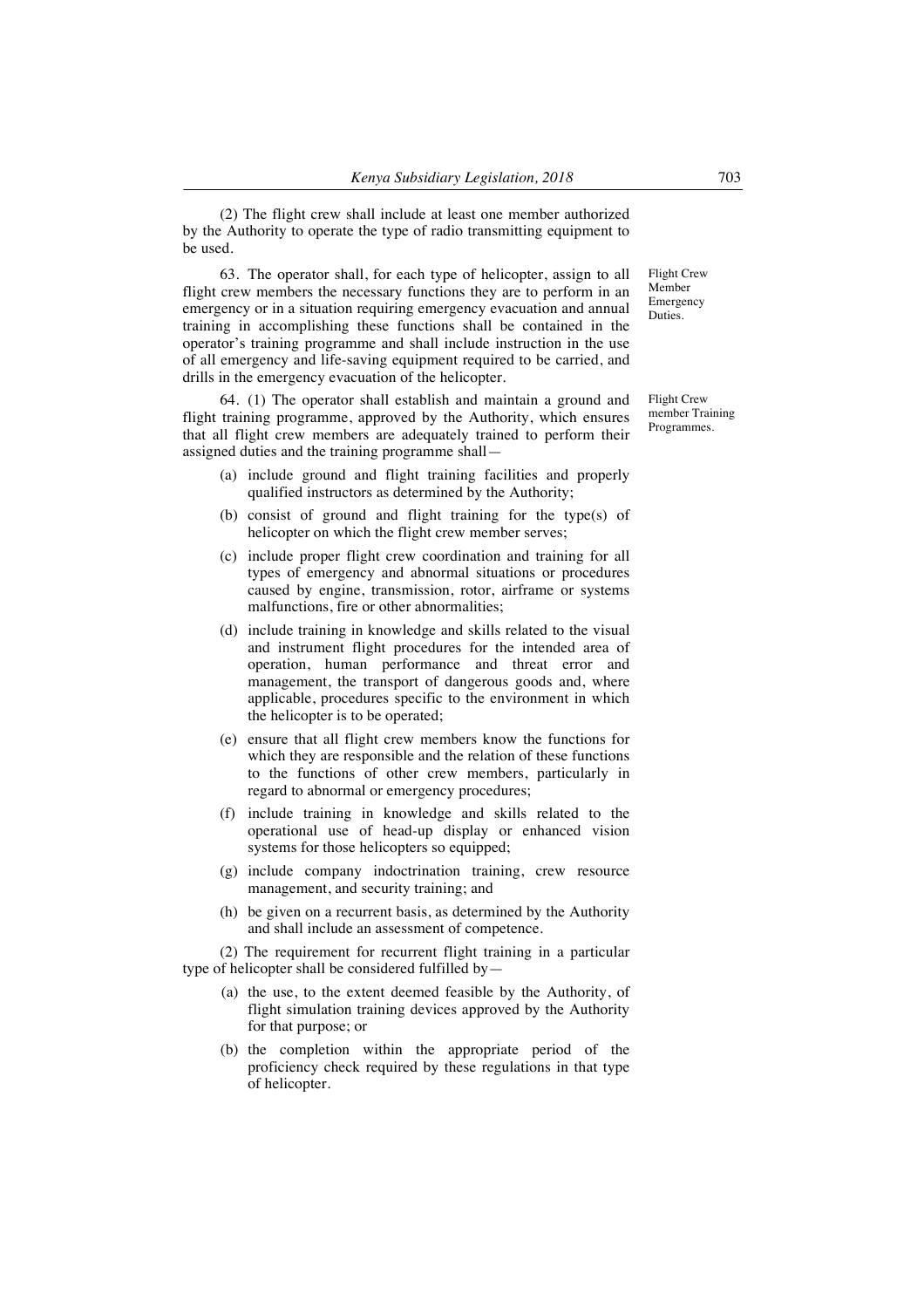## PART VIII-QUALIFICATIONS

65. (1) The operator shall not assign a pilot-in-command or a copilot to operate at the flight controls of a type or variant of a type of a helicopter during take-off and landing unless that pilot has operated the flight controls during at least three take-offs and landings within the preceding 90 days on the same type of helicopter or in a flight simulator approved for the purpose.

(2) When a pilot-in-command or a co-pilot is flying several variants of the same type of helicopter or different types of helicopter with similar characteristics in terms of operating procedures, systems and handling, the Authority shall decide under which conditions the requirements of sub-regulation (1) for each variant or each type of helicopter can be combined.

66. (1) The operator shall not utilize a pilot as pilot-in-command of a helicopter on an operation for which that pilot is not currently qualified until such pilot has complied with sub-regulation (2) and (3).

(2) Each such pilot shall demonstrate to the operator an adequate knowledge of—

- (a) the operation to be flown and this shall include knowledge of—
	- (i) the terrain and minimum safe altitudes;
	- (ii) the seasonal meteorological conditions;
	- (iii) the meteorological, communication and air traffic facilities, services and procedures;
	- (iv) the search and rescue procedures; and
	- (v) the navigation facilities and procedures associated with the route or area in which the flight is to take place; and
- (b) procedures applicable to flight paths over heavily populated areas and areas of high air traffic density, obstructions, physical layout, lighting, approach aids and arrival, departure, holding and instrument approach procedures, and applicable operating minima.

(3) pilot-in-command shall have made a flight, representative of the operation with which the pilot is to be engaged which must include a landing at a representative heliport, as a member of the flight crew and accompanied by a pilot who is qualified for the operation.

(4) The operator shall maintain a record, sufficient to satisfy the Authority of the qualification of the pilot and of the manner in which such qualification has been achieved.

(5) The operator shall not continue to utilize a pilot as a pilot-incommand on an operation in an area specified by the operator and approved by the Authority unless, within the preceding 12 months, the pilot has made at least one representative flight as a pilot member of the flight crew, or as a check pilot, or as an observer on the flight deck. In Recent experience — pilot-incommand and copilot.

Pilot in Command operational Qualifications.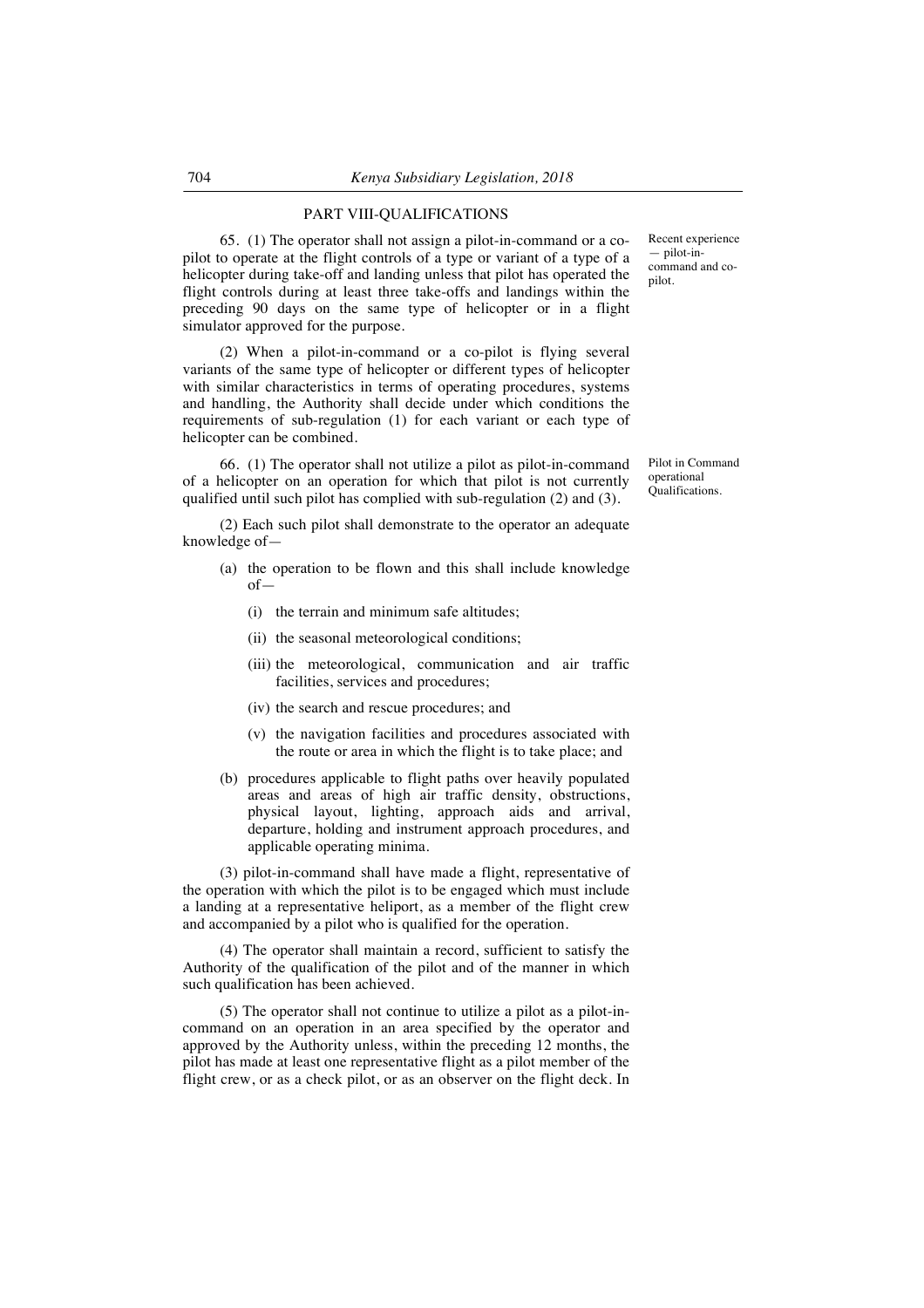the event that more than 12 months elapse in which a pilot has not made such a representative flight, prior to again serving as a pilot-incommand on that operation, that pilot must re-qualify in accordance with these Regulations.

67. (1) The operator shall ensure that piloting technique and the ability to execute emergency procedures is checked in such a way as to demonstrate the pilot's competence on each type or variant of a type of helicopter and where the operation may be conducted under IFR, the operator shall ensure that the pilot's competence to comply with such rules is demonstrated to either a check pilot of the operator or to a representative of the Authority and such checks shall be performed twice within any period of one year and any two such checks which are similar and which occur within a period of four consecutive months shall not alone satisfy this requirement.

(2) A person shall not serve nor shall any Operator use a person as a pilot flight crew member unless, since the beginning of the sixth calendar month before that service, that person has passed the proficiency check prescribed by the Authority in the make and model of helicopter on which their services are required.

(3) A person shall not serve nor shall any Operator use a person as a flight crew member in instrument flight rules operations unless, since the beginning of the sixth calendar month before that service, that pilot has passed the instrument competency check prescribed by the Authority.

(4) At least one of the two annual proficiency checks shall be conducted by an examiner.

(5) The other proficiency check may be conducted by a check pilot or the Authority.

(6) When the operator schedules flight crew on several variants of the same type of helicopter or different types of helicopters with similar characteristics in terms of operating procedures, systems and handling, the Authority shall decide under which conditions the requirements of sub-regulation (1) for each variant or each type of helicopter can be combined.

68. Flight crew member assessed as fit to exercise the privileges of a license, subject to the use of suitable correcting lenses, shall have a spare set of the correcting lenses readily available when exercising those privileges.

69. The Authority shall establish regulations specifying the limitations applicable to the flight time and flight duty periods for flight crew members and these Regulations shall also make provision for adequate rest periods and shall be such as to ensure that fatigue occurring either in a flight or successive flights or accumulated over a period of time due to these and other tasks does not endanger the safety of a flight as specified in the Fourth Schedule.

## PART IX-FLIGHT OPERATIONS OFFICER OR FLIGHT DISPATCHER

70. (1) When the Authority requires that a flight operations officer or flight dispatcher, employed in conjunction with an approved

Qualifications and Training.

Flight crew equipment.

Flight time, flight duty periods and rest periods.

Pilot Proficiency Checks.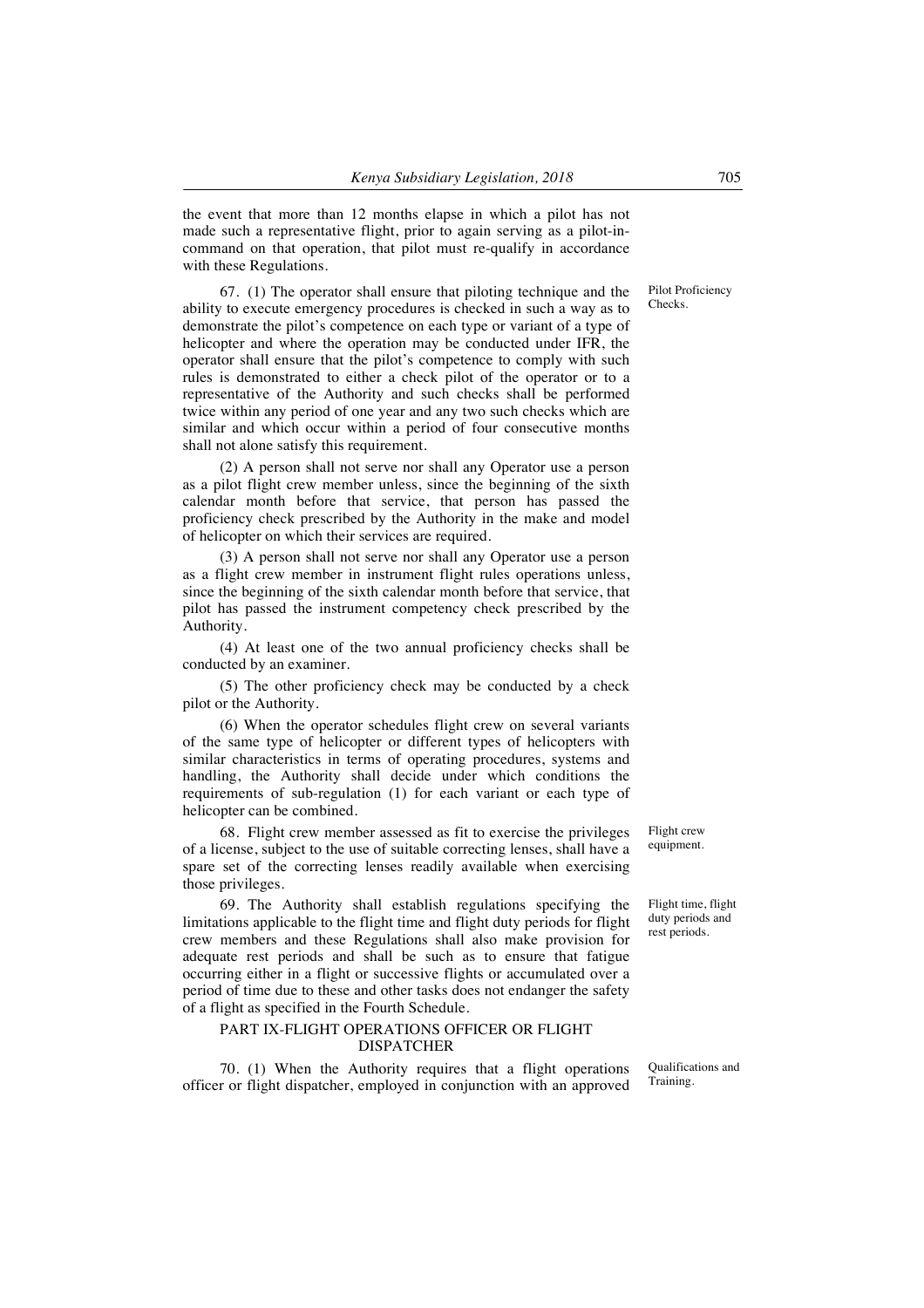method of control and supervision of flight operations be licensed, that flight operations officer or flight dispatcher shall be licensed in accordance with the provisions of Personnel Licensing regulations.

(2) In accepting proof of qualifications other than the option of holding of a flight operations officer or flight dispatcher license, the Authority, in accordance with the approved method of control and supervision of flight operations, shall require that, as a minimum, such persons meet the requirements specified in Personnel Licensing Regulations for the flight operations officer or flight dispatcher license.

(3) A flight operations officer or flight dispatcher shall not be assigned to duty unless that person has—

- (a) satisfactorily completed the operator-specific training course that addresses all the specific components of its approved method of control and supervision of flight operations specified in these Regulations;
- (b) made, within the preceding 12 months, at least a one-way qualification flight in a helicopter over any area for which that person is authorized to exercise flight supervision and the flight shall include landings at as many heliports as practicable;
- (c) demonstrated to the operator a knowledge of—
	- (i) the contents of the operations manual described in the Civil Aviation (Air Operator Certificate and Administration) Regulations;
	- (ii) the radio equipment in the helicopters used; and
	- (iii) the navigation equipment in the helicopters used;
- (d) demonstrated to the operator a knowledge of the following details concerning operations for which the officer is responsible and areas in which that individual is authorized to exercise flight supervision—
	- (i) the seasonal meteorological conditions and the sources of meteorological information;
	- (ii) the effects of meteorological conditions on radio reception in the helicopters used;
	- (iii) the peculiarities and limitations of each navigation system which is used by the operation; and
	- (iv) the helicopter loading instructions;
- (e) satisfied the operator as to knowledge and skills related to human performance as they apply to dispatch duties; and
- (f) demonstrated to the operator the ability to perform the duties specified in regulation 38.

# PART X- MANUALS, LOGS AND RECORDS

71. The flight manual shall be updated by implementing changes made mandatory by the Authority.

Flight manual.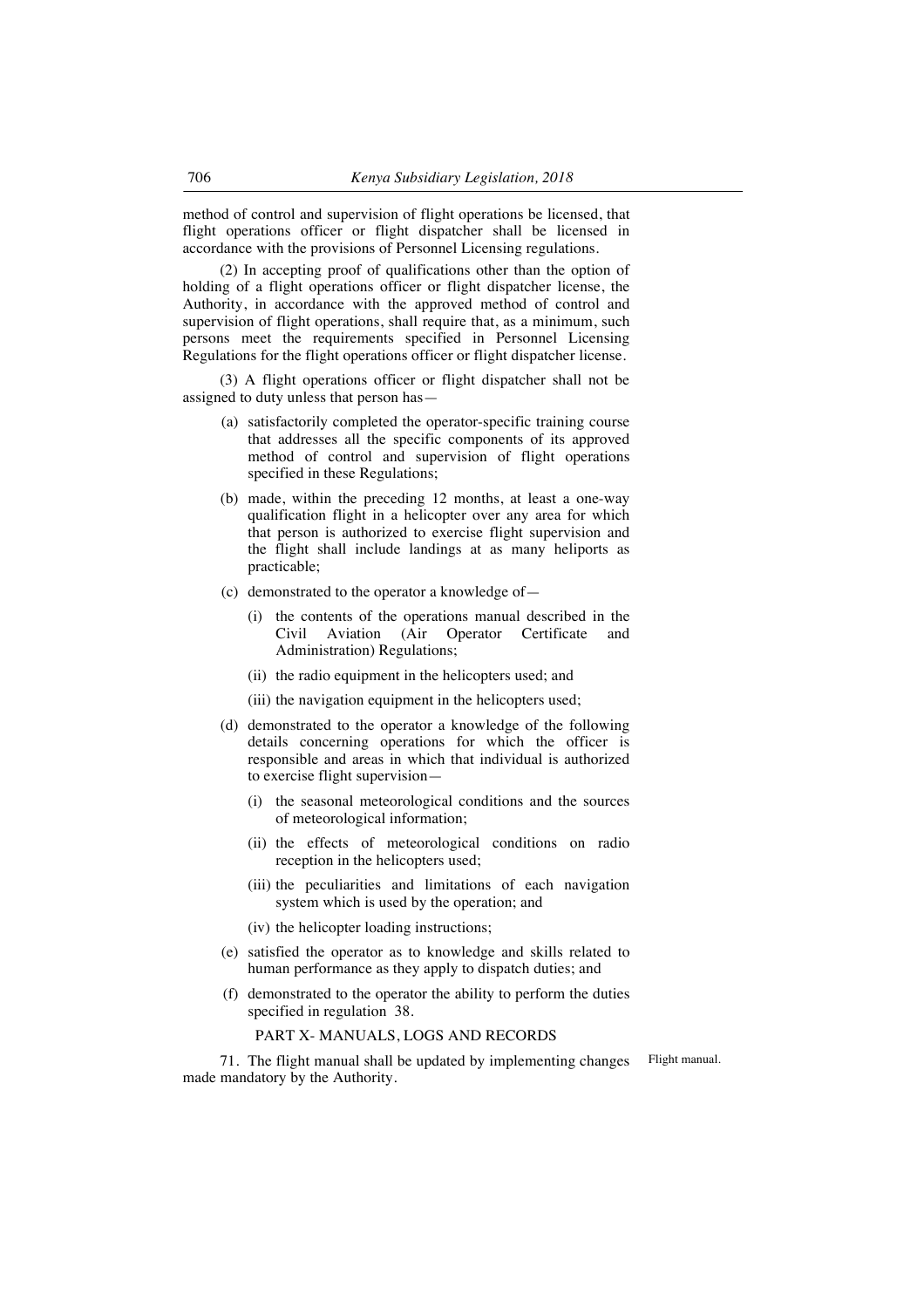72. The operator shall maintain a maintenance control manual as required in the Civil Aviation (Air Operator Certificate and Administration) Regulations.

73. A maintenance programme for each helicopter shall contain the information contained in the Civil Aviation (Air Operator Certificate and Administration) Regulations.

74. Operators shall at all times have available for immediate communication to rescue coordination centres, lists containing information on the emergency and survival equipment carried on board any of their helicopters engaged in international air navigation. The information shall include, as applicable, the number, colour and type of life rafts and pyrotechnics, details of emergency medical supplies, water supplies and the type and frequencies of the emergency portable radio equipment.

75. The operator shall ensure, to the extent possible, in the event the helicopter becomes involved in an accident or incident, the preservation of all related flight recorder records, and if necessary the associated flight recorders, and their retention in safe custody pending their disposition as determined in accordance with the Civil Aviation ( Air Accident Investigation) Regulations.

#### PART XI-CABIN CREW

76. The operator shall establish, to the satisfaction of the Authority, the minimum number of cabin crew required for each type of helicopter, based on seating capacity or the number of passengers carried, which shall not be less than the minimum number established during certification, in order to effect a safe and expeditious evacuation of the helicopter, and the necessary functions to be performed in an emergency or a situation requiring emergency evacuation. The operator shall assign these functions for each type of helicopter.

77. Each cabin crew member shall be seated with seat belt or, when provided, safety harness fastened during take-off and landing and whenever the pilot-in-command so directs.

78. The operator shall establish and maintain a training programme, approved by the Authority, to be completed by all persons before being assigned as a cabin crew member and cabin crew members shall complete a recurrent training programme annually and these training programmes shall ensure that each person is—

- (a) competent to execute those safety duties and functions that the cabin attendant is assigned to perform in the event of an emergency or in a situation requiring emergency evacuation;
- (b) drilled and capable in the use of emergency and life-saving equipment required to be carried, such as life jackets, life rafts, evacuation slides, emergency exits, portable fire extinguishers, oxygen equipment, first-aid and universal precaution kits, and automated external defibrillators;
- (c) when serving on helicopters operated above 3 000 m (10 000 ft), knowledgeable as regards the effect of lack of oxygen and, in the case of pressurized helicopters, as regards

Operator's maintenance control manual.

Maintenance programme.

Records of emergency and survival equipment carried.

Flight recorder records.

Assignment of emergency duties.

Protection of cabin crew during flight.

Training.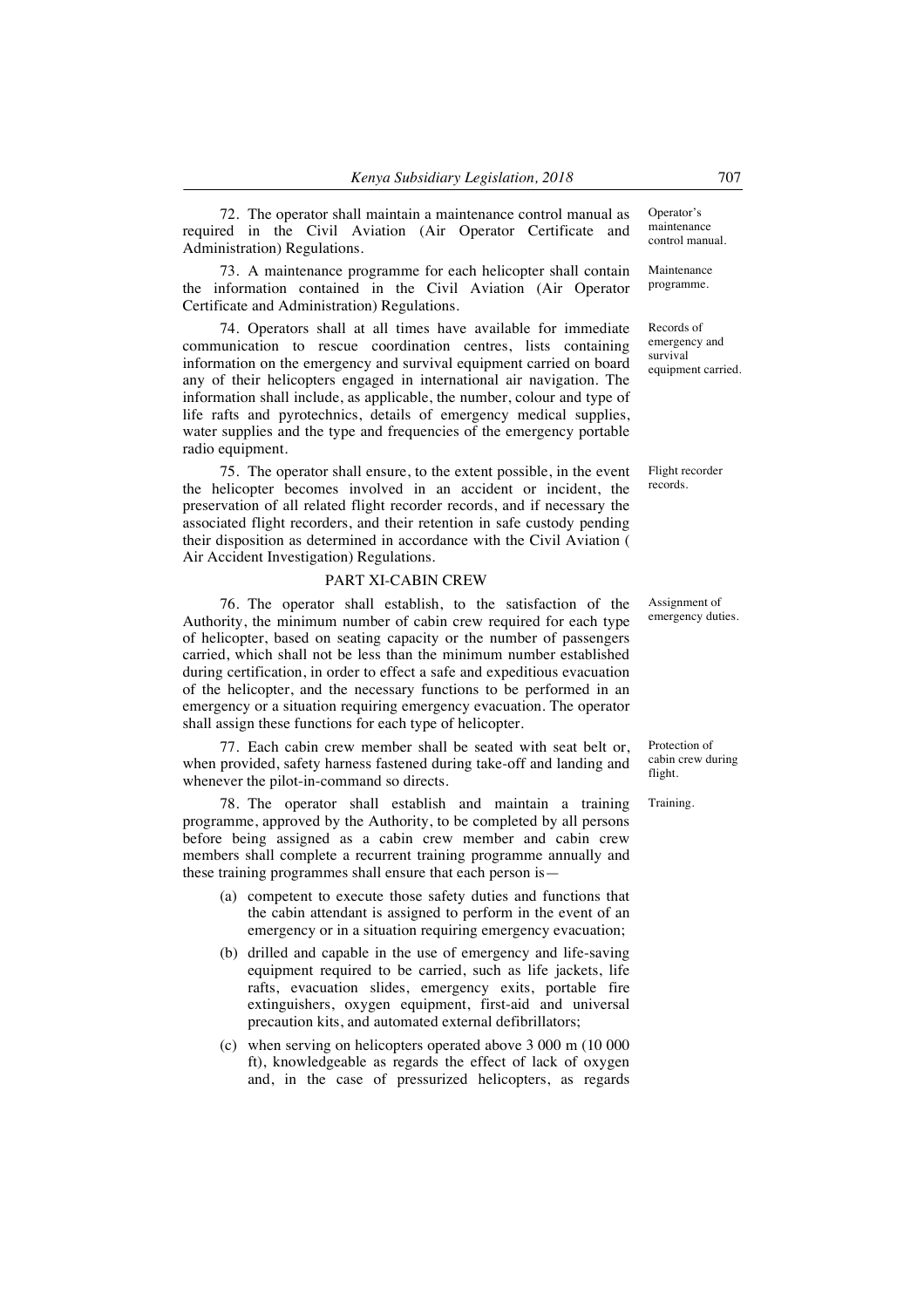physiological phenomena accompanying a loss of pressurization.

- (d) aware of other crew members' assignments and functions in the event of an emergency so far as is necessary for the fulfilment of the cabin crew member's own duties;
- (e) aware of the types of dangerous goods which may, and may not, be carried in a passenger cabin; and
- (f) knowledgeable about human performance as related to passenger cabin safety duties including flight crew-cabin crew coordination.

79. The Authority shall establish regulations specifying the limits applicable to flight time, flight duty periods and rest periods for cabin crew as specified in the Fourth Schedule.

## PART XII-INSTRUCTOR AND CHECK PERSONNEL QUALIFICATIONS AND TRAINING

80. (1) An Operator shall not use a person as a flight instructor in an established flight training programme unless, with respect to the aircraft type involved, that person—

- (a) holds the personnel licenses and ratings required to serve as a PIC or a flight engineer, as applicable;
- (b) has satisfactorily completed the appropriate training phases for the helicopter, including recurrent training and differences training, that are required to serve as a PIC or flight engineer, as applicable;
- (c) has satisfactorily completed the appropriate proficiency, competency and recency of experience checks that are required to serve as a PIC or flight engineer, as applicable;
- (d) has satisfactorily completed the applicable initial or transitional training requirements and the Authority-observed in-flight competency check; and
- (e) holds the appropriate medical certificate for service as a required crew member.

(2) A person shall not serve as a flight instructor in a flight simulation training device, unless, since the beginning of the 12th calendar month before that service, that person has—

- (a) flown at least five flights as a required crew member for the type of helicopter involved; or
- (b) observed, on the flight deck, the conduct of two complete flights in the helicopter type to which the person is assigned.

(3) An operator shall not use a person as an instructor in an established cabin crew training programme unless, with respect to the aircraft type or position involved, that person—

(a) holds or has held the qualification required to serve as a cabin crew member;

Flight time, flight duty periods and rest periods.

Instructor qualifications – flight crew, cabin crew, flight operations officer.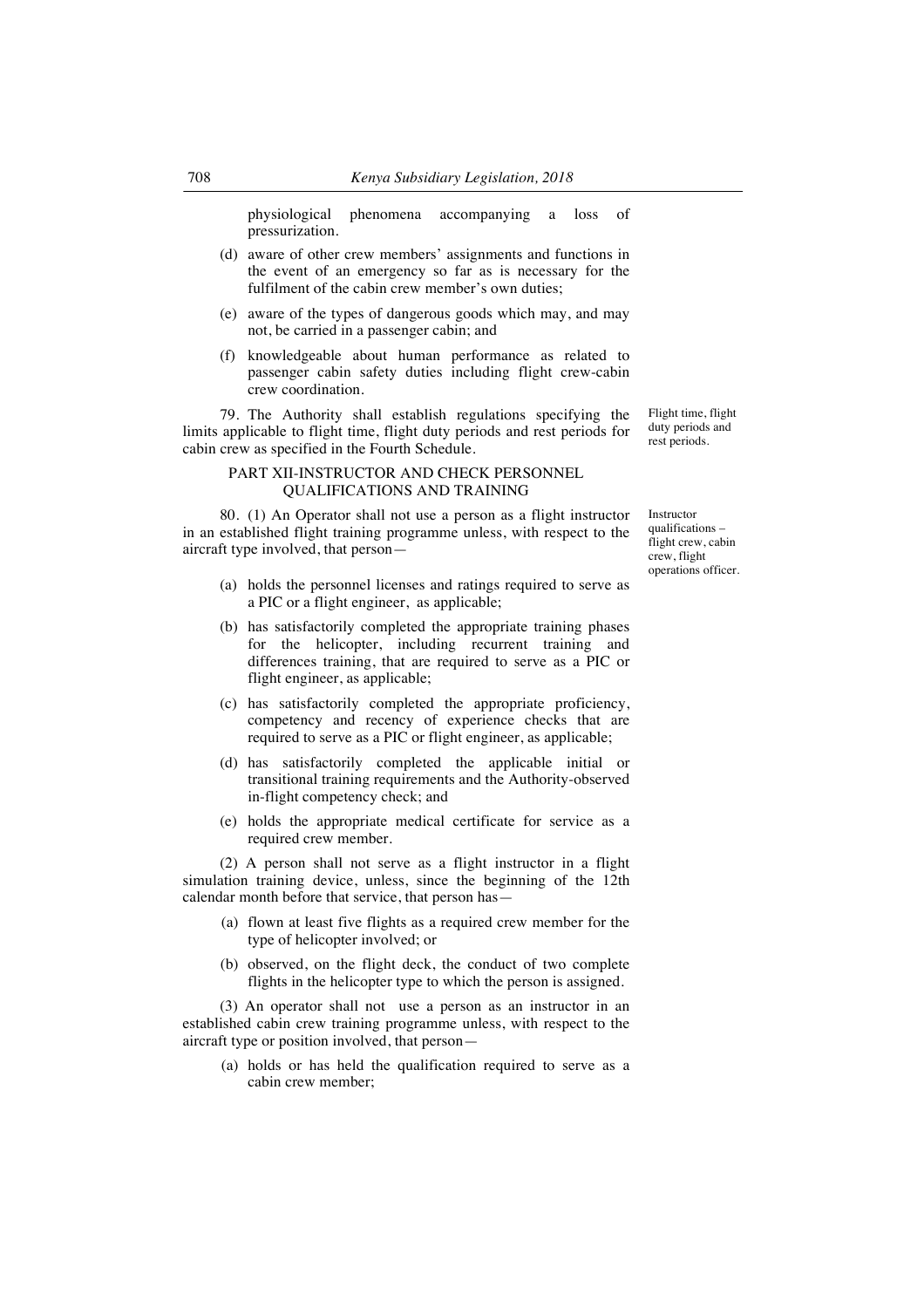- (b) satisfactorily completed the appropriate training phases for the helicopter and position involved, including recurrent training and differences training, that are required to serve as a cabin crew member;
- (c) has satisfactorily completed the appropriate competency and recency of experience checks that are required to service as a cabin crew member; and
- (d) has satisfactorily completed the applicable initial or transitional training requirements and the Authority observed competency check.

(4) An operator shall not use a person as an instructor in an established flight operations officer training programme unless, with respect to the helicopter type and position involved, that person—

- (a) holds the license required to serve as a flight operations officer;
- (b) has satisfactorily completed the appropriate training phases for the helicopter or position involved, including recurrent training and differences training, that are required to serve as a flight operations officer;
- (c) has satisfactorily completed the appropriate competency and recency of experience checks that are required to serve as a flight operations officer; and
- (d) has satisfactorily completed the applicable initial or transitional training requirements and the Authority observed competency check.

81. (1) A person shall not serve as an instructor for flight crew, cabin crew or flight operations officers, unless the person has completed the curricula approved by the Authority for those functions for which they are to serve.

(2) The training programme requirements for flight crew instructors shall be as contained in the Third Schedule.

82. (1) The Authority may approve the following operator personnel to conduct checks when such personnel meet the requirements for the authorised responsibilities, and may be approved for either helicopter or simulator, or both, as applicable—

- (a) check pilot;
- (b) check cabin crew member; and
- (c) check flight operations officer.
- (2) The authorised duties of check personnel are to—
- (a) conduct initial and recurrent proficiency checks for flight crew and competency checks for cabin crew and flight operations officers;
- (b) certify as satisfactory, the knowledge and proficiency of the flight crew, and the knowledge and competency of the cabin crew and flight operations officers; and

Personnel approved to conduct checks.

Instructor training.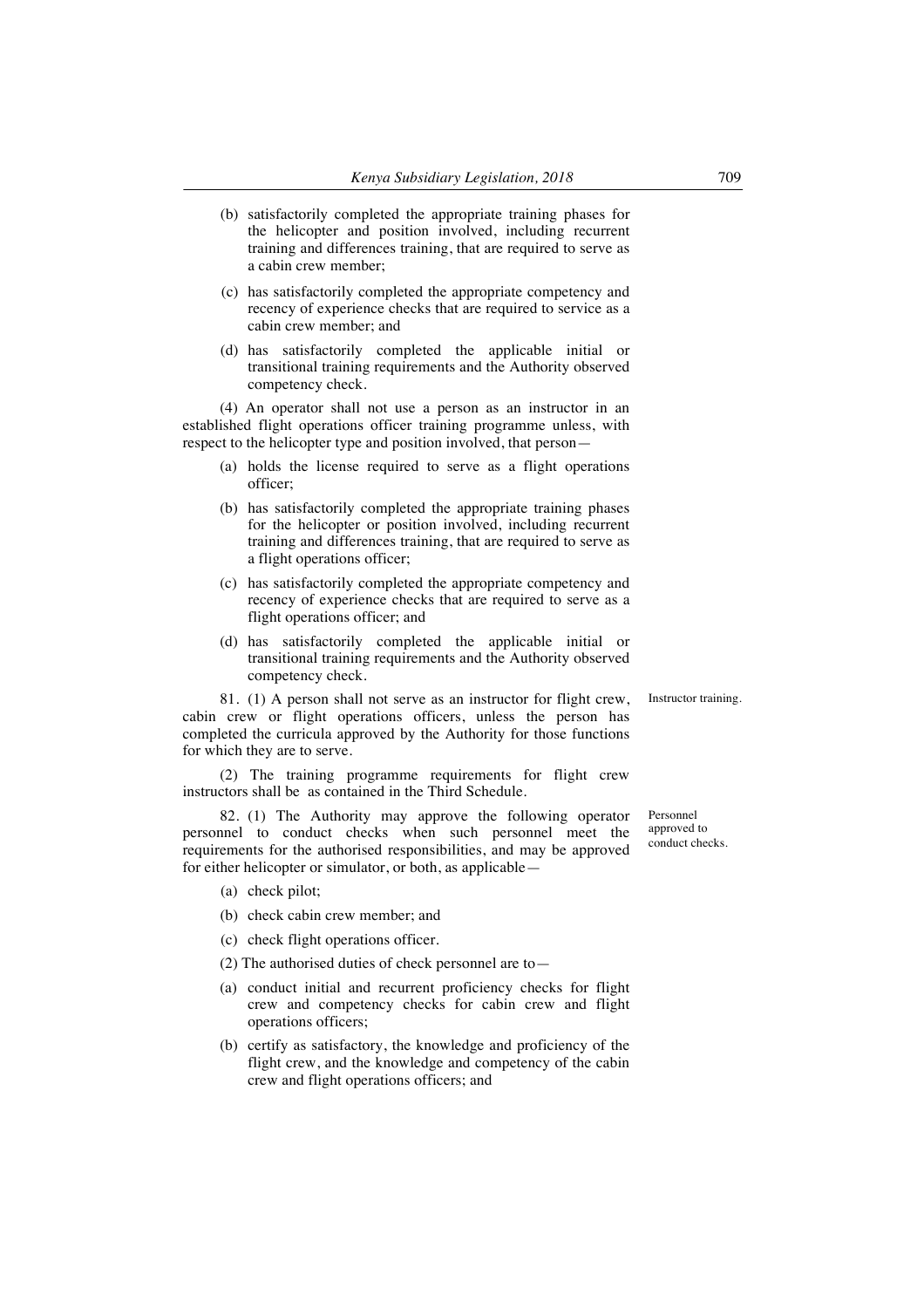(c) for all check personnel, supervise Operating Experience (OE).

(3) A person shall not serve as a check personnel under the operator's crew member checking and training programme unless that person—

- (a) has been identified by name and function and approved in writing by the Authority; and
- (b) has successfully completed the operator's curricula approved by the Authority for those functions for which he or she is to serve.

(4) Once approved, no person may serve nor may any operator use a person as a check personnel for any flight crew, cabin crew or flight operations officer checks unless that person has demonstrated, initially and at least bi-annually to an Authority inspector, the ability to conduct a check for which he or she is approved.

83. An operator shall not use a person as a check personnel in an established flight crew training programme unless, with respect to the aircraft type involved, that person—

- (a) holds the personnel licenses and ratings required to serve as a PIC or a flight engineer, as applicable;
- (b) has satisfactorily completed the appropriate training phases for the helicopter, including recurrent training and differences training, that are required to serve as a PIC or flight engineer, as applicable;
- (c) has satisfactorily completed the appropriate proficiency, competency and recency of experience checks that are required to serve as a PIC or flight engineer, as applicable;
- (d) has satisfactorily completed the applicable initial or transitional training requirements and the Authority-observed in-flight competency check for check personnel duties;
- (e) holds the appropriate medical certificate if serving as a required flight crew member; and
- (f) has been approved by the Authority for the check personnel duties involved.

84. A person shall not serve as a check personnel in a flight simulation training device, unless, since the beginning of the 12th calendar month before that service, that person has—

- (a) flown at least five flights as a required crew member for the type of aircraft involved; or
- (b) observed, on the flight deck, the conduct of two complete flights in the aircraft type to which the person is assigned.

85. An Operator shall not use a person as a check cabin crew member in an established cabin crew training programme unless, with respect to the aircraft type or position involved, that personCheck personnel qualificationssimulator additional requirements.

Check personnel for cabin crew.

Check personnel qualificationsflight crew training.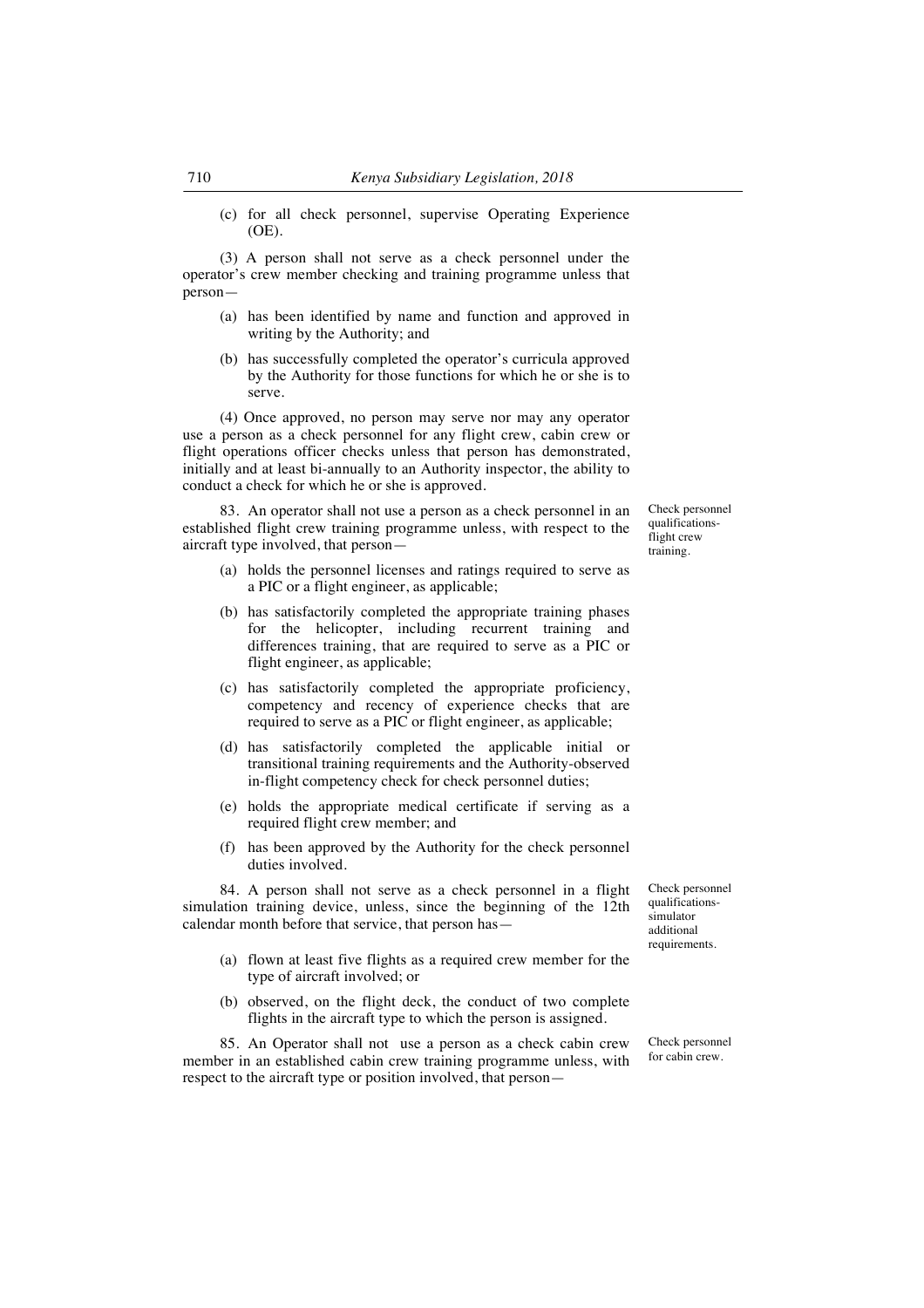- (a) holds or has held the cabin crew member certificate;
- (b) has satisfactorily completed the appropriate training phases for the helicopter and or position, including recurrent training and differences training, that are required to serve as a cabin crew member;
- (c) has satisfactorily completed the appropriate competency and recency of experience checks that are required to serve as a cabin crew member;
- (d) has satisfactorily completed the applicable initial or transitional training requirements and the Authority-observed competency check for the check personnel duties; and
- (e) has been approved by the Authority for the check cabin crew member duties involved.

86. An operator shall not allow a person to serve as a check flight operations officer in an established flight operations officer training programme unless, with respect to the aircraft type or position involved, that person—

- (a) holds the license required to serve as a flight operations officer;
- (b) has satisfactorily completed the appropriate training phases for the helicopter or position, including recurrent training and differences training, that are required to serve as a flight operations officer;
- (c) has satisfactorily completed the appropriate competency and recency of experience checks that are required to serve as a flight operations officer;
- (d) has satisfactorily completed the applicable initial or transitional training requirements and the Authority-observed competency check for the check flight operations officer duties;
- (e) has been approved by the Authority for the check flight operations officer duties involved.

87. (1) An operator shall not use a person for checks unless that person has completed the curricula approved by the Authority for those functions for which they are to serve.

(2) Specific training programme requirements for check personnel shall be as specified in the Third Schedule.

88. (1) To enable adequate supervision of its training and checking activities, the operator shall forward to the Authority at least twenty one (21) days before the scheduled activity the dates, report times and report location of all—

(a) training for which a curriculum is approved in the Operator's training programme; and

Check personnel training.

Monitoring of training and checking activities.

Check personnel for flight operations officers.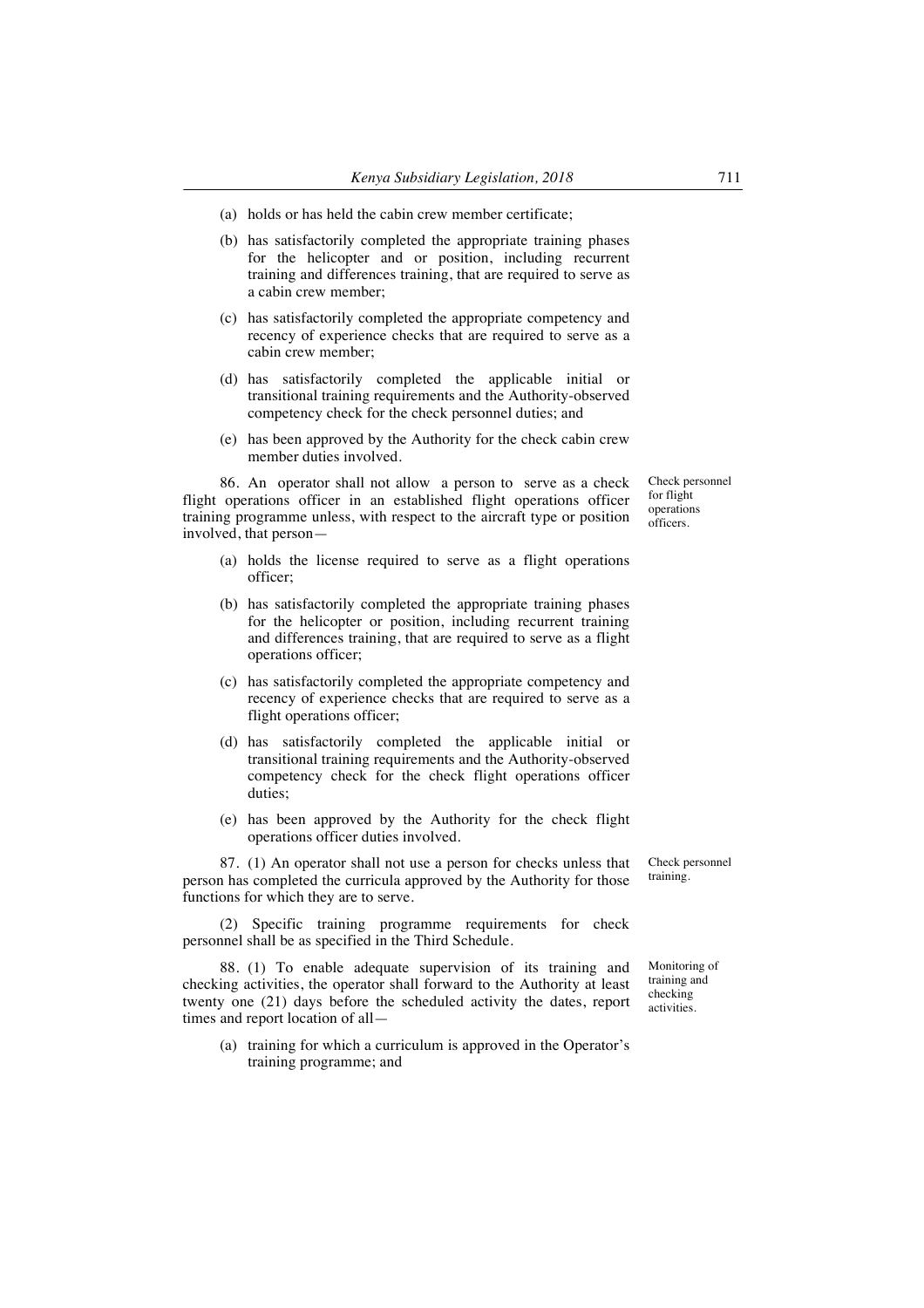## (b) proficiency, competency and line checks.

(2) Failure to provide the information required under subregulation (1) may invalidate the training or check and the Authority may require that it be repeated for observation purposes.

89. If it is necessary to terminate a check for any reason, the Operator may not use the crew member or flight operations officer in commercial air transport operations until the completion of a satisfactory recheck.

#### PART XIII- HELICOPTER MAINTENANCE- COMMERCIAL

90. (1) The operator shall provide, for the use and guidance of maintenance and operational personnel concerned, a maintenance control manual, acceptable to the Authority and the design of the manual shall observe Human Factors principles.

(2) The operator shall ensure that the maintenance control manual is amended as necessary to keep the information contained therein up to date.

(3) Copies of all amendments to the operator's maintenance control manual shall be furnished promptly to all organizations or persons to whom the manual has been issued.

(4) The operator shall provide the State of the Operator and the State of Registry with a copy of the operator's maintenance control manual, together with all amendments or revisions to it and shall incorporate in it such mandatory material as the State of the Operator or the State of Registry may require.

91. (1) An operator shall provide, for the use and guidance of maintenance and operational personnel concerned, a maintenance programme, approved by the Authority and the design and application of the operator's maintenance programme shall observe Human Factors principles.

(2) Copies of all amendments to the maintenance programme shall be furnished promptly to all organizations or persons to whom the maintenance programme has been issued.

92. (1) An operator shall ensure that the following records are kept—

- (a) the total time in service (hours, calendar time and cycles, as appropriate) of the helicopter and all life-limited components;
- (b) the current status of compliance with all mandatory continuing airworthiness information;
- (c) appropriate details of modifications and repairs to the helicopter and its major components;
- (d) the time in service (hours, calendar time and cycles, as appropriate) since last overhaul of the helicopter or its components subject to a mandatory overhaul life;

proficiency, competency or line check.

Termination of a

**Operators** maintenance control manual.

Maintenance programme.

Maintenance of records.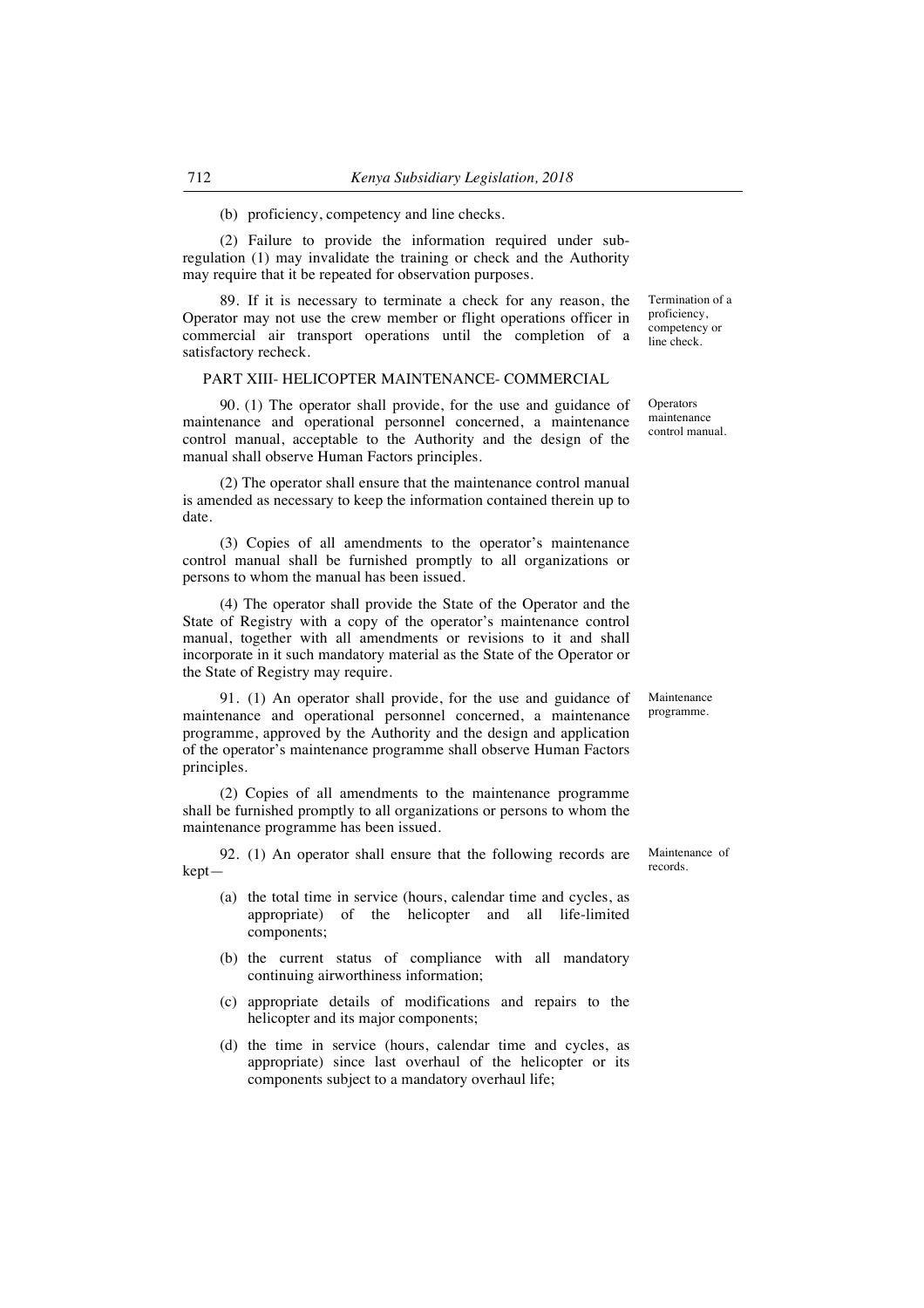- (e) the current status of the helicopter's compliance with the maintenance programme; and
- (f) the detailed maintenance records to show that all requirements for a maintenance release have been met.

(2) Records in sub regulation(1)(a) to (e) shall be kept for a minimum period of 90 days after the unit to which they refer has been permanently withdrawn from service, and the records in sub regulation (1)(f) for a minimum period of one year after the signing of the maintenance release.

(3) In the event of a temporary change of operator, the records shall be made available to the new operator and in the event of any permanent change of operator, the records shall be transferred to the new operator.

## PART XIV—HELICOPTER GENERAL AVIATION

## *General*

93. (1) The pilot-in-command shall comply with the relevant laws, regulations and procedures of the States in which the helicopter is operated.

(2) The pilot-in-command shall be responsible for the operation and safety of the helicopter and for the safety of all crew members, passengers and cargo on board, from the moment the engine(s) are started until the helicopter finally comes to rest at the end of the flight, with the engine(s) shut down and the rotor blades stopped.

(3) If an emergency situation which endangers the safety of the helicopter or persons necessitates the taking of action which involves a violation of local regulations or procedures, the pilot-in-command shall notify the appropriate local authority without delay and if required by the State in which the incident occurs, the pilot-in-command shall submit a report on any such violation to the appropriate authority of such State, in that event, the pilot-in-command shall also submit a copy of it to the Authority and such reports shall be submitted as soon as possible and normally within ten days.

(4) The pilot-in-command shall be responsible for notifying the nearest appropriate authority by the quickest available means of any accident involving the helicopter, resulting in serious injury or death of any person or substantial damage to the helicopter or property.

(5) The pilot-in-command shall have available on board the helicopter essential information concerning the search and rescue services in the areas over which it is intended the helicopter will be flown.

94. Carriage of dangerous goods shall be as prescribed in the Civil Aviation (Air Operator Certification and Administration) Regulations.

95. Provisions against the use of psychoactive substances shall be as prescribed in the Civil Aviation (Personnel Licensing) Regulations.

Compliance with laws, regulations and procedures.

Dangerous goods.

Use of psychoactive substances.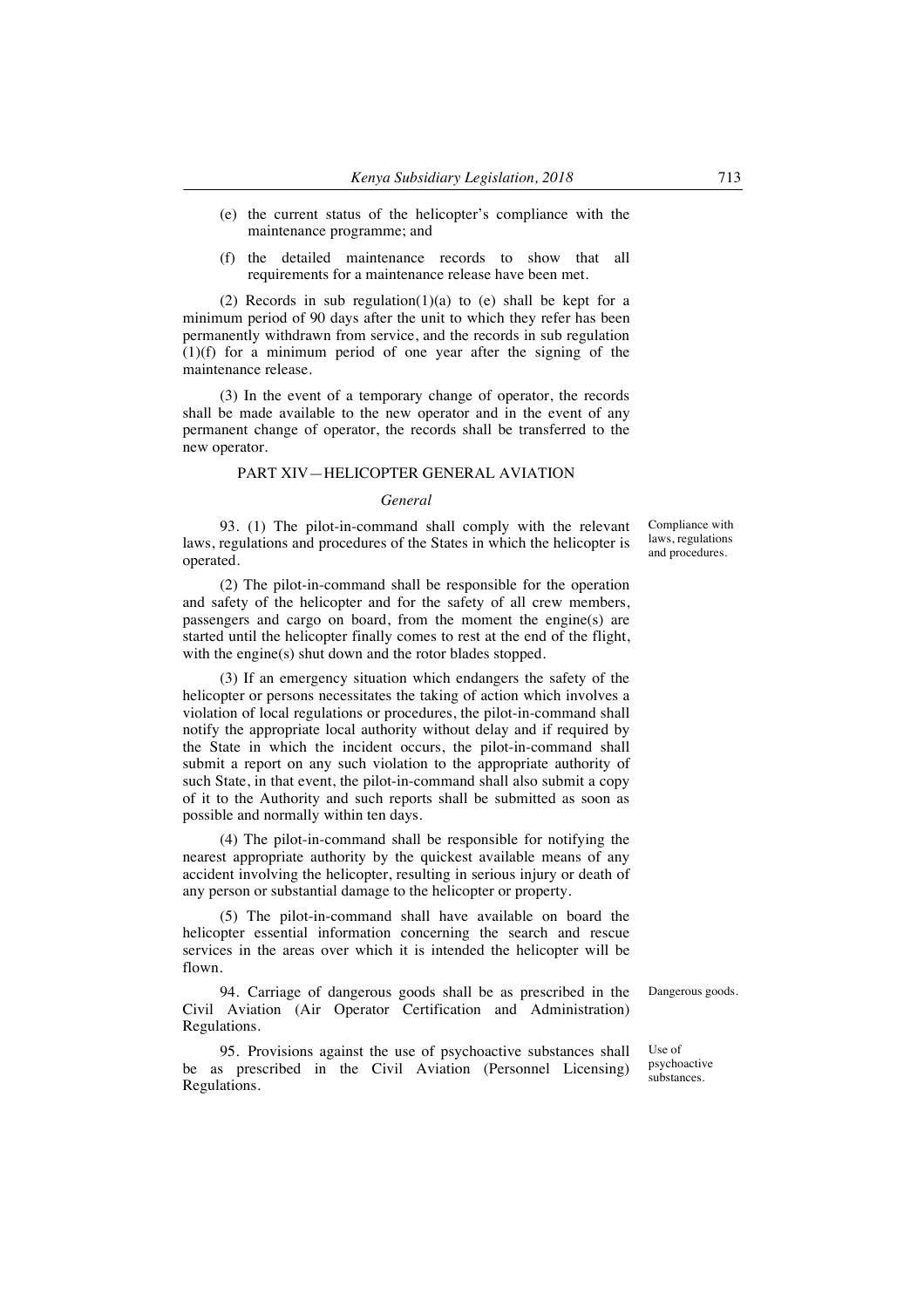96. The pilot- in-command shall not conduct operations for which a specific approval is required unless such approval has been issued by the Authority and specific approvals shall follow the layout and contain at least the information listed in Fifth Schedule.

### *Flight Operations*

97. The pilot-in-command shall not commence a flight, unless it has been ascertained by every reasonable means available that the ground or water facilities available and directly required for such flight and for the safe operation of the helicopter are adequate, including communication facilities and navigation aids.

98. (1) The pilot-in-command shall establish operating minima in accordance with criteria specified by the Authority for each heliport or landing location to be used in operations and such minima shall not be lower than any that may be established by the State of the Aerodrome, except when specifically approved by that State.

(2) The Authority may approve operational credit(s) for operations with helicopters equipped with automatic landing systems, a HUD or equivalent displays, EVS, SVS or CVS and such approvals shall not affect the classification of the instrument approach procedure.

99. (1) The pilot-in-command shall ensure that crew members and passengers are made familiar, by means of an oral briefing or by other means, with the location and the use of seat belts or harnesses and, as appropriate—

- (a) emergency exits;
- (b) life jackets;
- (c) oxygen dispensing equipment; and
- (d) other emergency equipment provided for individual use, including passenger emergency briefing cards.

(2) The pilot-in-command shall ensure that all persons on board are aware of the location and general manner of use of the principal emergency equipment carried for collective use.

100. A flight shall not be commenced until the pilot-in-command is satisfied that—

- (a) the helicopter is airworthy, duly registered and that appropriate certificates with respect thereto are aboard the helicopter;
- (b) the instruments and equipment installed in the helicopter are appropriate, taking into account the expected flight conditions;
- (c) any necessary maintenance has been performed in accordance with Part VI of these Regulations;
- (d) the mass of the helicopter and centre of gravity location are such that the flight can be conducted safely, taking into account the flight conditions expected;

Helicopter airworthiness and safety precaution.

Specific approvals.

Adequacy of operating facilities.

Heliport or landing location operating minima.

Briefing.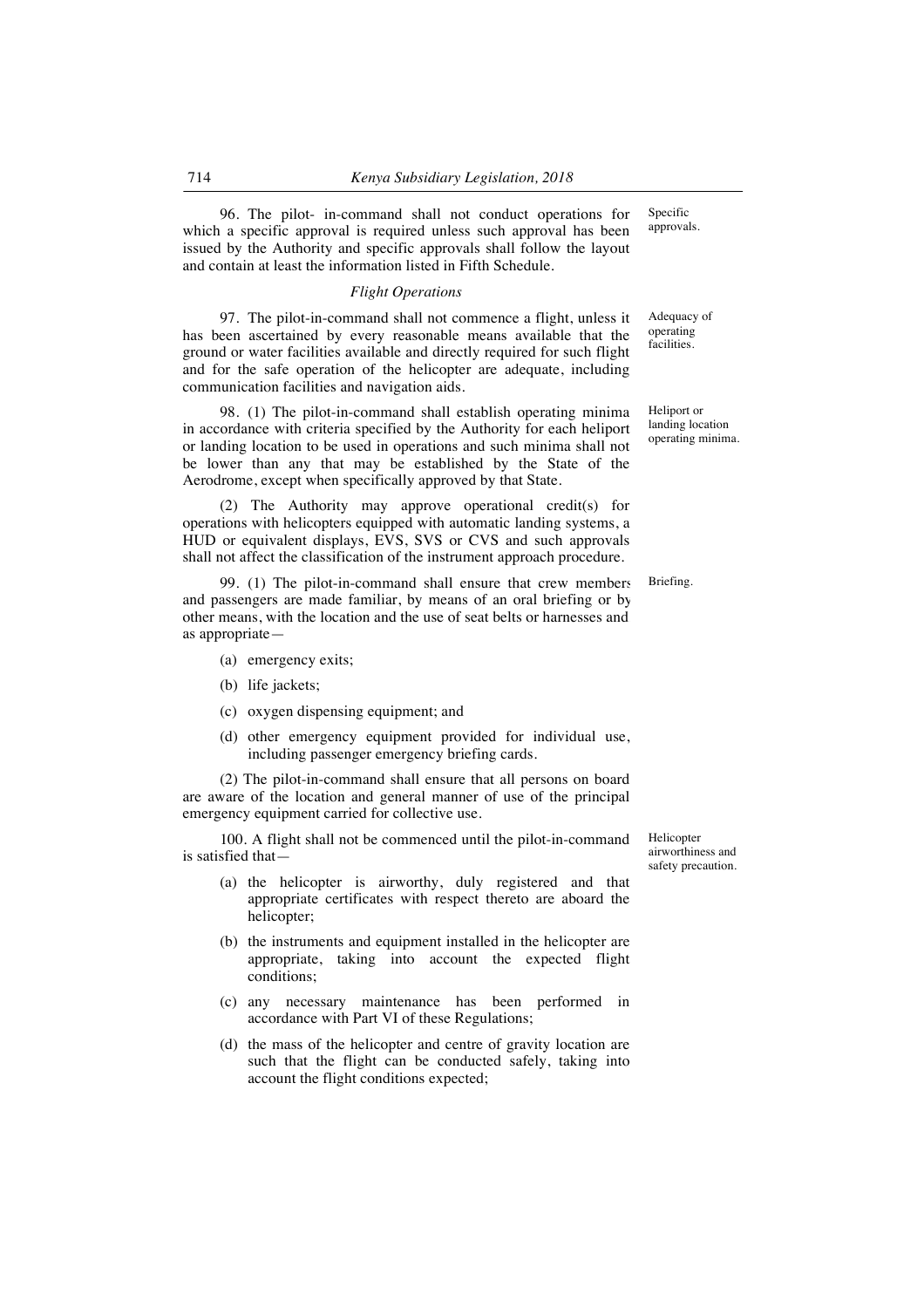- (e) any load carried is properly distributed and safely secured; and
- (f) the helicopter operating limitations contained in the flight manual, or its equivalent, is not be exceeded.

101.Before commencing a flight, the pilot-in-command shall be familiar with all available meteorological information appropriate to the intended flight and preparation for a flight away from the vicinity of the place of departure, and for every flight under IFR, shall include—

- (a) a study of available current weather reports and forecasts; and
- (b) the planning of an alternative course of action to provide for the eventuality that the flight cannot be completed as planned, because of weather conditions.

102. (1) A flight, except one of purely local character in visual meteorological conditions, to be conducted in accordance with VFR shall not be commenced unless current meteorological reports, or a combination of current reports and forecasts, indicate that the meteorological conditions along the route, or that part of the route to be flown under VFR, shall, at the appropriate time, be such as to enable compliance with these rules.

(2) Flight in accordance with IFR—

- (a) when an alternate is required, shall not be commenced unless the available information indicates that conditions, at the heliport of intended landing and at least one alternate heliport shall, at the estimated time of arrival, be at or above the heliport operating minima;
- (b) when no alternate is required to a heliport, shall not be commenced unless available current meteorological information indicates that the following meteorological conditions shall exist from two hours before to two hours after the estimated time of arrival, or from the actual time of departure to two hours after the estimated time of arrival, whichever is the shorter period—
	- (i) a cloud base of at least 120 m (400 ft) above the minimum associated with the instrument approach procedure; and
	- (ii) visibility of at least 1.5 km more than the minimum associated with the procedure.

#### (3) In case of Heliport operating minima—

(a) a flight shall not be continued towards the heliport of intended landing unless the latest available meteorological information indicates that conditions at that heliport, or at least one alternate heliport, shall, at the estimated time of arrival, be at or above the specified heliport operating minima;

Weather reports and forecasts.

Limitations imposed by weather conditions VFR, IFR.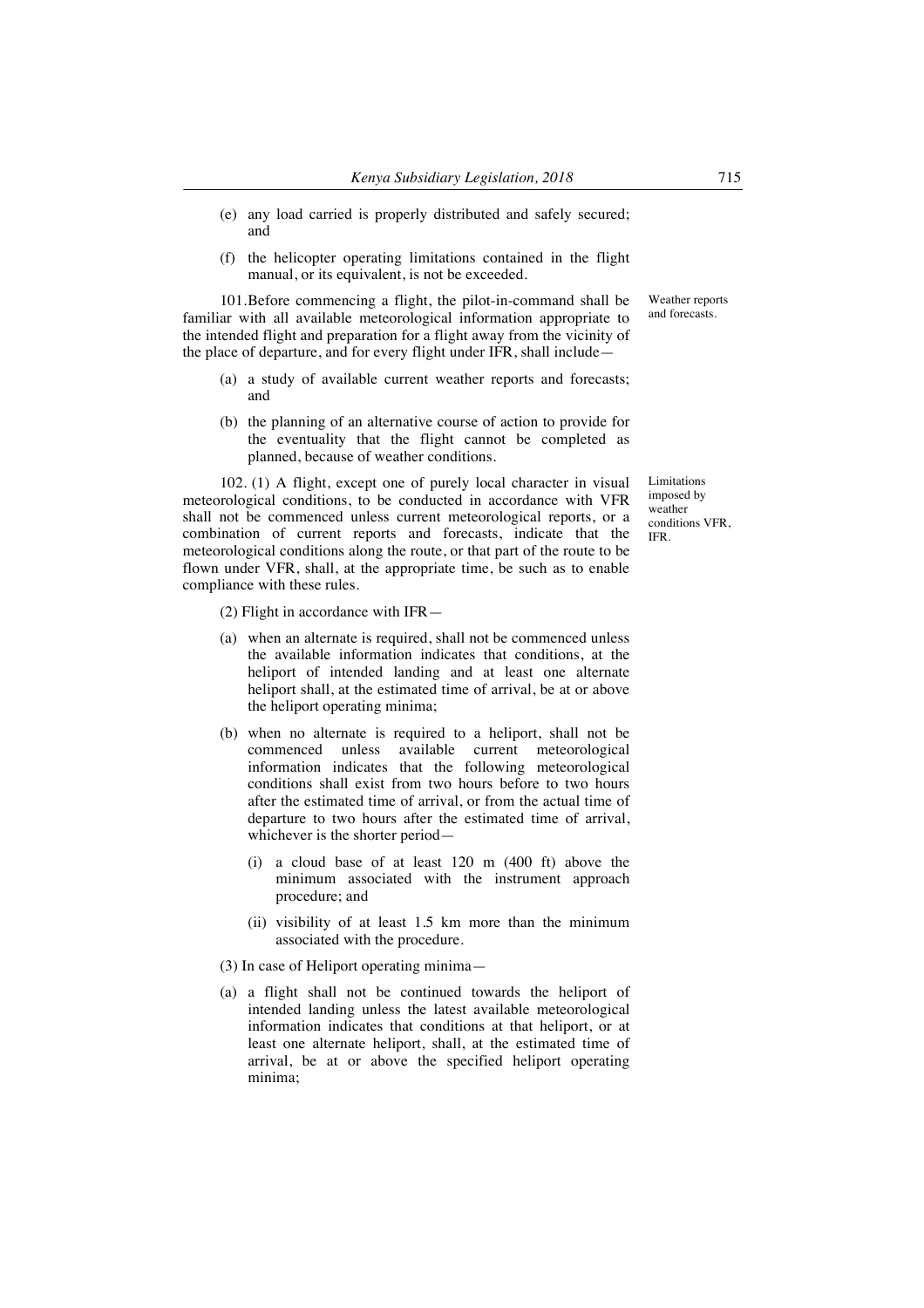- (b) an instrument approach shall not be continued below 300 m (1 000 ft) above the heliport elevation or into the final approach segment unless the reported visibility or controlling RVR is at or above the heliport operating minima;
- (c) if, after entering the final approach segment or after descending below 300 m (1 000 ft) above the heliport elevation, the reported visibility or controlling RVR falls below the specified minimum, the approach may be continued to DA/H or MDA/H and in any case, a helicopter shall not continue its approach-to-land beyond a point at which the limits of the heliport operating minima would be infringed.

(4) A flight to be operated in known or expected icing conditions shall not be commenced unless the helicopter is certificated and equipped to cope with such conditions.

103. (1) For a flight to be conducted in accordance with IFR, at least one alternate heliport or landing location shall be specified in the operational flight plan and the flight plan, unless—

Alternate heliports.

- (a) the weather conditions in these Regulations prevail;
- (b) heliport or landing location of intended landing is isolated and no alternate heliport or landing location is available;
- (c) an instrument approach procedure is prescribed for the isolated heliport of intended landing; and
- (d) a Point of No Return (PNR) is determined in case of an offshore destination.

(2) Suitable offshore alternates may be specified subject to the following—

- (a) the offshore alternates shall be used only after passing a PNR and prior to a PNR, onshore alternates shall be used;
- (b) mechanical reliability of critical control systems and critical components shall be considered and taken into account when determining the suitability of the alternate;
- (c) one engine inoperative performance capability shall be attainable prior to arrival at the alternate;
- (d) to the extent possible, deck availability shall be guaranteed; and
- (e) weather information must be reliable and accurate.

(3) Offshore alternates shall not be used when it is possible to carry enough fuel to have an onshore alternate and offshore alternates shall not be used in a hostile environment.

104. (1) A flight shall not be commenced unless, taking into account both the meteorological conditions and any delays that are expected in flight, the helicopter carries sufficient fuel and oil to ensure Fuel and oil requirements.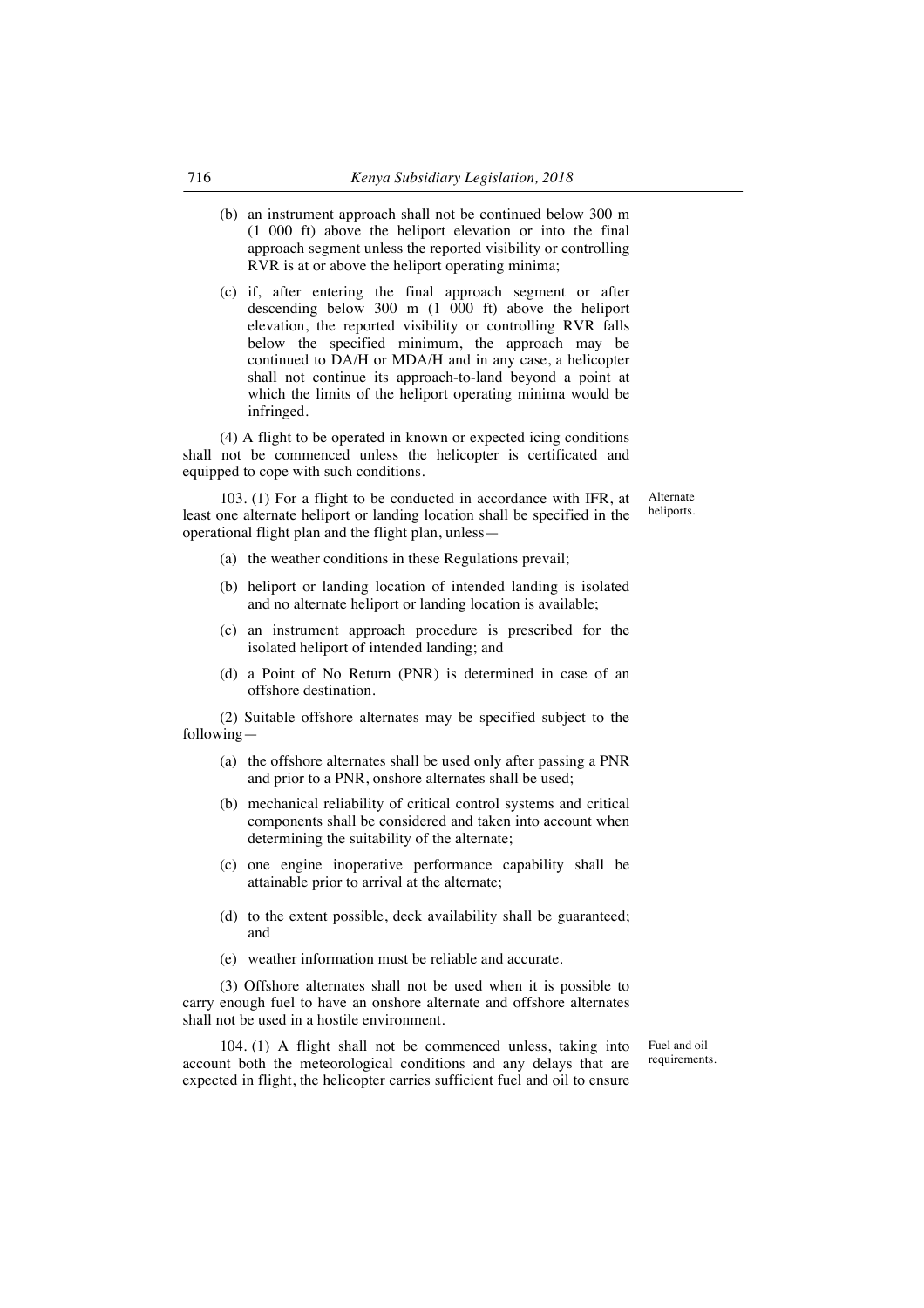that it can safely complete the flight and in addition, a reserve shall be carried to provide for contingencies.

(2) The fuel and oil carried in order to comply with these regulations shall, in the case of VFR operations, be at least the amount to allow the helicopter to—

- (a) fly to the landing site to which the flight is planned;
- (b) have a final reserve fuel to fly thereafter for a period of 20 minutes at best-range speed; and
- (c) have an additional amount of fuel to provide for the increased consumption on the occurrence of potential contingencies, as determined by the Authority.

(3) In case of IFR operations, the fuel and oil carried in order to comply with these Regulations shall be at least the amount to allow the helicopter—

- (a) when no alternate is required, in terms of these Regulations, to fly to and execute an approach at the heliport or landing location to which the flight is planned, and thereafter to have—
	- (i) a final reserve fuel to fly 30 minutes at holding speed at 450 m (1 500 ft) above the destination heliport or landing location under standard temperature conditions and approach and land; and
	- (ii) an additional amount of fuel to provide for the increased consumption on the occurrence of potential contingencies.
- (b) when an alternate is required, in terms of these Regulations, to fly to and execute an approach, and a missed approach, at the heliport or landing location to which the flight is planned, and thereafter—
	- (i) fly to and execute an approach at the alternate specified in the flight plan; and then
	- (ii) have a final reserve fuel to fly for 30 minutes at holding speed at 450 m (1 500 ft) above the alternate under standard temperature conditions, and approach and land; and
	- (iii) have an additional amount of fuel to provide for the increased consumption on the occurrence of potential contingencies.
- (c) when no alternate heliport or landing location is available (that is, the heliport of intended landing is isolated and no alternate is available), to fly to the heliport to which the flight is planned and thereafter for a period as specified by the Authority.

(4) In computing the fuel and oil required in these Regulations, at least the following shall be considered—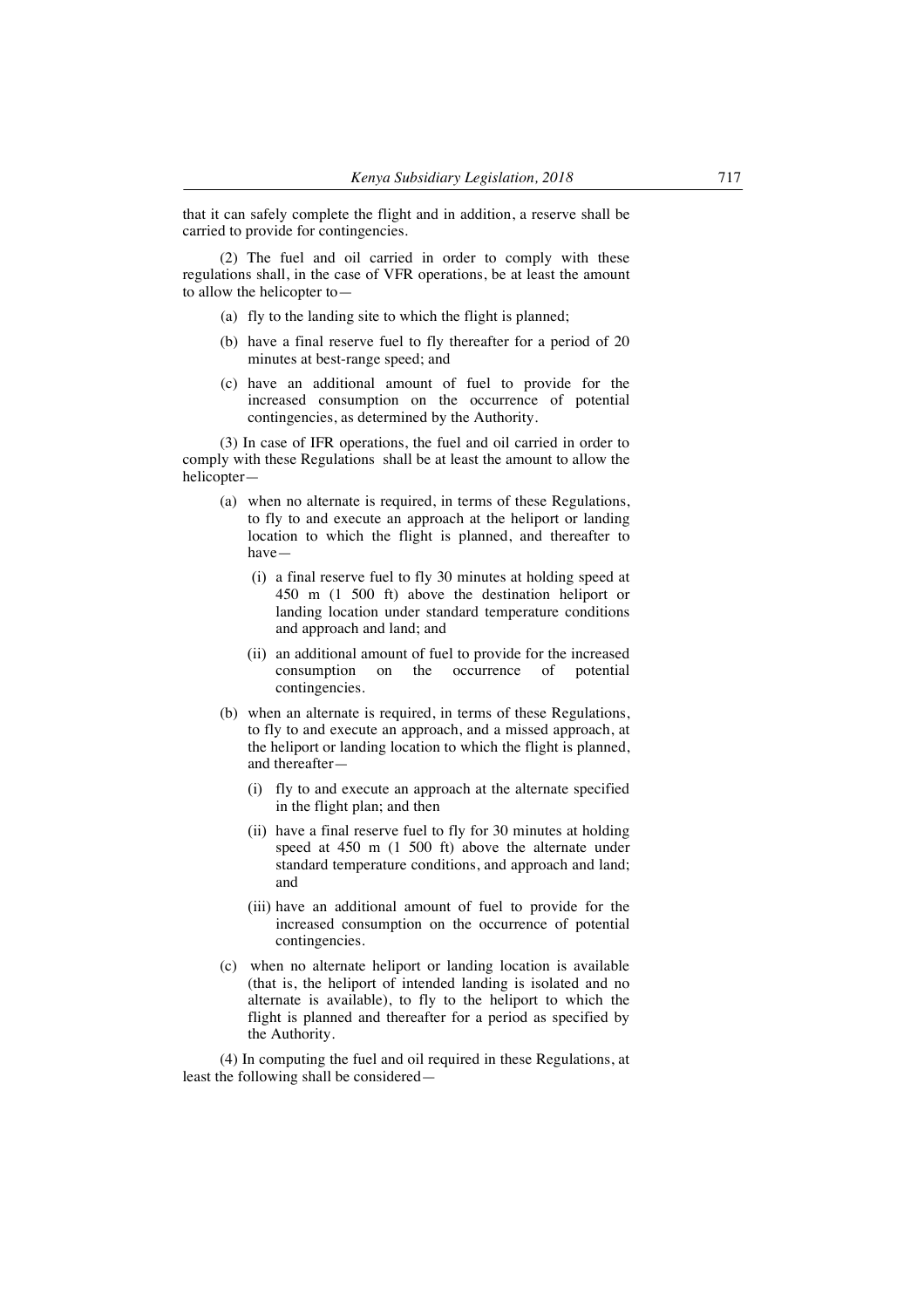- (a) meteorological conditions forecast;
- (b) expected air traffic control routings and traffic delays;
- (c) for IFR flight, one instrument approach at the destination heliport, including a missed approach;
- (d) the procedures for loss of pressurization, where applicable, or failure of one engine while en route; and
- (e) any other conditions that may delay the landing of the helicopter or increase fuel or oil consumption.

(5) The use of fuel after flight commencement for purposes other than originally intended during pre-flight planning shall require a reanalysis and, if applicable, adjustment of the planned operation.

105. (1) The pilot-in-command shall monitor the amount of usable fuel remaining on board to ensure it is not less than the fuel required to proceed to a landing site where a safe landing can be made with the planned final reserve fuel remaining.

(2) The pilot-in-command shall advise ATC of a minimum fuel state by declaring MINIMUM FUEL when, having committed to land at a specific landing site, the pilot calculates that any change to the existing clearance to that landing site, or other air traffic delays, may result in landing with less than the planned final reserve fuel.

(3) The pilot-in-command shall declare a situation of fuel emergency by broadcasting MAYDAY MAYDAY MAYDAY FUEL, when the usable fuel estimated to be available upon landing at the nearest landing site where a safe landing can be made is less than the required final reserve fuel in compliance with these Regulations.

Oxygen supply.

In flight fuel management.

106. (1) Approximate altitudes in the Standard Atmosphere corresponding to the values of absolute pressure used in the text are as follows—

| Absolute pressure | <b>Metres</b> | Feet   |
|-------------------|---------------|--------|
| $700$ hPa         | 3 0 0 0       | 10 000 |
| $620$ hPa         | 4 000         | 13 000 |

(2) A flight to be operated at altitudes at which the atmospheric pressure in personnel compartments is less than 700 hPa shall not be commenced unless sufficient stored breathing oxygen is carried to supply—

- (a) all crew members and 10 per cent of the passengers for any period in excess of 30 minutes that the pressure in compartments occupied by them is between 700 hPa and 620 hPa;
- (b) the crew and passengers for any period that the atmospheric pressure in compartments occupied by them is less than 620 hPa.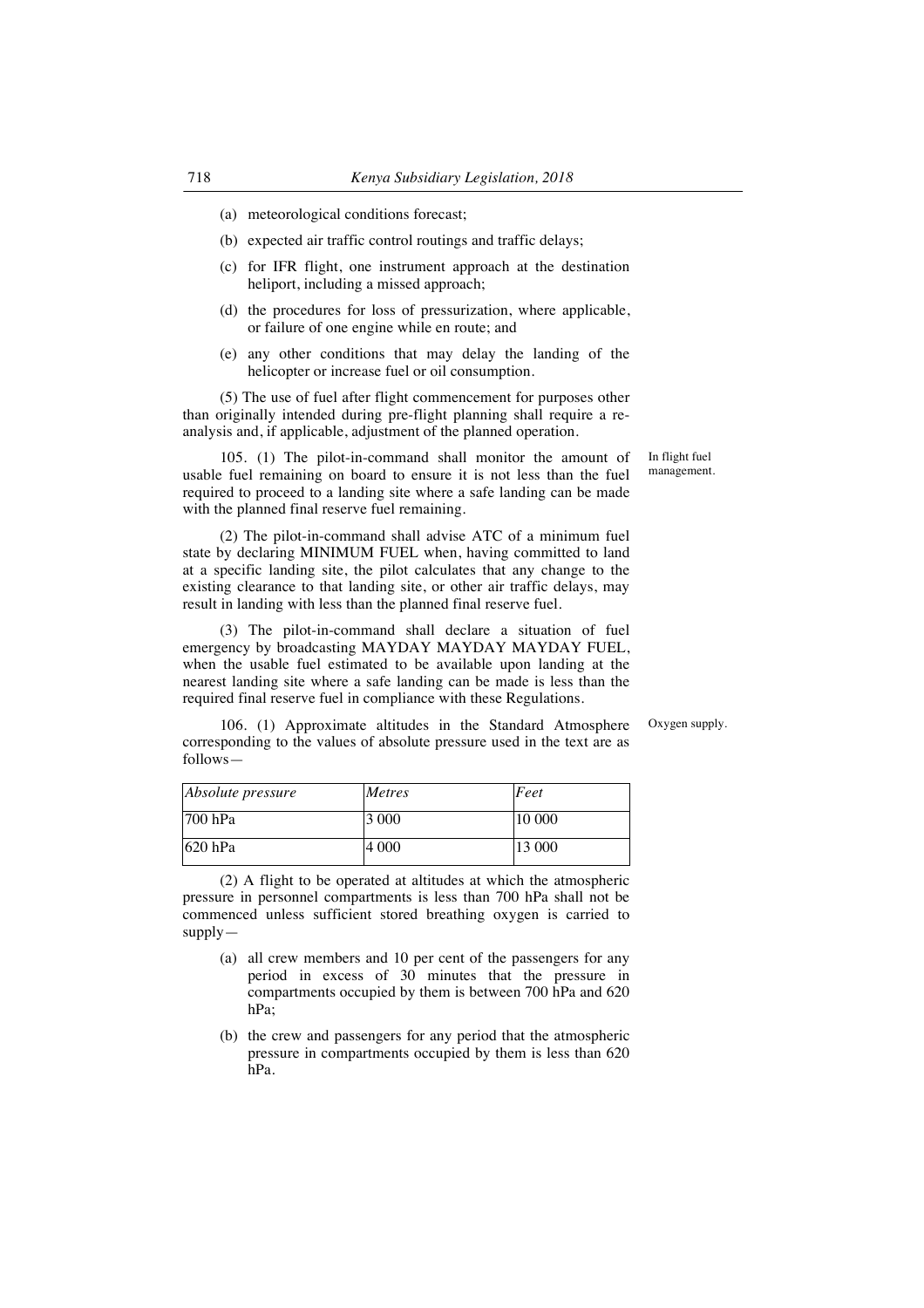(3) A flight to be operated with a pressurized helicopter shall not be commenced unless a sufficient quantity of stored breathing oxygen is carried to supply all the crew members and a proportion of the passengers, as is appropriate to the circumstances of the flight being undertaken, in the event of loss of pressurization, for any period that the atmospheric pressure in any compartment occupied by them would be less than 700 hPa.

107.All flight crew members, when engaged in performing duties essential to the safe operation of a helicopter in flight, shall use breathing oxygen continuously whenever the circumstances prevail for which its supply has been required in these Regulations.

108.In an emergency during flight, the pilot-in-command shall ensure that all persons on board are instructed in such emergency action as may be appropriate to the circumstances.

109.When weather conditions likely to affect the safety of other aircraft are encountered, they shall be reported as soon as possible.

110. Hazardous flight conditions, other than those associated with meteorological conditions, encountered en route should be reported as soon as possible and the reports so rendered shall give such details as may be pertinent to the safety of other aircraft.

111.The pilot-in-command shall be responsible for ensuring that a flight—

- (a) is not commenced if any flight crew member is incapacitated from performing duties by any cause such as injury, sickness, fatigue, the effects of alcohol or drugs; and
- (b) is not continued beyond the nearest suitable heliport when flight crew members' capacity to perform functions is significantly reduced by impairment of faculties from causes such as fatigue, sickness or lack of oxygen.

112. (1) All flight crew members required to be on flight deck duty shall be at their stations when taking-off and landing.

(2) All flight crew members required to be on flight deck duty shall remain at their stations except when their absence is necessary for the performance of duties in connection with the operation of the helicopter, or for physiological needs.

(3) All flight crew members shall keep their seat belt fastened when at their stations.

(4) When safety harnesses are provided, any flight crew member occupying a pilot's seat or all other flight crew members shall keep their safety harness fastened during the take-off and landing phases, unless the shoulder straps interfere with the performance of their duties, in which case the shoulder straps may be unfastened but the seat belt shall remain fastened.

113.(1) One or more instrument approach procedures designed to support instrument approach operations shall be approved and

Instrument Flight Procedures.

Flight crew members at duty stations.

Use of Oxygen.

In -Flight emergency instruction.

Weather reporting by pilots.

Hazardous flight conditions.

Fitness of flight crew members.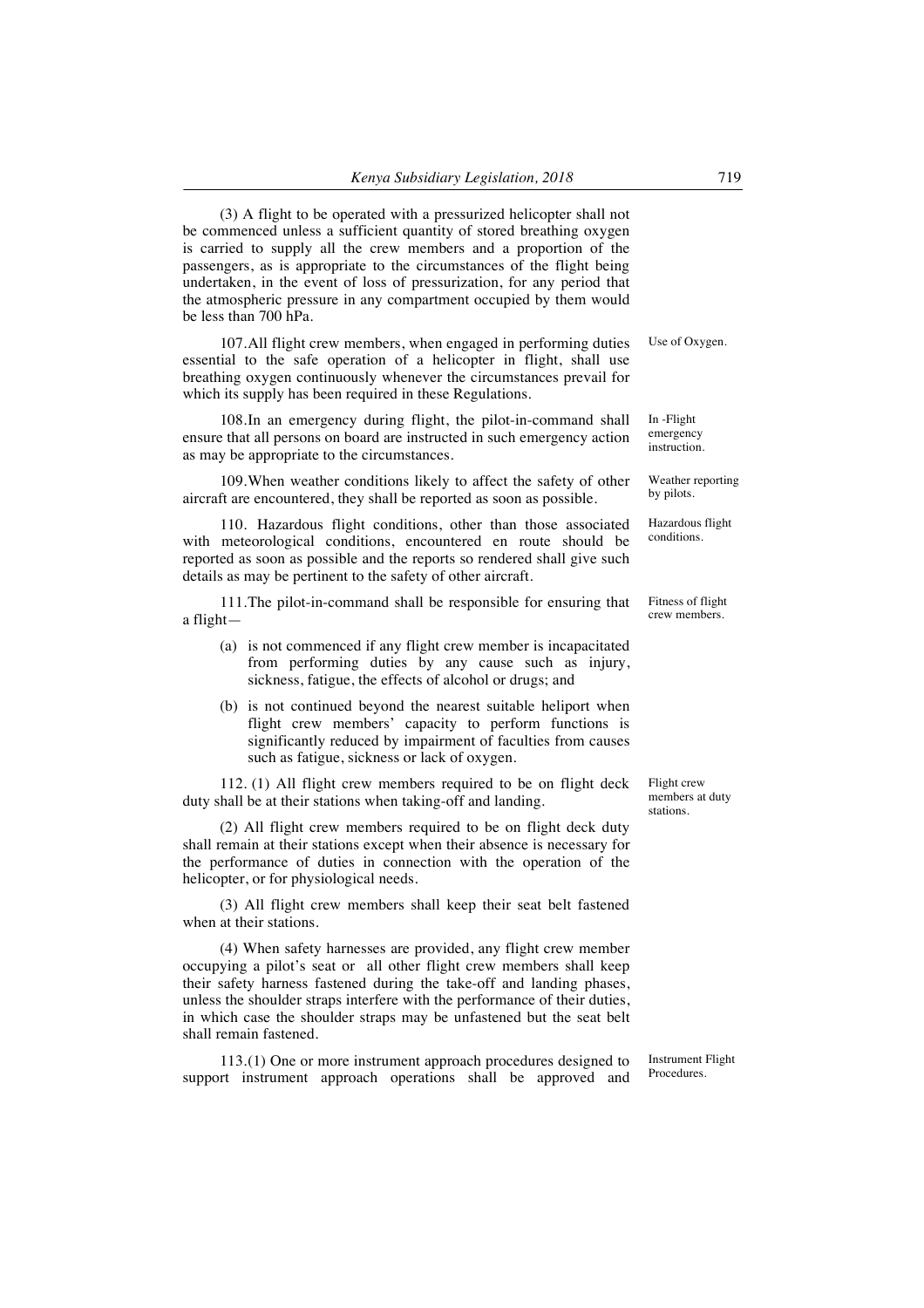promulgated by the State in which the heliport is located, or by the State which is responsible for the heliport when located outside the territory of Kenya, to serve each final approach and take-off area or heliport utilized for instrument flight operations.

(2) All helicopters operated in accordance with IFR shall comply with the instrument approach procedures approved by the State in which the heliport is located, or by the State which is responsible for the heliport when located outside the territory of Kenya.

114. A helicopter rotor shall not be turned under power for the purpose of flight without a qualified pilot at the controls.

115.(1) A helicopter should not be refuelled when passengers are embarking, on board or disembarking or when the rotor is turning unless it is attended by the pilot-in-command or other qualified personnel ready to initiate and direct an evacuation of the helicopter by the most practical and expeditious means available.

(2) When refuelling with passengers embarking, on board or disembarking, two-way communications shall be maintained by helicopter inter-communications system or other suitable means between the ground crew supervising the refuelling and the pilot-incommand or other qualified personnel required by sub-regulation (1).

116. All helicopters on flights over water in a hostile environment in accordance with these regulations shall be certificated for ditching. Sea state shall be an integral part of ditching information.

### *Helicopter performance*

117.(1) A helicopter shall be operated— Operating

- (a) in compliance with the terms of its airworthiness certificate or equivalent approved document;
- (b) within the operating limitations prescribed by the Authority; and
- (c) within the mass limitations imposed by compliance with the applicable noise certification standards in the Civil Aviation (Environmental Protection) Regulations, unless otherwise authorized, in exceptional circumstances for a certain heliport where there is no noise disturbance problem, by the competent authority of the State in which the heliport is situated.

(2) Placards, listings, instrument markings or combinations thereof, containing those operating limitations prescribed by the Authority for visual presentation, shall be displayed in the helicopter.

(3) Where helicopters are operating to or from heliports in a congested hostile environment, the competent authority of the State in which the heliport is situated shall take such precautions as are necessary to control the risk associated with an engine failure.

### *Helicopter maintenance*

118. (1) The owner of a helicopter, or in the case where it is leased, the lessee, shall ensure that—

Maintenance responsibilities.

limitations.

Over- water flights.

Instructions-General.

Refuelling with passengers on board or rotors turning.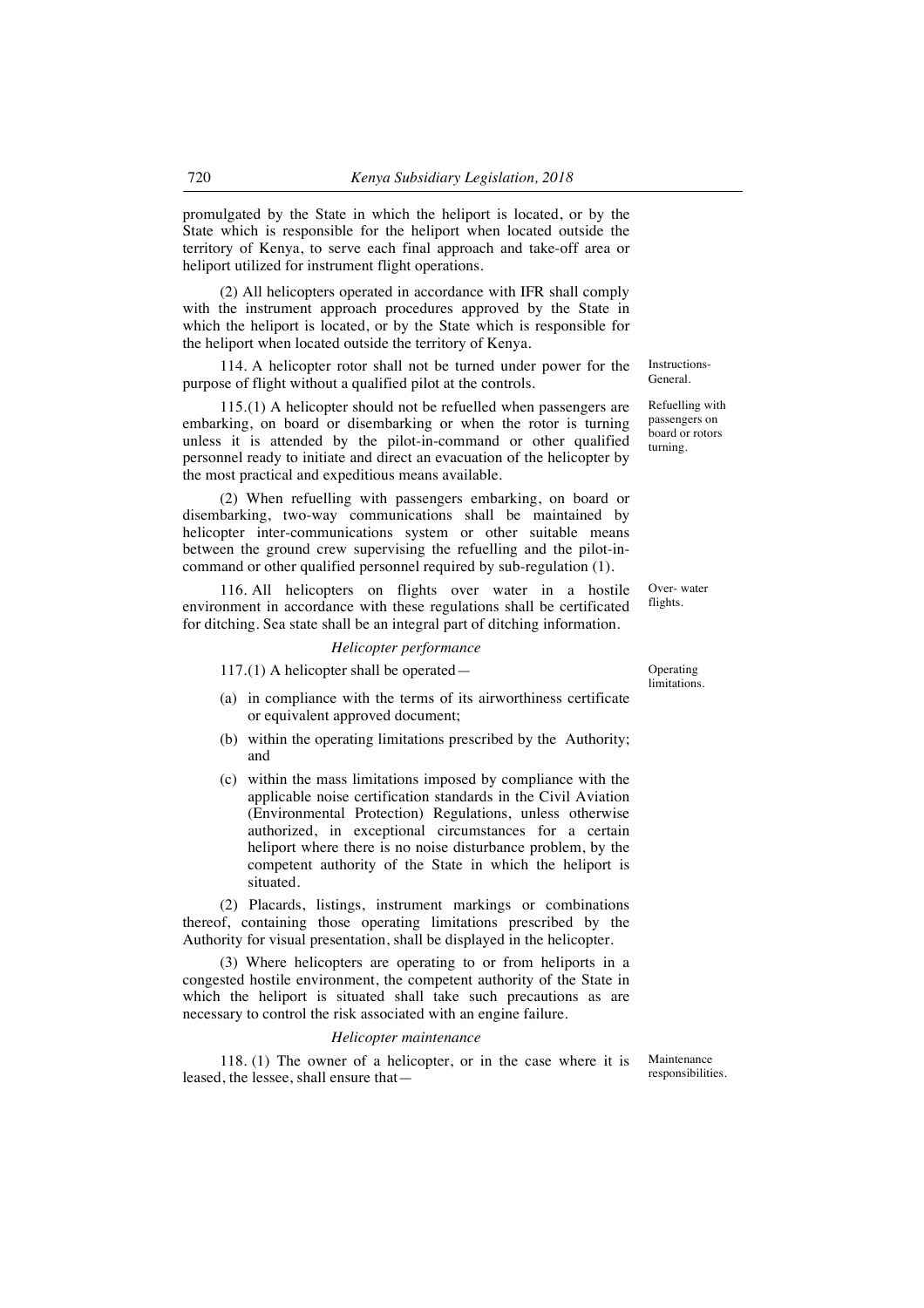- (a) the helicopter is maintained in an airworthy condition;
- (b) the operational and emergency equipment necessary for the intended flight is serviceable;
- (c) the certificate of airworthiness of the helicopter remains valid; and
- (d) the maintenance of the helicopter is performed in accordance with a maintenance programme acceptable to the Authority.

(2) The helicopter shall not be operated unless it is maintained and released to service under a system acceptable to the Authority.

(3) When the certificate of release to service is not issued by an organization approved in accordance with the Civil Aviation (Airworthiness) Regulations the person signing the certificate of release to service shall be licensed in accordance with the Civil Aviation (Personnel Licensing) Regulations.

119. (1) The owner shall ensure that the following records are kept for the periods mentioned in sub-regulation (2) below—

- (a) the total time in service hours, calendar time and cycles, as appropriate of the helicopter and all life-limited components;
- (b) the current status of compliance with all mandatory continuing airworthiness information;
- (c) appropriate details of modifications and repairs to the helicopter;
- (d) the time in service (hours, calendar time and cycles, as appropriate) since last overhaul of the helicopter or its components subject to a mandatory overhaul life;
- (e) the current status of the helicopter's compliance with the maintenance programme; and
- (f) the detailed maintenance records to show that all requirements for signing of a certificate of release to service have been met.

(2) The records in sub-regulation (1) (a) to (e) above shall be kept for a minimum period of 90 days after the unit to which they refer has been permanently withdrawn from service, and the records in subregulation (1) (f) above for a minimum period of one year after the signing of the certificate of release to service.

(3) The lessee of a helicopter shall comply with the requirements of sub-regulation (1 )and (2) above, as applicable, while the helicopter is leased.

120. The owner of a helicopter over 3 175 kg maximum certificated take-off mass, or in the case where it is leased, the lessee, shall, as required by the Authority, ensure that the information resulting from maintenance and operational experience with respect to continuing airworthiness is transmitted as required by the Civil Aviation (Airworthiness) Regulations.

Continuing airworthiness information.

Maintenance records.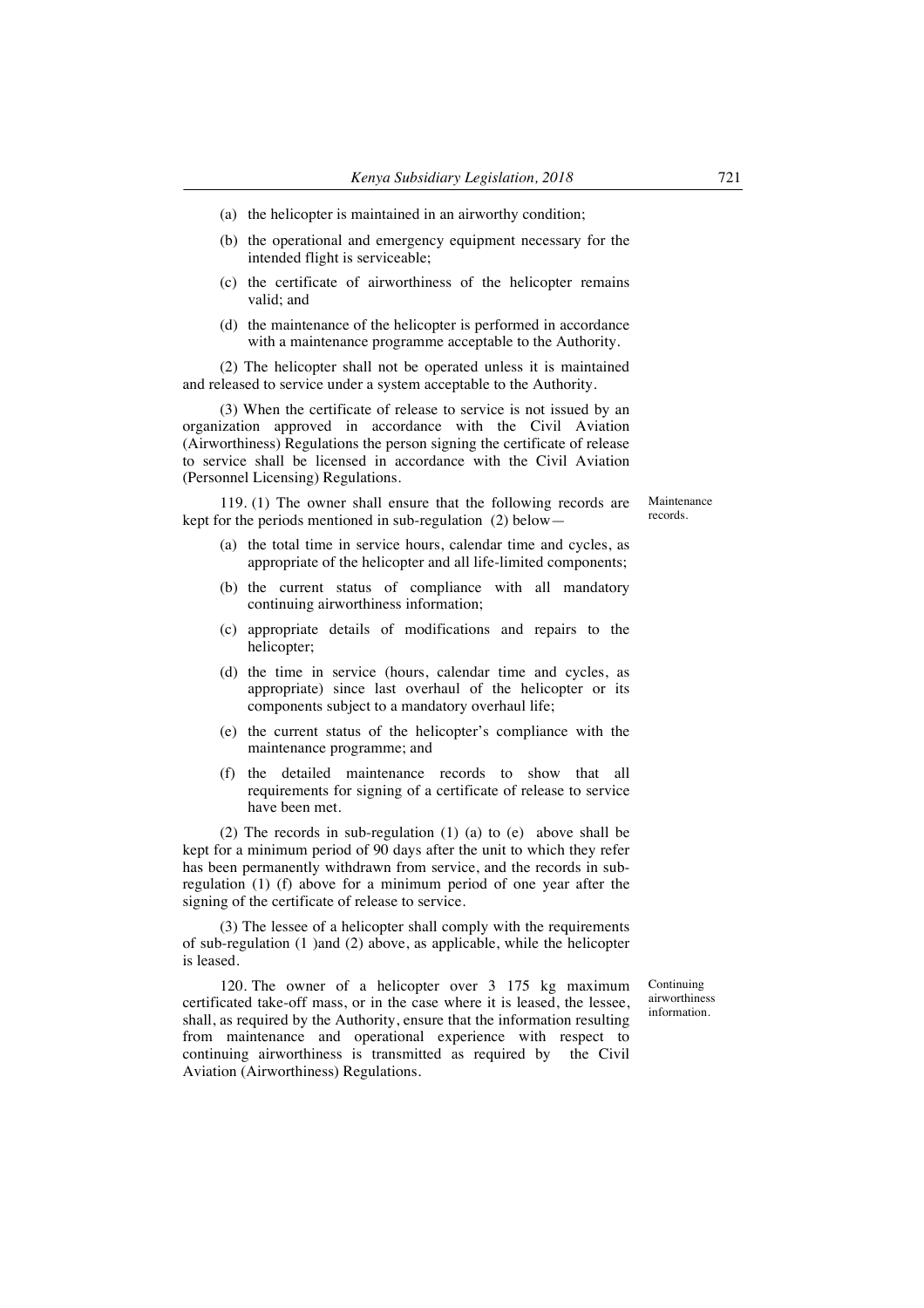121. All modifications and repairs shall comply with airworthiness requirements acceptable to the Authority and the procedures shall be established to ensure that the substantiating data supporting compliance with the airworthiness requirements are retained.

122. (1) A certificate of release to service shall be completed and signed, as prescribed by the Authority, to certify that the maintenance work performed has been completed satisfactorily.

(2) A certificate of release to service shall contain a certification including—

- (a) basic details of the maintenance carried out;
- (b) the date such maintenance was completed;
- (c) when applicable, the identity of the approved maintenance organization; and
- (d) the identity of the person or persons signing the release.

### *Helicopter flight crew*

123.The pilot-in-command shall ensure that the licences of each flight crew member have been issued or rendered valid by the Authority, and are properly rated and of current validity, and shall be satisfied that flight crew members have maintained competence.

124. The number and composition of the flight crew shall not be less than that specified in the flight manual or other documents associated with the certificate of airworthiness.

## PART XV-EXEMPTIONS, GENERAL PROVISIONS, OFFENCES AND PENALTIES

#### *Exemptions*

125. Regulations contained in this Part shall be applicable to all helicopters engaged in commercial air transport operations or in general aviation operations.

126. (1) A person may apply to the Authority for an exemption from any of these Regulations.

(2) An applications for exemption shall be submitted at least sixty days in advance of the proposed effective date.

(3) A request for an exemption shall contain—

- (a) the applicant's name;
- (b) physical address and mailing address;
- (c) telephone number;
- (d) fax number if available; and
- (e) email address if available.

(4) The application shall be accompanied by a fee specified by the Authority, for technical evaluation.

Modification and Repairs.

Certificate of release to service.

Composition of

Qualifications.

flight crew.

Applicability.

Requirement for application.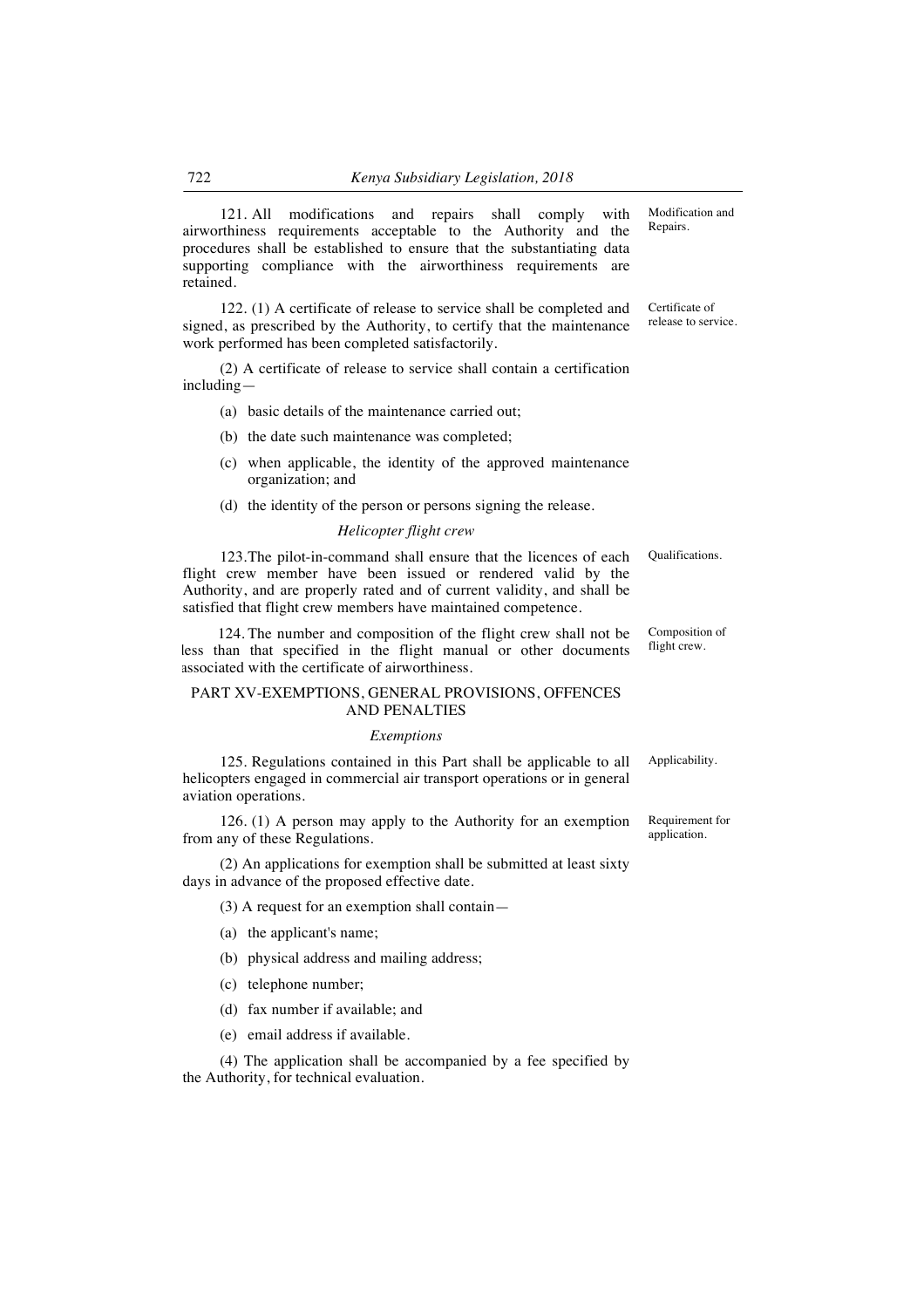127. (1) An application for an exemption shall contain the followingRequest for exemption-Review, Publication and Issue or Denial of the Exemption.

- (a) a citation of the specific requirement from which the applicant seeks exemption;
- (b) an explanation of why the exemption is needed;
- (c) a description of the type of operations to be conducted under the proposed exemption;
- (d) the proposed duration of the exemption;
- (e) an explanation of how the exemption would be in the public interest, that is, benefit the public as a whole;
- (f) a detailed description of the alternative means by which the applicant will ensure a level of safety equivalent to that established by the regulation in question;
- (g) a review and discussion of any known safety concerns with the requirement, including information about any relevant accidents or incidents of which the applicant is aware; and
- (h) if the applicant seeks to operate under the proposed exemption outside of the Kenyan airspace, the application shall indicate whether the exemption would contravene any provision of the Standards and Recommended Practices of the International Civil Aviation Organization (ICAO) as well as the Regulations pertaining to the airspace in which the operation shall occur.

(2) Where the applicant seeks emergency processing, the application shall contain supporting facts and reasons why the application was not filed in time, and the reasons it is an emergency.

(3) The Authority may deny an application if the Authority finds that the applicant has not justified the failure to apply for an exemption in a timely fashion.

128. (1) The Authority shall review the application for accuracy and compliance with the requirements of Regulations 86 and 87.

Initial review by the Authority.

(2) If the application appears on its face to satisfy the provisions of this regulation and the Authority determines that a review of its merits is justified, the Authority will publish a detailed summary of the application in the Kenya Gazette, aeronautical information circular or at least one local daily newspaper with a wider circulation for comment and specify the date by which comments shall be received by the Authority for consideration.

(3) Where the filing requirements of Regulations 86 and 87 have not been met, the Authority will notify the applicant and take no further action until and unless the applicant corrects the application and re-files it in accordance with these Regulations.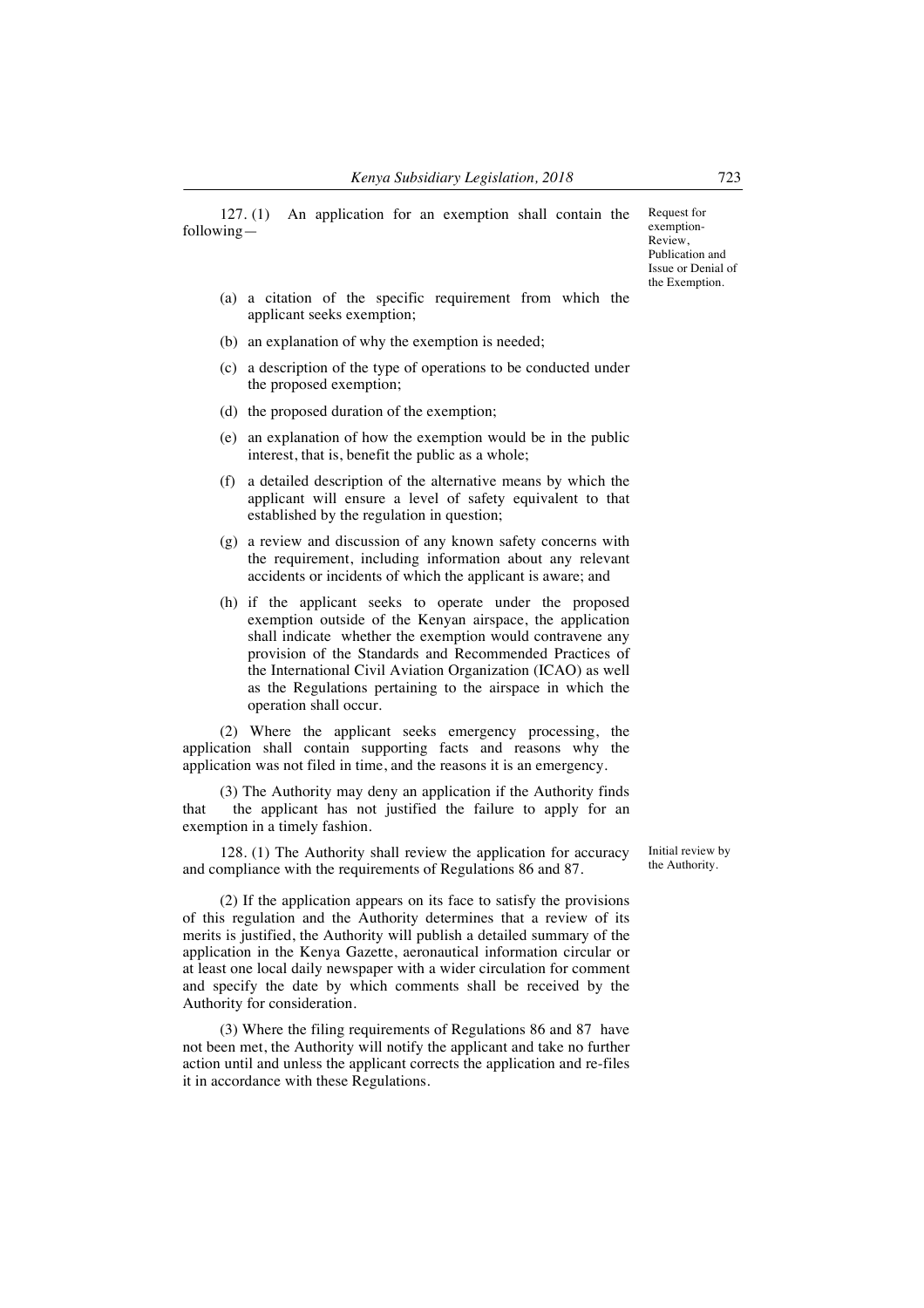(4) If the request is for emergency relief, the Authority shall publish the application or the Authority's decision as soon as possible after processing the application.

129.(1) After initial review, if the filing requirements have been satisfied, the Authority shall conduct an evaluation of the request to include—

- (a) determination of whether an exemption would be in the public interest;
- (b) a determination, after a technical evaluation of whether the applicant's proposal would provide a level of safety equivalent to that established by the regulation, although where the Authority decides that a technical evaluation of the request would impose a significant burden on the Authority's technical resources, the Authority may deny the exemption on that basis;
- (c) a determination of whether a grant of the exemption would contravene the applicable ICAO Standards and Recommended Practices; and
- (d) a recommendation based on the preceding elements, of whether the request should be granted or denied, and of any conditions or limitations that should be part of the exemption.

(2) The Authority shall notify the applicant by letter and publish a detailed summary of its evaluation and decision to grant or deny the request.

(3) The summary referred to in sub-regulation (2) shall specify the duration of the exemption and any conditions or limitations of the exemption.

(4) If the exemption affects a significant population of the aviation community of Kenya, the Authority shall publish the summary in the Aeronautical Information Circular.

#### *General provisions*

130. (1) A holder of a licence, certificate or authorisation or other document issued by the Authority, shall have it in his or her physical possession or at the work site when exercising the privileges of that licence, certificate, authorisation or such other document.

(2) A flight crew of a foreign registered aircraft shall hold a valid licence, certificate or authorisation and have it in his or her physical possession or at the work site when exercising the privileges of that licence, certificate or authorisation.

131.(1) Any person who performs any function related to operation of aircraft under these Regulations may be tested for drug or alcohol usage.

(2) The Authority may prohibit any person from carrying out the functions related to operation of aircraft, whoPossession of the licence.

Drug and alcohol testing and reporting.

Evaluation of the request.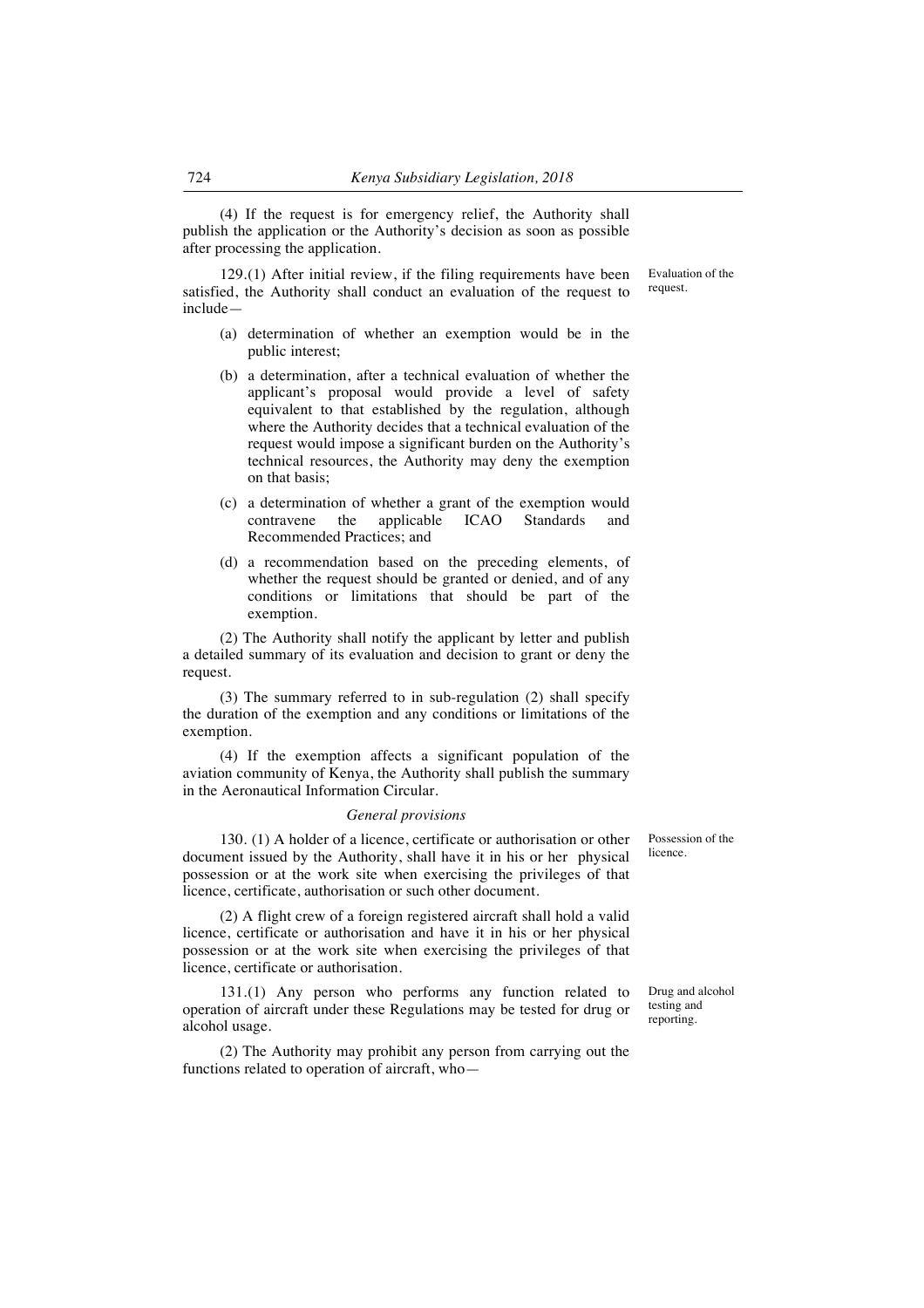- (a) tests positive for drug or alcohol usage;
- (b) refuses to submit to a test; or
- (c) refuses to furnish or to authorise the release of the test results requested by the Authority.

132. A person who holds a licence, certificate, authorisation or such other document required by these Regulations shall present it for inspection upon a request from the Authority or any person authorized by the Authority.

133.(1) A holder of a licence, certificate, authorisation or other document issued under by the Authority may apply to change the name on a licence, certificate, authorisation or such other document.

(2) The holder shall include with any such request—

- (a) a court order, or other legal document verifying the name change;
- (b) the current licence, certificate, authorisation or such other document sought to be amended.

(3) The Authority may change the licence, certificate, authorisation or such other document and issue a replacement thereof.

(4) The Authority shall return to the holder the original documents specified in sub-regulation (2)(b) and retain copies thereof and return the replaced licence, certificate or authorisation with the appropriate endorsement.

(5) A licence, certificate, authorisation or such other document issued to a person under these Regulations is not transferable.

134.(1) A holder of a certificate or authorisation issued under these Regulations shall notify the Authority of the change in the physical and mailing address and shall do so in the case of—

(a) physical address, at least fourteen days in advance; and

(b) mailing address, upon the change.

(2) A person who does not notify the Authority of the change in the physical address within the time frame specified in sub-regulation (1) shall not exercise the privileges of the certificate or authorisation.

135.A person may apply to the Authority for replacement of documents issued under these Regulations if the documents are lost or destroyed.

136.(1) The Authority may, where it considers it to be in the public interest, suspend provisionally, pending further investigation, any certificate, approval, permission, exemption, authorisation or such other document issued, granted or having effect under these Regulations.

(2) The Authority may, upon the completion of an investigation which has shown sufficient ground to its satisfaction and where it considers it to be in the public interest, revoke, suspend, or vary any Change of address.

Replacement of documents.

Certificate suspension and revocation.

Inspection of licences and certificates.

Change of name.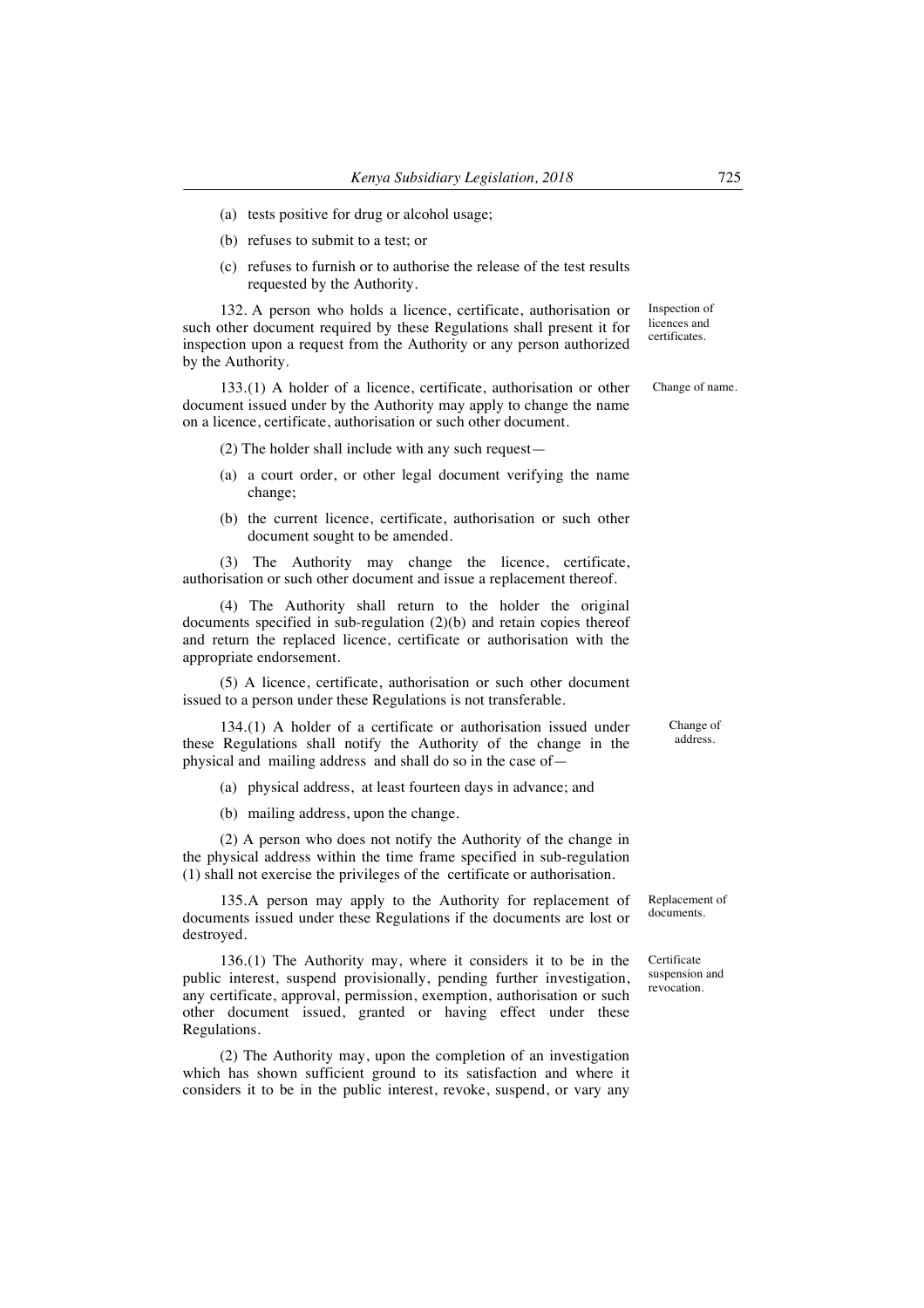certificate, approval, permission, exemption or such other document issued or granted under these Regulations.

(3) The Authority may, where it considers it to be in the public interest, prevent any person or aircraft from flying.

(4) A holder or any person having the possession or custody of any certificate, approval, permission, exemption or such other documents which has been revoked, suspended or varied under these Regulations shall surrender it to the Authority within 14 days from the date of revocation, suspension or variation.

(5) The breach of any condition subject to which any certificate, approval, permission, exemption or any other document has been granted or issued under these Regulations shall render the document invalid during the continuance of the breach.

137. (1) A person shall not — Use and retention

- (a) use any certificate, approval, permission, exemption or such other document issued or required by or under these Regulations which has been forged, altered, revoked or suspended, or to which he is not entitled;
- (b) forge or alter any certificate, approval, permission, exemption or such other document issued or required by or under these Regulations;
- (c) lend any certificate, approval, permission, exemption or such other document issued or required by or under these Regulations to any other person; or
- (d) make any false representation for the purpose of procuring for himself or any other person the issue renewal or variation of any such certificate, approval, permission or exemption or such other document.

(2) During the period for which it is required under these Regulations to be preserved, a person shall not mutilate, alter, render illegible or destroy any records, or any entry made therein, required by or under these Regulations to be maintained, or knowingly make, or procure or assist in the making of, any false entry in any such record, or wilfully omit to make a material entry in such record.

(3) All records required to be maintained by or under these Regulations shall be recorded in a permanent and indelible material.

(4) A person shall not purport to issue any certificate, document or exemption under these Regulations unless he is authorised to do so by the Authority.

(5) A person shall not issue any certificate of the kind referred to in sub-regulation (4) unless he has satisfied himself that all statements in the certificate are correct, and that the applicant is qualified to hold that certificate.

138.(1) Any person who knows of a violation of the Act, any amendment thereto, or any rule, regulation, or order issued thereunder, shall report it to the Authority.

Reports of violations.

of certificates and records.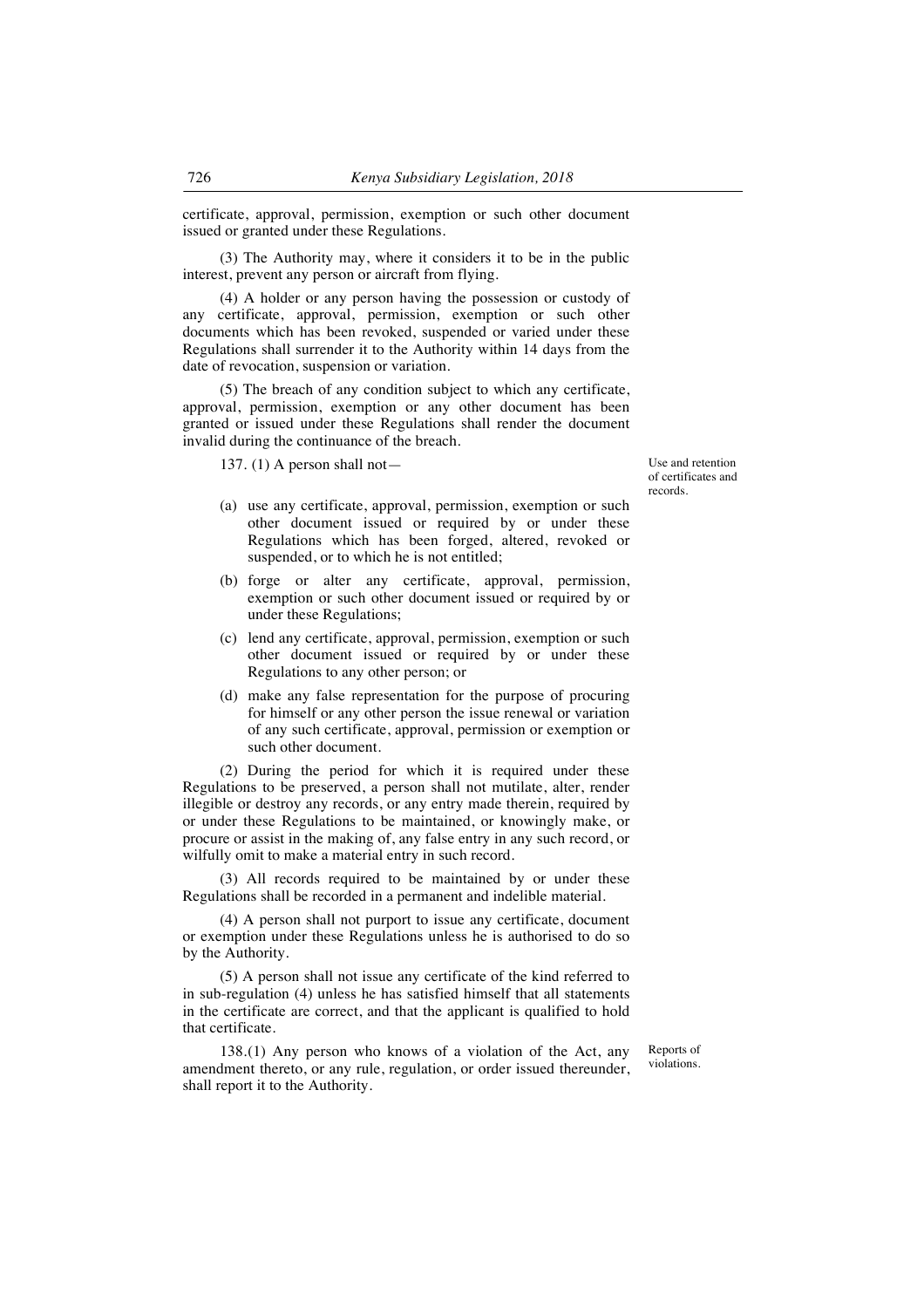(2) The Authority shall determine the nature and type of any additional investigation or enforcement action that need be taken.

139. (1) The Authority shall take enforcement action on any regulated entity that fails to comply with the provisions of these Regulations. Enforcement.

(2) Inspectors of the Authority holding valid delegations shall take necessary action to preserve safety where an undesirable condition has been detected.

(3) The action(s) referred to in sub-regulation (2) may include—

- (a) in the case of a regulated entity, imposition of operating restrictions until such a time that the existing undesirable condition has been resolved;
- (b) in the case of a licensed personnel, require that the individual does not exercise the privileges of the license until such a time that the undesirable condition has been resolved.

(4) In carrying out the enforcement actions pursuant to the provisions of sub-regulation (2), the inspectors of the Authority shall invoke the powers with due care and act in good faith in the interest of preserving safety.

140.(1) The Authority shall prescribe the fees to be charged in connection with the issue, validation, renewal, extension or variation of any certificate, licence or such other document, including the issue of a copy thereof, or the undergoing of any examination, test, inspection or investigation or the grant of any permission or approval, required by, or for the purpose of these Regulations any orders, notices or proclamations made thereunder.

(2) Upon an application being made in connection with which any fee is chargeable in accordance with the provisions of subregulation (1), the applicant shall be required, before the application is entertained, to pay the prescribed fees.

(3) If, after that payment has been made, the application is withdrawn by the applicant or otherwise ceases to have effect or is refused, the Authority, shall not refund any payment made.

141.(1) These Regulations shall apply to aircraft, not being a military aircraft belonging to or exclusively employed in the service of the Government, and for the purposes of such application, the department or other authority for the time being responsible for management of the aircraft shall be deemed to be the operator of the aircraft, and in the case of an aircraft belonging to the Government, to be the owner of the interest of the Government in the aircraft.

(2) Except as otherwise expressly provided, the naval, military and air force authorities and member of any visiting force and property held or used for the purpose of such a force shall be exempt from the provision of these Regulations to the same extent as if the visiting force formed part of the military force of Kenya.

Aeronautical user fees.

Application of regulations to Government and visiting forces, etc.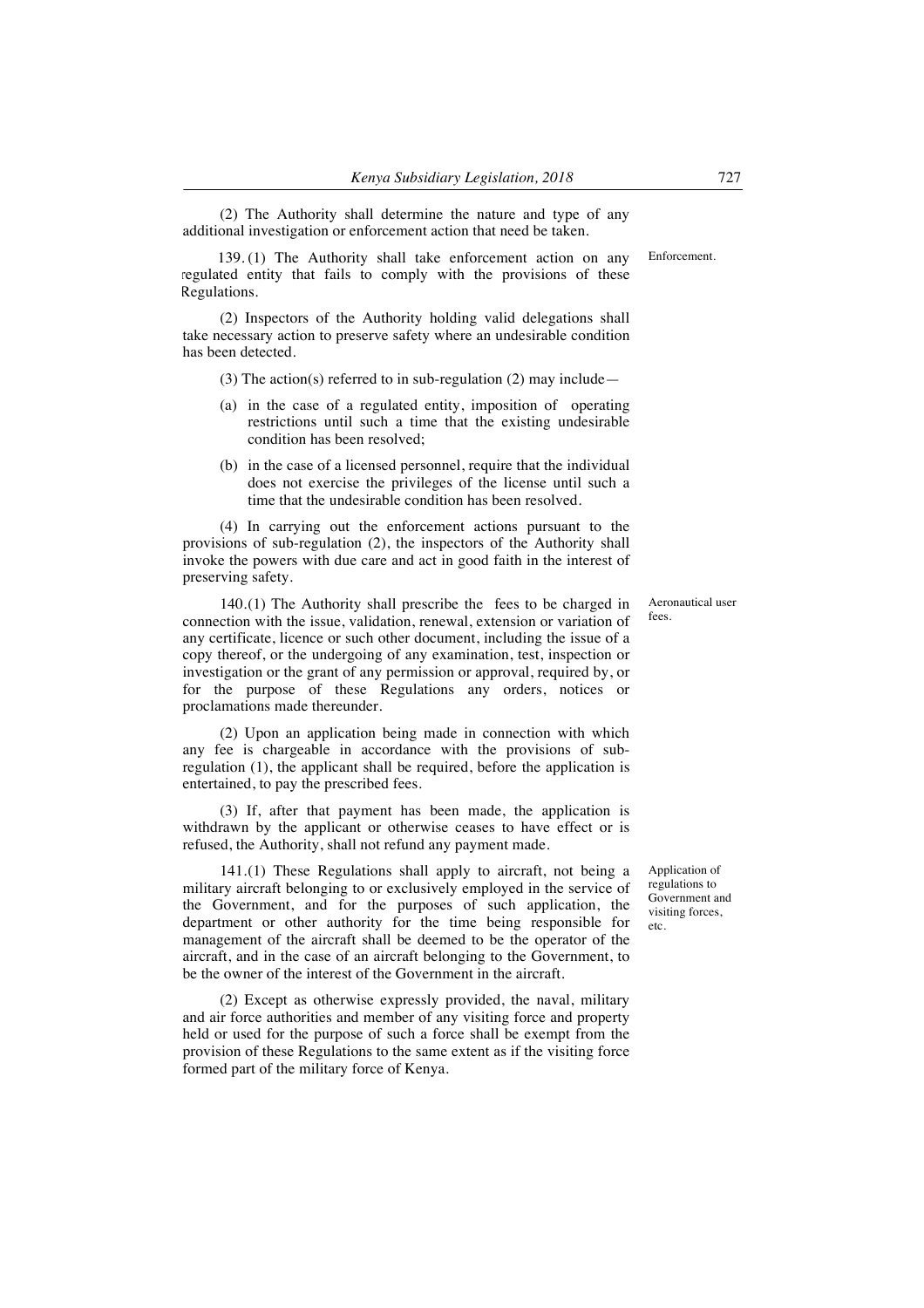142. Except where the context otherwise requires, the provisions of these Regulations shall—

Extra-territorial application of Regulations.

- (a) in so far as they apply, whether by express reference or otherwise, to aircraft registered in Kenya, apply to such aircraft wherever they may be;
- (b) in so far as they apply, whether by express reference or otherwise, to other aircraft, apply to such aircraft when they are within Kenya;
- (c) in so far as they prohibit, require or regulate, whether by express reference or otherwise, the doing of anything by any person in, or by any of the crew of, any aircraft registered in Kenya, shall apply to such persons and crew, wherever they may be; and
- (d) in so far as they prohibit, require or regulate, whether by express reference or otherwise, the doing of anything in relation to any aircraft registered in Kenya by other persons shall, where such persons are citizens of Kenya, apply to them wherever they may be.

143. (1) The operator or pilot-in-command of an aircraft registered in Kenya (or, if the operator's principal place of business or permanent residence is in Kenya, any other aircraft) which is being flown over any foreign State shall not allow that aircraft to be used for a purpose which is prejudicial to the security, public order or public health of, or to the safety of air navigation in relation to that State.

(2) A person does not contravene sub-regulation (1) if that person neither knew nor had reasons to suspect that the aircraft was being or was to be used for a purpose referred to in sub-regulation (1).

(3) The operator or pilot in command of an aircraft registered in Kenya (or, if the operator's principal place of business or permanent residence is in Kenya, any other aircraft) which is being flown over any foreign State shall comply with any directions given by the appropriate aeronautical authorities of that State whenever—

- (a) the flight has not been duly authorised;
- (b) there are reasonable grounds for the appropriate aeronautical authorities to believe that the aircraft is being or shall be used for a purpose which is prejudicial to the security, public order or public health of, or to the safety of air navigation in relation to that State unless the lives of persons on board or the safety of the aircraft would thereby be endangered.

(4) A person does not contravene sub-regulation (3) if he neither knew nor suspected that the directions were being given by the appropriate aeronautical authorities.

(5) The requirement in sub-regulation (3) shall not prejudice the need to comply with other requirements or directions of aeronautical authority.

Flights over any foreign country.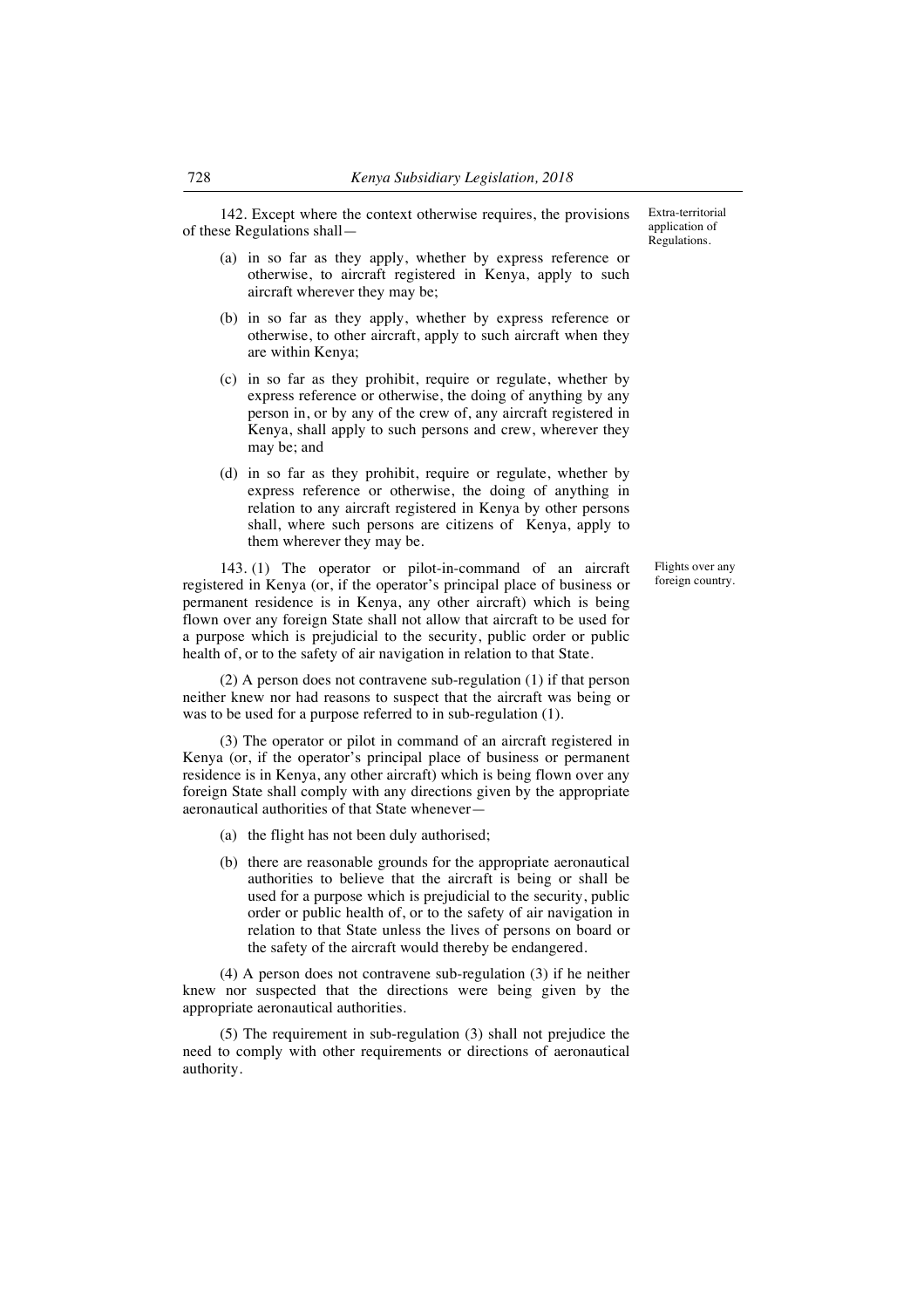(6) In this regulation "appropriate aeronautical authorities" includes any person, whether a member of a country's military or civil authorities, authorised under the law of the foreign State to issue directions to aircraft flying over that State.

144.The Authority may suspend or revoke the licence, certificate, approval, authorisation, exemption or other document of a person who contravenes any provision of these Regulations.

145. A person who is aggrieved with the decision of the Authority under these Regulations may, within twenty one days, appeal to the Tribunal.

146.(1) A person who contravenes any provision specified as an "A" provision in the Sixth Schedule to these Regulations commits an offence and is liable on conviction to a fine not exceeding one million shillings for each offence and or to imprisonment for a term not exceeding one year or to both.

(2) A person who contravenes any provision specified as a "B" provision in the Sixth Schedule to these Regulations commits an offence and is liable on conviction to a fine not exceeding two million shillings for each offence and or to imprisonment for a term not exceeding three years or to both.

(3) A person who contravenes any provision of these Regulations not being a provision referred to in the Sixth Schedule to these Regulations commits an offence and is liable on conviction to a fine not exceeding two million shillings, and in the case of a second or subsequent conviction for the like offence to a fine not exceeding four million shillings.

147.The Civil Aviation (Operation of Aircraft) Regulations, 2013 are revoked

148.A licence, certificate, permit or authorization issued or granted by the Authority before the commencement of these Regulations shall remain operational until it expires or is revoked, annulled or replaced.

Contravention of Regulations.

Appeals to the Tribunal.

Offences and penalties.

Revocation of L.N 31/2013.

**Transitional**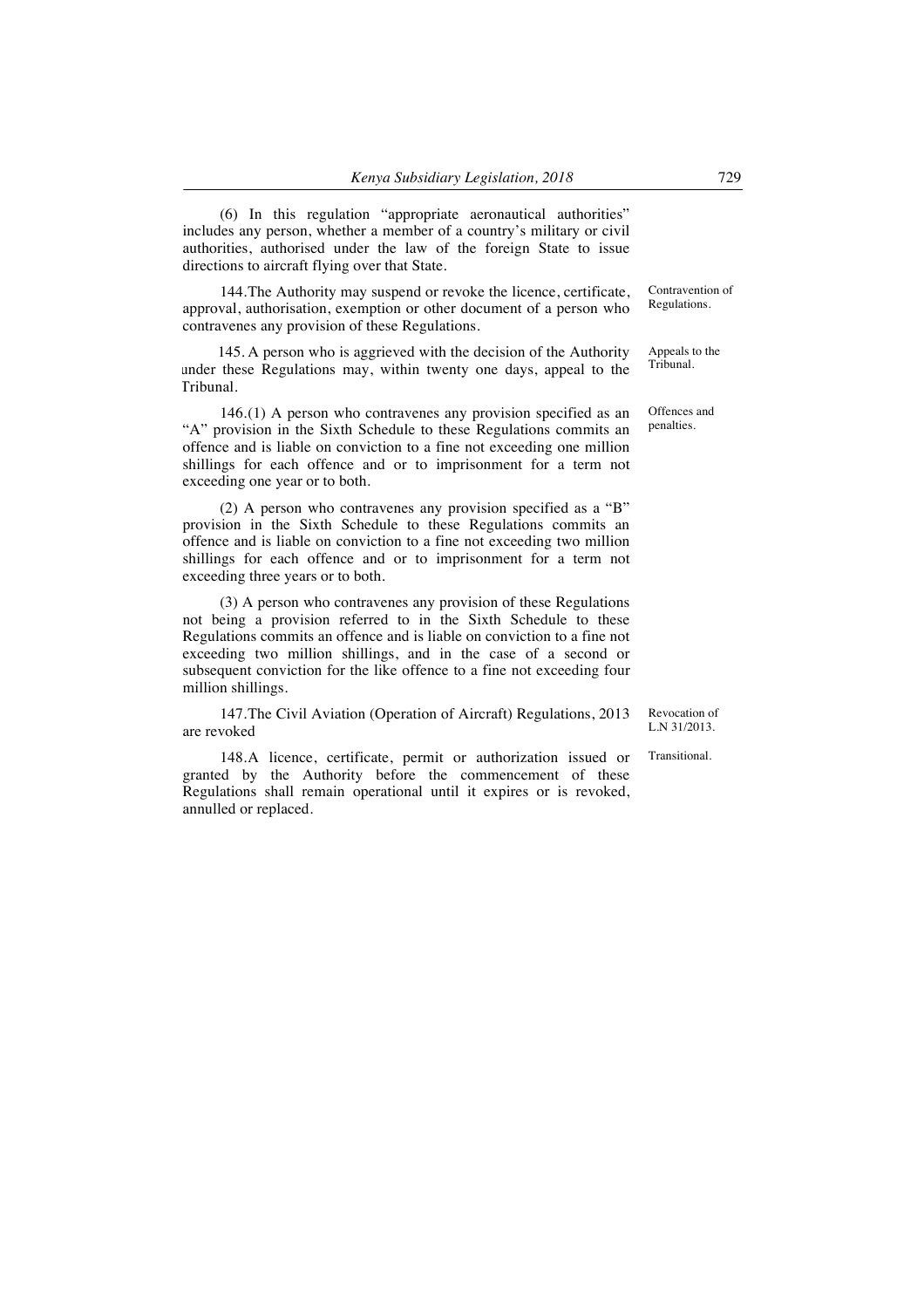### FIRST SCHEDULE

### (Regulations  $40(2)$  and  $42(5)$ )

## ADDITIONAL REQUIREMENTS FOR OPERATIONS OF HELICOPTERS IN PERFORMANCE CLASS 3 IN INSTRUMENT METEOROLOGICAL CONDITIONS (IMC)

Airworthiness and operations requirements provided in accordance with Sub-part III, shall satisfy the following:

1. ENGINE RELIABILITY

1.1 Attaining and maintaining approval for engines used by helicopters operating in performance Class 3 in IMC:

1.1.1 In order to attain initial approval for existing in-service engine types, reliability shall be shown to have a nominal power loss rate of less than 1 per 100 000 engine hours based on a risk management process.

*Note.— Power loss in this context is defined as any significant loss of power, the cause of which may be traced to engine or engine component, design, maintenance or*  installation, including design or installation of the fuel ancillary or engine control *systems.* 

1.1.2 In order to attain initial approval for new engine types, the State of Design shall assess engine models for acceptance for operations in performance Class 3 in IMC on a case-by-case basis.

1.1.3 In order to maintain approval, the State of Design shall, through the continuing airworthiness process, ensure that engine reliability remains consistent with the intent of the regulations.

1.2 The operator shall be responsible for a programme for ongoing engine trend monitoring.

1.3 To minimize the probability of in-flight engine failure, the engine shall be equipped with:

- (a) for turbine engines: a re-ignition system that activates automatically or a manually selectable continuous ignition system unless the engine certification has determined that such a system is not required, taking into consideration the likely environmental conditions in which the engine is to be operated;
- (b) a magnetic particle detection or equivalent system that monitors the engine, accessories gearbox, and reduction gearbox, and which includes a flight deck caution indication; and
- (c) a means that would permit continuing operation of the engine through a sufficient power range to safely complete the flight in the event of any reasonably probable failure of the fuel control unit.

#### 2. SYSTEMS AND EQUIPMENT

Helicopters operating in performance Class 3 in IMC shall be equipped with the following systems and equipment intended to ensure continued safe flight or to assist in achieving a safe forced landing after an engine failure, under all allowable operating conditions: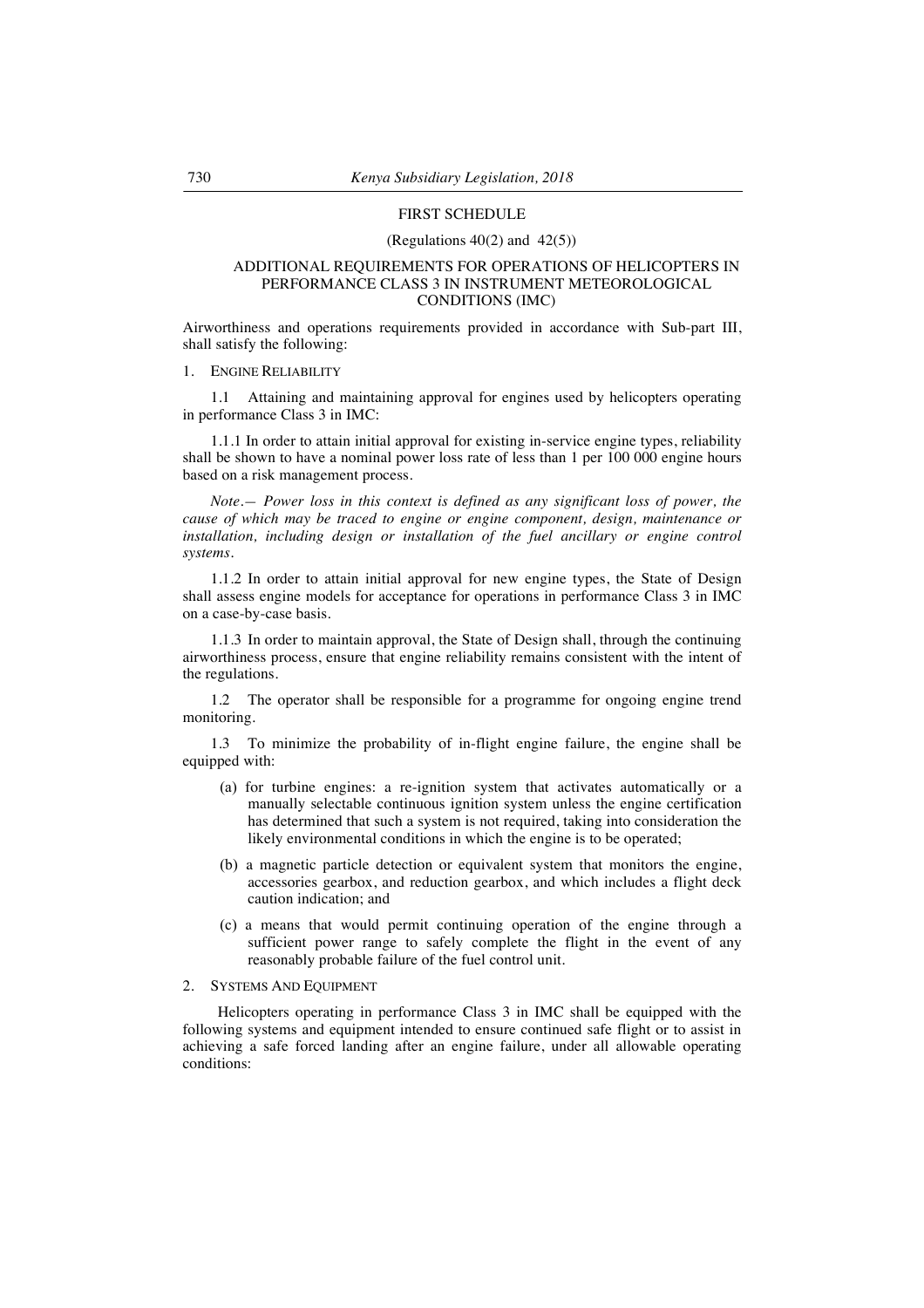- (a) either two separate electrical generating systems, each one capable of supplying all probable combinations of continuous in-flight electrical loads for instruments, equipment and systems required in IMC; or a primary electrical source and a standby battery or other alternate source of electric power that is capable of supplying 150 per cent of electrical loads of all required instruments and equipment necessary for safe emergency operations of the helicopter for at least one hour; and
- (b) an emergency electrical supply system of sufficient capacity and endurance, following loss of all normally generated power to, as a minimum:

*Note.— If a battery is used to satisfy the requirement for a second power source (see 2 a) above), an additional electrical power supply may not be required.*

(1) maintain the operation of all essential flight instruments, communication and navigation systems during a descent from the maximum certificated altitude in an autorotational configuration to the completion of a landing;

- (2) maintain the operation of the stabilization system, if applicable;
- (3) lower the landing gear, if applicable;

(4) where required, provide power to one pilot heater, which must serve an airspeed indicator clearly visible to the pilot;

- (5) provide for the operation of the landing light;
- (6) provide for one engine restart, if applicable; and
- (7) provide for the operation of the radio altimeter;
- (a) a radio altimeter;
- (b) an autopilot if intended as a substitute for a second pilot. In these cases, the Authority shall ensure the operator's approval clearly states any conditions or limitations on its use;
- (c) a means to provide for at least one attempt at engine re-start;
- (d) an area navigation system approved for use in IFR, capable of being used to locate suitable landing areas in the event of an emergency;
- (e) a landing light that is independent of retractable landing gear and is capable of adequately illuminating the touchdown area in a night forced landing; and
- (f) an engine fire warning system.
- 3. MINIMUM SERVICEABILITY REQUIREMENTS OPERATING EQUIPMENT

The Authority shall specify the minimum serviceability requirements for operating equipment in helicopters operating in performance Class 3 in IMC.

4. OPERATIONS MANUAL INFORMATION

The operations manual shall include limitations, procedures, approval status and other information relevant to operations in performance Class 3 in IMC.

5. EVENT REPORTING

5.1 The operator approved to conduct operations by helicopters in performance Class 3 in IMC shall report all significant failures, malfunctions or defects to the Authority who in turn shall notify the State of Design.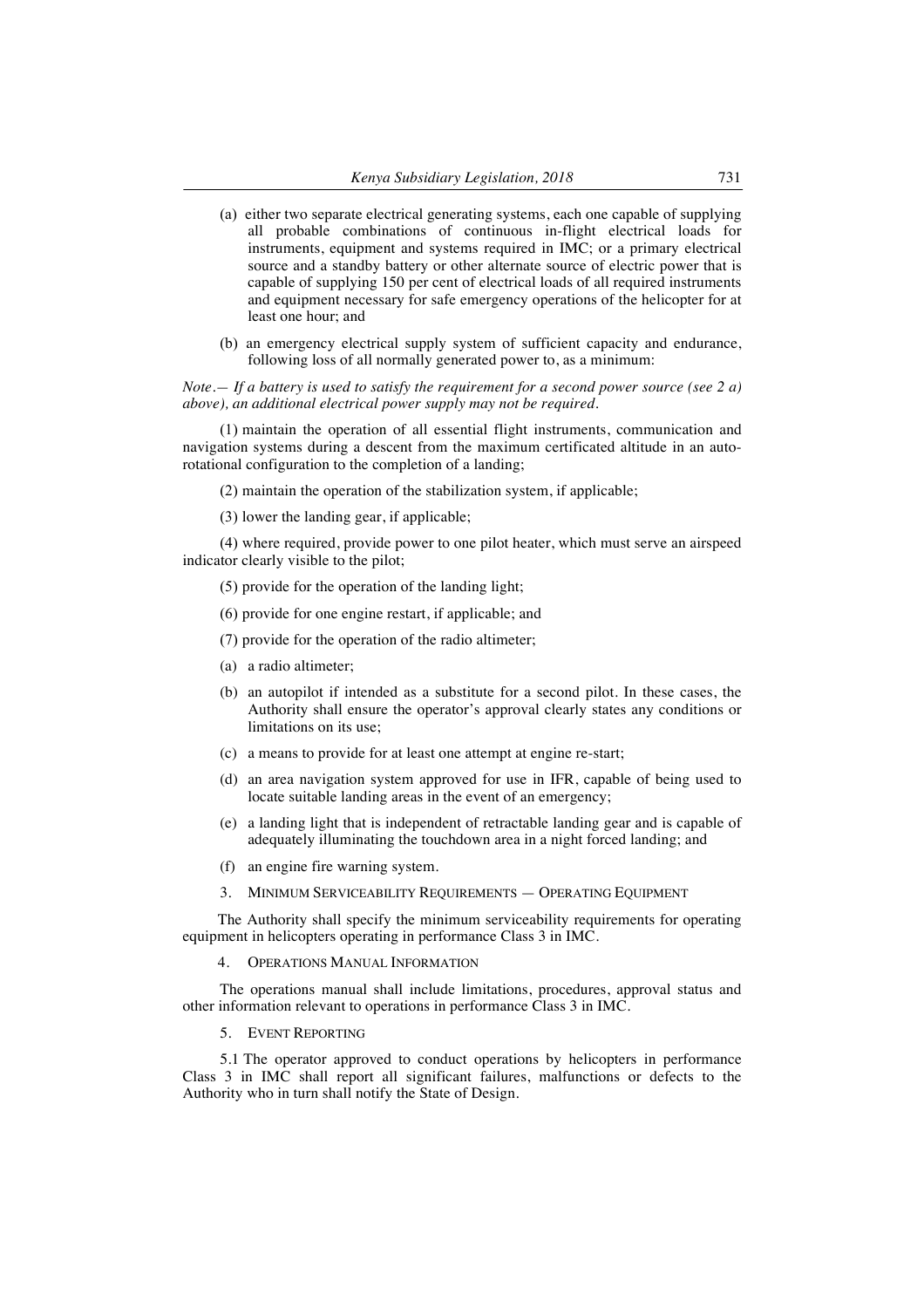5.2 The Authority shall monitor operations in performance Class 3 in IMC so as to be able to take any actions necessary to ensure that the intended safety level is maintained. The Authority shall notify major events or trends of particular concern to the appropriate type certificate holder and the State of Design.

#### 6. OPERATOR PLANNING

Operator route planning shall take account of all relevant information in the assessment of intended routes or areas of operations, including the following:

- (a) the nature of the terrain to be overflown, including the potential for carrying out a safe forced landing in the event of an engine failure or major malfunction;
- (b) weather information, including seasonal and other adverse meteorological influences that may affect the flight; and
- (c) other criteria and limitations as specified by the Authority.
- 7. FLIGHT CREW EXPERIENCE, TRAINING AND CHECKING

7.1 The Authority shall prescribe the minimum flight crew experience for helicopters operating in performance Class 3 in IMC.

7.2 The operator's flight crew training and checking programme shall be appropriate to operations in performance Class 3 in IMC, covering normal, abnormal and emergency procedures and, in particular, detection of engine failure including descent to a forced landing in IMC and, for single engine helicopters, entry into a stabilized autorotation.

# 8. OPERATOR CERTIFICATION OR VALIDATION

The operator shall demonstrate the ability to conduct operations in performance Class 3 in IMC through a certification and approval process specified by the Authority.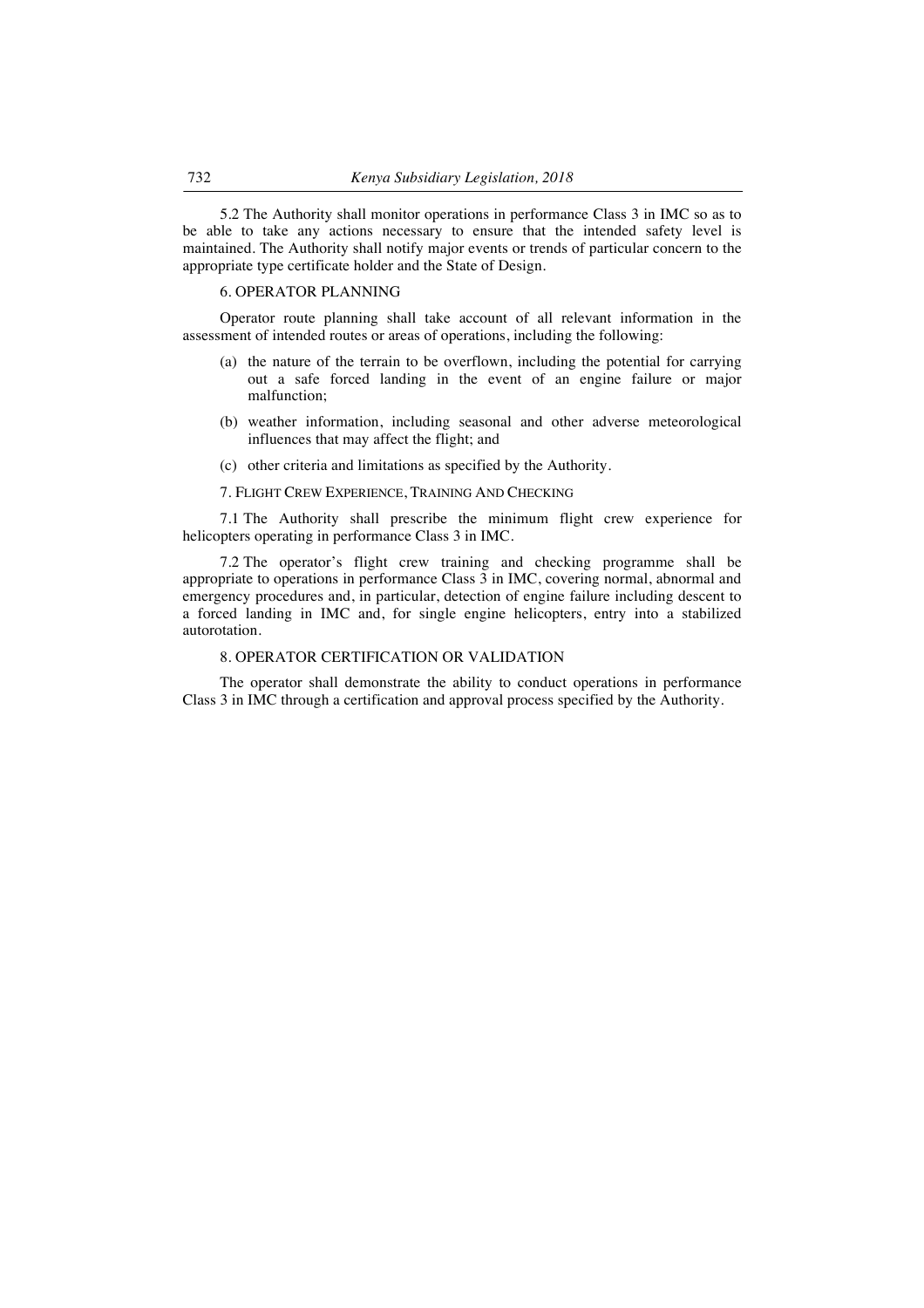### SECOND SCHEDULE

#### (Regulations 43 and  $44(2)(c)$ )

# ADDITIONAL GUIDANCE FOR OPERATIONS OF HELICOPTERS IN PERFORMANCE CLASS 3 IN INSTRUMENT METEOROLOGICAL CONDITIONS (IMC)

#### 1. PURPOSE AND SCOPE

The purpose of this schedule is to give additional guidance on the airworthiness and operational requirements described in sub-part III and the first schedule, which have been designed to meet the overall level of safety intended for approved operations in performance Class 3 in IMC.

2. ENGINE RELIABILITY

2.1 The power loss rate required in sub-part III and the first schedule, paragraph 1 should be established based on data from commercial air transport operations supplemented by suitable data from other operations in similar theatres of operations. Service experience is needed on which to base the judgement, and this should include a number of hours, acceptable to the State of Design, on the actual helicopter/engine combination unless additional testing has been carried out or experience on sufficiently similar variants of the engine is available.

2.2 In assessing engine reliability, evidence should be derived from a world fleet database covering as large a sample as possible of operations considered to be representative, compiled by the appropriate type certificate holders and reviewed by the States of Design. Since flight hour reporting is not mandatory for many types of operators, appropriate statistical estimates may be used to develop the engine reliability data. Data for individual operators approved for these operations including trend monitoring and event reports should also be monitored and reviewed by the Authority to ensure that there is no indication that the operator's experience is unsatisfactory.

2.2.1 Engine trend monitoring should include the following:

- (a) an oil consumption monitoring programme based on the manufacturer's recommendations; and
- (b) an engine condition monitoring programme describing the parameters to be monitored, the method of data collection and the corrective action process; this should be based on the manufacturer's recommendations. The monitoring is intended to detect engine deterioration at an early stage to allow for corrective action before safe operation is affected.

2.2.2 A reliability programme should be established covering the engine and associated systems. The engine programme should include engine hours flown in the period and the power loss rate for all causes established on an appropriate statistical basis. The event reporting process should cover all items relevant to the ability to operate safely in IMC. The data should be available for use by the type certificate holder and the State of Design so as to establish that the intended reliability levels are being achieved. Any sustained adverse trend should result in an immediate evaluation by the operator in consultation with the State(s) of Design and type certificate holders with a view to determining actions to restore the intended safety level.

Note.— The actual period selected should reflect the global utilization and the relevance of the experience included (e.g. early data may not be relevant due to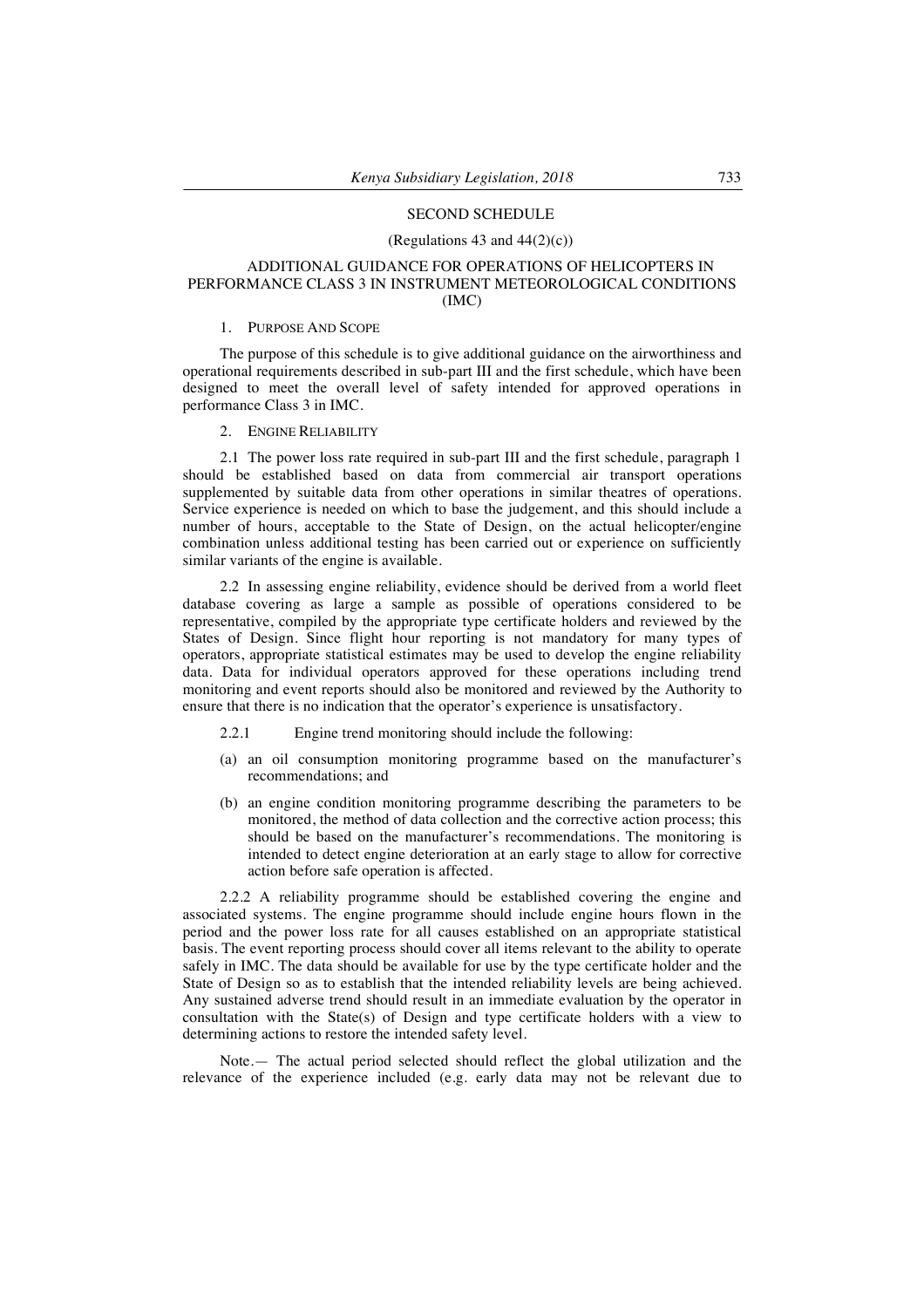subsequent mandatory modifications which affected the power loss rate). After the introduction of a new engine variant and while global utilization is relatively low, the total available experience may have to be used to try to achieve a statistically meaningful average.

2.3 Power loss rate should be determined as a moving average over an appropriate period. Power loss rate, rather than in-flight shutdown rate, has been used as it is considered to be more appropriate for a helicopter operating in performance Class 3. If a failure occurs on a helicopter operating in performance Class 1 or 2 that causes a major, but not total, loss of power on one engine, it is likely that the engine will be shut down since positive engine-out performance is still available, whereas on a helicopter operating in performance Class 3 it may well be decided to make use of the residual power to stretch the glide distance.

3. OPERATIONS MANUAL

The operations manual should include all necessary information relevant to operations by helicopters operating in performance Class 3 in IMC. This should include all of the additional equipment, procedures and training required for such operations, route or area of operation and likely landing area (including planning and operating minima).

# 4. OPERATOR CERTIFICATION OR VALIDATION

The operator certification or validation process specified by the Authority should ensure the adequacy of the operator's procedures for normal, abnormal and emergency operations, including actions following engine, systems or equipment failures. In addition to the normal requirements for operator certification or validation, the following items should be addressed in relation to operations by helicopters operating in performance Class 3 in IMC:

- (a) confirmation of the achieved engine reliability of the helicopter engine combination;
- (b) specific and appropriate training and checking procedures;
- (c) a maintenance programme which is extended to address the equipment and systems;
- (d) an MEL modified to address the equipment and systems necessary for operations in IMC;
- (e) planning and operating minima appropriate to operations in IMC;
- (f) departure and arrival procedures and any route/area limitations;
- (g) pilot qualifications and experience; and
- (h) the operations manual, including limitations, emergency procedures, routes or areas of operation, the MEL and normal procedures related to the equipment referred to in the Civil Aviation (Air Operator Certificate and Administration) Regulations.
- 5. OPERATIONAL APPROVAL AND MAINTENANCE PROGRAMME REQUIREMENTS

5.1 Approval to undertake operations by helicopters in performance Class 3 in IMC specified in an air operator certificate or equivalent document should include the particular airframe/engine combinations, including the current type design standard for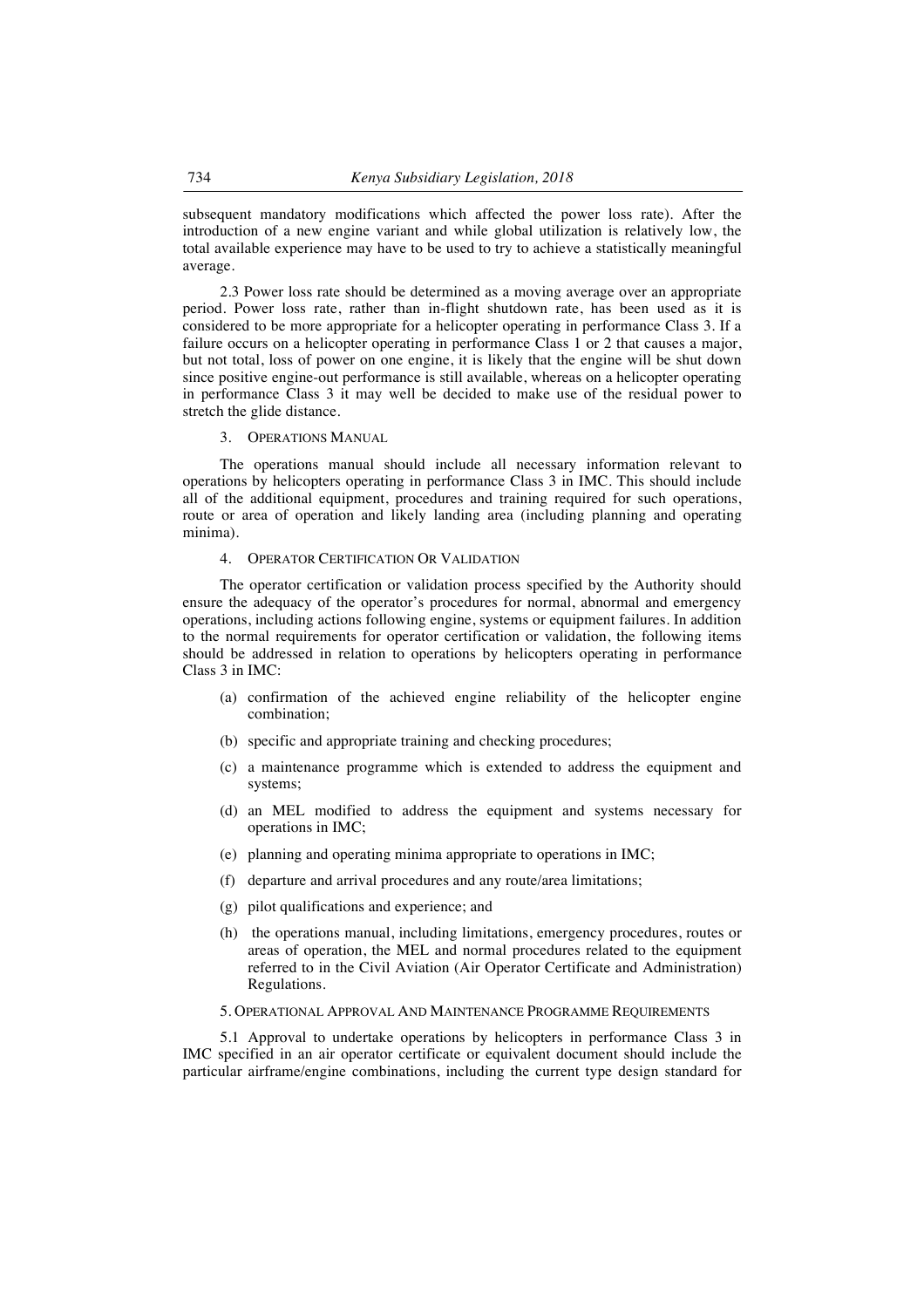such operations, the specific helicopters approved, and the areas or routes of such operations.

5.2 The operator's maintenance control manual should include a statement of certification of the additional equipment required, and of the maintenance and reliability programme for such equipment, including the engine.

### THIRD SCHEDULE

### (Regulations 69 and 79)

# FLIGHT TIME, FLIGHT DUTY PERIOD AND DUTY PERIOD LIMITATIONS

#### PURPOSE AND SCOPE

1.1 Flight time and flight duty period limitations are established for the sole purpose of reducing the probability that fatigue of flight crew members may adversely affect the safety of flight.

1.2 In order to guard against this, two types of fatigue must be taken into account, namely, transient fatigue and cumulative fatigue. Transient fatigue may be described as fatigue which is normally experienced by a healthy individual following a period of work, exertion or excitement, and it is normally dispelled by a single sufficient period of sleep. On the other hand cumulative fatigue may occur after delayed or incomplete recovery from transient fatigue or as the after-effect of more than a normal amount of work, exertion or excitement without sufficient opportunity for recuperation.

1.3 Limitations based on the provisions of these Regulations will provide safeguards against both kinds of fatigue because they will recognize:

1.3.1 The necessity to limit flight time in such a way as to guard against both kinds of fatigue.

1.3.2 The necessity to limit time spent on duty on the ground immediately prior to a flight or at intermediate points during a series of flights in such a way as to guard particularly against transient fatigue.

1.3.3 The necessity to provide flight crew members with adequate opportunity to recover from fatigue.

1.3.4 The necessity of taking into account other related tasks the flight crew member may be required to perform in order to guard particularly against cumulative fatigue.

#### 2 .DEFINITIONS

"Deadheading crew" means a crew member positioned by the operator in flight or by surface transport;

"Duty period" means the time during which a flight crew member carries out any duty at the behest of the flight crew member's employer;

"Flight duty period" means the total time from the moment a flight crew member commences duty, immediately subsequent to a rest period and prior to making a flight or a series of flights, to the moment the flight crew member is relieved of all duties having completed such flight or series of flights;

"Flight sector" means a flight or one of a series of flights which commences at a parking place of the aircraft and terminates at a parking place of the aircraft. It is composed of: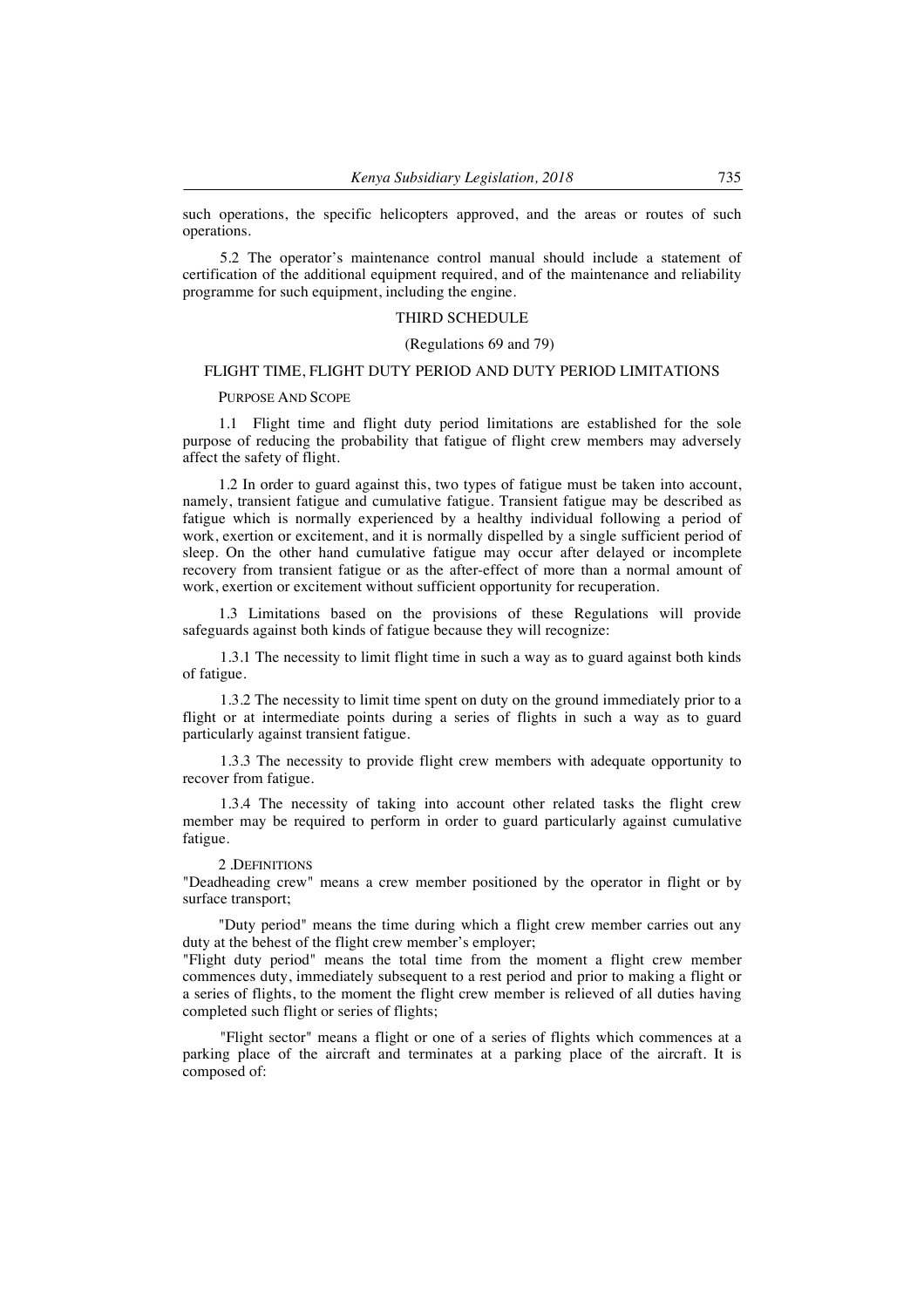- flight preparation,
- flight time,
- post-flight period after the flight sector or series of flight sectors;

"Flight time — helicopters" means the total time from the moment a helicopter's rotor blades start turning until the moment the helicopter finally comes to rest at the end of the flight, and the rotor blades are stopped;

"Rest period" means any period of time on the ground during which a flight crew member is relieved of all duties by the operator;

"Series of flights" means two or more flight sectors accomplished in between two rest periods;

"Standby" means a defined period during which a crew member may be called for duty with minimum notice; and

"Turnaround time"means the time spent on the ground during a flight duty period between two flight sectors.

DUTY AND REST PERIODS – ALL CREW MEMBERS AND FLIGHT OPERATIONS OFFICERS:

3.0 WITH RESPECT TO DUTY PERIODS.

3.1 Persons are considered to be on duty if they are performing any tasks on behalf of the operator, whether scheduled, requested or self-initiated.

If an operator requires a flight crew member to engage in deadhead transportation for more than 4 hours, one half of that time shall be treated as duty time, unless they are given 10 hours of rest on the ground before being assigned to flight duty.

An operator shall not schedule:

3.3 A flight crew member for more than 14 hours of duty, except as prescribed by the Authority.

3.4 A cabin crew member for more than 14 consecutive hours of duty, except as prescribed by the Authority.

 3.5 A flight operations officer/aircraft dispatcher for more than 10 consecutive hours of duty within a 24 consecutive hour period, unless that person is given an intervening rest period of at least 8 hours at or before the end of the 10 hours duty, except in cases where circumstances or emergency conditions beyond the control of the operator require otherwise.

3.6 Each operator shall establish the daily duty period for a flight operations officer/aircraft dispatcher so that it begins at a time that allows him or her to become thoroughly familiar with existing and anticipated weather conditions along the route before he or she dispatches any aircraft.

 3.7 He or she shall remain on duty until each aircraft dispatched by him or her has completed its flight or has gone beyond his or her jurisdiction or until he or she is relieved by another qualified dispatcher.

4.0 WITH RESPECT TO REST PERIODS.

4.1 The minimum rest period is considered to be 8 consecutive hours.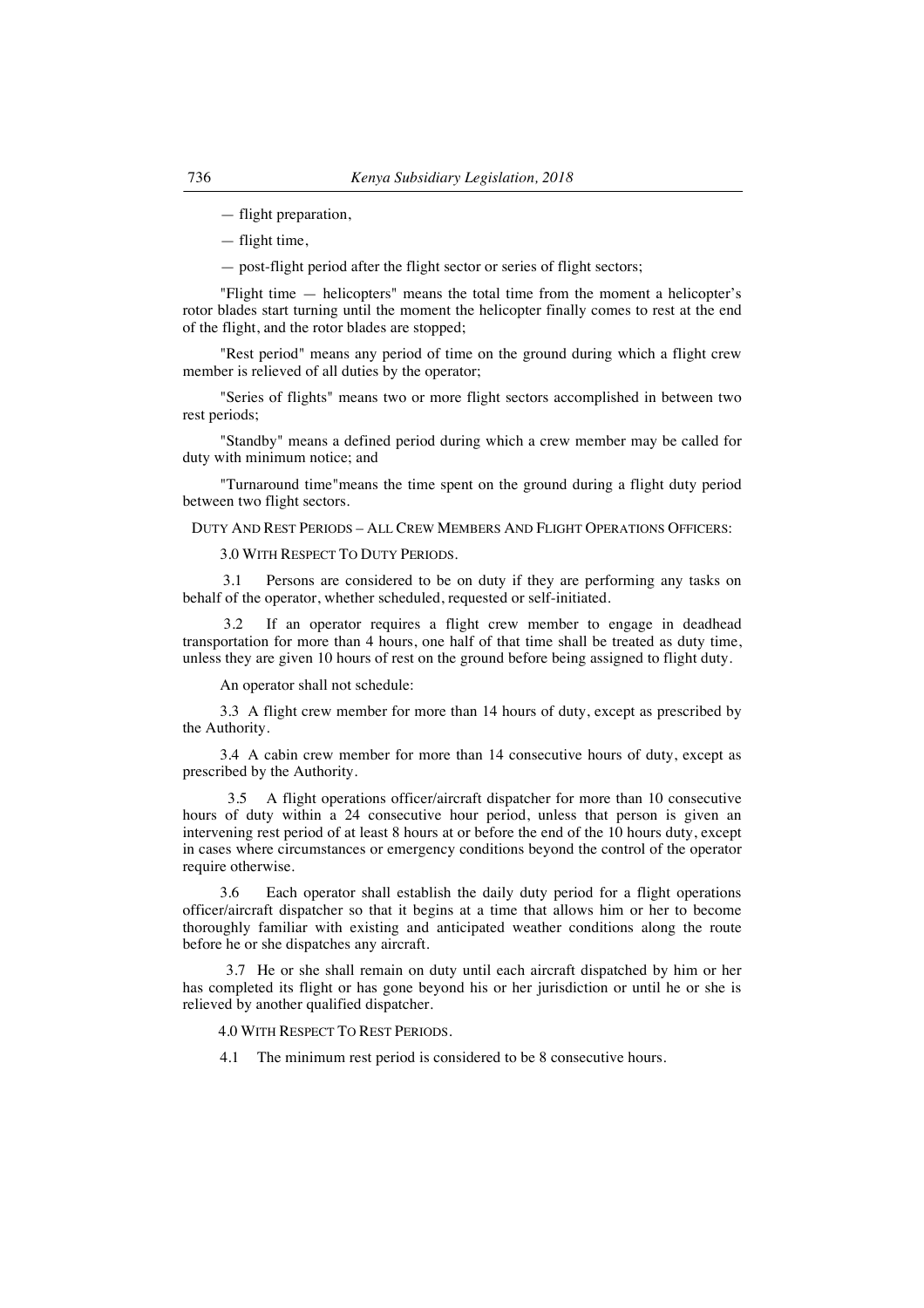4.2 The minimum rest period for flight crew members shall be 9 consecutive hours, unless otherwise prescribed by the Authority.

4.3 The operator may exercise the option to reduce a crew member's rest period within the limitations prescribed under item 3.0.

4.4 The operator shall relieve the flight crew member, flight operations officer/flight dispatcher, or cabin crew member from all duties for 24 consecutive hours during any 7 consecutive day period.

4.5 Time spent in transportation, not local in character, which is required by the operator to position crew members to or from flights is not considered part of a rest period.

4.6 Time spent in transportation on aircraft (at the insistence of the operator) to or from a crew member's home station is not considered part of a rest period.

An operator shall not assign, nor may any person shall:

4.7 Perform duties in commercial air transportation unless that person has had at least the minimum rest period applicable to those duties as prescribed by the Authority; or

4.8 Accept an assignment to any duty with the operator during any required rest period.

5.0 DUTY ALOFT – FLIGHT CREW

5.1 The Authority will consider all time spent on an aircraft as an assigned flight crew member or relief flight crew member, whether resting or performing tasks, to be duty aloft.

5.2 The Authority will consider a flight crew member to be on continuous duty aloft unless the flight crew member receives a rest period of 8 consecutive hours on the ground.

5.3 Each operator shall provide adequate sleeping quarters, including a berth on the aircraft whenever a flight crew member is scheduled to be aloft for more than 12 hours during any 24 consecutive hours.

6.0 MAXIMUM NUMBER OF FLIGHT TIME HOURS – FLIGHT CREW

6.1 A person shall not schedule any flight crew member and no flight crew member shall accept an assignment for flight time in commercial air transportation, if that flight crew member's total flight time will exceed 8 hours in any 24 consecutive hours.

6.2 A person shall not schedule any flight crew member and no flight crew member shall accept an assignment as a required crew member for more than 7 flights in commercial air transportation during any period of 18 consecutive hours, whichever comes first.

6.3 A person shall not schedule any flight crew member and no flight crew member shall accept an assignment for flight time in commercial air transportation, if that flight crew member's total flight time will exceed 30 hours in any 7-day period.

6.4 A person shall not schedule any flight crew member and no flight crew member shall accept an assignment for flight time in commercial air transportation, if that flight crew member's total flight time will exceed 100 hours in any 30-day period.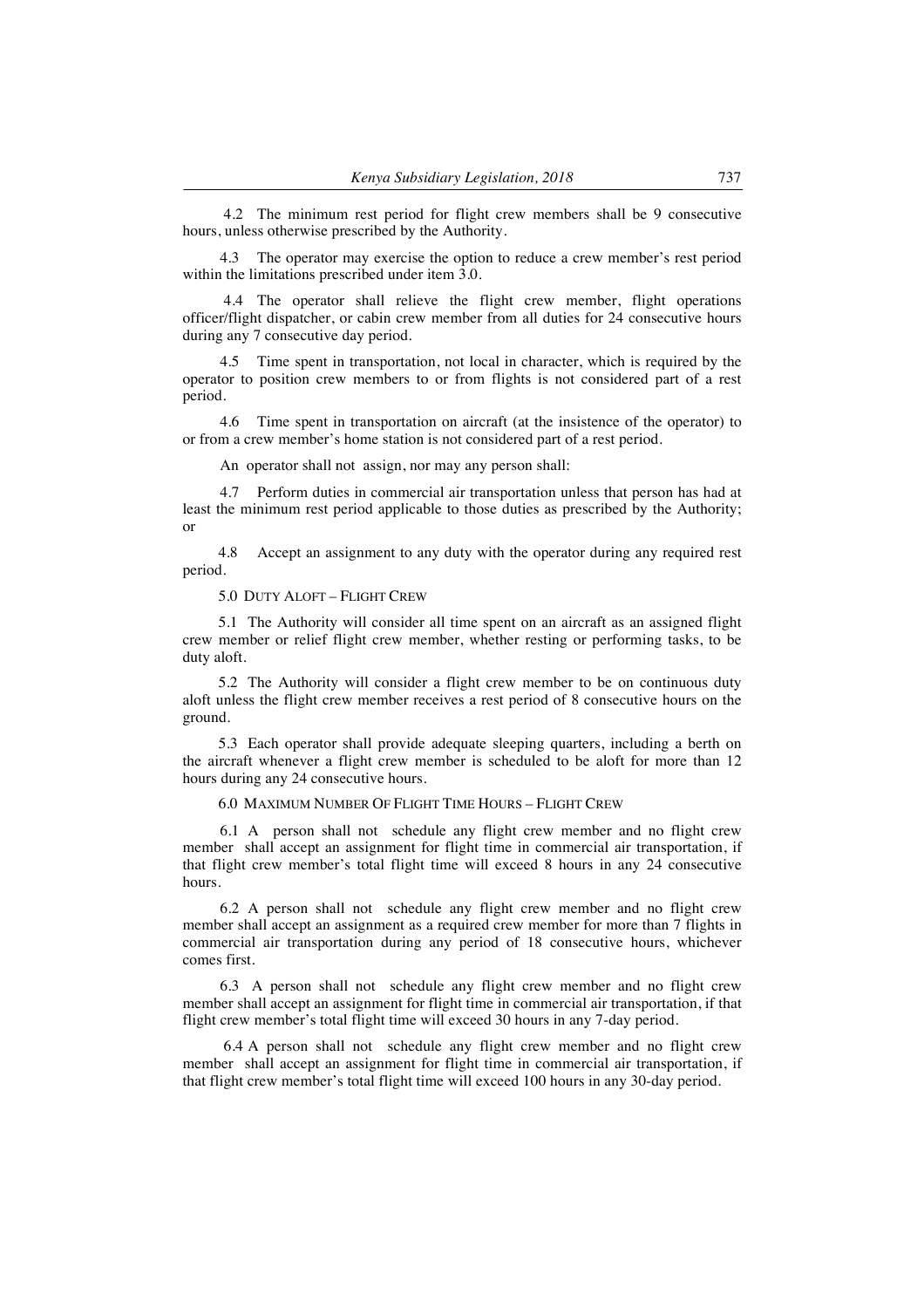6.5 A person shall not schedule any flight crew member and no flight crew member shall accept an assignment for flight time in commercial air transportation, if that flight crew member's total flight time, total flights or duty aloft in commercial flying will exceed the limitations prescribed by the Authority.

6.6 A person shall not schedule any flight crew member and no flight crew member shall accept an assignment for flight time in commercial air transportation, if that flight crew member's total flight time will exceed 1000 hours in any 12-calendar month period.

## 7.0 COMPLIANCE WITH SCHEDULING REQUIREMENTS

7.1 The Authority will consider a person in compliance with prescribed standards if that person exceeds flight/duty limitations when:

7.2 The flight is scheduled and normally terminates within the prescribed limitations; but

Due to circumstances beyond the control of the operator (such as adverse weather conditions) are not expected at the time of departure to reach the destination within the scheduled time.

7.3 The Authority will consider a person in compliance with prescribed duty limitations, if that person exceeds applicable limitations during emergency or adverse situations beyond the control of the operator.

#### 8.0 SPECIAL FLIGHT DUTY SCHEMES

8.1 The Authority may approve a special flight duty scheme for an operator.

8.2 An operator may elect to apply the flight crew member flight duty and rest requirements to the cabin crew members.

### 9.0 FLIGHT TIME, DUTY, AND REST PERIOD RECORDS

9.1 Each operator shall maintain records for each crew member and flight operations officer/flight dispatcher of flight time, flight duty periods, duty periods, and rest periods for a period of 24 months.

# FOURTH SCHEDULE

### (Regulations 81and 87(2))

# INSTRUCTOR AND CHECK PERSONNEL TRAINING

#### 1. PURPOSE AND SCOPE

The purpose of this schedule is to give additional guidance on instructor and check personnel in operational requirements described in sub-part XI .

### 2. INSTRUCTOR TRAINING

#### 2.0 FLIGHT CREW INSTRUCTOR TRAINING.

1) No operator may use a person, nor may any person serve as flight instructor in a training programme unless:

(a) that person has satisfactorily completed initial or transition flight instructor training; and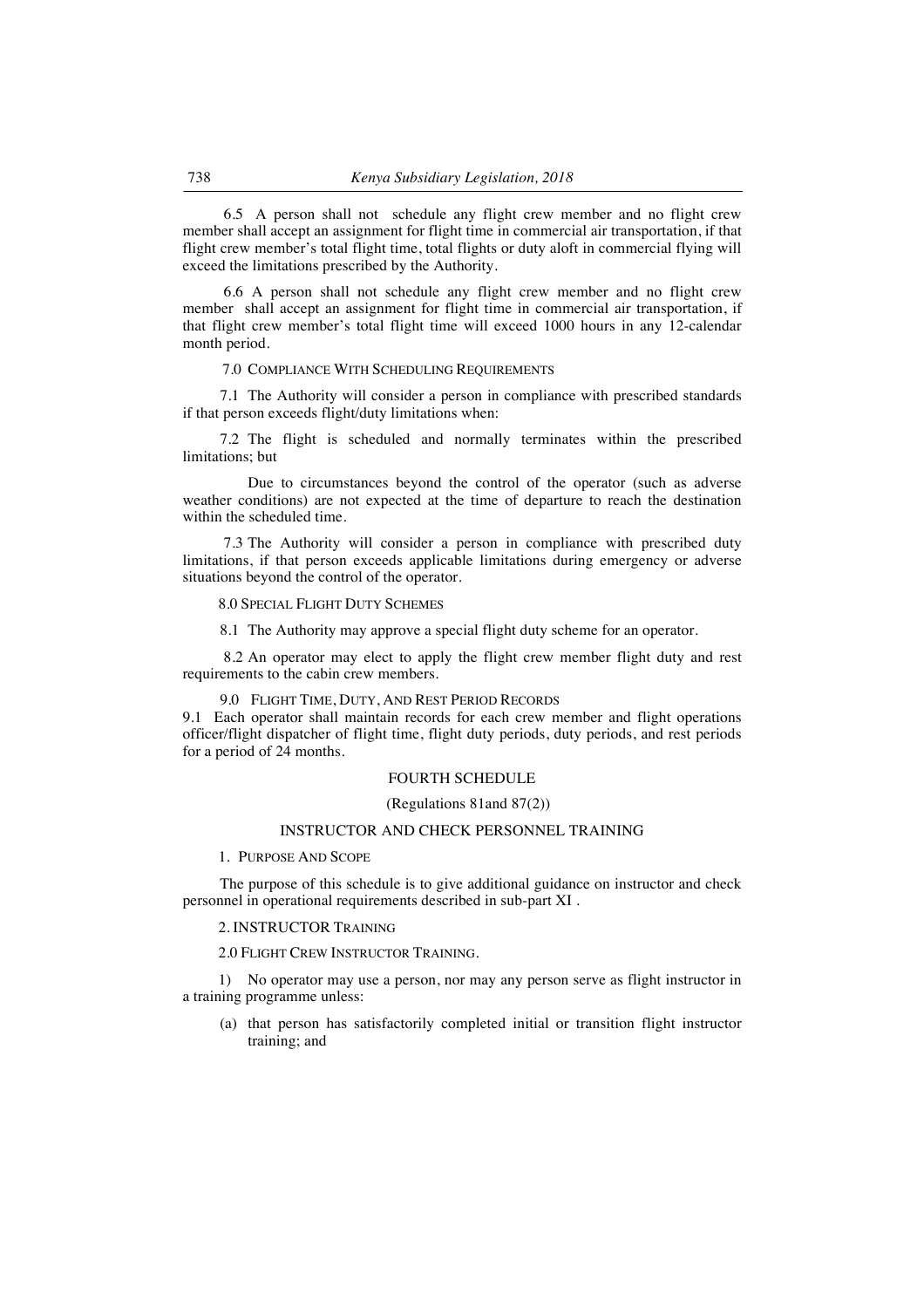(b) within the preceding 24 calendar months, that person satisfactorily conducts instruction under the observation of an inspector from the Authority or an Operator's check personnel.

2) An Operator may accomplish the observation check for a flight instructor, in part or in full, in an aircraft or a flight simulation training device.

3) Each Operator shall ensure that initial ground training for flight instructors includes the following:

- (a) flight instructor duties, functions, and responsibilities;
- (b) applicable regulations and the Operator's policies and procedures;
- (c) appropriate methods, procedures, and techniques for conducting the required checks;
- (d) proper evaluation of student performance including the detection of:
	- (i) improper and insufficient training; and
	- (ii) personal characteristics of an applicant that could adversely affect safety.
	- (iii) appropriate corrective action in the case of unsatisfactory checks.
	- (iv) approved methods, procedures, and limitations for performing the required normal, abnormal, and
	- (v) emergency procedures in the aircraft.
	- (e) Except for holders of existing flight instructor licences:
		- (i) the fundamental principles of the teaching-learning process;
		- (ii) teaching methods and procedures; and
		- (iii) the instructor-student relationship.

4) Each Operator shall ensure that the transition ground training for flight instructors includes the approved methods, procedures, and limitations for performing the required normal, abnormal, and emergency procedures applicable to the aircraft to which the flight instructor is in transition.

5) Each Operator shall ensure that the initial and transition flight training for flight instructors includes the following:

- (a) the safety measures for emergency situations that are likely to develop during instruction;
- (b) the potential results of improper, untimely, or non-execution of safety measures during instruction;
- (c) for pilot flight instructor (aircraft):
	- (i) in-flight training and practice in conducting flight instruction from the left and right pilot seats in the required normal, abnormal, and emergency procedures to ensure competence as an instructor; and
	- (ii) the safety measures to be taken from either pilot seat for emergency situations that are likely to develop during instruction.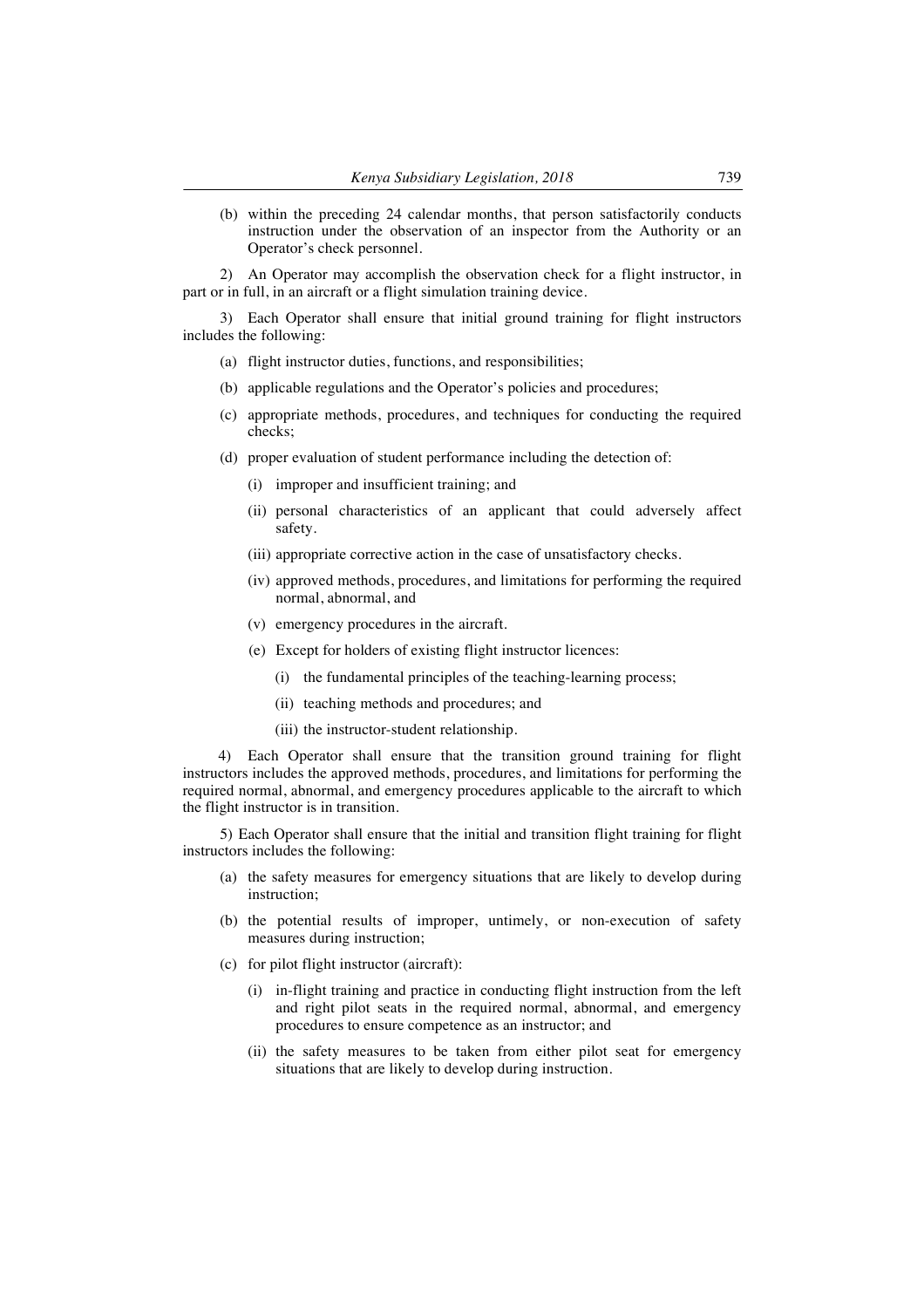6) For flight engineer instructors and flight navigator instructors, in-flight training to ensure competence to perform assigned duties.

7) An Operator may accomplish the flight training requirements for flight instructors in full or in part in-flight or in a flight simulation training device, as appropriate.

8) An Operator shall ensure that the initial and transition flight training for flight instructors (flight simulation training device) includes the following:

- (a) training and practice in the required normal, abnormal, and emergency procedures to ensure competence to conduct the flight instruction required by this part. This training and practice shall be accomplished in full or in part in a flight simulation training device;
- (b) training in the operation of flight simulation training devices, to ensure competence to conduct the flight instruction required by this part.

3. CABIN CREW INSTRUCTOR TRAINING.

1) No operator may use a person, nor may any person serve as cabin instructor in a training programme unless:

- (a) that person has satisfactorily completed initial or transition cabin instructor training; and
- (b) within the preceding 24 calendar months, that person satisfactorily conducts instruction under the observation of an inspector from the Authority or an Operator's check personnel.

2) An Operator may accomplish the observation check for a cabin instructor, in part or in full, in an aircraft or a cabin simulation training device.

3) Each Operator shall ensure that initial ground training for cabin instructors includes the following:

- (a) cabin instructor duties, functions, and responsibilities;
- (b) applicable regulations and the Operator's policies and procedures;
- (c) appropriate methods, procedures, and techniques for conducting the required checks;
- (d) proper evaluation of student performance including the detection of:
	- (i) improper and insufficient training; and
	- (ii) personal characteristics of an applicant that could adversely affect safety.
- (e) appropriate corrective action in the case of unsatisfactory checks.
- (f) approved methods, procedures, and limitations for performing the required normal, abnormal, and emergency procedures in the aircraft, as applicable.
- (g) except for existing cabin instructors:
	- (i) the fundamental principles of the teaching-learning process;
	- (ii) teaching methods and procedures; and
	- (iii) the instructor-student relationship.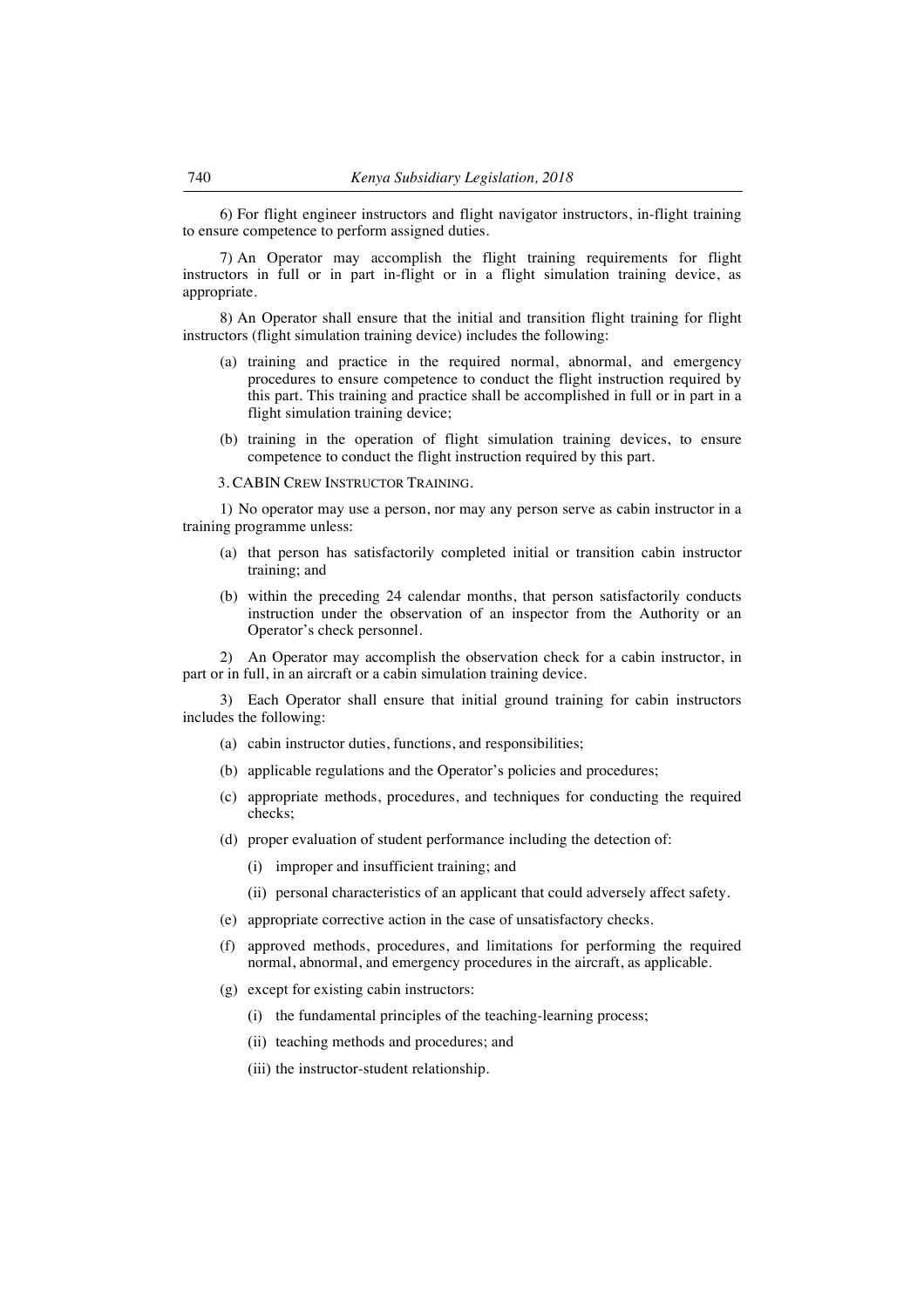4) Each Operator shall ensure that the transition ground training for cabin instructors includes the approved methods, procedures, and limitations for performing the required normal, abnormal, and emergency procedures applicable to the aircraft, as appropriate to which the cabin instructor is in transition.

5) Each Operator shall ensure that the initial and transition flight training for cabin instructors includes the following:

- (a) safety measures for emergency situations that are likely to develop during instruction.
- (b) the potential results of improper, untimely, or non-execution of safety measures during instruction.

#### 4. FLIGHT OPERATIONS OFFICER INSTRUCTOR TRAINING.

1) No operator may use a person, nor may any person serve as flight operations officer instructor in a training programme unless:

- (a) that person has satisfactorily completed initial or transition flight operations officer instructor training; and
- (b) within the preceding 24 calendar months, that person satisfactorily conducts instruction under the observation of an inspector from the Authority or an Operator's check flight operations officer.

2) An Operator may accomplish the observation check for a flight operations officer instructor, in part or in full, in a flight operations centre.

3) Each Operator shall ensure that initial ground training for flight operations officer instructors includes the following:

- (a) flight operations officer instructor duties, functions, and responsibilities;
- (b) applicable regulations and the Operator's policies and procedures;
- (c) appropriate methods, procedures, and techniques for conducting the required checks;
- (d) proper evaluation of student performance including the detection of:
	- (i) improper and insufficient training; and
	- (ii) personal characteristics of an applicant that could adversely affect safety;
- (e) appropriate corrective action in the case of unsatisfactory checks;
- (f) approved methods, procedures, and limitations for performing the required normal, abnormal, and emergency procedures for the aircraft or position involved.
- (g) except for holders of existing flight operations officer instructor licences:
	- (i) the fundamental principles of the teaching-learning process;
	- (ii) teaching methods and procedures; and
	- (iii) the instructor-student relationship.

4) Each Operator shall ensure that the transition ground training for flight operations officer instructors includes the approved methods, procedures, and limitations for performing the required normal, abnormal, and emergency procedures applicable to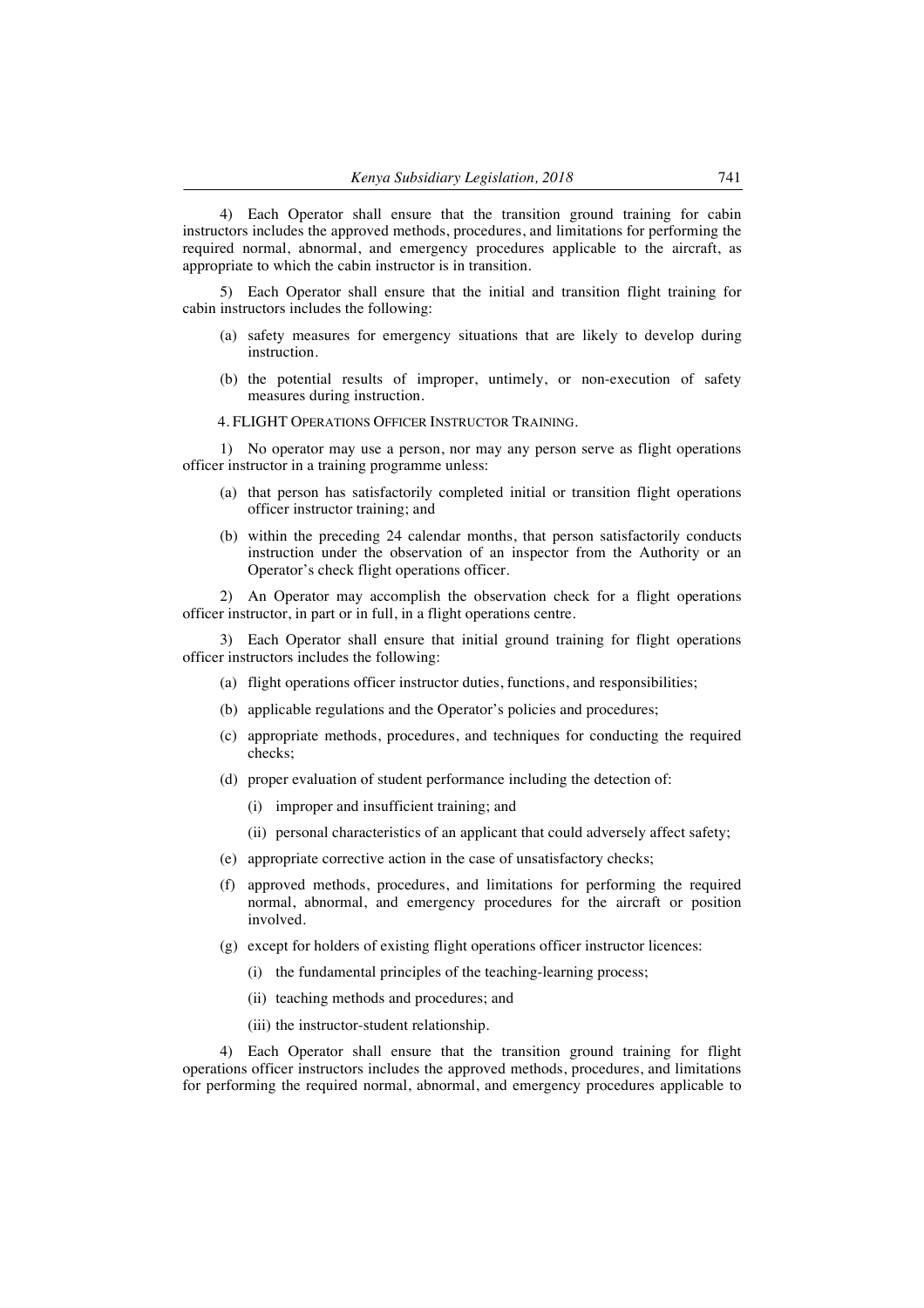the aircraft or position involved to which the flight operations officer instructor is in transition.

5) Each Operator shall ensure that the initial and transition training for flight operations officer instructors includes the following:

- (a) the safety measures for emergency situations that are likely to develop during instruction in a flight operations centre.
- (b) the potential results of improper, untimely, or non-execution of safety measures during instruction in a flight operations centre.
- 6. CHECK PERSONNEL TRAINING
- (a) TRAINING FOR CHECK PERSONNEL GENERAL.

1) No operator may use a person, nor may any person serve as a check person in a training programme unless, with respect to the aircraft type involved, that person has satisfactorily completed the appropriate training phases for the aircraft, including recurrent training and differences training, that are required to serve as PIC, flight engineer, navigator, cabin crew member, or flight operations officer, as applicable.

2) Each Operator shall ensure that initial ground training for check personnel includes:

- (a) check personnel duties, functions, and responsibilities;
- (b) applicable regulations and the Operator's policies and procedures;
- (c) appropriate methods, procedures, and techniques for conducting the required checks;
- (d) proper evaluation of student performance including the detection of improper and sufficient training;
- (e) personal characteristics of an applicant that could adversely affect safety:
	- (i) appropriate corrective action in the case of unsatisfactory checks;
	- (ii) approved methods, procedures, and limitations for performing the required normal, abnormal, and emergency procedures in the aircraft;
- (f) transition ground training for all check personnel, shall include the approved methods, procedures, and limitations for performing the required normal, abnormal, and emergency procedures applicable to the aircraft to which the check person is in transition.

5. TRAINING FOR CHECK PERSONNEL OF FLIGHT CREW.

1) For check pilots, each Operator shall ensure that the initial and transition flight training includes:

- (a) training and practice in conducting flight evaluations (from the left and right pilot seats for check pilots) in the required normal, abnormal, and emergency procedures to ensure competence to conduct the flight checks.
- (b) the potential results of improper, untimely or non-execution of safety measures during an evaluation.
- (c) the safety measures (to be taken from either pilot seat for check pilots) for emergency situations that are likely to develop during an evaluation.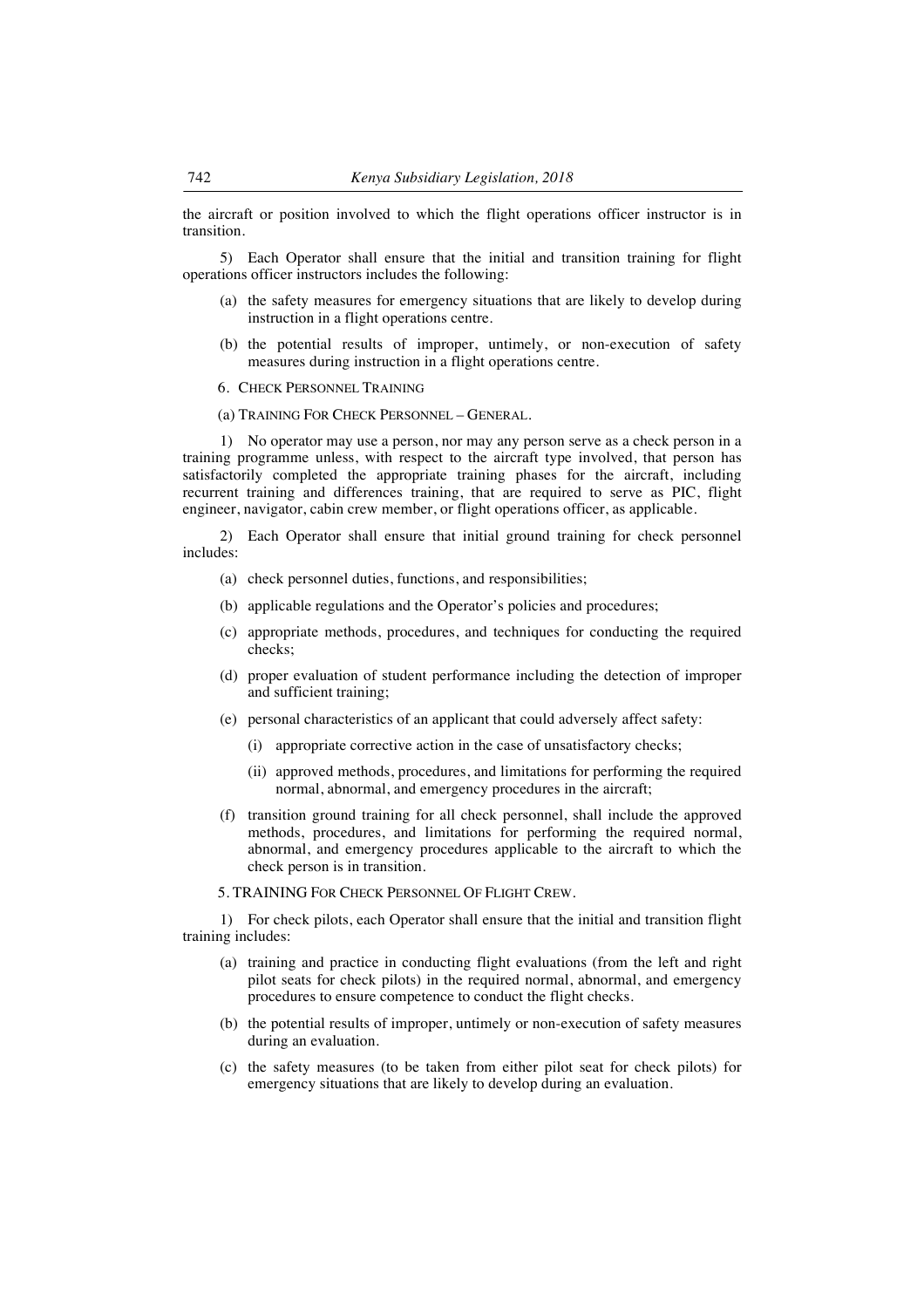2) For check flight engineers and check flight navigators, each Operator shall ensure training to ensure competence to perform assigned duties to include:

- (a) the safety measures for emergency situations that are likely to develop during a check;
- (b) the potential results of improper, untimely or non-execution of safety measures during a check.

3) Each Operator shall ensure that the initial and transition flight training for check personnel (simulator) includes:

- (a) training and practice in conducting flight checks in the required normal, abnormal, and emergency procedures to ensure competence to conduct the checks required by this part (this training and practice shall be accomplished in a flight simulation training device).
- (b) training in the operation of flight simulation training devices, to ensure competence to conduct the checks required by this part.

4) An Operator may accomplish flight training for check personnel, in full or in part in an aircraft or in a flight simulation training device, as appropriate.

5) The operator shall record the training in each individuals training record maintained by the operator.

6. TRAINING FOR CHECK CABIN CREW MEMBERS.

1) For check cabin crew members, each operator shall ensure that the training includes:

(a) the safety measures for emergency situations that are likely to develop during a check; and

(b) the potential results of improper, untimely or non-execution of safety measures during a check.

7. TRAINING FOR CHECK FLIGHT OPERATIONS OFFICERS.

1) For check flight operations officers, each operator shall ensure that the training includes:

- (a) the safety measures for emergency situations that are likely to develop during a check; and
- (b) the potential results of improper, untimely or non-execution of safety measures during a check.
- (c) the operator shall record the training in each individuals training record maintained by the older operator.

## FIFTH SCHEDULE

### (regulation 96)

GENERAL AVIATION SPECIFIC APPROVALS

1. PURPOSE AND SCOPE

1.1 Specific approvals shall have a standardized format which contains the minimum information required in the specific approval template.

*Note.—* When the operations to be conducted require a specific approval, a copy of the document(s) needs to be carried on board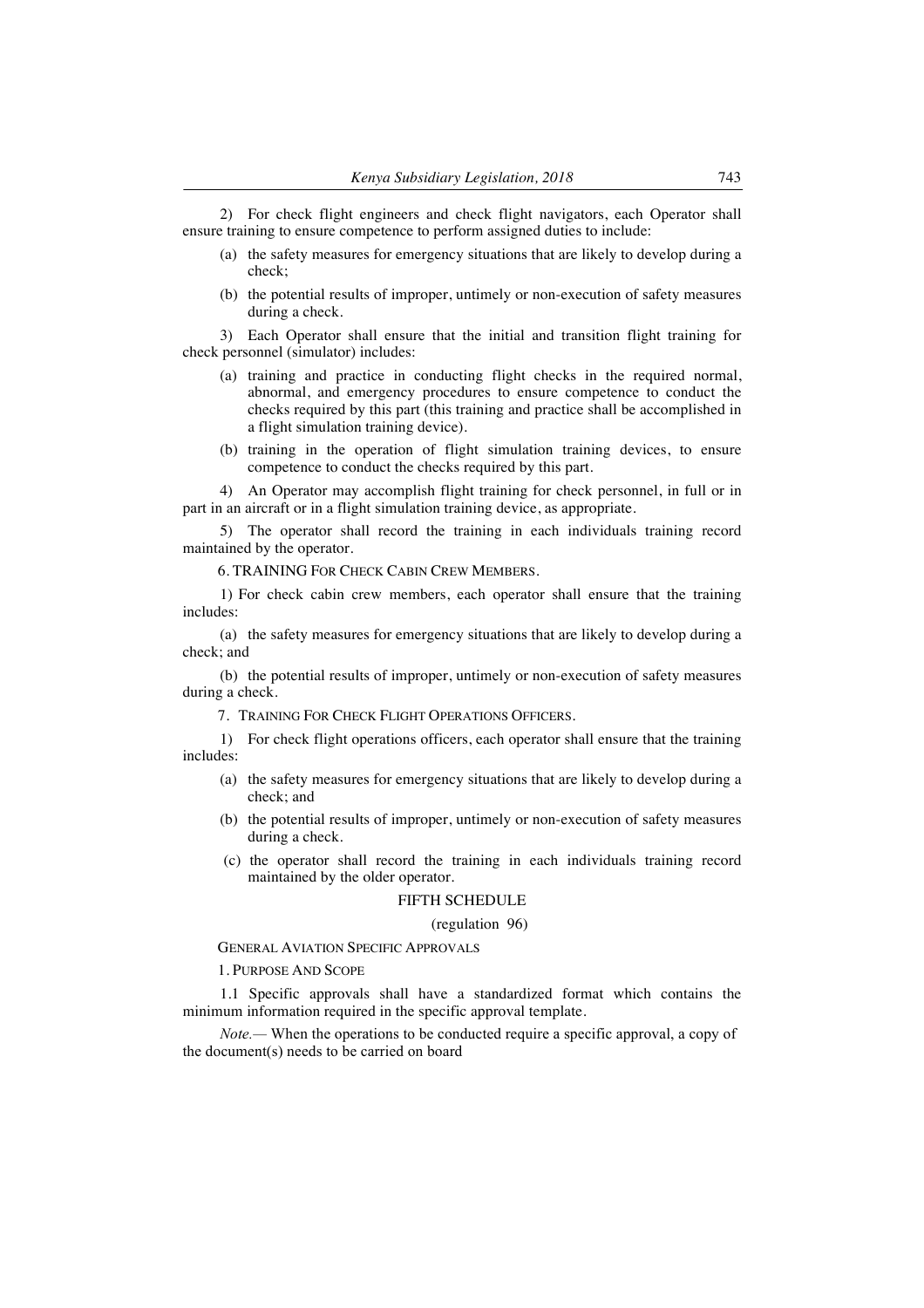| SPECIFIC APPROVAL                                     |      |    |                                                                                   |                |  |  |  |
|-------------------------------------------------------|------|----|-----------------------------------------------------------------------------------|----------------|--|--|--|
|                                                       |      |    | ISSUING AUTHORITY and CONTACT DETAILS <sup>1</sup> Issuing Authority <sup>1</sup> |                |  |  |  |
|                                                       |      |    |                                                                                   |                |  |  |  |
| Email:                                                |      |    |                                                                                   |                |  |  |  |
| <b>OWNER/OPERATOR</b><br>$Name3$ :<br>Address:        |      |    |                                                                                   |                |  |  |  |
|                                                       |      |    |                                                                                   |                |  |  |  |
| Aircraft model <sup>4</sup> and registration marks:   |      |    |                                                                                   |                |  |  |  |
| <b>SPECIFIC</b><br><b>APPROVAL</b>                    | YES. | NO | DESCRIPTION <sup>5</sup>                                                          | <b>REMARKS</b> |  |  |  |
| Low visibility<br>operations                          |      |    |                                                                                   |                |  |  |  |
| Approach &landing                                     | П    | П  | RVR:<br>DH:<br>m<br>f(t)                                                          |                |  |  |  |
| Take-off                                              | п    | П  | $RVR^7$ :<br>m                                                                    |                |  |  |  |
| Operational<br>credit(s)                              | П    | П  | 8                                                                                 |                |  |  |  |
| <b>RVSM</b>                                           | П    | П  |                                                                                   |                |  |  |  |
| AR navigation<br>specifications for<br>PBN operations | П    | П  | 9                                                                                 |                |  |  |  |
| Other <sup>10</sup>                                   | п    | П  |                                                                                   |                |  |  |  |

*Notes.—*

*1. Civil Aviation Authority name and contact details, including the telephone country code and email if available.*

*2. Issuance date of the specific approval (dd-mm-yyyy) and signature of the authority representative.*

*3. Owner or operator's name and address.*

*4. Insert the helicopter make, model and series, or master series, if a series has been designated The CAST/ICAO at:http://www.intlaviationstandards.org/.*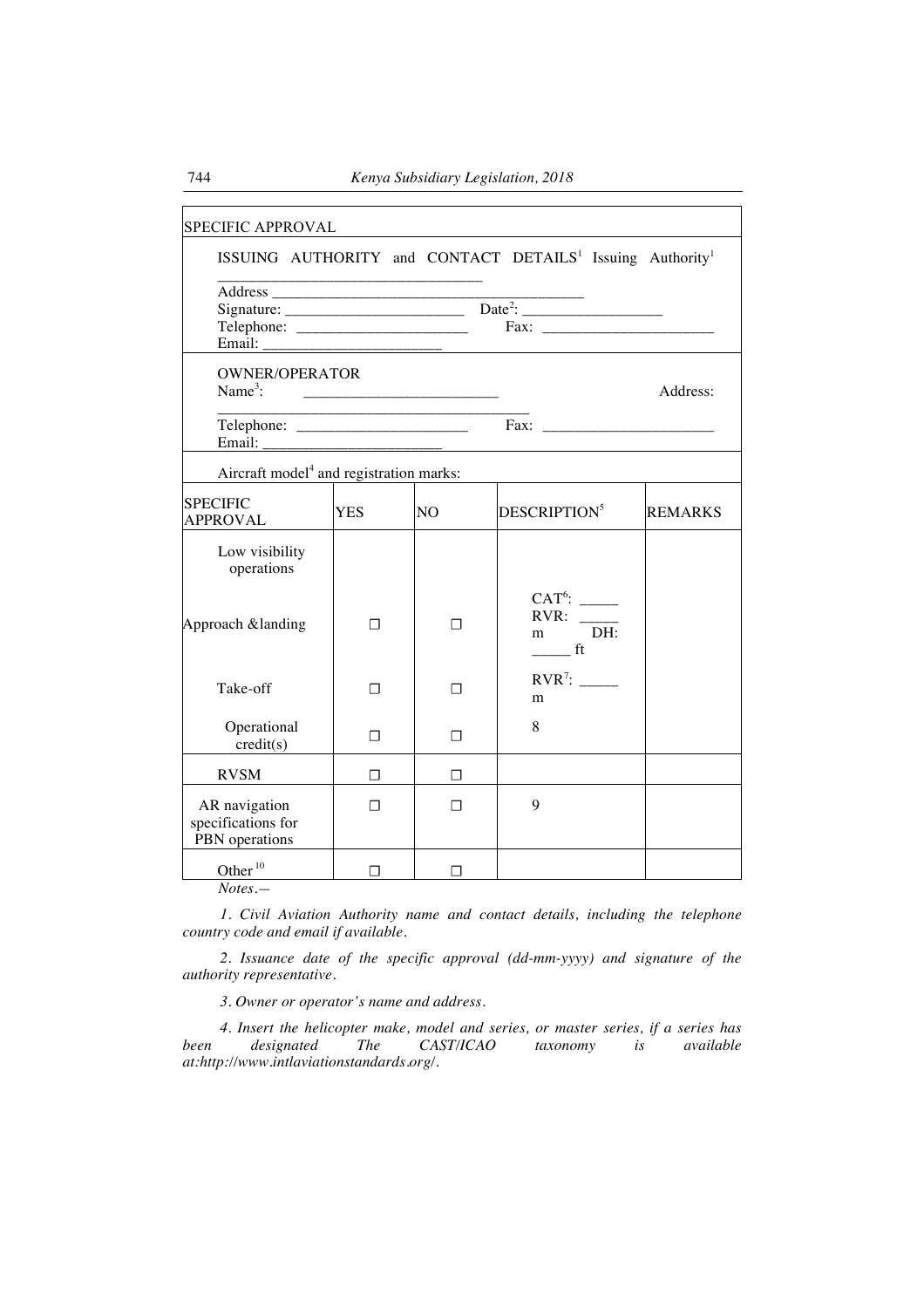*5. List in this column the most permissive criteria for each approval or the approval type (with appropriate criteria).*

*6. Insert the applicable precision approach category (CAT II, IIIA, IIIB or IIIC). Insert the minimum RVR in metres and decision height in feet. One line is used per listed approach category.*

*7. Insert the approved minimum take-off RVR in metres. One line per approval may be used if different approvals are granted.*

*8. List the airborne capabilities (i.e. automatic landing, HUD, EVS, SVS, CVS) and associated operational credit(s) granted.*

*9. Performance-based navigation (PBN): one line is used for each PBN AR navigation specification approval (e.g. RNP AR APCH), with appropriate limitations listed in the "Description" column.*

*10. Other specific approvals or data can be entered here, using one line (or one multi-line block) per approval (e.g. specific approach operations approval,MNPS).*

### SIXTH SCHEDULE (regulation 146)

#### **PENALTIES**

1. Compliance with laws, regulations and procedures

2. Compliance by a foreign operator with laws regulations and procedures of a state

| Dangerous goods                                  | B |
|--------------------------------------------------|---|
| Use of psychoactive substance                    | B |
| Operating facilities                             | А |
| The air operator certificate                     | B |
| Surveillance of operations by a foreign operator | B |
| Operating instructions -general                  | A |
| In flight simulations of emergency situations    | B |
| Checklists                                       | B |
| Minimum flight altitudes (operations under IFR)  | A |
| Heliport or landing location operating minima    | A |
| Fuel and oil records                             | B |
| Crew                                             | A |
| Passengers                                       | A |
| Over water flights                               | A |
| Flight preparation                               | A |
| Operational flight planning                      | A |
| Alternate heliports                              | A |
| Meteorological conditions                        | B |
| Fuel and oil requirements                        | B |
|                                                  |   |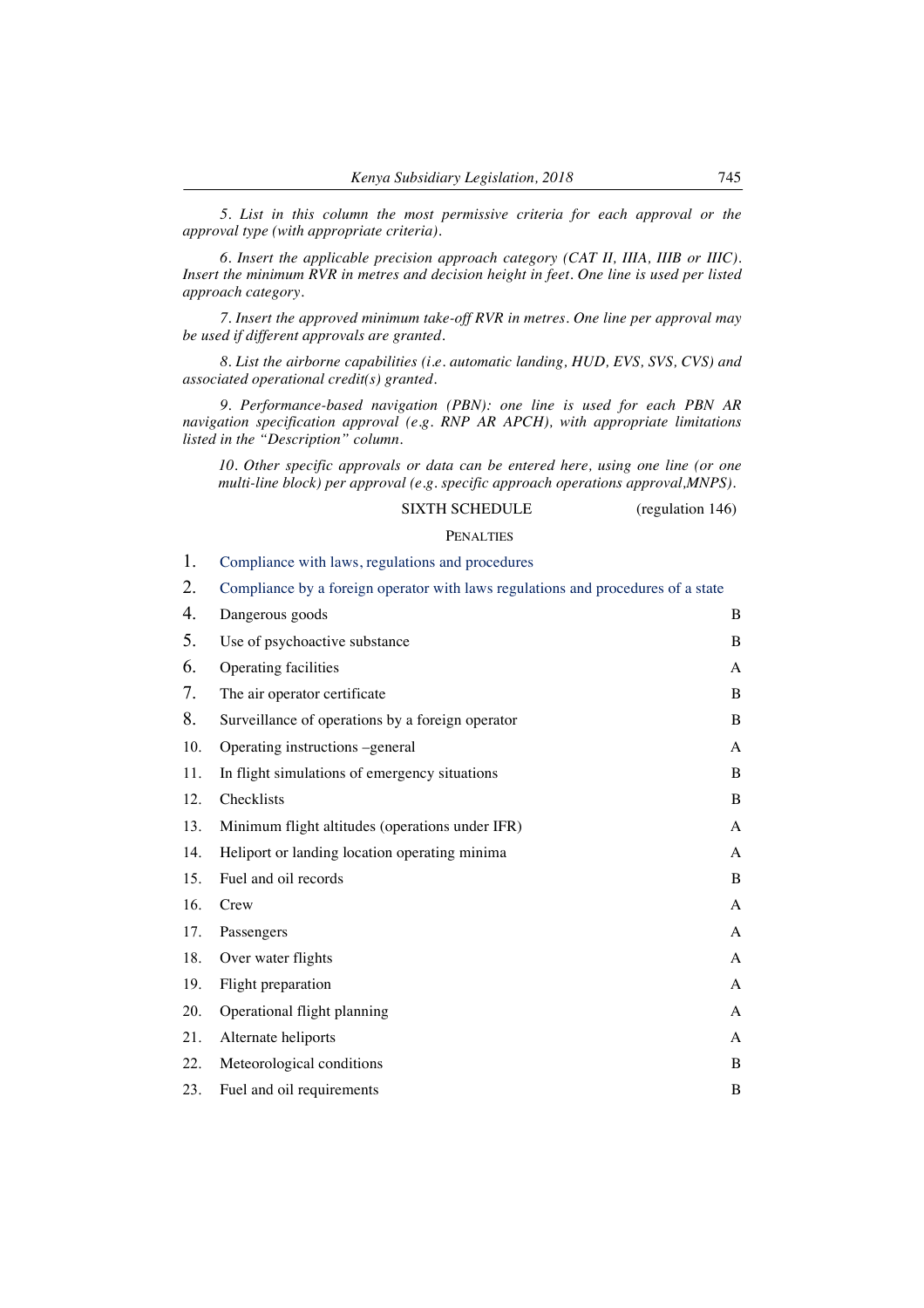| 746 | Kenya Subsidiary Legislation, 2018                                                                                                                                                         |   |
|-----|--------------------------------------------------------------------------------------------------------------------------------------------------------------------------------------------|---|
| 24. | Refuelling with passengers on board                                                                                                                                                        | A |
| 25. | Oxygen supply                                                                                                                                                                              | A |
| 26. | Heliport operating minima                                                                                                                                                                  | А |
| 27. | Meteorological observations                                                                                                                                                                | A |
| 28. | Hazardous flight conditions                                                                                                                                                                | A |
| 29. | Flight crew members at duty stations                                                                                                                                                       | A |
| 30. | Use of oxygen                                                                                                                                                                              | A |
| 31. | Safeguarding of cabin crew and passengers in pressurized                                                                                                                                   |   |
|     | aircraft in the event of loss of pressurization                                                                                                                                            | A |
| 32. | Instrument flight procedures                                                                                                                                                               | А |
| 33. | Helicopter operating procedures for noise abatement                                                                                                                                        | B |
| 34. | In flight fuel management                                                                                                                                                                  | A |
| 35. | Duties of pilot-in-command                                                                                                                                                                 | A |
| 36. | Duties of flight operations officer/flight dispatcher                                                                                                                                      | A |
| 37. | Carry-on baggage                                                                                                                                                                           | A |
| 38. | General                                                                                                                                                                                    |   |
| 39. | Applicable to helicopters certificated in accordance with the                                                                                                                              |   |
|     | Civil Aviation (Airworthiness) Regulations                                                                                                                                                 | A |
| 40. | Mass limitation                                                                                                                                                                            | B |
| 41. | Obstacle data                                                                                                                                                                              | A |
| 42. | Additional requirements for operations of helicopters                                                                                                                                      |   |
|     | in performance class 3 in IMC, except special VFR flights                                                                                                                                  | A |
| 43. | General                                                                                                                                                                                    |   |
| 44. | All helicopters on all flights                                                                                                                                                             | A |
| 45. | All helicopters on flights over water                                                                                                                                                      | А |
| 46. | All helicopters on flights over designated sea areas                                                                                                                                       | A |
| 47. | All helicopters on high altitude flights                                                                                                                                                   | A |
| 48. | All helicopters in icing conditions                                                                                                                                                        | A |
| 49. | Noise certification                                                                                                                                                                        | B |
| 50. | Helicopters carrying passengers-cabin crew seats                                                                                                                                           | A |
| 51. | Microphones                                                                                                                                                                                | B |
| 52. | Helicopters equipped with automatic landing systems, a head-up<br>display (HUD)or equivalent displays, enhanced vision systems<br>(EVS), synthetic vision systems (SVS) or combined vision |   |
|     | systems (CVS)                                                                                                                                                                              | B |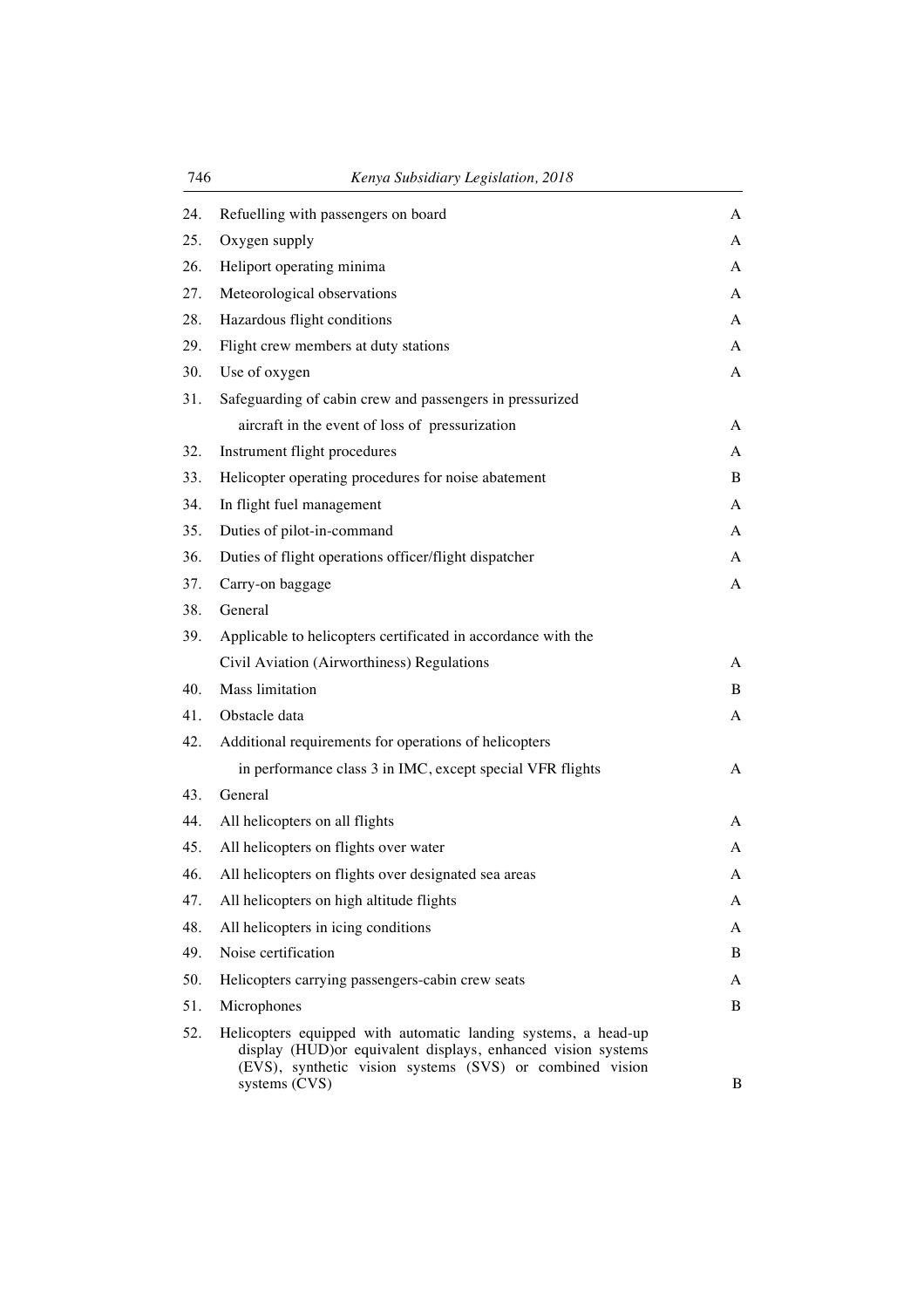|     | Kenya Subsidiary Legislation, 2018                                            | 747 |
|-----|-------------------------------------------------------------------------------|-----|
| 53. | Electronic Flight Bag (EFB) equipment                                         | B   |
| 54. | <b>EFB</b> functions                                                          | B   |
| 55. | EFB operational approval                                                      | B   |
| 56. | Communication equipment                                                       | B   |
| 57. | Navigation equipment                                                          | B   |
| 58. | Surveillance equipment                                                        | B   |
| 59. | Electronic navigation data management                                         | B   |
| 60. | Composition of flight crew                                                    | A   |
| 61. | Flight crew member emergency duties                                           | A   |
| 62. | Flight crew member training programs                                          | A   |
| 63. | Recent experience pilot in command and co-pilot                               | A   |
| 64. | Pilot-in-command operational qualification                                    | A   |
| 65. | Pilot proficiency checks                                                      | A   |
| 66. | Flight crew equipment                                                         | A   |
| 67. | Flight time, flight duty periods and rest periods                             | A   |
| 68. | Qualifications and training                                                   | A   |
| 69. | Flight manual                                                                 | A   |
| 70. | Operator's maintenance control manual                                         | A   |
| 71. | Maintenance programme                                                         | A   |
| 72. | Records of emergency and survival equipment carried                           | A   |
| 73. | Flight recorder records                                                       | A   |
| 74. | Assignment of emergency duties                                                | B   |
| 75. | Protection of cabin crew during flight                                        | B   |
| 76. | Training                                                                      | A   |
| 77. | Flight time, flight duty periods and rest periods                             | A   |
| 78. | Instructor qualifications - flight crew, cabin crew, flight operations office | A   |
| 79. | Instructor training                                                           | A   |
| 80. | Personnel approved to conduct checks                                          | A   |
| 81. | Check personnel qualifications                                                | A   |
| 82. | Check personnel - Simulator additional requirements                           | A   |
| 83. | Check personnel for Cabin crew                                                | B   |
| 84. | Check personnel for Flight operations officers                                | B   |
| 85. | Check personnel training                                                      | A   |
| 86. | Monitoring of training and checking activities                                |     |
|     |                                                                               |     |